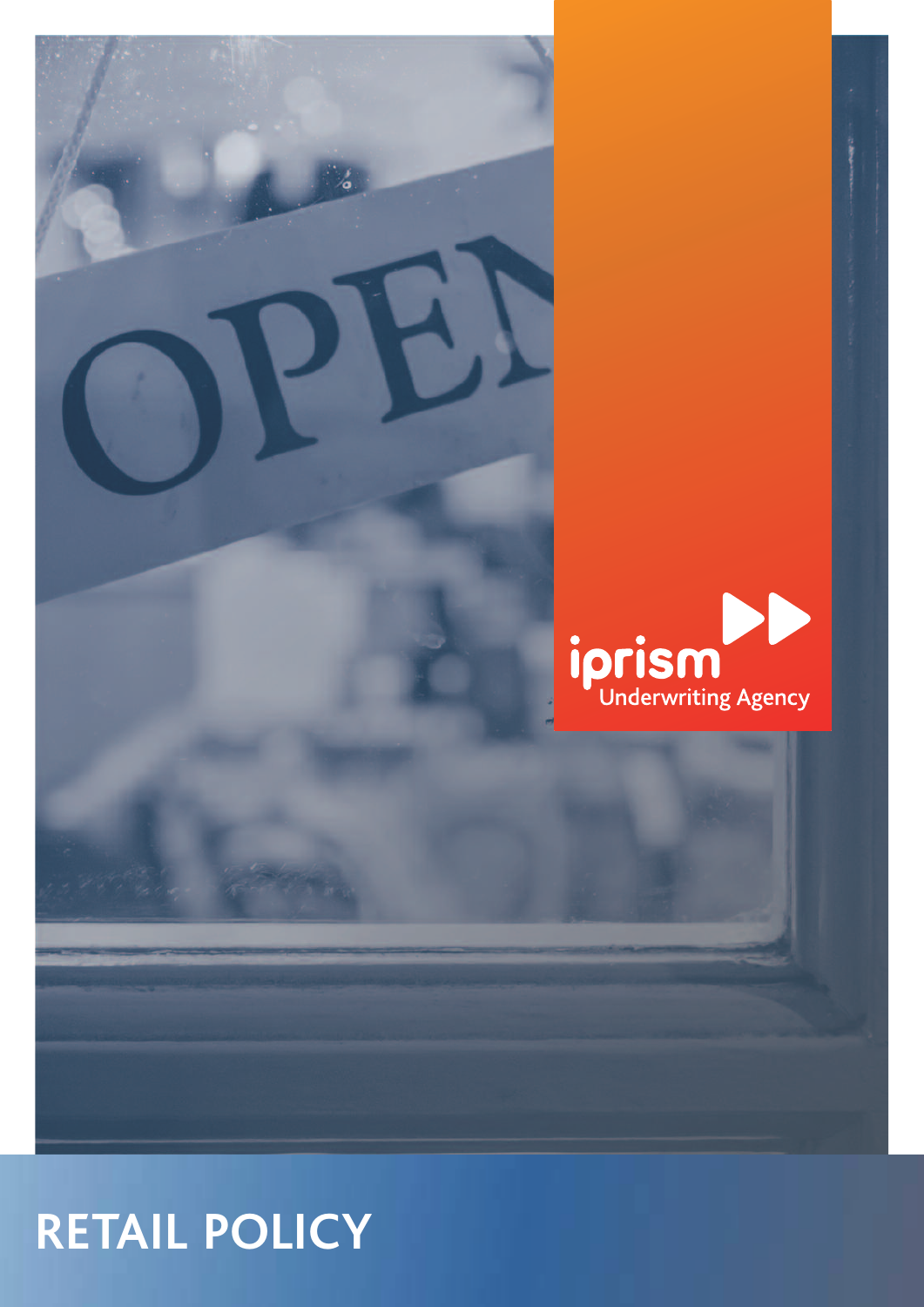# **TELEPHONE NUMBERS**

This number can be used by **You** to report a claim to **Your Insurer** Please notify **Your Insurer** as soon as **You** know of a problem which may be likely to become a claim Please see Making a Claim in the Claims Conditions Section of this **Policy Calls may be recorded for quality and training purposes**

### **HELPLINE SERVICES**

Legal advice services are provided by DAS Law Limited and/or a **Preferred Law Firm** on behalf of **DAS**. **You** can contact **DAS**' UK-based call centres 24 hours a day, seven days a week. However, **DAS** may need to arrange to call **You** back depending on the enquiry

To help DAS check and improve their service standards DAS may record all calls, except those to the Counseling service

# **BUSINESS LEGAL ADVICE LINE THE SERVICES LISTED BELOW CAN BE ACCESSED BY CALLING 0333 005 1620**

# **EUROLAW COMMERCIAL LEGAL ADVICE**

**DAS** will give **You** confidential legal advice over the phone on any commercial legal problem affecting **Your Business** under the laws of the member countries of the European Union the Isle of Man the Channel Islands Switzerland and Norway

Wherever possible the Legal Advice Helpline aims to provide immediate advice from a qualified legal advisor. However if this is not possible they will arrange a call back at a time to suit **You**. **Our** legal advisors provide advice on the laws of England and Wales 24 hours a day, 7 days a week, 365 days a year. Where advice is sought in an area of law beyond this jurisdiction or in respect of very specialist matters, **We** will refer **You** to one of **Our** specialist advisors. This will include European law and certain areas of law for Scotland and Northern Ireland.

Specialist advice is provided 9am - 5pm, Monday to Friday, excluding public and bank holidays. If calls are made outside these **times, we will call You back.**

#### **TAX ADVICE**

**DAS** offer confidential advice over the phone on any tax matters affecting the **Business**, under the laws of the United Kingdom.

Tax advice is provided by tax advisors 9am - 5pm, Monday to Friday, excluding public and bank holidays. If calls are made outside **these times, we will call you back.**

# **BUSINESS ASSISTANCE**

In the event of an unforeseen emergency affecting **Your Business** premises which causes damage or potential danger **DAS** will contact a suitable repairer or contractor and arrange assistance on **Your** behalf All costs of assistance provided are **Your** responsibility

To contact the above services phone **DAS** quoting reference number TS5/4871345

# **COUNSELLING 0333 005 1621**

**DAS** will provide all **Your** employees (including any members of their immediate family who permanently live with them) with a confidential counselling service over the phone including where appropriate onward referral to relevant voluntary and/or professional services

These calls are not recorded

**DAS** will not accept responsibility if the Helpline Services fail for reasons **DAS** cannot control

**Please do not phone DAS to report a general insurance claim**

## **THE EMPLOYMENT MANUAL WWW.DAS.CO.UK**

The **DAS** Employment Manual offers comprehensive up to date guidance on rapidly changing employment law To view it please visit their website; From the Home Page click on the Employment Manual icon; All the sections of this web-based document can be printed off for **Your** own use. Contact **DAS** at marketing@das.co.uk with **Your** e-mail address quoting **Your Policy** Number and they will contact **You** by e-mail to inform **You** of future updates to the information

# **CLAIMS LINE 0333 005 1616**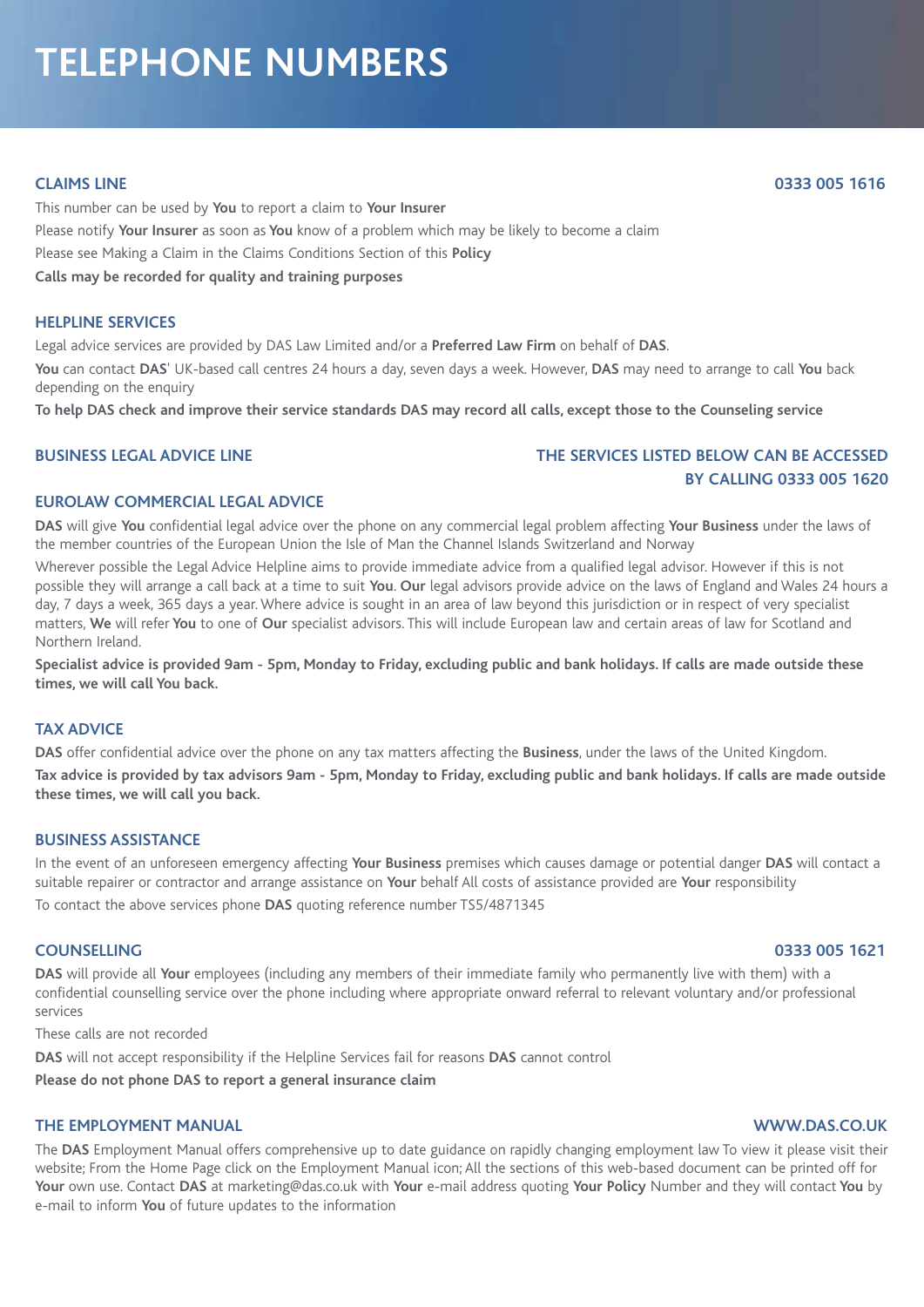# **DASBUSINESSLAW WWW.DASBUSINESSLAW.CO.UK**

On the website www.dasbusinesslaw.co.uk **You** will find a free online reference full of the sorts of letters articles and forms that will help **You** run **Your Business** successfully DASbusinesslaw users can also access interactive document builders to help make composing common commercial documents as easy as possible

From new legislation and employment issues to property law and taxation **You** will find the content provided by DASbusinesslaw is updated regularly by legal experts to help **You** keep **Your Business** one step ahead

To access DASbusinesslaw **You** will need to visit www.dasbusinesslaw.co.uk and register using password DAS472301 and **Policy** Number TS5/4871345

If **You** experience any problems accessing the service please e-mail the problem to businesslaw@das.co.uk quoting the above **Policy** Number

Legal advice services are provided on behalf of DAS Legal Expenses Insurance Company Limited by DAS Law Limited and/or a law firm on behalf of DAS. DAS Law Limited are authorised and regulated by the Solicitors Regulation Authority (registered number 423113).

Registered Office: North Quay, Temple Back Bristol BS1 6FL Registered in England and Wales, Company Number 5417859. Website: www.daslaw.co.uk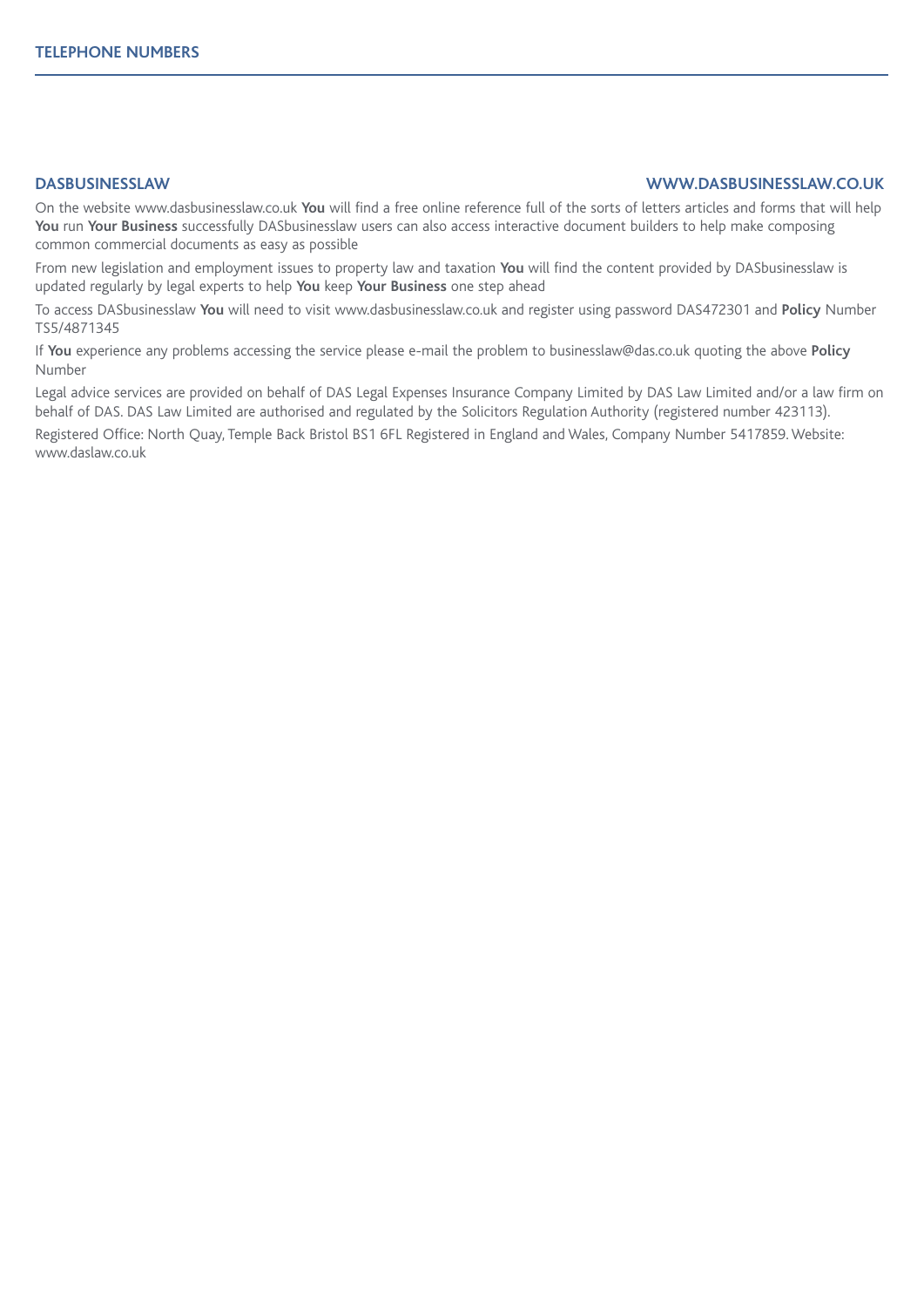# **CONTENTS**

| Welcome                                                    | 1             |
|------------------------------------------------------------|---------------|
| <b>Customer Complaints</b>                                 | $\mathcal{P}$ |
| Policy Definitions                                         | 4             |
| Section 1 - The Buildings of the Premises                  | 7             |
| Section 2 - The Contents of the Premises                   | 13            |
| Section 3 - Business Money and Personal Accident (Assault) | 20            |
| - Sub-Section A - Business Money                           | 20            |
| - Sub-Section B - Personal Accident (Assault)              | 22            |
| Section 4 - Glass Breakage                                 | 24            |
| Section 5 - Goods in Transit                               | 25            |
| Section 6 - Business Liability                             | 28            |
| - Sub-Section A - Employers Liability                      | 28            |
| - Sub-Section B - Public and Products Liability            | 32            |
| Section 7 - Business Interruption                          | 39            |
| Section 8 - Accounts Receivable                            | 43            |

| Section 9 - Loss of Licence                   | 45 |
|-----------------------------------------------|----|
| Section 10 - All Risks on Specified Equipment | 48 |
| Section 11 - Equipment Breakdown              | 50 |
| Section 12 - Commercial Legal Expenses        | 57 |
| Section 13 - Terrorism and Sabotage           | 71 |
| <b>Optional Extensions</b>                    | 75 |
| - Treatment Risks                             | 75 |
| - Work Away                                   | 77 |
| - Subsidence Ground Heave and Landslip        | 77 |
| - Theft by Employees                          | 78 |
| <b>General Policy Conditions</b>              | 79 |
| General Policy Exclusions                     | 84 |
| Claims Conditions                             | 88 |
| <b>Endorsements and Conditions</b>            | 90 |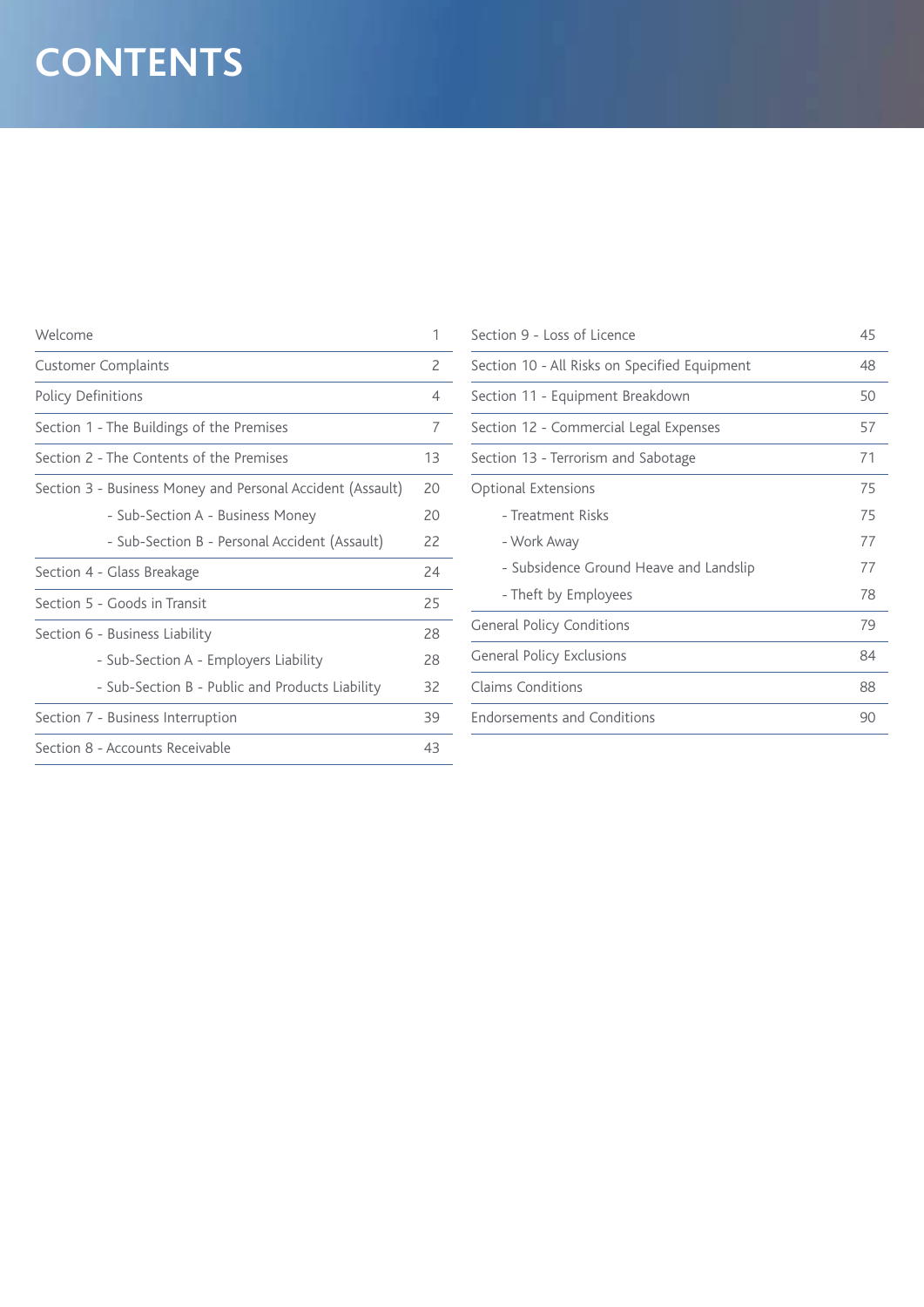# **ABOUT YOUR POLICY**

This is **Your** iprism Retail Insurance **Policy**, which is made up of several documents, which form the contract between **You** and the Insurer shown in **Your Policy** Schedule. These documents are:

- the Statement of Facts
- the **Policy** Wording
- the Schedule

In addition there may be further documents as follows:

- <sup>l</sup> **Endorsements**
- <sup>l</sup> specification of Items/**Property** Insured.
- **Security Requirements**

This is a legal document and should be kept in a safe place place.

# **STATEMENT OF FACTS**

This is a record of the statements that **You** made when applying for this insurance – in the case of the Statement of Facts it is a record of information **You** or **Your** insurance broker have entered into our computer systems or have advised in the course of a telephone conversation or other media.

The **Insurers** have used the information **You** have supplied to determine the terms on which they are prepared to provide the insurance and the premium they require. It is extremely important that **You** check this document most carefully to ensure that **You** have taken care to honestly provide this information and that to the best of **Your** knowledge and belief, it is accurate and you have made a fair presentation of the risk. If **You** don't, **Your Policy** may be cancelled, or treated as if it never existed, or **Your** claim rejected or not fully paid. If **You** are in any doubt, **You** should speak to **Us** or **Your** insurance adviser.

Should any of the information **You** have provided and which is recorded on the Statement of Facts change during the period of insurance, **You** must tell **Us**. **We** may then amend the premium charged and the terms of this **Policy**.

# **THE POLICY WORDING**

The **Policy** wording is a standard contract form which details in multiple sections the cover provided, exclusions to the cover, conditions **You** must comply with in addition to other formal information such as what **You** need to do if **You** have a complaint, information on how to get help, and definitions of words that have a special meaning. The Schedule will show which sections are operative and which are not.

# **THE SCHEDULE**

The Schedule details which sections of the **Policy** are operative and the major sums insured and limits that apply to each of those sections. The Schedule also details the location(s) that are being insured by the **Policy** and the main excesses that apply to a claim. Finally the Schedule will show if there are any additional endorsements applying.

# **ENDORSEMENTS**

**Endorsements** are attachments to the Schedule that alter the **Policy** in some way.

# **CANCELLATION**

If, having examined **Your Policy** documentation, **You** decide not to proceed, **You** may cancel, this **Policy** within the first 14 days. The 14 day period starts on the day **You** receive the **Policy** documentation, or the day **You** enter into this contract of insurance whichever is the later. When **We** have received notice of **Your** decision not to proceed, any premiums **You** have paid will be returned, unless **You** have made a claim. If **You** have made a claim or there has been an incident likely to give rise to a claim no premium will be returned to **You**. **You** may cancel the **Policy** after the first 14 days and the **Policy** can be cancelled by **Us**. Please see the full cancellation condition in the general conditions for details.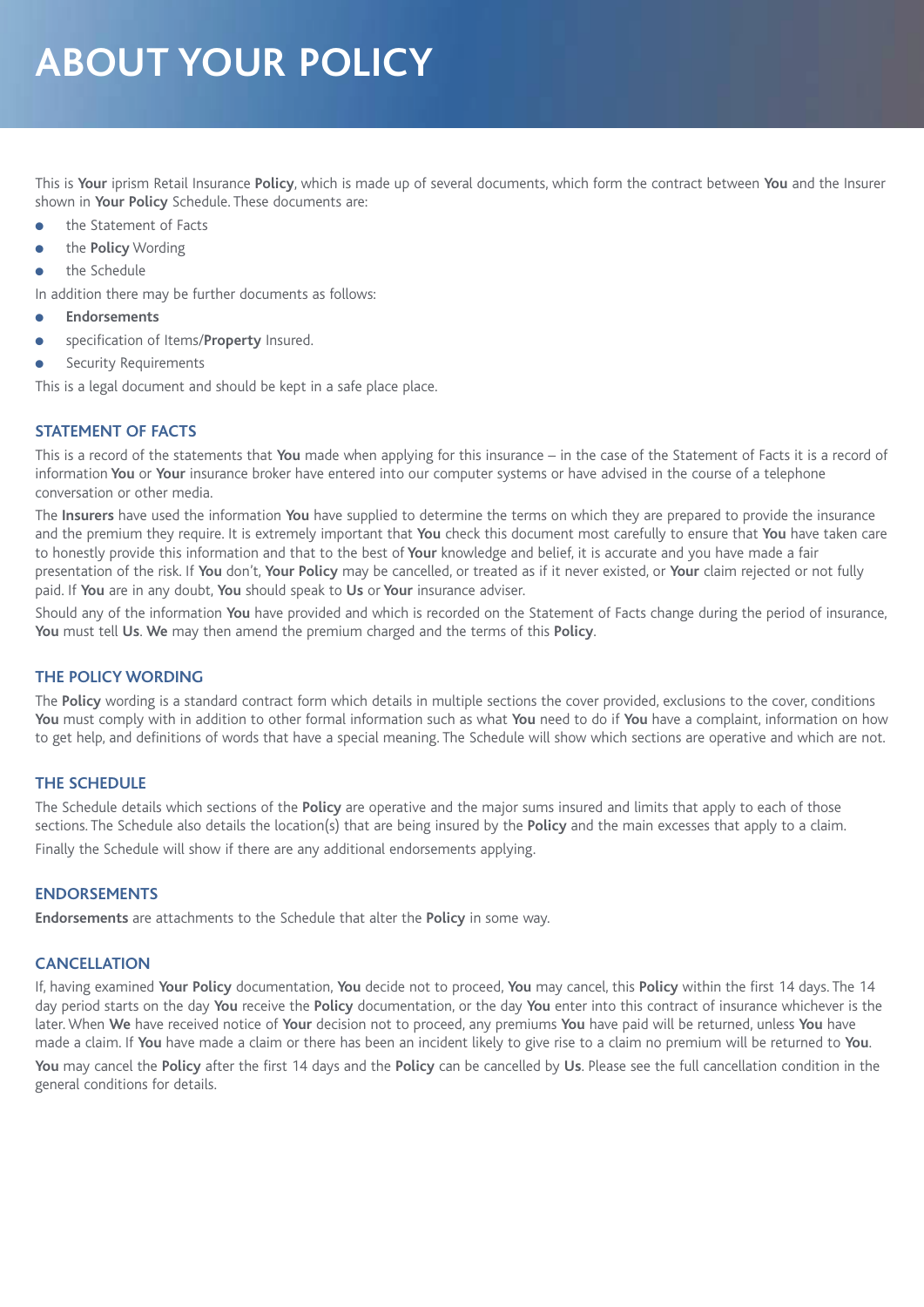# **FAIR PRESENTATION OF RISK**

This **Policy** is a legal contract.

**You** have a duty to make a fair presentation of the risk which is covered by this **Policy**. Therefore **You** should ensure that any information You have provided to Us and the content of any Statement of Fact is accurate and complete.

**You** must also tell **Us** about any facts or changes which affect **Your** insurance and which have occurred either since the **Policy** started or since the last renewal date or if the **Business** ceases to trade.

If **You** do not comply with **Your** duty to make a fair presentation of the risk, **Your Policy** may not be valid or the **Policy** may not cover **You** fully or at all (see General Policy Condition Alteration of Risk and Fair Presentation of Risk for full details of cover restrictions) If **You** are not sure whether certain facts are relevant please ask **Your** insurance adviser.

**You** should keep a written record (including copies of letters) of any information **You** give **Us** or **Your** insurance broker.

# **WHAT ARE YOUR OBLIGATIONS? – INFORMATION AND CHANGES WE NEED TO KNOW ABOUT**

**You** have a duty to make a fair presentation of the risk which is covered by this **Policy**. Therefore **You** should ensure that any information **You** have provided to **Us** and the content of any application form, declaration and / or Statement of Fact is accurate and complete. You must take all reasonable precautions to prevent loss or damage, and comply with any security or other loss prevention conditions in **Your Policy** documents.

**You** must notify **Us** promptly of any event which might lead to a claim and follow the claims procedure set out in **Your Policy**.

**You** must also tell **Us** about any facts or changes which affect **Your** insurance and which have occurred either since the **Policy** started or since the last renewal date.

If **You** do not comply with **Your** duty to make a fair presentation of the risk, **Your Policy** may not be valid or the **Policy** may not cover **You** fully or at all.

Please tell **Your** insurance broker to immediately let **Us** know if there are any changes to the information set out in the Statement of Facts or on **Your** Schedule. **You** must also tell **Your** insurance broker to let **Us** know immediately about the following changes:

- any change or addition to the contents of the property to be insured that results in the need to increase the amounts insured or the limits that are shown on **Your Policy** schedule
- Any change of address
- <sup>l</sup> Any changes to the **Business** description or activities undertaken
- If the **Business** ceases to trade

For further details and any specific obligations relating to **Your** trade or business activities following **Our** assessment of **Your** risk, please refer to **Your Policy** documents.

If **You** are not sure whether certain facts are relevant please ask **Your** insurance adviser. If **You** do not tell **Us** about relevant changes, **Your Policy** may not be valid or the **Policy** may not cover **You** fully or at all.

#### **DATA PROTECTION**

To comply with data protection regulations **We** are committed to processing **Your** personal information fairly and transparently. This section is designed to provide a brief understanding of how **We** collect and use this information.

**We** may collect personal details, including **Your** name, address, date of birth and email address. This is for the purpose of managing **Your** products and services, and this may include underwriting, claims handling and providing legal advice. **We** will only obtain **Your** personal information either directly from **You**, the third party dealing with **Your** claim or from the authorised partner who sold **You** the **Policy**.

# **USE OF PERSONAL INFORMATION**

To provide **Our** services iprism Underwriting Agency Limited will collect and use information about **You** or a beneficiary under the **Policy** (e.g. **Your** employees or other identified individuals). This may also include special categories of personal data (e.g. about health) and information relating to criminal convictions and offences. The purposes for which **We** use personal data may include: evaluating **Your** insurance application and providing a quotation; providing insurance cover; handling claims; and crime prevention and debt recovery.

More information about **Our** use of personal data is set out in the iprism Underwriting Agency Limited Privacy Notice (Privacy Notice) available at www.iprism.co.uk/privacy-policy. **We** recommend that **You** review this notice.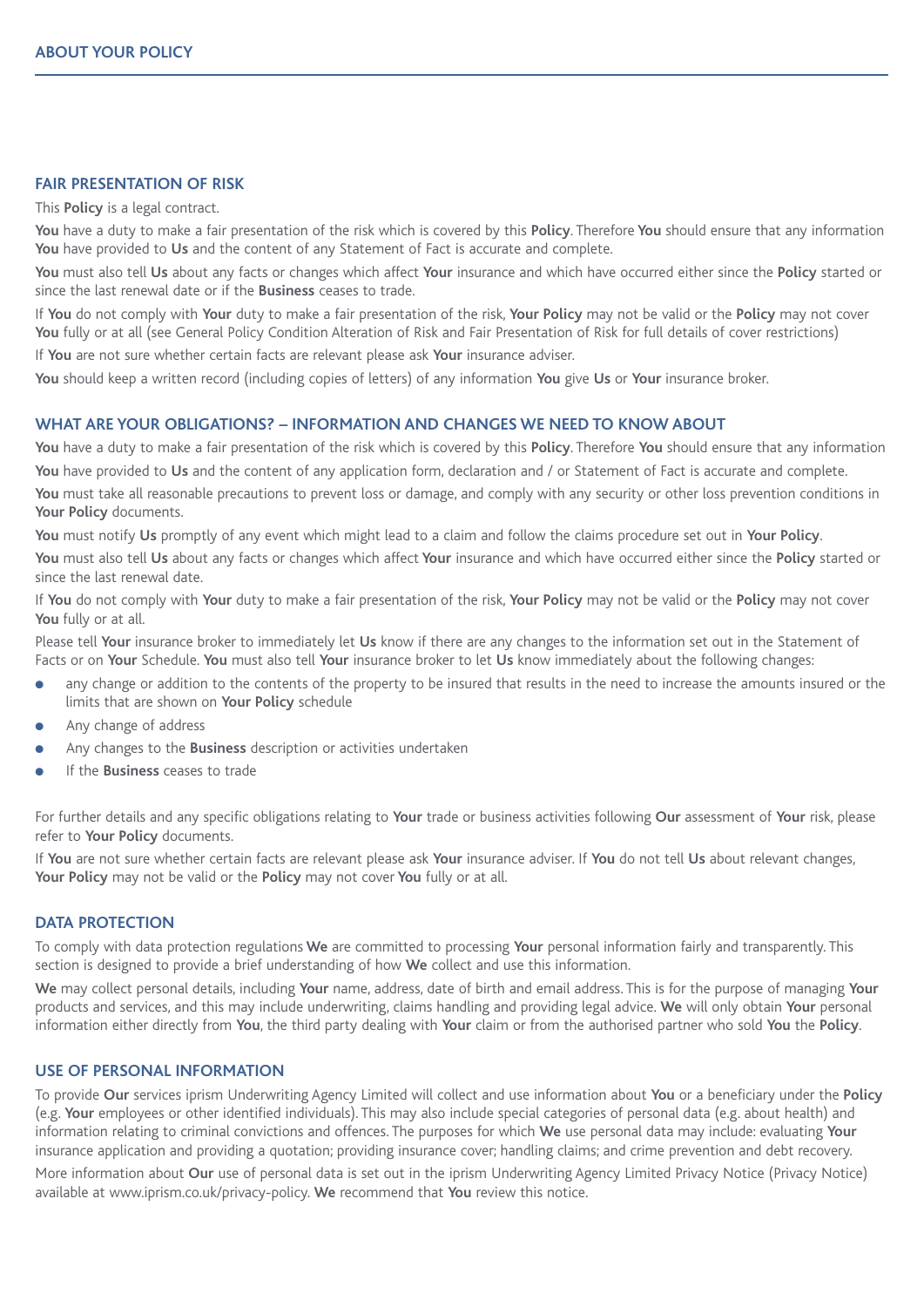**We** may pass personal data to third parties such as, insurers, reinsurers, loss adjusters, sub-contractors, **Our** affiliates, the police and other law enforcement agencies, fraud and crime prevention and detection agencies, databases and registers (for example the ELTO Insurance Database, and the Claims and Underwriting Exchange Register) and to certain regulatory bodies who may require personal data themselves for the purposes described in the Privacy Notice www.iprism.co.uk/privacy-policy. If **You** require details of the third parties your data has been passed to and how this information is used please contact the Data Protection Officer at dpo@iprism.co.uk or at the address detailed below.

#### **WHAT IS OUR LEGAL BASIS FOR PROCESSING YOUR INFORMATION?**

It is necessary for **Us** to use **Your** personal information to perform **Our** obligations in accordance with any contract that **We** may have with **You**. In some circumstances it will also be in **Ou**r legitimate interest to use **Your** personal information for the provision of services in relation to any contract that **We** may have with **You**.

#### **HOW LONG WILL YOUR PERSONAL INFORMATION BE HELD FOR?**

Normally **We** will retain **Your** Personal Data for 10 (ten) years except where the risk insured includes Employers Liability cover where such data will be retained indefinitely. **We** will only retain and use **Your** Personal Data thereafter as necessary to comply with **Our** legal obligations, resolve disputes, and enforce **Our** agreements.

If **Your Policy** includes legal advice **We** may have to send **Your** Personal Information outside of the European Economic Area (EEA) in order to give legal advice on non-European Union law. Dependent on the type of cover **You** have, **Your** information may also be sent outside the EEA so the service provider can administer **Your** claim.

**We** will take all steps reasonably necessary to ensure that **Your** data is treated securely and in accordance with **Our** Privacy Policy. Details of this can be found here www.iprism.co.uk/privacy-policy.

# **WHAT ARE YOUR RIGHTS?**

You have the following rights in relation to the handling of **Your** personal data:

- <sup>l</sup> **You** have the right to access personal data held about **You**
- <sup>l</sup> **You** have the right to have inaccuracies corrected for personal data held about **You**
- <sup>l</sup> **You** have the right to have personal data held about **You** erased
- You have the right to object to direct marketing being conducted based upon personal data held about You
- <sup>l</sup> **You** have the right to restrict the processing for personal data held about **You**, including automated decision-making although **Your** exercise of this right will mean that We will be unable to process **Your** application
- <sup>l</sup> **You** have the right to data portability for personal data held about **You**

Any requests, questions or objections should be made in writing to the Data Protection Officer:-

Data Protection Officer

Iprism Underwriting Agency Ltd 4th Floor 10 Lower Thames Street London EC3R 6AF Or via Email: dpo@iprism.co.uk

#### **HOW TO MAKE A COMPLAINT**

If **You** are unhappy with the way in which **Your** personal data has been processed **You** may in the first instance contact the Data Protection Officer using the contact details above.

If **You** remain dissatisfied then **You** have the right to apply directly to the Information Commissioner's Office for a decision. The Information Commissioner can be contacted at:-

Information Commissioner's Office Wycliffe House Water Lane Wilmslow Cheshire SK9 5AF Or via their website: www.ico.org.uk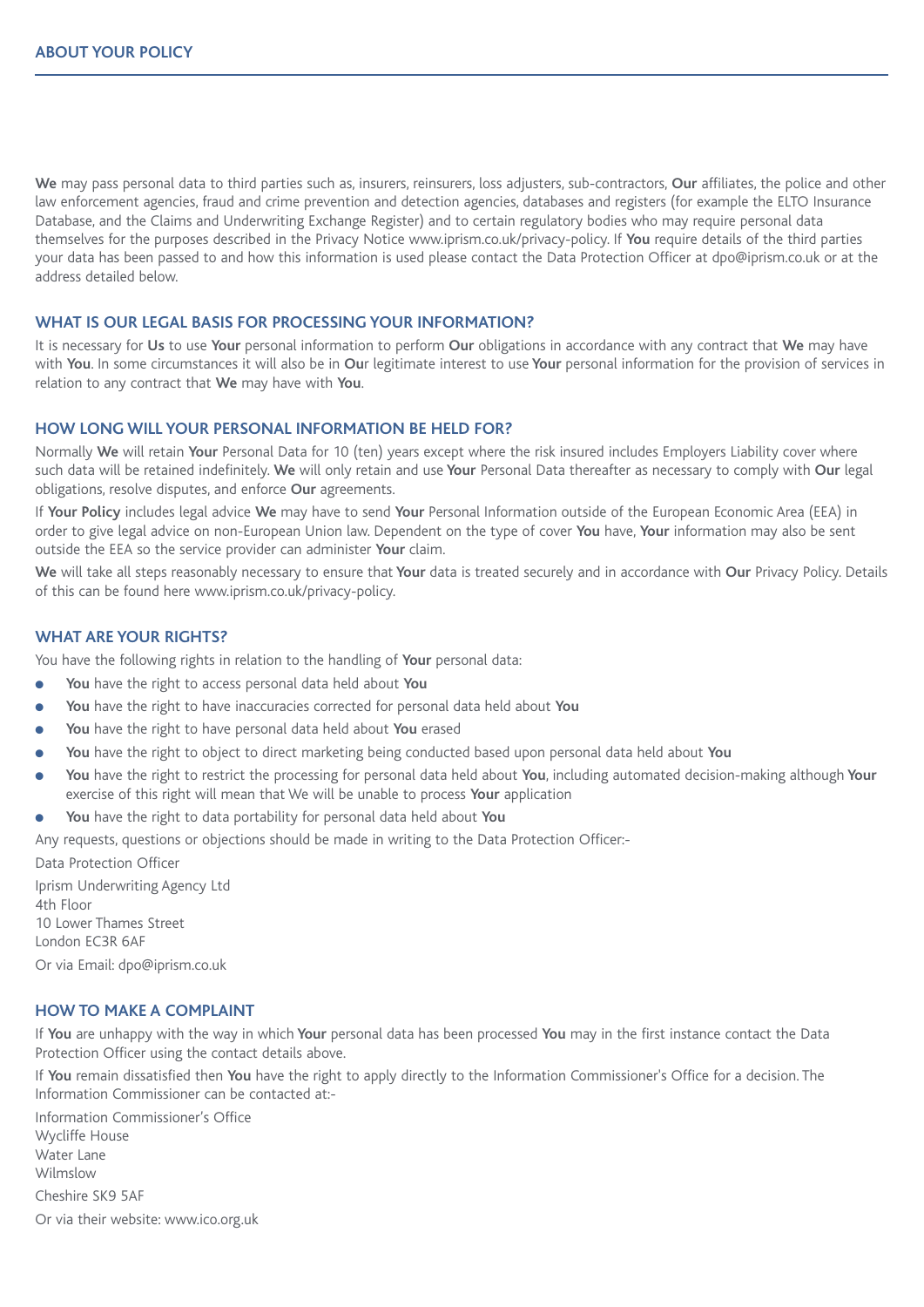# **IPRISM RETAIL POLICY**

A warm welcome and thank you for choosing to insure **Your Business** through iprism

# **INSURING CLAUSE**

**Your Policy** is a contract of insurance between **You** and **Us** and **You** have a duty to make a fair presentation of the risk to **Us** in accordance with the law

**Your Policy** describes the cover for which **We** have accepted **Your** premium

Each Section of this **Policy**, the Schedule and any **Endorsements**, Customer Information and the General Definitions, General Conditions, Claims Conditions and General Exclusions shall be read as one document.

In consideration of payment of the premium **Your Insurer** detailed in the Schedule will insure **You** as stated in each operative section of the **Policy** during the **Period of Insurance** for which **Your** premium has been accepted provided all the terms and conditions of the **Policy** are kept

The name of **Your Insurer** can be found on the Statement of Facts Schedule and Certificate of Employers Liability Insurance (where issued)

# **LAW AND JURISDICTION APPLICABLE TO THE CONTRACT**

**You** and **We** can choose the law which applies to this **Policy**.

Unless **You** and **We** have agreed otherwise this contract shall be subject to English Law and the Courts of England shall have exclusive jurisdiction in all disputes connected with this **Policy**.

If there is any dispute as to which law and jurisdiction apply it will be English law and the Courts of England.

For and on behalf of the **Insurer**

Blo

**Gary Johnson ACII, FCMI, Chartered Insurer** Underwriting Director For and on behalf of iprism Underwriting Agency Limited

# **ABOUT IPRISM UNDERWRITING AGENCY LIMITED**

iprism is the trading name of iprism Underwriting Agency Limited. We are a private limited company incorporated in England and Wales. Our registered company number is 05604278. iprism is authorised and regulated by the Financial Conduct Authority (FCA) and our permitted business is for the provision of regulated products and services, assisting in the administration and performance of a contract of insurance. Our FCA register number is 460209 and our registered address is 4th Floor, Northern & Shell Building, 10 Lower Thames Street, London, EC3R 6AF.

You can check the FCA website at http://www.fca.org.uk which includes a register of all the firms the FCA regulate or You can phone them on 0800 111 6768 or 0300 500 8082.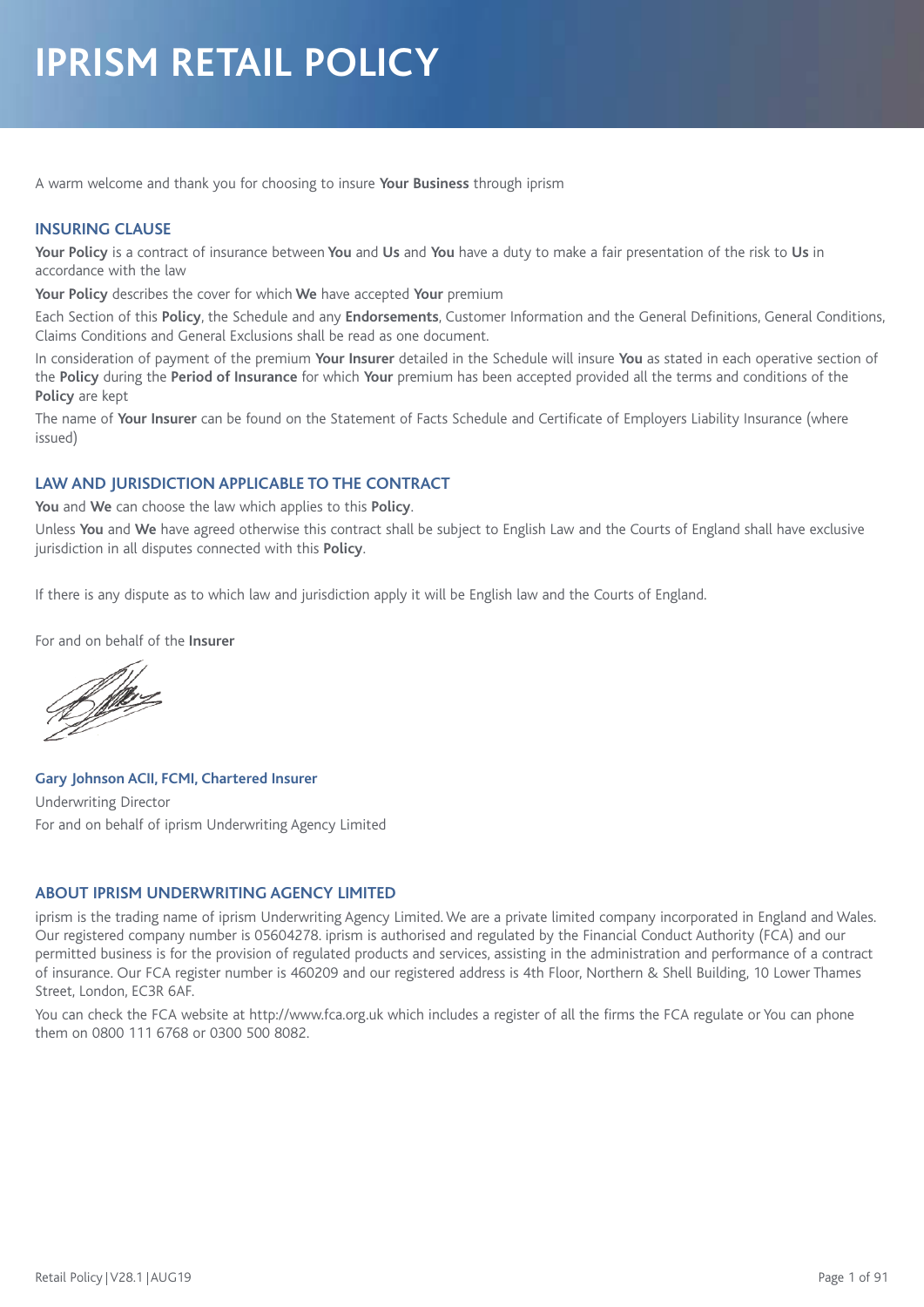## **PAYMENT OF YOUR PREMIUM**

**Your** Insurance broker will advise **You** how **You** can pay **Your** premium and will let **You** know if there are any fees or charges applicable.

#### **IMPORTANT INFORMATION INCLUDING CLAIMS, COMPLAINTS AND CANCELLATIONS**

Although this insurance is administered on behalf of **Your Insurer** by iprism Underwriting Agency Limited,

**Your** insurance broker is **Your** dedicated point of contact for any queries concerning **Your** iprism **Policy**. iprism are not authorised to offer **You** any advice so **You** must speak to **Your** insurance broker who is authorised by the FCA to advise **You.**

Contact details for **Your** insurance broker are available on **Your Policy** Schedule.

#### **CUSTOMER COMPLAINTS**

**We** hope that **You** are extremely happy with **Your** iprism Retail insurance **Polic**y but **We** do recognise that on occasions things can go wrong.

If **Your** complaint is about the way **Your Policy** was sold to **You** please contact **Your** insurance broker who arranged **Your Policy** for **You**. Their address and telephone number are shown on **Your Policy Schedule**.

#### **CONTACTING YOUR INSURER**

If **You** have a complaint about **Your Insurer** or a claim please contact **Your Insurer** directly. Their contact details can also be found on **Your Policy Schedule**.

If **You** are not happy with the service provided under Section 12 – Commercial Legal Expenses please contact DAS Customer Relations Department;

& **Telephone** 0344 893 9013

<sup></sub><sup></sub> $\oplus$ </sup> **By e-mail** customerrelations@das.co.uk</sup>

- **In writing to** Customer Relations Department DAS House, Quay Side, Temple Back Bristol BS1 6NH

Details of **DAS**' internal complaint-handling procedures are available on request.

Once **Your Insurer** has received **Your** complaint they will;

- <sup>l</sup> Send an acknowledgment of **Your** complaint within 5 working days of receiving it and notify **You** of the name of the person managing **Your** complaint and
- <sup>l</sup> Respond in full to **Your** complaint within 8 weeks. If this is not possible for any reason they will write to **You** to explain why they have not been able to settle the matter quickly. They will also let **You** know when they will contact **You** again.

#### **IF YOU ARE STILL DISSATISFIED**

If **You** remain dissatisfied, and **Your** insurer subscribes to the service, **You** may refer **Your** complaint to the Financial Ombudsman Service (FOS);

The Financial Ombudsman Service is an independent body that arbitrates on complaints about general insurance products. The Financial Ombudsman Service can only consider Your complaint if **Your Insurers** have given **You** their final decision.

& **Telephone** 0800 023 4567 (calls from UK landlines and mobiles are free) or 0300 123 9123 - **In writing to** Financial Ombudsman Service Exchange Tower London E14 9SR

<sup>t</sup> By **e-mail** complaint.info@financial-ombudsman.org.uk

W Website www.financial-ombudsman.org.uk

The Financial Ombudsman Service (FOS) is available to consumers. Their service is also open to businesses employing fewer than 50 persons that have an annual turnover of less than £6.5 million or balance sheet total of less than £5 million, charities with an annual income of less than £6.5 million or the trustee of a trust with a net asset value of less than £5 million.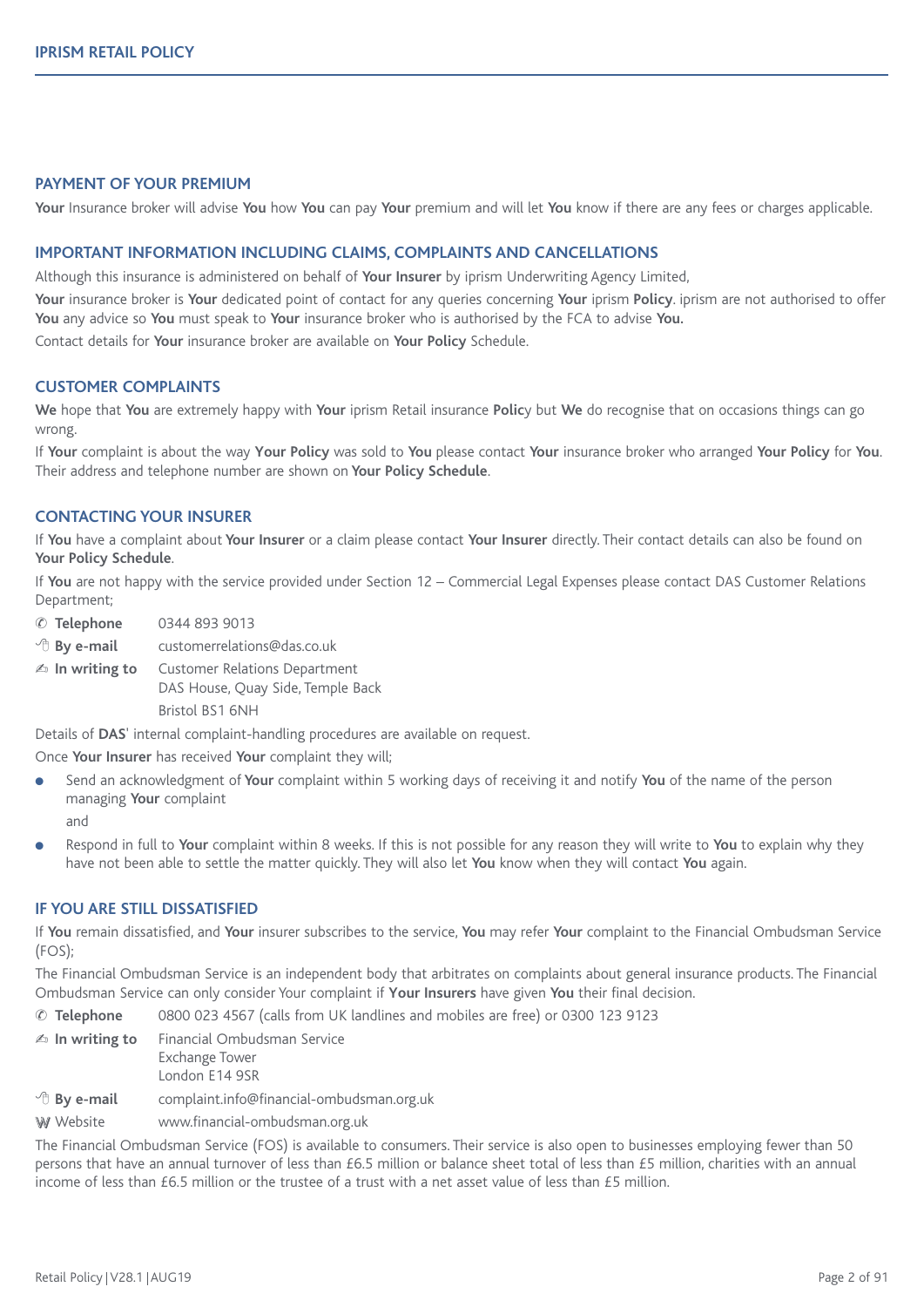Further information is provided at www.iprism.co.uk/client-info for details about:

- **e** iprism and what **We** do
- Claims and how to make a claim
- Complaints, including the Financial Ombudsman Service
- <sup>l</sup> Cancellations and how to cancel **Your Policy**
- Data Protection and Privacy Policy
- Law and jurisdiction
- Telephone call charges
- Telephone call recording

iprism are dedicated to resolving **Your** complaint so if **You** have a complaint about iprism or wish to discuss a complaint **You** have with **Your** broker or **Insurer**, please contact the iprism customer services team;

- & **Telephone** 0333 005 1605
- <sup>t</sup> By e-mail complaints@iprism.co.uk
- **In writing to** Customer Services Manager iprism Underwriting Agency Limited 4th Floor

10 Lower Thames Street London EC3R 6AF

# **USE OF LANGUAGE**

Unless otherwise agreed the contractual terms and conditions and other information relating to this contract will be in English.

# **FINANCIAL CONDUCT AUTHORITY**

iprism Underwriting Agency Limited is authorised and regulated by the Financial Conduct Authority. **You** can check their website at www.fca.org.uk which includes a register of all the firms they regulate or **You** can phone them on 0800 111 6768 or 0300 500 8082.

### **FINANCIAL SERVICES COMPENSATION SCHEME (FSCS)**

iprism and **Your Insurers** are covered by the Financial Services Compensation Scheme (FSCS) This means that **You** may be entitled to compensation from the scheme if **We** cannot meet **Ou**r obligations. This depends upon the type of business and the circumstances of the claim Further information about the scheme is available from the FSCS;

& **Telephone** 0800 678 1100 or 020 7741 4100 <sup><sup>t</sup> By e-mail enquiries@fscs.org.uk</sup> - **In writing to** Financial Services Compensation Scheme PO Box 300 Mitcheldean GL17 1DY

W **Website** www.fscs.org.uk

If **You** telephone FSCS then please have any relevant correspondence to hand.

# **TELEPHONE CALL CHARGES**

Calls to 0800 numbers from UK landlines and mobiles are free. The cost of calls to 03 prefixed numbers are charged at national call rates (charges may vary dependent on your network provider) and are usually included in inclusive minute plans from landlines and mobiles.

### **TELEPHONE CALL RECORDING**

CALLS MAY BE MONITORED AND RECORDED AND MAY BE USED FOR FRAUD PREVENTION AND DETECTION AND FOR QUALITY **CONTROL AND TRAINING PURPOSES.**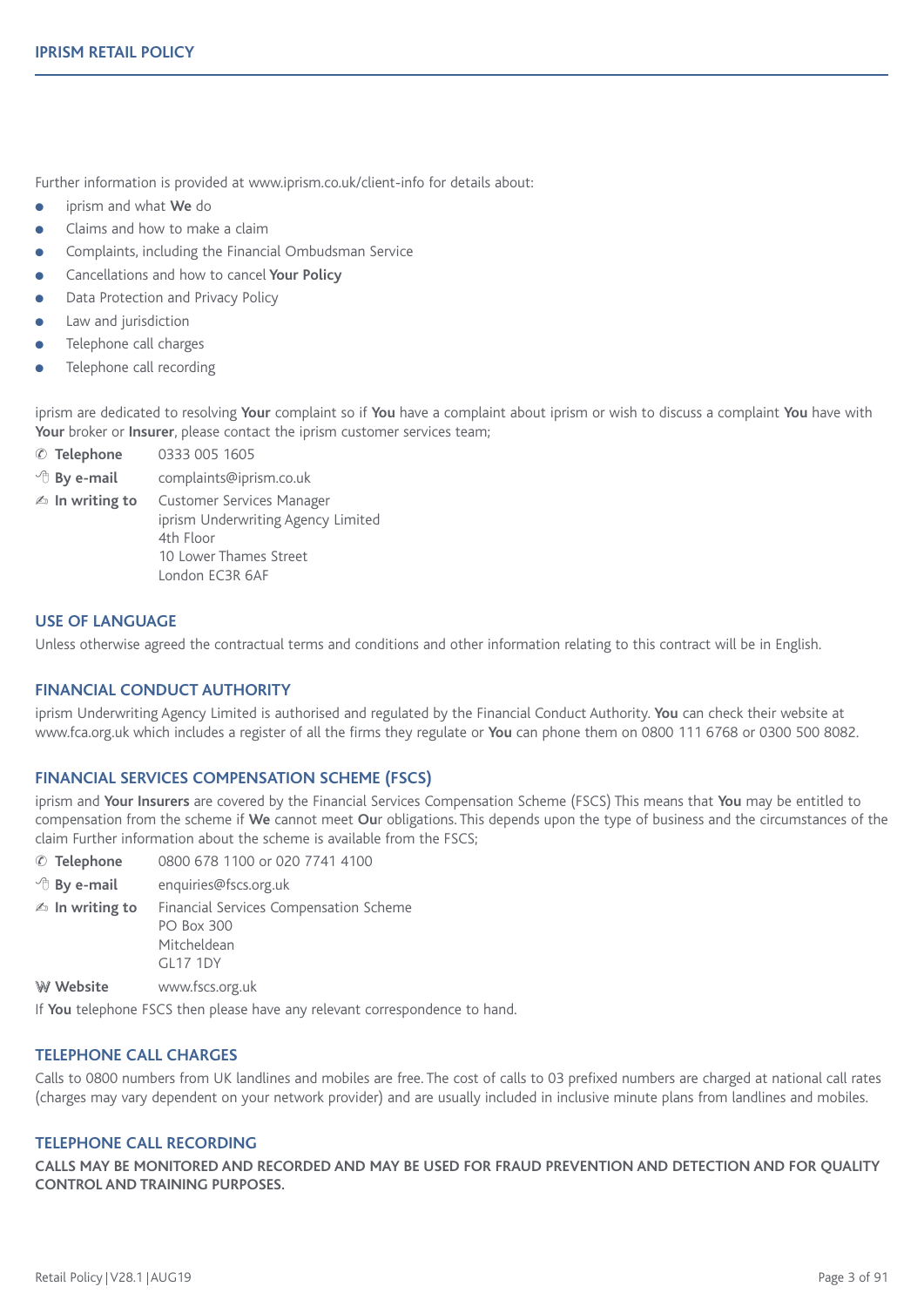# **POLICY DEFINITIONS**

Each time **We** use one of the words or phrases listed below it will have the same meaning wherever it appears in **Your Policy** unless **We** state otherwise

A defined word or phrase will start with a capital letter each time it appears in the **Policy** eg **Business** except for headings and titles Each Section of the **Policy** may contain additional Definitions which apply to that particular Section and they must be read in conjunction with the following **Policy** Definitions

# **ALL OTHER CONTENTS**

- (a) Documents manuscripts and business books
- (b) Patterns models moulds plans and designs
- (c) Computer systems records

But only for the value of the materials together with the cost of labour and computer time expended in reproducing them for an amount not exceeding £10,000

**We** will not pay for any expenses in connection with the production of information to be recorded and not for the value to **You** of any information contained therein

- (d) Paintings curios or other works of art up to a limit of £10,000 any one occurrence
- (e) Wines spirits cigarettes and tobacco held for **Your** own private entertainment purposes up to a limit of £500 any one occurrence
- (f) Trade samples and goods in trust held at the **Premises** up to a limit of £500 any one occurrence

### **BUSINESS**

Activities directly connected with the **Business** shown in the Schedule and no other for the purposes of this **Policy** including

- (a) the ownership maintenance repair of the **Premises**
- (b) the provision and management of canteen sports social and welfare organisations for the benefit of **Employees** and fire security first aid medical and ambulance services
- (c) private work undertaken with **Your** prior consent by the **Employees** for any of **Your** Directors or senior officials
- (d) participation in trade shows or exhibitions

### **COMPUTER AND ELECTRONIC BUSINESS EQUIPMENT**

#### Other than Section 11 - Equipment Breakdown

All computers computer installations and systems microchips integrated circuits microprocessors embedded systems hardware and any electronic equipment data processing equipment information repository telecommunication equipment computer controlled or programmed machinery equipment capable of processing **Data** and/or similar devices whether physical or remotely connected thereto for which **You** are responsible all inside the **Premises**

# **CUSTOMERS GOODS**

The **Property** of **Your** customers held by **You** for which **You** are responsible

# **DAMAGE**

Material loss destruction or damage

### **DATA**

All information which is electronically stored or electronically presented or contained on any current and back up discs tapes or other materials or devices used for the storage of data including but not limited to operating systems records programs software or firmware code or series of instructions

### **DENIAL OF SERVICE ATTACK**

Any actions or instructions with the ability to damage interfere with or otherwise affect the availability of **Computer and Electronic Equipment** or **Data** including but not limited to the generation of excess traffic into network addresses the exploitation of system weaknesses and the generation of excess or non-genuine traffic within between or amongst networks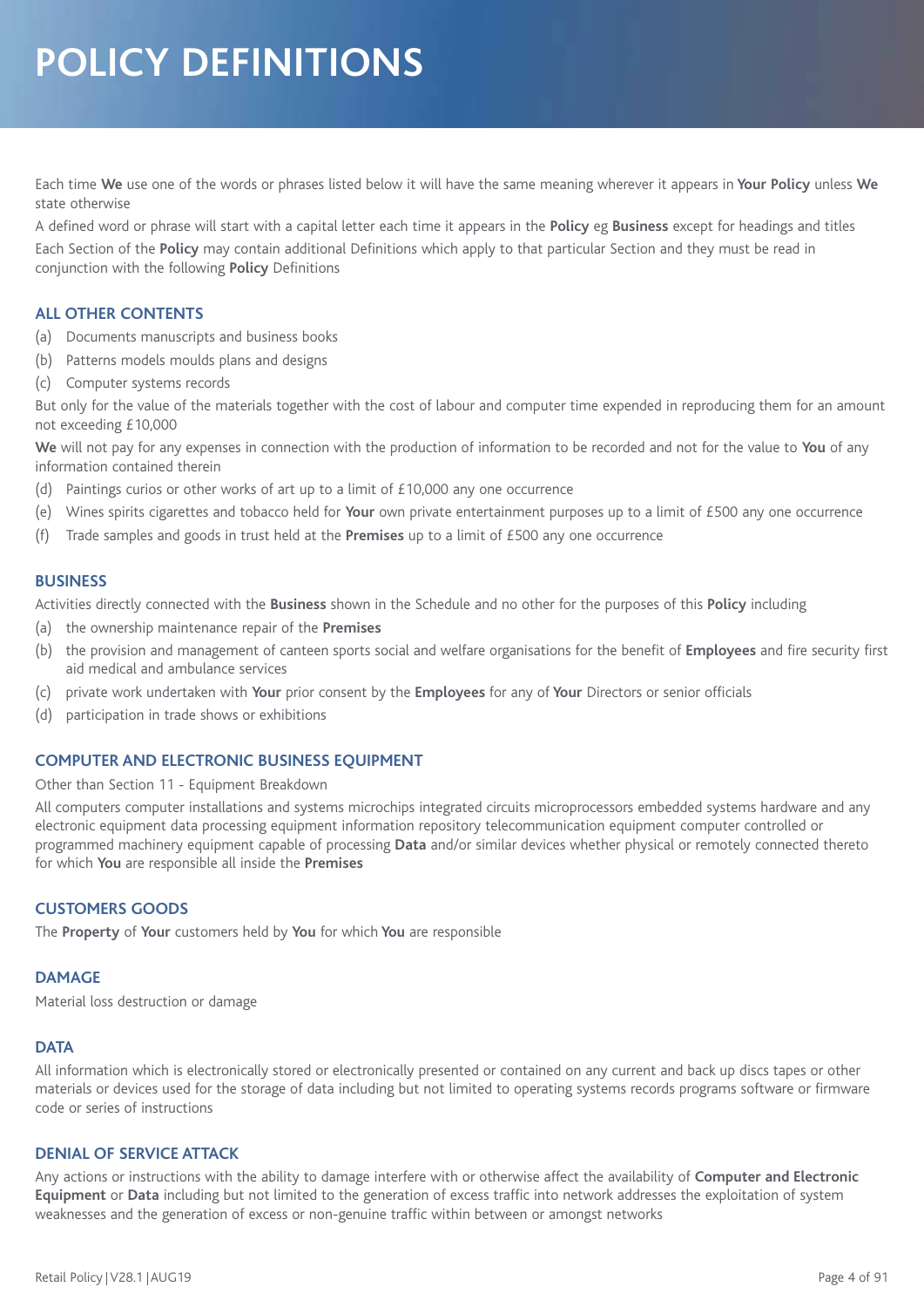# **EMPLOYEE**

Other than Section 12 – Commercial Legal Expenses

- 1 any person under a contract of service or apprenticeship with **You** while working for **You** in connection with the **Business**
- 2 any of the following persons whilst working under **Your** supervision or control in connection with the **Business**
	- (a) any person who is hired to or borrowed by **You**
	- (b) any person engaged in connection with a work experience training or similar scheme
	- (c) any self-employed person working on a labour only basis
	- (d) any person engaged by a labour only sub-contractor
	- (e) any labour master or person engaged by them
	- (f) any volunteer helper

# **EMPLOYEES AND CUSTOMERS PERSONAL EFFECTS**

Clothing personal effects and pedal cycles belonging to **Your Employees** or customers for which **You** are responsible up to a limit of £500 any one person

#### **EMPTY OR DISUSED**

Buildings or any part thereof that have become unoccupied or untenanted or which have not been actively used for a period of more than 30 consecutive days

# **ENDORSEMENT(S)**

An alteration made to the terms of the **Policy**

### **EXCESS**

The first amount of each and every claim for which **You** are responsible as shown in the **Policy** the Schedule or any **Endorsement**

# **GLASS**

All fixed Glass or polycarbonate substitute and solar glass heating panels including shelves showcases and mirrors

#### **HACKING**

Unauthorised access to any computer or other equipment or component or system or item which processes stores transmits or retrieves **Data** whether **Your Property** or not

# **INDEX LINKING**

Whenever a Sum Insured is declared to be subject to **Index Linking** it is adjusted at annual intervals in line with suitable indices of costs and the renewal premium will be based on the adjusted Sum Insured

# **INDIRECT LOSS**

A loss that is not directly associated with the incident that caused **You** to claim

#### **INJURY**

Bodily injury death illness disease

# **INSURED INSURED'S YOU YOUR**

The person(s) or company named in the Schedule

# **INSURER OUR US WE**

The Insurance Company named in the Schedule on whose behalf this insurance document is issued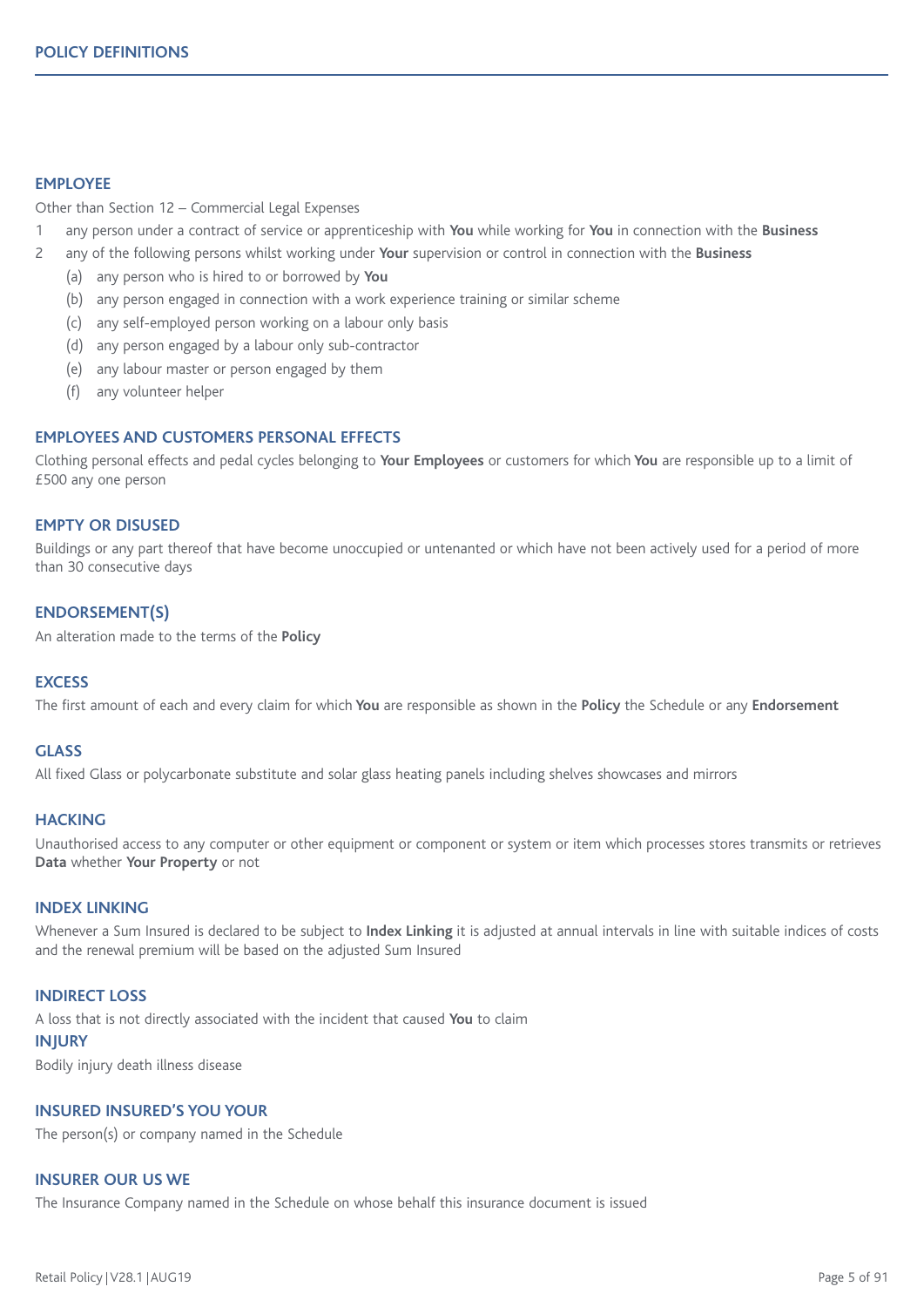### **MONEY**

Current cash bank and currency notes uncrossed cheques giro-cheques postal orders money orders or bankers drafts unused current postage stamps unaffixed national insurance stamps national savings and holiday with pay stamps trading stamps luncheon vouchers mobile phone talk vouchers gift tokens consumer redemption vouchers travel tickets validated tickets for the national lottery and gaming machine tokens all belonging to **You** or for which **You** are responsible

#### **NON NEGOTIABLE MONEY**

Crossed cheques giro-cheques postal orders money orders bankers drafts giro drafts or warrants unexpired units in franking machines stamped national insurance cards national savings certificates premium bonds credit and debit card sales vouchers and VAT purchase invoices all belonging to **You** or for which **You** are responsible

#### **OFFSHORE**

Any offshore rig offshore platform or offshore installation in the sea or tidal waters

## **PERIOD OF INSURANCE**

The period beginning with the Effective Date shown in the Schedule and ending with the Expiry Date and any other period for which **We** have accepted **Your** premium

#### **POLICY**

The iprism Retail **Policy** and Schedule and Certificate of Employers' Liability Insurance and any **Endorsements** attached or issued with it

# **PREMISES**

The part of the Premises including its outbuildings at the address or addresses specified in the Schedule which **You** occupy for the purposes of the **Business** and otherwise as Offices and Private Dwelling Rooms being built of brick stone or concrete and roofed with slates tiles concrete metal asphalt or sheets or slabs composed entirely of incombustible mineral ingredients unless otherwise agreed by **Us**

### **PRODUCTS**

Goods (including labels containers and packaging) sold or supplied by **You** in connection with the **Business**

#### **PROPERTY**

Material Property belonging to **You** or for which **You** are responsible for the purposes of the **Business**

#### **PROPOSAL**

The Statement of Fact and any additional information supplied to **Us** by **You** or on **Your** behalf

#### **SANITARY FITTINGS**

Fixed items of sanitaryware contained in the **Premises**

#### **STOCK**

Stock and materials in trade belonging to **You** or held in trust or on commission for which **You** are responsible

### **TRADE FIXTURES AND FITTINGS**

Trade fixtures fittings plant machinery office equipment **Computer and Electronic Business Equipment** telephone installations hanging or fixed signs cash registers scales and meters belonging to **You** or for which **You** are responsible

#### **VIRUS OR SIMILAR MECHANISM**

Program code programming instruction or any set of instructions intentionally constructed with the ability to **Damage** interfere with or otherwise adversely affect computer programs **Data** files or operations whether involving self-replication or not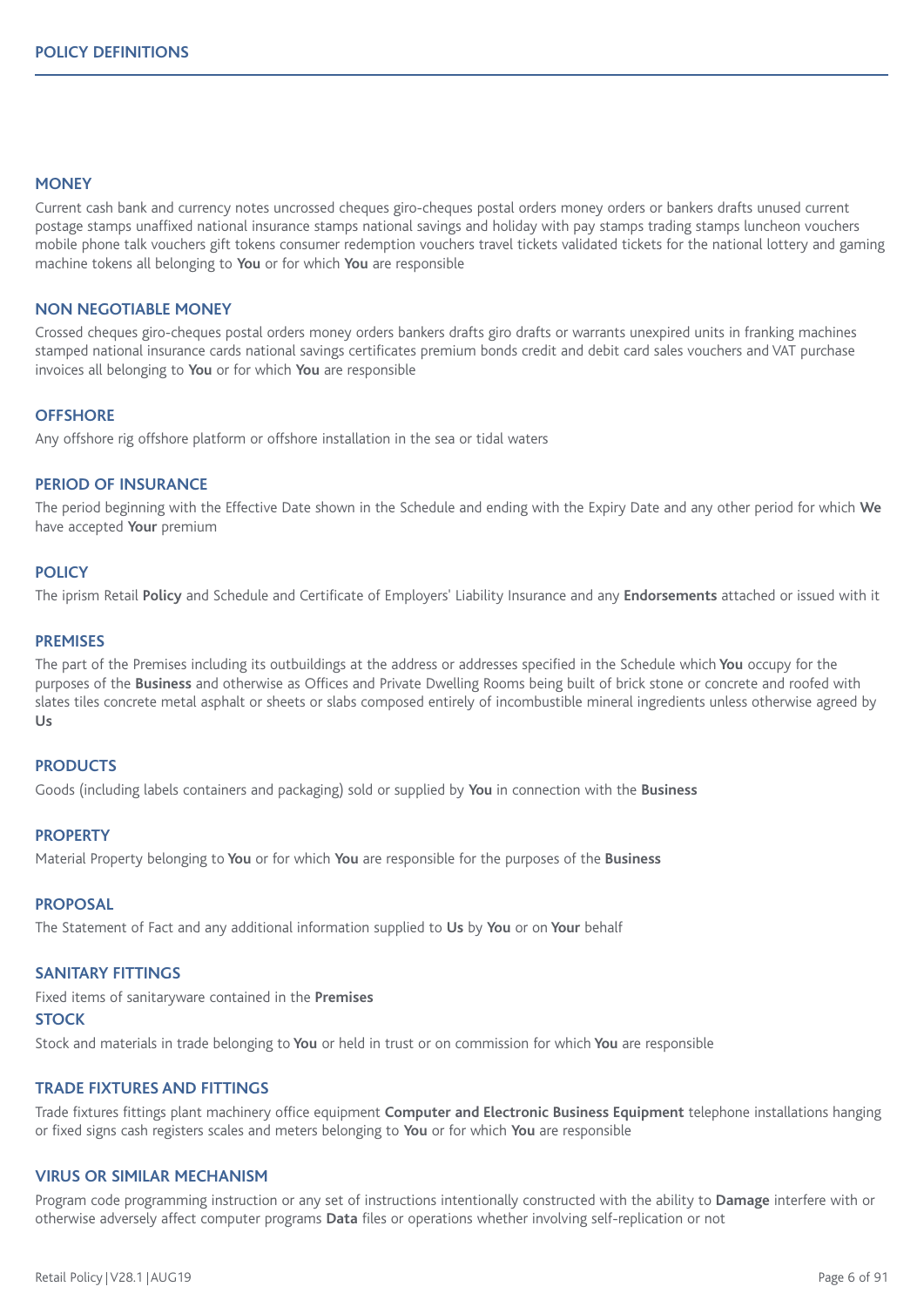# **DEFINITIONS**

Also refer to the **Policy** Definitions on pages 4 to 7 The following additional Definitions apply to this Section and shall keep the same meaning wherever they appear in this Section

# **Buildings**

The buildings of the **Premises** including landlord's fixtures and fittings swimming pools tennis courts walls gates fences yards patios terraces car parks car ports roads pavements and associated underground pipes and cables

The buildings also include **Shop Fronts** and all fixed glass therein blinds and fitments thereon and **Tenants Improvements** on ceilings walls and the like

# **Outbuildings**

The **Buildings** separate from but associated with the **Buildings** of the **Premises**

# **Shop Front**

The whole front all fixed **Glass** therein blinds and fitments thereon belonging to **You** or for which **You** are responsible as tenant not as owner of the **Premises**

### **Tenants Improvements**

Internal decorations to ceilings and walls and improvements and additions of a like nature (but not **Shop Fronts**) belonging to **You** or for which **You** are responsible as tenant not as owner of the **Premises**

| <b>What is Covered</b>                                                                                                                                                                                                        |                                                                                                                                                                       | <b>What is not Covered</b>                                                                                                                                                                                                                                                                                                          |  |  |
|-------------------------------------------------------------------------------------------------------------------------------------------------------------------------------------------------------------------------------|-----------------------------------------------------------------------------------------------------------------------------------------------------------------------|-------------------------------------------------------------------------------------------------------------------------------------------------------------------------------------------------------------------------------------------------------------------------------------------------------------------------------------|--|--|
| We will indemnify You against loss or Damage to the Property at<br>the Premises described in each item on the Schedule caused by<br>the following Insured Perils up to the Sum Insured for each item<br>shown in the Schedule |                                                                                                                                                                       | Any Property more specifically insured by You or on Your behalf<br><b>Indirect Loss</b> of any kind or description<br>The amount of the <b>Excess</b> shown in the Schedule                                                                                                                                                         |  |  |
|                                                                                                                                                                                                                               | <b>Insured Perils</b>                                                                                                                                                 |                                                                                                                                                                                                                                                                                                                                     |  |  |
|                                                                                                                                                                                                                               | Fire Lightning Explosion or Earthquake                                                                                                                                |                                                                                                                                                                                                                                                                                                                                     |  |  |
| $\mathsf{S}$                                                                                                                                                                                                                  | Impact by Aircraft or other aerial devices or articles dropped<br>from them or by any vehicle train animal falling tree or<br>branch aerial or mast or satellite dish | <b>Damage</b><br>caused by lopping pruning or felling of trees by You<br>(a)<br>to Glass or Sanitary Fittings<br>(b)                                                                                                                                                                                                                |  |  |
| 3                                                                                                                                                                                                                             | Storm Tempest or Flood                                                                                                                                                | <b>Damage</b><br>resulting from frost subsidence ground heave or landslip<br>(a)<br>to moveable <b>Property</b> in the open<br>(b)<br>to fences and/or gates<br>(c)<br>in respect of any building or part of a building which is<br>(d)<br><b>Empty or Disused</b><br>to Glass or Sanitary Fittings<br>(e)                          |  |  |
| $\overline{4}$                                                                                                                                                                                                                | Escape of water from any tank apparatus or pipe including<br>Damage to any fixed tank apparatus or pipe caused by<br>freezing or forcible and violent bursting        | <b>Damage</b><br>in respect of any building or part of a building which is<br>(a)<br><b>Empty or Disused</b><br>caused by wet or dry rot rust corrosion or other wear and<br>(b)<br>tear<br>caused by mould or toxic mould<br>(c)<br>by leakage of automatic sprinkler installations<br>(d)<br>to Glass or Sanitary Fittings<br>(e) |  |  |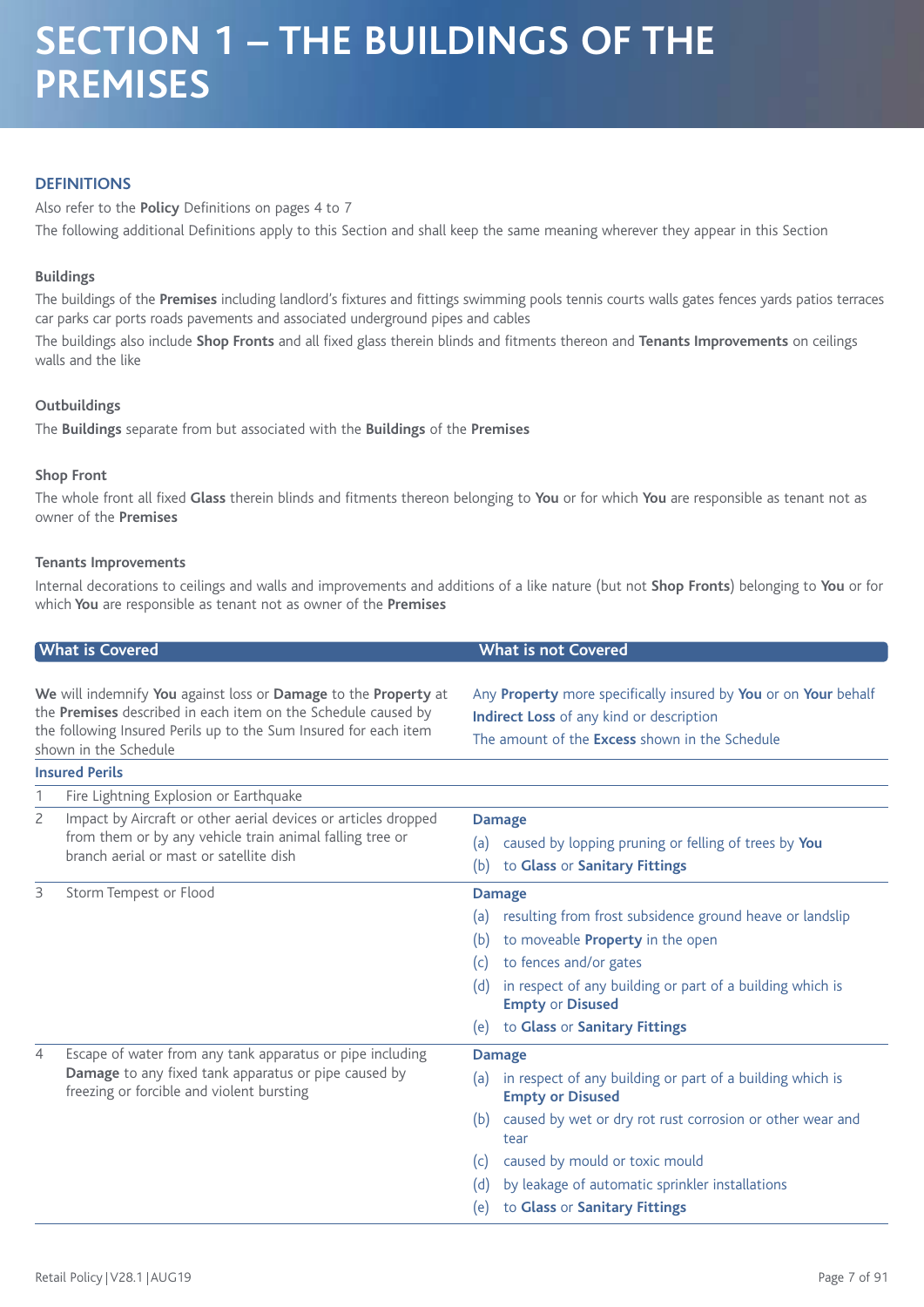|   | <b>What is Covered</b>                                                                                          | <b>What is not Covered</b>                                                                                                             |  |  |
|---|-----------------------------------------------------------------------------------------------------------------|----------------------------------------------------------------------------------------------------------------------------------------|--|--|
| 5 | Riot civil commotion strikers locked-out workers or persons                                                     |                                                                                                                                        |  |  |
|   | taking part in labour disturbances or malicious persons                                                         | <b>Damage</b>                                                                                                                          |  |  |
|   |                                                                                                                 | arising from the cessation of work<br>(a)                                                                                              |  |  |
|   |                                                                                                                 | in respect of any building or part of a building which is<br>(b)<br><b>Empty or Disused</b>                                            |  |  |
|   |                                                                                                                 | by theft or attempted theft directly caused by malicious<br>(c)<br>persons not acting in connection with any political<br>organisation |  |  |
|   |                                                                                                                 | Damage caused by Your employees, tenants or any other<br>(d)<br>person lawfully on Your Premises                                       |  |  |
| 6 | Leakage of fuel from any fixed heating installation and<br>beverages from storage containers pipes or apparatus | Damage in respect of any building or part of a building which is<br><b>Empty or Disused</b>                                            |  |  |
| 7 | Theft or any attempt thereat                                                                                    | Damage in respect of any building or part of a building which is<br><b>Empty or Disused</b>                                            |  |  |
| 8 | Any other accidental Damage                                                                                     | Damage caused by or resulting from                                                                                                     |  |  |
|   |                                                                                                                 | (a) wear and tear erosion the action of light or atmosphere<br>moths vermin or insects                                                 |  |  |
|   |                                                                                                                 | any process of cleaning dyeing restoring adjusting or repairing<br>(b)                                                                 |  |  |
|   |                                                                                                                 | frost corrosion dampness dryness contamination wet or dry<br>(c)<br>rot marring scratching mildew mould or toxic mould                 |  |  |
|   |                                                                                                                 | (d) wind hail sleet snow flood or dust to boundary walls gates or<br>fences                                                            |  |  |
|   |                                                                                                                 | subsidence or ground heave of any part of the site on which<br>(e)<br>the <b>Property</b> stands or landslip                           |  |  |
|   |                                                                                                                 | the normal settlement or bedding down of new structures<br>(f)                                                                         |  |  |
|   |                                                                                                                 | any <b>Buildings</b> insured by this Section own collapse or<br>(g)<br>cracking                                                        |  |  |
|   |                                                                                                                 | normal maintenance redecoration or repair<br>(h)                                                                                       |  |  |
|   |                                                                                                                 | <b>Damage</b>                                                                                                                          |  |  |
|   |                                                                                                                 | by any of the Insured Perils 1-6<br>(a)                                                                                                |  |  |
|   |                                                                                                                 | specifically excluded by any of the Insured Perils<br>(b)                                                                              |  |  |
|   |                                                                                                                 | to Glass or Sanitary Fittings<br>(c)                                                                                                   |  |  |
|   |                                                                                                                 | by theft of any description<br>(d)                                                                                                     |  |  |
|   |                                                                                                                 | Damage caused by or consisting of                                                                                                      |  |  |
|   |                                                                                                                 | inherent vice latent defect gradual deterioration frost its own<br>(a)<br>faulty or defective design or materials                      |  |  |
|   |                                                                                                                 | (b) faulty or defective workmanship operational error or omission<br>on the part of You or any of Your Employees                       |  |  |
|   |                                                                                                                 | but this will not exclude subsequent Damage which results from a<br>cause not otherwise excluded                                       |  |  |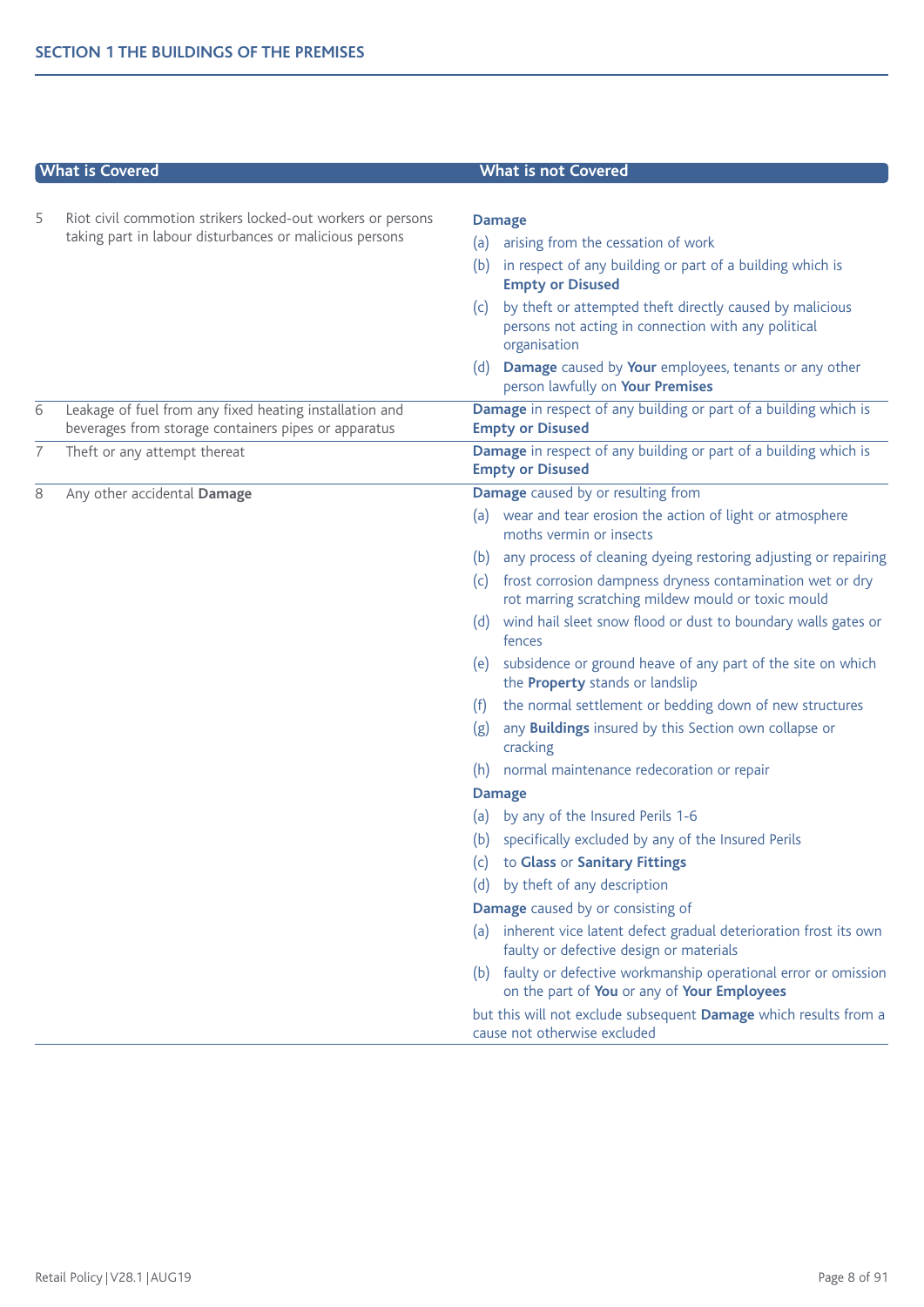# **EXTENSIONS**

Cover provided by this Section is extended to include

| <b>What is Covered</b> |                                                                                                                                                                                                                                                                                                                                                                                                                          | <b>What is not Covered</b>                                                                                                                                                                                                                                                                                                                                                       |  |  |
|------------------------|--------------------------------------------------------------------------------------------------------------------------------------------------------------------------------------------------------------------------------------------------------------------------------------------------------------------------------------------------------------------------------------------------------------------------|----------------------------------------------------------------------------------------------------------------------------------------------------------------------------------------------------------------------------------------------------------------------------------------------------------------------------------------------------------------------------------|--|--|
| A                      | Damage to Cables and Underground Services<br>The cost of repair following accidental Damage to cables and<br>underground service pipes and drains (and their inspection<br>covers) for which You are responsible at the Premises or<br>connecting them to the public mains                                                                                                                                               | The costs of maintenance<br>Damage caused by<br>(a) rust corrosion gradual deterioration rot or fungus vermin<br>insects atmospheric or climatic conditions or other wear and<br>tear<br>(b) normal settlement or shrinkage<br>faulty workmanship defective design or the use of defective<br>(c)<br>materials<br>Any amount in excess of £15,000 in any one Period of Insurance |  |  |
| В                      | <b>Trace and Access</b><br>The reasonable costs incurred by You<br>in locating the actual source of Damage<br>(a)<br>and<br>(b)<br>in respect of any repairs directly arising from (a)<br>caused by the escape of water from any tank apparatus or<br>pipe or leakage of fuel from any fixed oil heating installation,<br>provided such Damage is insured by this Section                                                | Any amount in excess of £25,000 in any one Period of Insurance                                                                                                                                                                                                                                                                                                                   |  |  |
| $\mathsf{C}$           | <b>Ground Rent</b><br>The additional payment for up to 2 years ground rent if the<br>Premises are rendered temporarily uninhabitable as a result<br>of Damage insured by this Section but only for the period<br>necessary for reinstatement                                                                                                                                                                             | Any amount exceeding 20% of the Sum Insured on Buildings                                                                                                                                                                                                                                                                                                                         |  |  |
| D                      | Architects Surveyors Legal and Consulting Engineers Fees<br>The reasonable fees necessarily incurred following Damage<br>insured by this Section to reinstate or repair the Premises                                                                                                                                                                                                                                     | Any fees incurred for preparing any claim<br>Any amount exceeding the sum insured on <b>Buildings</b>                                                                                                                                                                                                                                                                            |  |  |
| E                      | <b>Removal of Debris</b><br>The reasonable costs and expenses necessarily incurred with<br><b>Our</b> consent in<br>(a) removing debris from the Premises and the area<br>immediately adjacent<br>dismantling and / or demolishing shoring up or propping<br>(b)<br>of the portion or portions of the property insured<br>as a result of Damage insured by this Section                                                  | Any costs or expenses<br>arising from pollution or contamination of property not<br>(a)<br>insured by this Section<br>(b) more specifically insured<br>Any amount exceeding the Sum Insured on Buildings                                                                                                                                                                         |  |  |
| F                      | <b>European Community and Public Authorities (including</b><br>undamaged property and sprinklers)<br>(a) The additional costs of reinstatement as may be incurred<br>solely by reason of the necessity to comply with the<br>stipulations of<br>European Community Legislation<br>(i)<br>Buildings or other regulations under or framed in<br>(ii)<br>pursuance of any Acts of Parliament or local<br>authority bye-laws | Any Damage occurring prior to the granting of this Extension<br>Any amount in excess of the sum insured on Property that has<br>suffered Damage<br>In respect of undamaged portions and water supply equipment<br>any amount in excess of 15% of the amount We would have been<br>liable to pay had the Property been wholly destroyed                                           |  |  |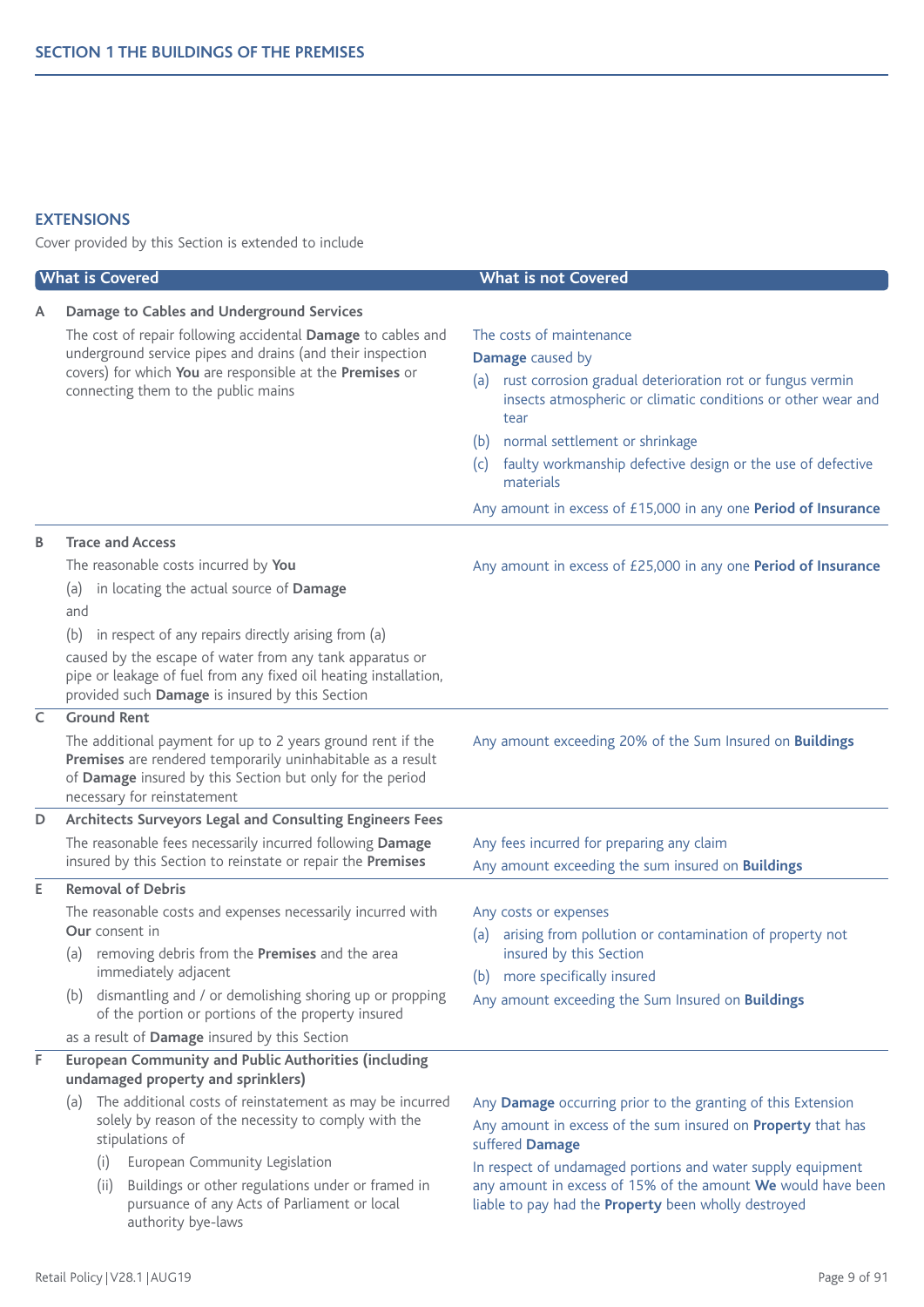- (b) Where **We** require **You** to comply with current LPC Rules for Automatic Sprinkler Installations the additional cost of reinstating water supply equipment which
	- (i) conformed to previous LPC Rules
	- (ii) conformed to current LPC Rules when installed but fails to conform to subsequent amendments to those rules

The work of reinstatement must be commenced and carried out without unreasonable delay and in any case must be completed within 12 months of the date of the **Damage** or within such further time **We** may allow (during the said 12 months)

The work may be carried out upon another site (if the stipulations so necessitate) subject to **Our** liability under this Extension not being increased

Special Condition applicable to this Extension If **Our** liability under this Section apart from this Extension is reduced by the application of any terms and/or conditions of the **Policy** then **Our** liability will be reduced in proportion

# **G Capital Additions**

The insurance by this Section extends to include

- (i) Any newly acquired and/or newly erected **Buildings** or **Buildings** in the course of erection
- (ii) Alterations additions and improvements to **Buildings** but not for any appreciation in value

anywhere in the United Kingdom the Channel Islands or the Isle of Man Provided that

- (a) **You** provide the full particulars of such extension of cover as soon as practicable
- (b) **You** pay any additional premium required

#### **H Damage by Emergency Services**

The additional costs of restoring any **Damage** caused to gardens by the Emergency Services in attending the **Premises** as a result of the operation of any Insured Peril insured under this Section

#### **I Contracting Purchasers Interest**

**We** agree without prejudice to **Our** or **Your** rights and liabilities that if at the time of **Damage You** have contracted to sell **Your** interest in any **Building** insured by this Section and the purchase has not been but will afterwards be completed the purchaser on completion of the purchase will be entitled to benefit under this Section until completion except in so far as such **Building** is more specifically insured by or on behalf of the purchaser

# **J Clearance of Drains**

The reasonable costs incurred by **You** to clear drains gutters and sewers owned by **You** or for which **You** are responsible as a result of **Damage** occurring to the **Premises**

#### **What is Covered What is not Covered**

#### Any costs incurred

- (a) in respect of **Damage** not **insured** by this Section
- (b) associated with an existing requirement which has to be implemented within a given period
- (c) associated with any additional rate tax duty or other charge which may become payable following compliance with such legislation regulations or bye-laws
- where notice was served upon **You** before the Damage occurred

## **Damage**

- (a) to any property for which any contractor is responsible
- (b) to any property otherwise insured

Any amount in excess of £250,000 or 10% of the Sum Insured on **Buildings** whichever is the lesser

Any amount in excess of £5,000 in respect of any one loss and £25,000 in any one **Period of Insurance**

Any amount in excess of £1,000 in respect of any one claim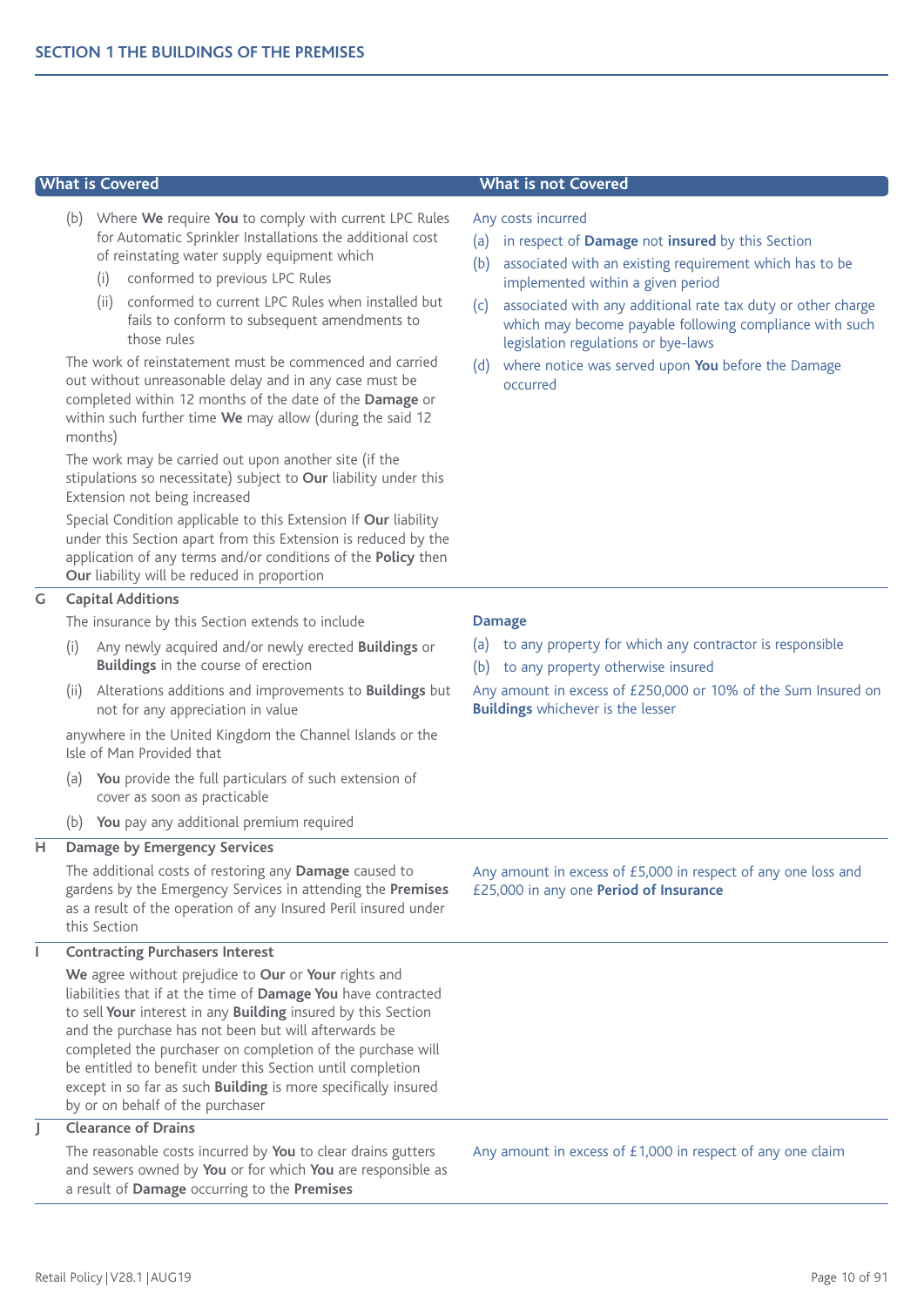# **SPECIAL CONDITIONS APPLICABLE TO THIS SECTION**

These conditions of cover apply only to this **Policy** section

**You** must comply with the following conditions to have the full protection of **Your Policy**.

Conditions may specify circumstances whereby non-compliance will mean that **You** will not receive payment for a claim. However **You** will be covered and **We** will pay **Your** claim if **You** are able to prove that the non-compliance with these conditions could not have increased the risk of the loss which actually occurred in the circumstances in which it occurred

### **1 Index Linking**

The Sum Insured by each item is subject to **Index Linking**

# **2 Limit of Liability**

The maximum amount payable in respect of any one item is the Sum Insured stated in the Schedule for that item plus **Index Linking**

# **3 Basis of Claims Settlement**

Following loss or **Damage** to **Property** under this Section by any of the Insured Perils the basis upon which the amount payable hereunder is calculated will be the reinstatement of the **Property** lost or damaged

For this purpose reinstatement means

- (a) the rebuilding or replacement of **Property** lost or destroyed which provided that **Our** liability is not increased may be carried out
	- (i) in any manner suitable to **Your** requirements
	- (ii) upon another site
- (b) the repair or restoration of **Property** damaged

in either case to a condition equivalent to or substantially the same as but not better or more extensive than its condition when new

- Special Conditions
- (a) **Our** liability for the repair or restoration of the **Property** damaged in part only shall not exceed the amount which would have been payable had such **Property** been wholly destroyed
- (b) if at the time of reinstatement the sum representing 85% of the cost which would have been incurred in reinstating the whole of the **Property** covered by any item subject to this clause exceeds its Sum Insured at the commencement of any destruction or **Damage Our** liability will not exceed that proportion of the amount of the destruction or **Damage** which the said Sum Insured shall bear to the sum representing the total cost of reinstating the whole of such **Property** at that time
- (c) no payment beyond the amount which would have been payable in the absence of this Clause shall be made
	- (i) unless reinstatement commences and proceeds without unreasonable delay
	- (ii) until the cost of reinstatement shall have been actually incurred
	- (iii) if the **Property** insured at the time of its loss destruction or **Damage** shall be insured by any other insurance effected by **You** or on **Your** behalf which is not upon the same basis of reinstatement
- (d) all the terms and conditions of the **Policy** shall apply in respect of any claim payable under the provisions of the Clause except in so far as they are varied hereby
- (e) where claims are payable as if this Special Condition had not been incorporated and the Sum Insured shown on the schedule at the time of the **Damage** is less than the total value of the **Property** then **You** will be regarded as **Your** own insurer for the difference and bear a rateable share of the loss accordingly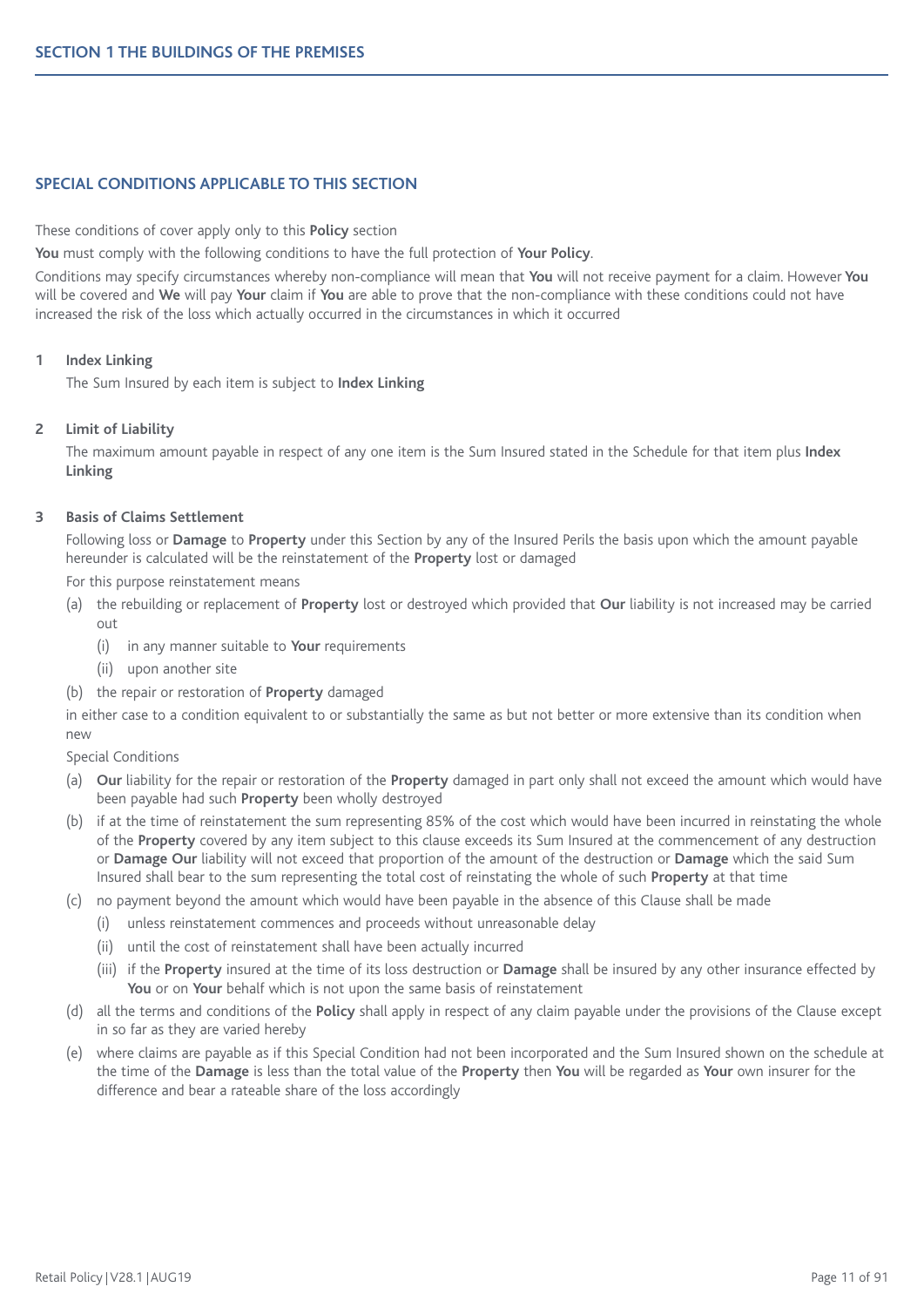#### **4 Automatic Reinstatement of Sum Insured**

Unless there is written notice by **Us** to the contrary in the event of loss or **Damage** under this Section **We** will automatically reinstate the Sum Insured provided that

- (a) **You** undertake to pay the appropriate additional premium and take immediate steps to effect such additions to or variations in protections as **We** may require
- (b) the aggregate of the amounts so reinstated during any one **Period of Insurance** shall not exceed the amount of the Sum Insured

# **5 Excess**

**We** will not be responsible for the first amount of any claim as stated in the **Policy** the Schedule or any **Endorsement**

## **6 Excess Aggregation**

Where a claim is to be dealt with under Sections 1 2 3 and 4 and under the terms of the **Policy We** are not liable for the first amount of any claim under each Section **We** agree that provided the claim arises out of the same single cause **We** will apply the **Excess** as if the claim was payable under a single Section

# **7 Notice of Unoccupancy**

**We** must be notified in writing immediately any **Premises** becomes **Empty or Disused** and a suitable extra premium paid if required

if **You** do not comply with this condition **We** will not pay **Your** claim

#### **8 Workmen**

Workmen are allowed on the **Premises** for the purposes of making minor structural and other alterations from time to time without prejudice to this insurance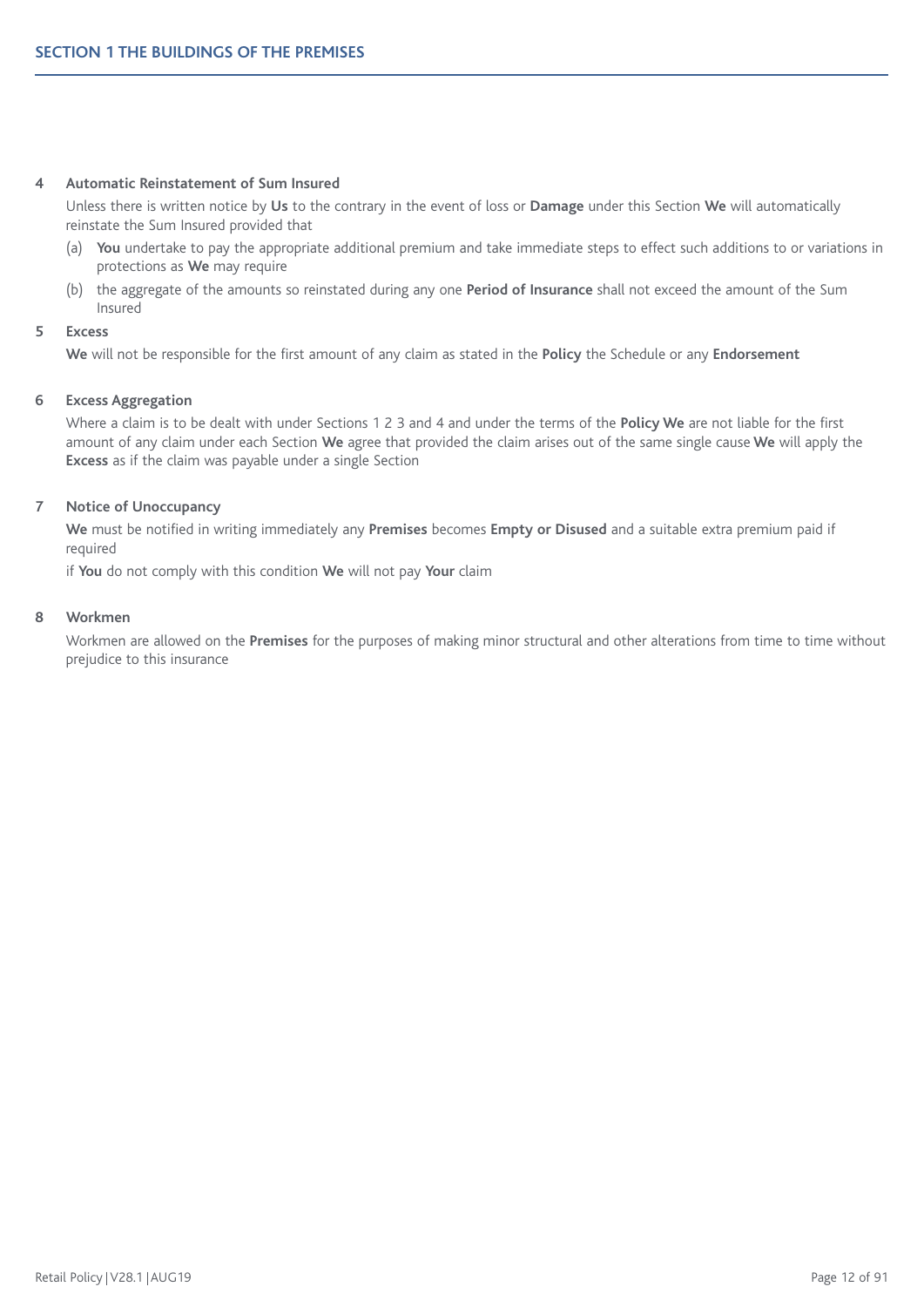# **DEFINITIONS**

Also refer to the **Policy** Definitions on pages 4 to 7 The following additional Definitions apply to this Section and shall keep the same meaning wherever they appear in this Section

# **Property Insured**

All Trade Contents including **Stock Customers Goods Employees and Customers Personal Effects Trade Fixtures and Fittings Computer and Electronic Business Equipment** and **All Other Contents** belonging to **You** or for which **You** are responsible at the **Premises** including landlords fixtures and fittings and interior decorations for which **You** are responsible

|                                                                                                                                                                                                                       | <b>What is Covered</b>                                                                                                                                                | <b>What is not Covered</b>                                                                                                                                                                                                                                                                                                                                                                                                                                           |  |  |
|-----------------------------------------------------------------------------------------------------------------------------------------------------------------------------------------------------------------------|-----------------------------------------------------------------------------------------------------------------------------------------------------------------------|----------------------------------------------------------------------------------------------------------------------------------------------------------------------------------------------------------------------------------------------------------------------------------------------------------------------------------------------------------------------------------------------------------------------------------------------------------------------|--|--|
| We will indemnify You against Damage to the Property at the<br>Premises described in each item on the Schedule caused by the<br>following Insured Perils up to the Sum Insured for each item<br>shown in the Schedule |                                                                                                                                                                       | Any property more specifically insured by You or on Your behalf<br>Indirect Loss of any kind or description<br><b>Damage</b><br>(a) by confiscation or detention by customs or other officials or<br>authorities<br>(b) to Glass or Sanitary Fittings other than breakage by or<br>arising out of Fire Lightning or Explosion or salvage operations<br>consequent thereon<br>(c) to Money and Non Negotiable Money<br>The amount of the Excess shown in the Schedule |  |  |
|                                                                                                                                                                                                                       | <b>Insured Perils</b>                                                                                                                                                 |                                                                                                                                                                                                                                                                                                                                                                                                                                                                      |  |  |
| 1                                                                                                                                                                                                                     | Fire Lightning Explosion or Earthquake                                                                                                                                |                                                                                                                                                                                                                                                                                                                                                                                                                                                                      |  |  |
| $\overline{c}$                                                                                                                                                                                                        | Impact by Aircraft or other aerial devices or articles dropped<br>from them or by any vehicle train animal falling tree or<br>branch aerial or mast or satellite dish | <b>Damage</b><br>(a) caused by lopping pruning or felling of trees by You<br>(b) to Glass or Sanitary Fittings                                                                                                                                                                                                                                                                                                                                                       |  |  |
| 3                                                                                                                                                                                                                     | Storm Tempest or Flood                                                                                                                                                | <b>Damage</b>                                                                                                                                                                                                                                                                                                                                                                                                                                                        |  |  |
|                                                                                                                                                                                                                       |                                                                                                                                                                       | (a) resulting from frost subsidence ground heave or landslip<br>to Property insured in the open<br>(b)<br>to Stock in any cellar or basement unless placed on racks or<br>(c)<br>shelves at least 150mm (6") above floor level<br>(d) to Property insured in any building or part of a building                                                                                                                                                                      |  |  |
|                                                                                                                                                                                                                       |                                                                                                                                                                       | which is <b>Empty or Disused</b>                                                                                                                                                                                                                                                                                                                                                                                                                                     |  |  |
| 4                                                                                                                                                                                                                     | Escape of water from any tank apparatus or pipe                                                                                                                       | <b>Damage</b><br>to Property insured in any building or part of a building<br>(a)<br>which is Empty or Disused                                                                                                                                                                                                                                                                                                                                                       |  |  |
|                                                                                                                                                                                                                       |                                                                                                                                                                       | (b) to Stock in any cellar or basement unless placed on racks or<br>shelves at least 150mm (6") above floor level                                                                                                                                                                                                                                                                                                                                                    |  |  |
|                                                                                                                                                                                                                       |                                                                                                                                                                       | caused by leakage of automatic sprinkler installations<br>(C)                                                                                                                                                                                                                                                                                                                                                                                                        |  |  |
|                                                                                                                                                                                                                       |                                                                                                                                                                       | caused by mould or toxic mould<br>(d)                                                                                                                                                                                                                                                                                                                                                                                                                                |  |  |
| 5                                                                                                                                                                                                                     | Riot civil commotion strikers locked-out workers or persons                                                                                                           | <b>Damage</b>                                                                                                                                                                                                                                                                                                                                                                                                                                                        |  |  |
|                                                                                                                                                                                                                       | taking part in labour disturbances or malicious persons                                                                                                               | arising from the cessation of work<br>(a)                                                                                                                                                                                                                                                                                                                                                                                                                            |  |  |
|                                                                                                                                                                                                                       |                                                                                                                                                                       | to Property insured in any building or part of a building<br>(b)<br>which is Empty or Disused                                                                                                                                                                                                                                                                                                                                                                        |  |  |

(c) by theft or attempted theft directly caused by malicious persons not acting in connection with any political organisation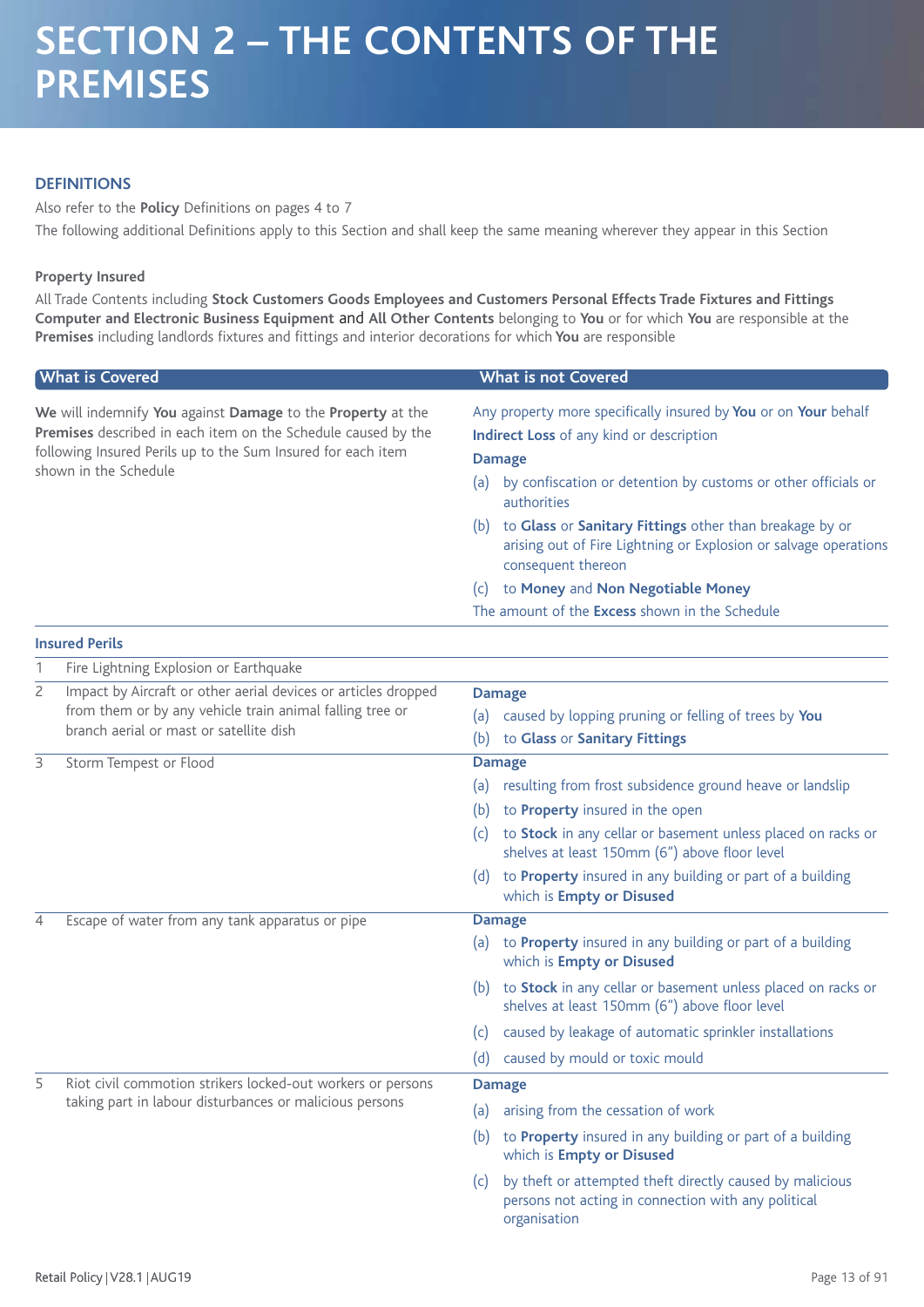| <b>What is Covered</b> |                                                           | <b>What is not Covered</b> |                                                                                                                                                                                                                                                                                     |  |
|------------------------|-----------------------------------------------------------|----------------------------|-------------------------------------------------------------------------------------------------------------------------------------------------------------------------------------------------------------------------------------------------------------------------------------|--|
|                        |                                                           | (d)                        | Damage caused by Your employees, tenants or any other<br>person lawfully on Your Premises                                                                                                                                                                                           |  |
| 6                      | Leakage of fuel from any fixed heating installation or of |                            | <b>Damage</b>                                                                                                                                                                                                                                                                       |  |
|                        | beverages from storage containers pipes or apparatus      |                            | (a) to Property insured in any building which is Empty or<br><b>Disused</b>                                                                                                                                                                                                         |  |
|                        |                                                           |                            | (b) to <b>Stock</b> in any cellar or basement unless placed on racks or<br>shelves at least 150mm (6") above floor level                                                                                                                                                            |  |
|                        |                                                           | (c)                        | of or to the fuel or beer or other beverage                                                                                                                                                                                                                                         |  |
|                        |                                                           | (d)                        | due to the leakage of beverages from bottled stock                                                                                                                                                                                                                                  |  |
| 7                      | Theft or any attempt thereat                              |                            | <b>Damage</b>                                                                                                                                                                                                                                                                       |  |
|                        |                                                           |                            | (a) to Property insured in any building which is Empty or<br><b>Disused</b>                                                                                                                                                                                                         |  |
|                        |                                                           |                            | (b) to tills or cash registers unless they have been left unlocked<br>when the <b>Premises</b> are closed for business                                                                                                                                                              |  |
|                        |                                                           | (c)                        | to the Property insured by Items 1- 5 of this Section not<br>involving entry to or exit from the Premises by forcible and<br>violent means including violence or threat of violence to You<br>or Your family or any Employee or any other person lawfully<br>on the <b>Premises</b> |  |
|                        |                                                           |                            | (d) following dishonest or fraudulent action by Your Employees<br>or any person lawfully on the Premises                                                                                                                                                                            |  |
|                        |                                                           | (e)                        | to Property insured by deception                                                                                                                                                                                                                                                    |  |
| 8                      | Any other accidental Damage                               |                            | Damage caused by or resulting from                                                                                                                                                                                                                                                  |  |
|                        |                                                           | (a)                        | wear and tear erosion the action of light or atmosphere<br>moths vermin or insects                                                                                                                                                                                                  |  |
|                        |                                                           | (b)<br>(c)<br>(d)          | any process of cleaning dyeing restoring adjusting or repairing<br>normal maintenance redecoration or repair<br>frost corrosion dampness dryness evaporation loss of weight<br>contamination wet or dry rot marring scratching bruising or                                          |  |
|                        |                                                           | (e)                        | deterioration mildew mould or toxic mould<br>change in temperature colour flavour texture or finish                                                                                                                                                                                 |  |
|                        |                                                           | (f)                        | subsidence or ground heave of any part of the site on which<br>the <b>Property</b> stands or landslip                                                                                                                                                                               |  |
|                        |                                                           | (g)                        | any dishonest or fraudulent action by any Employee or other<br>person lawfully on the Premises                                                                                                                                                                                      |  |
|                        |                                                           | (h)                        | any shortage due to error or omission                                                                                                                                                                                                                                               |  |
|                        |                                                           | (i)                        | disappearance or shortage only revealed at the time of stock<br>taking or making an inventory                                                                                                                                                                                       |  |
|                        |                                                           | (j)                        | erasure or distortion of information on computer systems or<br>other records                                                                                                                                                                                                        |  |
|                        |                                                           |                            | <b>Damage</b>                                                                                                                                                                                                                                                                       |  |
|                        |                                                           | (a)                        | arising during installation maintenance removal or use<br>contrary to the manufacturers instructions or interference<br>with any component part                                                                                                                                     |  |
|                        |                                                           | (b)                        | to a machine or apparatus arising from its own mechanical<br>electrical or electronic breakdown derangement fault<br>electrical leakage or cut out                                                                                                                                  |  |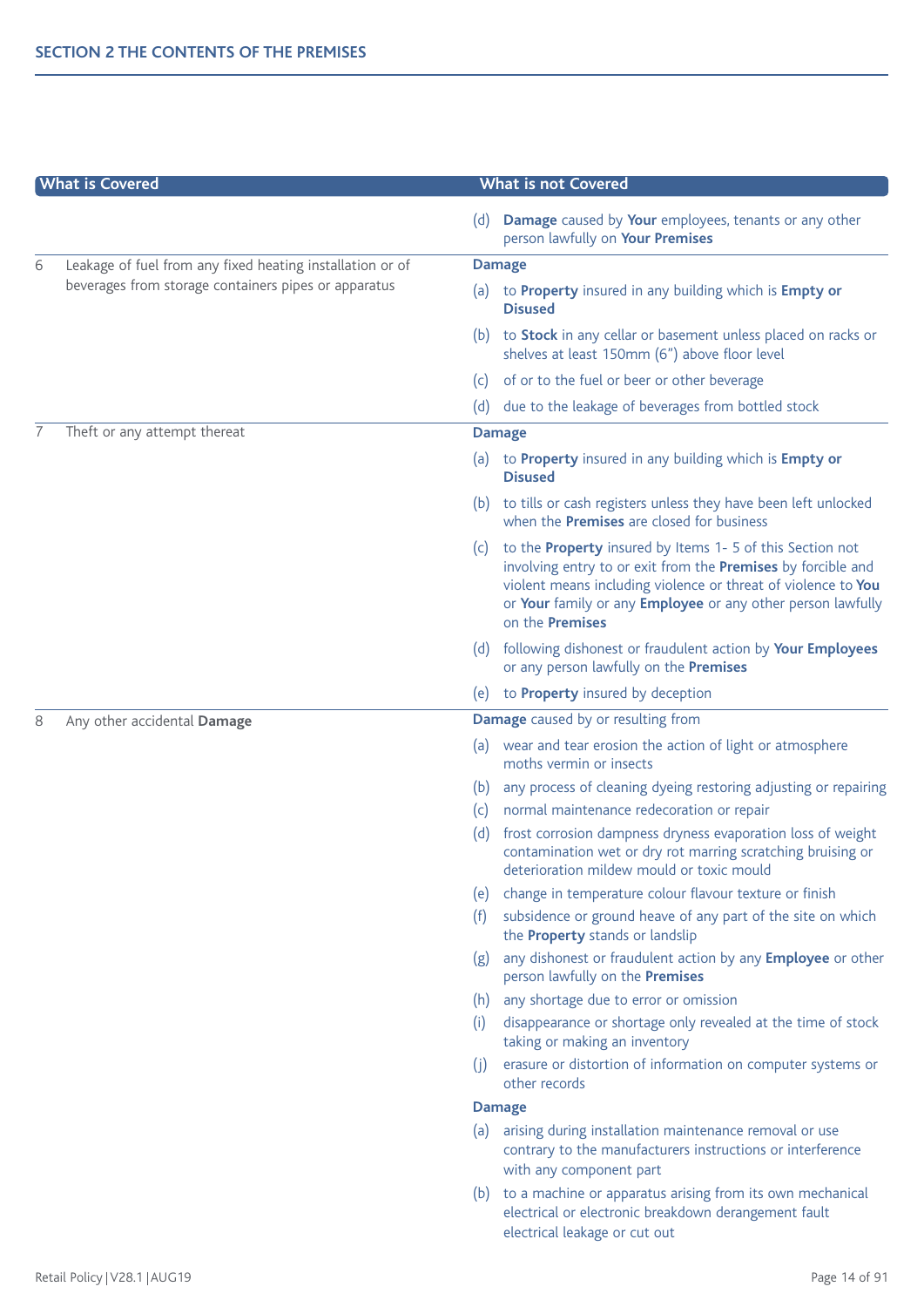# **What is Covered What is not Covered**

- (c) to **Property** in transit
- (d) by any of the Insured Perils 1-6
- (e) specifically excluded by any of the Insured Perils
- (f) by theft of any description

**Damage** caused by or consisting of

- (a) inherent vice latent defect gradual deterioration its own faulty or defective design or materials
- (b) faulty or defective workmanship operational error or omission on the part of **You** or any of **Your Employees**

but this will not exclude subsequent **Damage** which results from a cause not otherwise excluded

# **Extensions**

Cover provided by this Section is extended to include

|   | <b>What is Covered</b>                                                                                                                                                                                                                                                                                                                                                                                                        | <b>What is not Covered</b>                                                                                                                                                                                                                                                                                                                                                                |
|---|-------------------------------------------------------------------------------------------------------------------------------------------------------------------------------------------------------------------------------------------------------------------------------------------------------------------------------------------------------------------------------------------------------------------------------|-------------------------------------------------------------------------------------------------------------------------------------------------------------------------------------------------------------------------------------------------------------------------------------------------------------------------------------------------------------------------------------------|
| A | <b>Damage to Cables and Underground Services</b><br>The cost of repair following accidental Damage for which You<br>are responsible as tenant not as owner to cables and<br>underground service pipes and drains (and their inspection<br>covers) at the Premises or connecting them to the public<br>mains                                                                                                                   | The costs of maintenance<br>Damage caused by<br>rust corrosion gradual deterioration rot or fungus vermin<br>(a)<br>insects atmospheric or climatic conditions or other wear and<br>tear<br>normal settlement or shrinkage<br>(b)<br>faulty workmanship defective design or the use of defective<br>(c)<br>materials<br>Any amount in excess of £15,000 in any Period of Insurance<br>(d) |
| B | <b>Removal of Debris</b>                                                                                                                                                                                                                                                                                                                                                                                                      |                                                                                                                                                                                                                                                                                                                                                                                           |
|   | The reasonable costs and expenses necessarily incurred with<br>Our consent in<br>removing debris from the Premises and the area<br>(a)<br>immediately adjacent<br>dismantling and / or demolishing shoring up or propping<br>(b)<br>of the portion or portions of the Property as<br>as a result of Damage insured by this Section                                                                                            | Any costs or expenses<br>arising from pollution or contamination of property not<br>(a)<br>insured by this Section<br>more specifically insured<br>(b)<br>(c)<br>any amount exceeding the Sum Insured on Trade Contents                                                                                                                                                                   |
| C | <b>Trace and Access</b><br>The reasonable costs incurred by You<br>in locating the actual source of Damage<br>(a)<br>and<br>in respect of any repairs directly arising from (a)<br>(b)<br>caused by the escape of water from any tank apparatus or<br>pipe or leakage of fuel from any fixed oil heating installation<br>provided such Damage is insured by this Section for which<br>You are responsible as tenant not owner | Any amount in excess of £25,000 in any one Period of Insurance                                                                                                                                                                                                                                                                                                                            |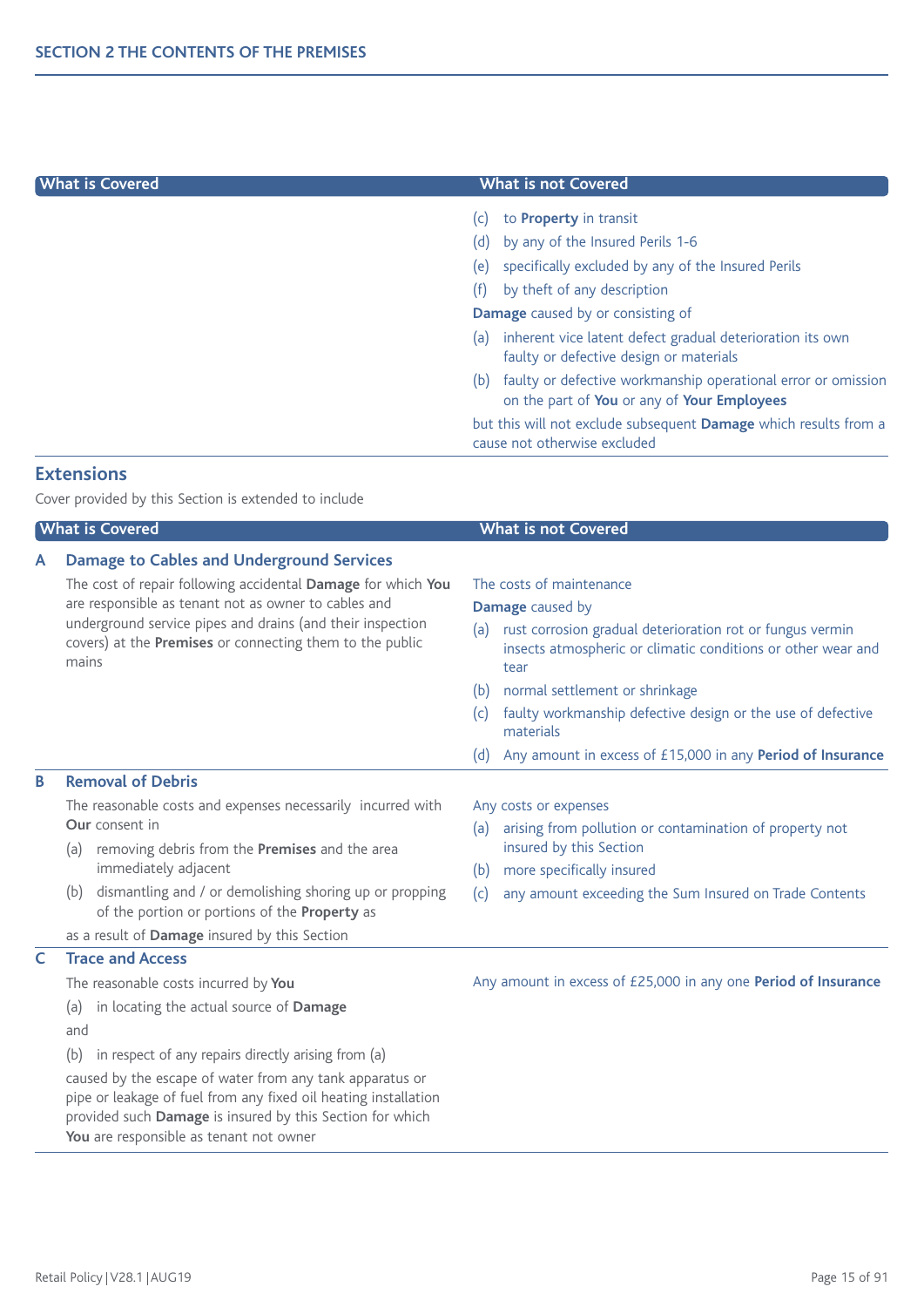|   | <b>What is Covered</b>                                                                                                                                                                                                                                                                                                                                                                                                                                                                                                         | <b>What is not Covered</b>                                                                                                                                                                                                                                                                                                |
|---|--------------------------------------------------------------------------------------------------------------------------------------------------------------------------------------------------------------------------------------------------------------------------------------------------------------------------------------------------------------------------------------------------------------------------------------------------------------------------------------------------------------------------------|---------------------------------------------------------------------------------------------------------------------------------------------------------------------------------------------------------------------------------------------------------------------------------------------------------------------------|
| D | <b>Replacement Locks</b>                                                                                                                                                                                                                                                                                                                                                                                                                                                                                                       |                                                                                                                                                                                                                                                                                                                           |
|   | The costs of changing the safe strongroom and external door<br>locks at the Premises in the event that the keys are<br>(a) stolen by forcible and violent entry to or exit from the<br><b>Premises</b> or Your home or the home of an authorised<br>Employee<br>(b) stolen by violence or threat of violence to You or Your<br>family or Employees<br>Provided that unless You or Your Employee live on the<br>Premises the keys to any safe or strongroom must not be left<br>at the <b>Premises</b> when closed for business | Any amount in excess of £2,500 any one loss and £25,000 any<br>one Period of Insurance<br>The first £50 of any loss                                                                                                                                                                                                       |
| Е | <b>Seasonal Increase</b>                                                                                                                                                                                                                                                                                                                                                                                                                                                                                                       |                                                                                                                                                                                                                                                                                                                           |
|   | The Sums Insured in respect of Stock are increased by<br>(a) 25% during the months of November and December<br>(b) 25% for a period of up to 15 days before and 15 days<br>after any bank or public holidays except during the<br>period specified in (a) above                                                                                                                                                                                                                                                                |                                                                                                                                                                                                                                                                                                                           |
| F | Loss of Metered Water Heating Oil or Gas<br>The additional metered water heating oil or gas charges<br>incurred by You following the loss of metered water or oil or<br>gas contained in a fixed installation at the Premises following<br>insured Damage                                                                                                                                                                                                                                                                      | The first £250 of any loss<br>Any amount in excess of £5,000 any one loss and £25,000 any<br>one Period of Insurance<br>Any loss which has not been discovered and remedial action taken<br>within 60 days of the occurrence<br>Any loss occurring whilst the building is Empty or Disused                                |
| G | <b>Damage to Signs</b>                                                                                                                                                                                                                                                                                                                                                                                                                                                                                                         |                                                                                                                                                                                                                                                                                                                           |
|   | Damage to signs whilst fixed on the exterior of or outside<br>and in the vicinity of the Premises                                                                                                                                                                                                                                                                                                                                                                                                                              | <b>Damage to Neon signs</b><br>Any loss occurring whilst the building is Empty or Disused<br>Any amount in excess of £1,000 in any one Period of Insurance                                                                                                                                                                |
| н | <b>Attractive Commodities</b>                                                                                                                                                                                                                                                                                                                                                                                                                                                                                                  |                                                                                                                                                                                                                                                                                                                           |
|   | Other than where more specifically insured by an item of this<br>Section the Stock item extends to include an amount of<br>cigarettes tobacco cigars wines and spirits                                                                                                                                                                                                                                                                                                                                                         | Any amount exceeding £250                                                                                                                                                                                                                                                                                                 |
| T | <b>Temporary Removal</b>                                                                                                                                                                                                                                                                                                                                                                                                                                                                                                       |                                                                                                                                                                                                                                                                                                                           |
|   | Property insured other than Stock whilst temporarily<br>removed from or whilst in transit to or from the Premises for<br>cleaning renovation repair or similar purposes provided that<br>all goods remain within the United Kingdom the Republic of<br>Ireland the Channel Islands or the Isle of Man                                                                                                                                                                                                                          | <b>Damage</b><br>(a) due to Theft Storm Tempest or Flood unless kept in a locked<br>building<br>to property more specifically insured<br>(b)<br>to any motor vehicles and motor chassis licensed for road use<br>(c)<br>Any amount exceeding 20% of the Trade Fixtures and Fittings<br>Sum Insured stated in the Schedule |
| J | <b>Damage by Emergency Services</b><br>The additional costs of restoring any Damage caused to<br>gardens by the Emergency Services in attending the Premises<br>as a result of the operation of any Insured Peril insured under<br>this Section                                                                                                                                                                                                                                                                                | Any amount in excess of £5,000 in respect of any one loss and<br>£25,000 in any one Period of Insurance                                                                                                                                                                                                                   |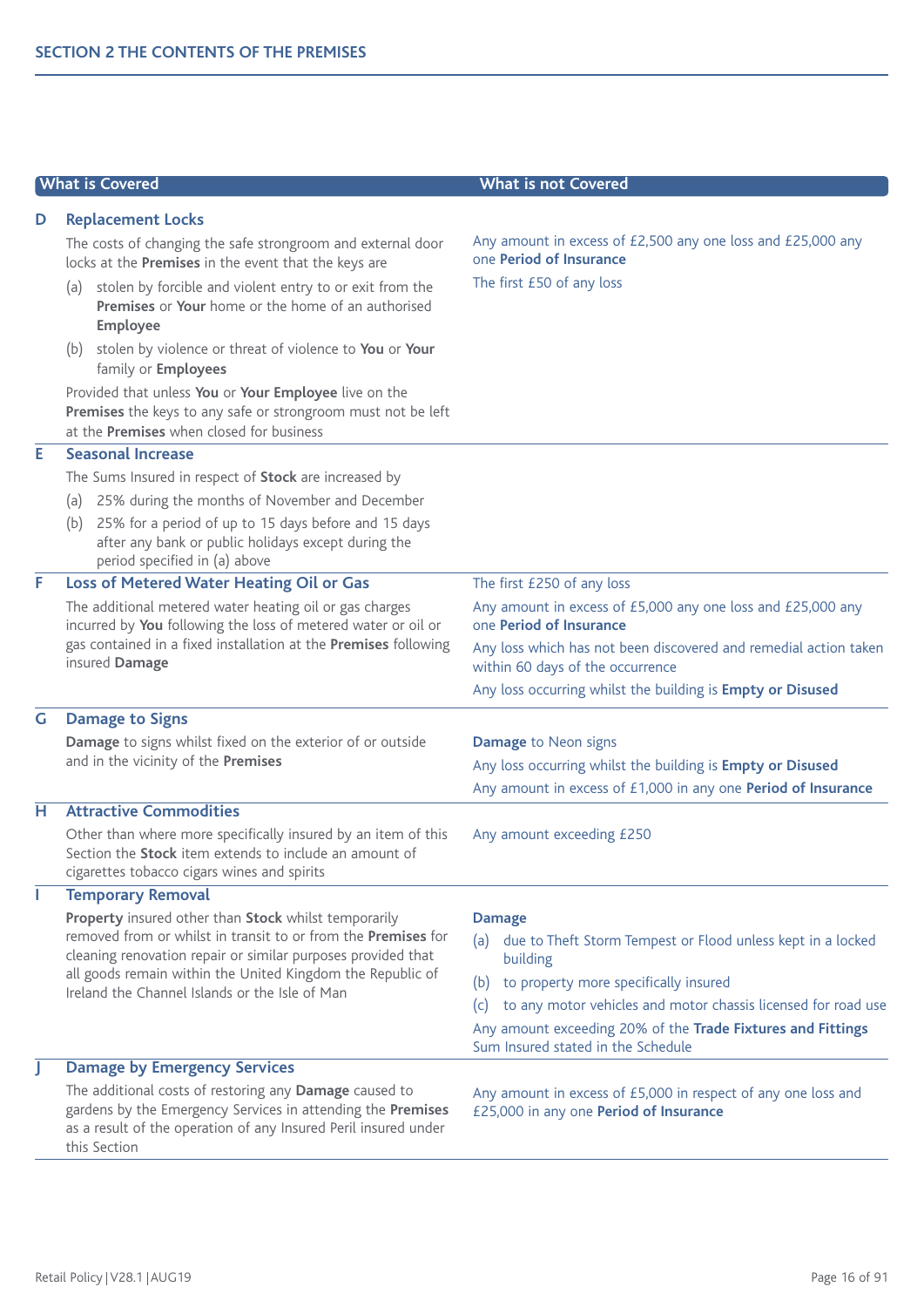|              | <b>What is Covered</b>                                                                                                                                                                                          | <b>What is not Covered</b>                                                                                                                                                                      |
|--------------|-----------------------------------------------------------------------------------------------------------------------------------------------------------------------------------------------------------------|-------------------------------------------------------------------------------------------------------------------------------------------------------------------------------------------------|
| K.           | <b>Exhibitions</b>                                                                                                                                                                                              |                                                                                                                                                                                                 |
|              | Damage by an Insured Peril to the Property insured including<br>whilst being erected or dismantled at any indoor exhibition<br>within Great Britain Northern Ireland the Channel Islands and<br>the Isle of Man | Damage by Theft not involving forcible and violent entry to or exit<br>from the exhibition premises<br>Any amount exceeding £2,000                                                              |
| L            | <b>Capital Additions</b>                                                                                                                                                                                        |                                                                                                                                                                                                 |
|              | (a) Any newly acquired trade contents                                                                                                                                                                           | <b>Damage</b>                                                                                                                                                                                   |
|              | (b) Alterations additions and improvements to trade<br>contents but not for any appreciation in value anywhere<br>in the United Kingdom the Channel Islands or the Isle of<br>Man                               | to any property for which any contractor is responsible<br>(a)<br>(b) to any property otherwise insured<br>Any amount in excess of £50,000 or 10% of the sum insured<br>whichever is the lesser |
|              | Provided that                                                                                                                                                                                                   |                                                                                                                                                                                                 |
|              | You provide the full particulars of such extension of<br>(a)<br>cover as soon as practicable                                                                                                                    |                                                                                                                                                                                                 |
|              | (b) You pay any additional premium required                                                                                                                                                                     |                                                                                                                                                                                                 |
| M            | <b>Catering</b>                                                                                                                                                                                                 |                                                                                                                                                                                                 |
|              | Damage by an Insured Peril to the Property insured whilst in<br>any building where You are providing outside catering<br>anywhere in the United Kingdom the Channel Islands or the                              | Damage by Theft not involving forcible and violent entry to or exit<br>from the building                                                                                                        |
|              | Isle of Man                                                                                                                                                                                                     | Any amount exceeding £2,000                                                                                                                                                                     |
| N            | <b>Fire Extinguishment Expenses</b>                                                                                                                                                                             |                                                                                                                                                                                                 |
|              | The reasonable costs incurred by You in                                                                                                                                                                         | Any amount in excess of £5,000 any one loss                                                                                                                                                     |
|              | (a) refilling fire extinguishing appliances                                                                                                                                                                     | Any amount in excess of £25,000 any one Period of Insurance                                                                                                                                     |
|              | (b) recharging halon gas and CO2 flooding systems                                                                                                                                                               |                                                                                                                                                                                                 |
|              | replacing used sprinkler heads<br>(c)                                                                                                                                                                           |                                                                                                                                                                                                 |
|              | refilling sprinkler tanks where water costs are metered<br>(d)                                                                                                                                                  |                                                                                                                                                                                                 |
|              | resetting fire and intruder alarms<br>(e)                                                                                                                                                                       |                                                                                                                                                                                                 |
|              | all in consequence of Damage insured by this Section                                                                                                                                                            |                                                                                                                                                                                                 |
| $\mathbf{O}$ | <b>Theft Damage to Buildings</b>                                                                                                                                                                                |                                                                                                                                                                                                 |
|              | The reasonable costs incurred in repairing Damage caused by<br>Theft as described in Insured Peril 7 to the <b>Buildings</b> whether<br>or not the <b>Buildings</b> are insured by this Section provided that   | Any amount in excess of £5,000 any one loss<br>Any amount in excess of £25,000 any one Period of Insurance                                                                                      |
|              | You are responsible for these repairs as tenant not owner<br>(a)                                                                                                                                                |                                                                                                                                                                                                 |
|              | the Damage is not insured by any other policy<br>(b)                                                                                                                                                            |                                                                                                                                                                                                 |
| P            | <b>Freezer Contents</b>                                                                                                                                                                                         |                                                                                                                                                                                                 |
|              | Damage to frozen or chilled Stock in any freezer cabinet<br>deep freezer cold room cold store or chilled cabinet due to<br>change in temperature resulting from                                                 | Damage resulting from the deliberate act of any public<br>(a)<br>supply authority to withhold or restrict supply                                                                                |
|              | (a) breakdown of the frozen food cabinet freezer cabinet<br>cold store or cold room                                                                                                                             | Any amount in excess of £5,000 any one machine<br>(b)                                                                                                                                           |
|              | failure of the public electricity supply<br>(b)                                                                                                                                                                 |                                                                                                                                                                                                 |
|              | accidental leakage of refrigerant<br>(c)                                                                                                                                                                        |                                                                                                                                                                                                 |
|              | Provided that any machine in excess of 10 years old is subject<br>to a maintenance agreement including annual inspection by a<br>competent person                                                               |                                                                                                                                                                                                 |
|              |                                                                                                                                                                                                                 |                                                                                                                                                                                                 |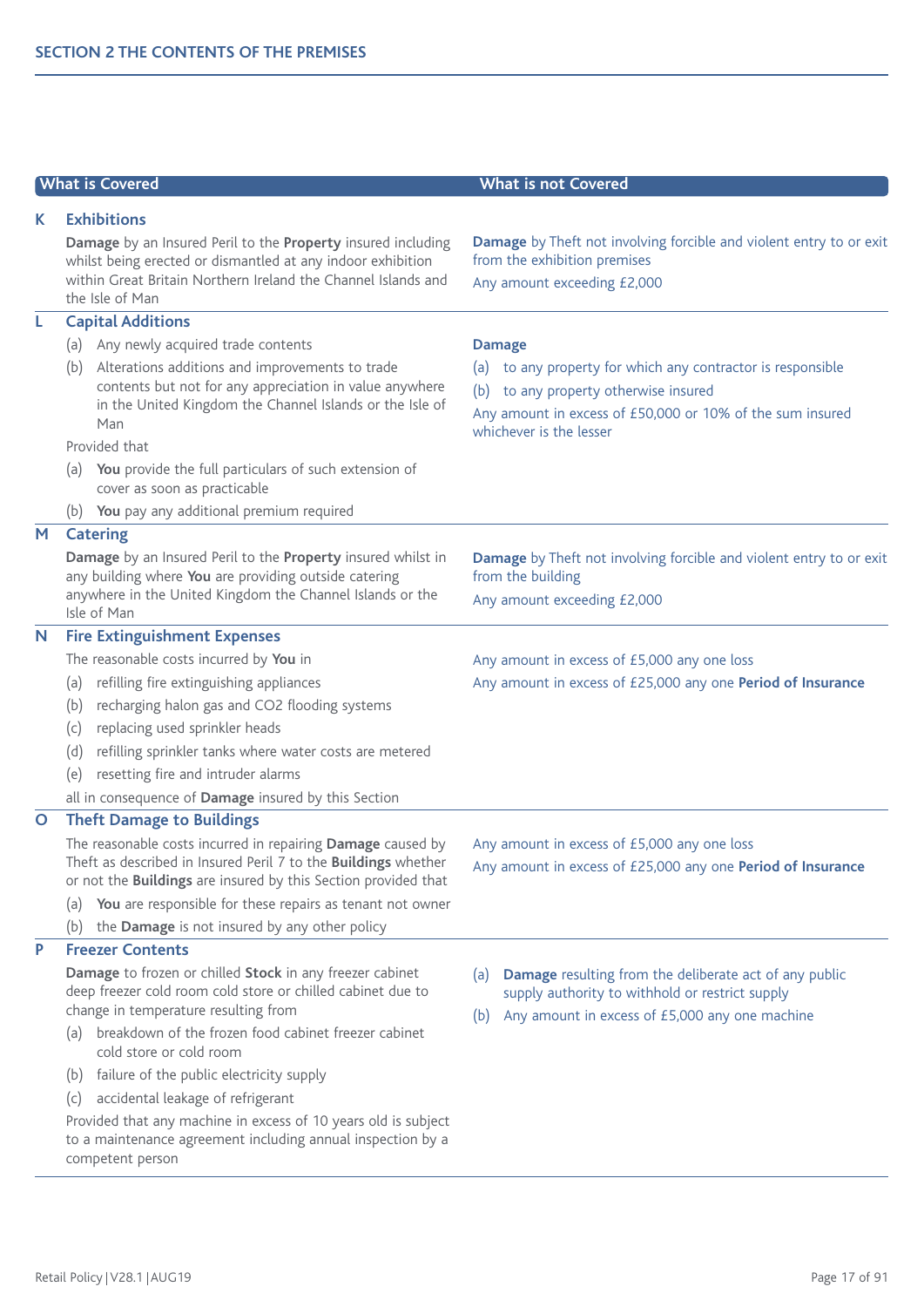# **SPECIAL CONDITIONS APPLICABLE TO THIS SECTION**

These conditions of cover apply only to this **Policy** section

**You** must comply with the following conditions to have the full protection of **Your Policy**.

Conditions may specify circumstances whereby non-compliance will mean that **You** will not receive payment for a claim. However **You** will be covered and **We** will pay **Your** claim if **You** are able to prove that the non-compliance with these conditions could not have increased the risk of the loss which actually occurred in the circumstances in which it occurred

### **1 Index Linking**

The Sum Insured by each item is subject to **Index Linking**

# **2 Limit of Liability**

The maximum amount payable in respect of any one item is the Sum Insured stated in the Schedule for that item plus **Index Linking**

# **3 Basis of Claims Settlement other than Stock and Customers Goods**

Following **Damage** to **Property** other than **Stock** and **Customers Goods** under this Section by any of the Insured Perils the basis upon which the amount payable hereunder is calculated will be the reinstatement of the **Property** lost or damaged

For this purpose reinstatement means

- (a) the rebuilding or replacement of **Property** lost or destroyed which provided that **Our** liability is not increased may be carried out
	- (i) in any manner suitable to **Your** requirements
	- (ii) upon another site
- (b) the repair or restoration of **Property** damaged

in either case to a condition equivalent to or substantially the same as but not better or more extensive than its condition when new

- Special Conditions
- (a) **Our** liability for the repair or restoration of the **Property** damaged in part only shall not exceed the amount which would have been payable had such **Property** been wholly destroyed
- (b) if at the time of reinstatement the sum representing 85% of the cost which would have been incurred in reinstating the whole of the **Property** covered by any item subject to this clause exceeds its Sum Insured at the commencement of any **Damage Our** liability will not exceed that proportion of the amount of the **Damage** which the said Sum Insured shall bear to the sum representing the total cost of reinstating the whole of such **Property** at that time
- (c) no payment beyond the amount which would have been payable in the absence of this Clause shall be made
	- (i) unless reinstatement commences and proceeds without unreasonable delay
	- (ii) until the cost of reinstatement shall have been actually incurred
	- (iii) if the **Property** insured at the time of its **Damage** shall be insured by any other insurance effected by **You** or on **Your** behalf which is not upon the same basis of reinstatement
- (d) all the terms and conditions of the **Policy** shall apply in respect of any claim payable under the provisions of the Clause except in so far as they are varied hereby
- (e) where claims are payable as if this Special Condition had not been incorporated and the Sum Insured shown on the schedule at the time of the **Damage** is less than the total value of the **Property** then **You** will be regarded as **Your** own insurer for the difference and bear a rateable share of the loss accordingly

# **4 Basis of Claims Settlement – Stock and Customers Goods**

Following **Damage** to **Stock** and **Customers Goods** under this Section by any of the Insured Perils **We** will pay **You** the value of the **Property** at the time of such **Damage** or at **Our** option reinstate or replace the **Property** or any part thereof

If the Sum Insured at the time of the loss or **Damage** is less than the full cost of replacement at the current prices then **You** will be **Your** own insurer for the difference and bear a rateable share of the **Damage** accordingly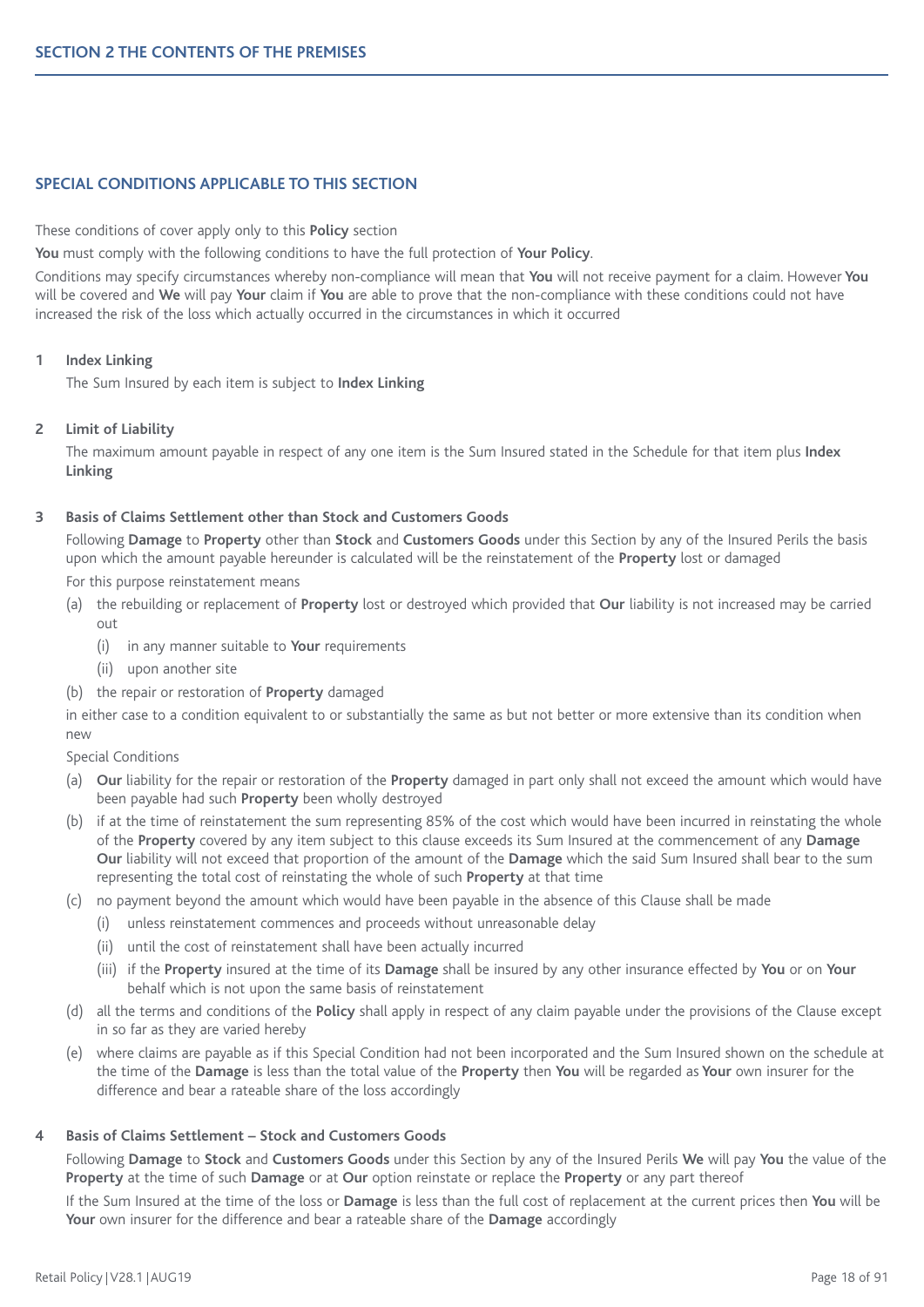#### **5 Automatic Reinstatement of Sum Insured**

Unless there is written notice by **Us** to the contrary in the event of **Damage** under this Section **We** will automatically reinstate the Sum Insured provided that

- (a) **You** undertake to pay the appropriate additional premium and take immediate steps to effect such additions to or variations in protections as **We** may require
- (b) the aggregate of the amounts so reinstated during any one **Period of Insurance** shall not exceed the amount of the Sum Insured

#### **6 Excess**

**We** will not be responsible for the first amount of any claim as stated in the **Policy** the Schedule or any **Endorsement**

#### **7 Excess Aggregation**

Where a claim is to be dealt with under Sections 1 2 3 and 4 and under the terms of the **Policy We** are not liable for the first amount of any claim under each Section **We** agree that provided the claim arises out of the same single cause **We** will apply the **Excess** as if the claim was payable under a single Section

### **8 Notice of Unoccupancy**

**We** must be notified in writing immediately any **Premises** becomes **Empty or Disused** and a suitable extra premium paid if required

if **You** do not comply with this condition **We** will not pay **Your** claim

## **9 Workmen**

Workmen are allowed on the **Premises** for the purposes of making minor structural and other alterations from time to time without prejudice to this insurance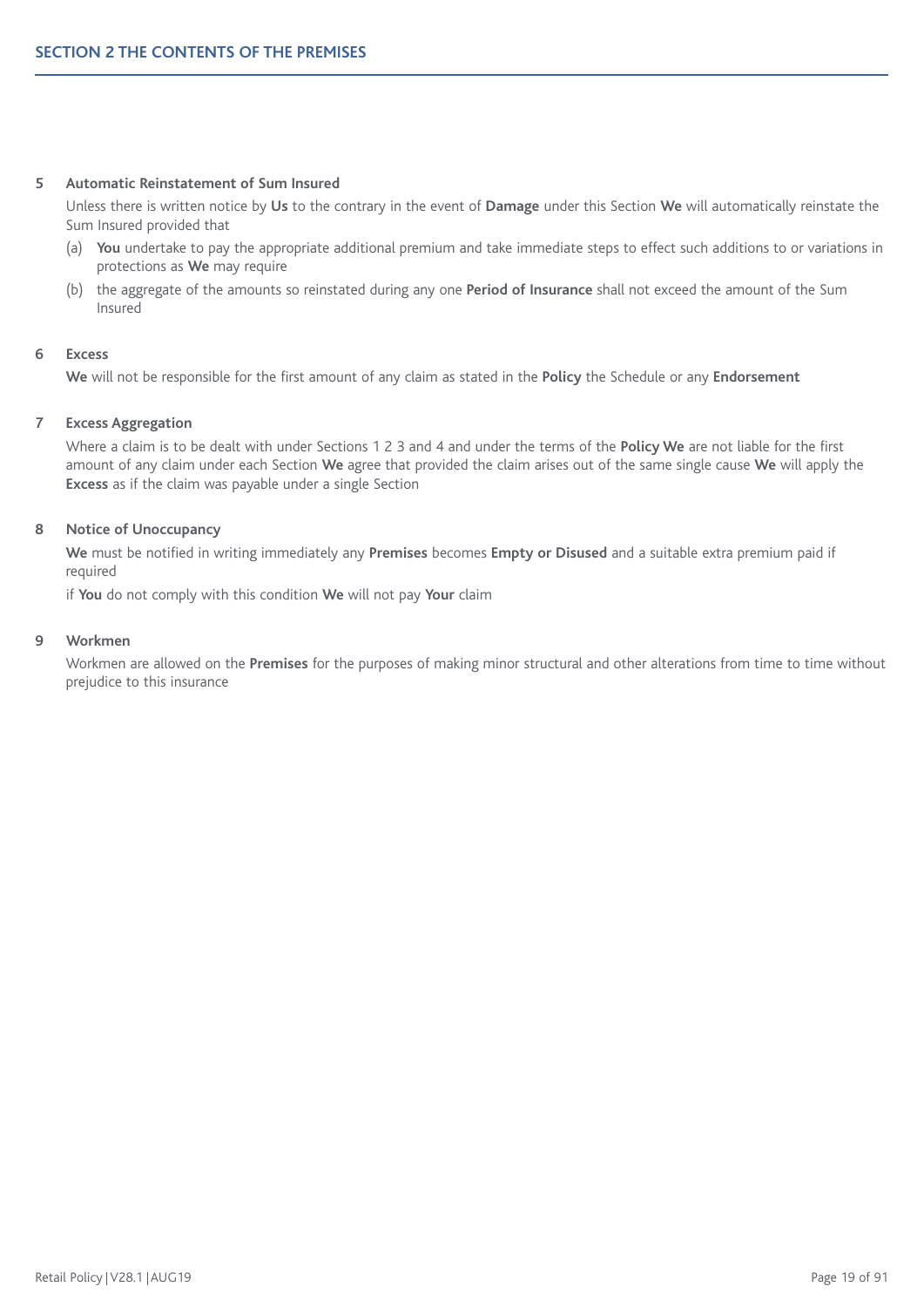# **SECTION 3 - BUSINESS MONEY AND PERSONAL ACCIDENT (ASSAULT)**

# **SUB-SECTION A - BUSINESS MONEY**

# **DEFINITIONS**

Also refer to the **Policy** Definitions on pages 4 to 7

#### **Business Hours**

The period during which the **Premises** are actually occupied for the purposes of the **Business**

|                          | <b>What is Covered</b>                                                                                                                                                                                                                                                      |             |             | <b>What is not Covered</b>                                                                                                                                                                      |
|--------------------------|-----------------------------------------------------------------------------------------------------------------------------------------------------------------------------------------------------------------------------------------------------------------------------|-------------|-------------|-------------------------------------------------------------------------------------------------------------------------------------------------------------------------------------------------|
|                          | We will indemnify You against loss by any cause in respect of<br>Money or Non Negotiable Money held in connection with the<br>Business up to the Sum Insured stated for each item on the<br>Schedule whilst<br>In transit within Great Britain Northern Ireland the Channel | Loss<br>(a) |             | The amount of the <b>Excess</b><br>Money or Non Negotiable Money the property of the Post Office<br>due to depreciation shortages errors omissions or Indirect<br>Loss of any kind              |
| 2<br>3<br>$\overline{4}$ | Islands or the Isle of Man<br>In a bank night safe<br>In the Premises during Business Hours<br>In the Premises after Business Hours in a locked safe or<br>strongroom                                                                                                       | (b)         | (i)<br>(ii) | arising from theft fraud or dishonesty by any Employee<br>unless discovered within<br>14 working days of the loss<br>of any amount in excess of £5,000 any one claim in<br>respect of such loss |

- 5 In the **Premises** after **Business Hours**
- 6 At the private dwelling of **You** or any authorised **Employee**
- 7 In a vending gaming or amusement machine in the **Premises**

- (c) from any unattended vehicle
- (d) by forgery or deception
- (e) from any safe or strongroom after **Business Hours** unless securely locked
- (f) but for the existence of this Section would have been covered by a Theft by Employee policy other than for any excess beyond the amount recoverable

# **EXTENSIONS**

Cover provided by this Section is extended to include

# **A Damage to Safes and Carrying Cases**

The additional costs in the event of **Damage** to any

- (a) safe or strongroom
- (b) case bag or waistcoat when used for the carriage of **Money**

provided such **Damage** is directly associated with any theft or attempted theft therefrom

# **What is Covered What is not Covered**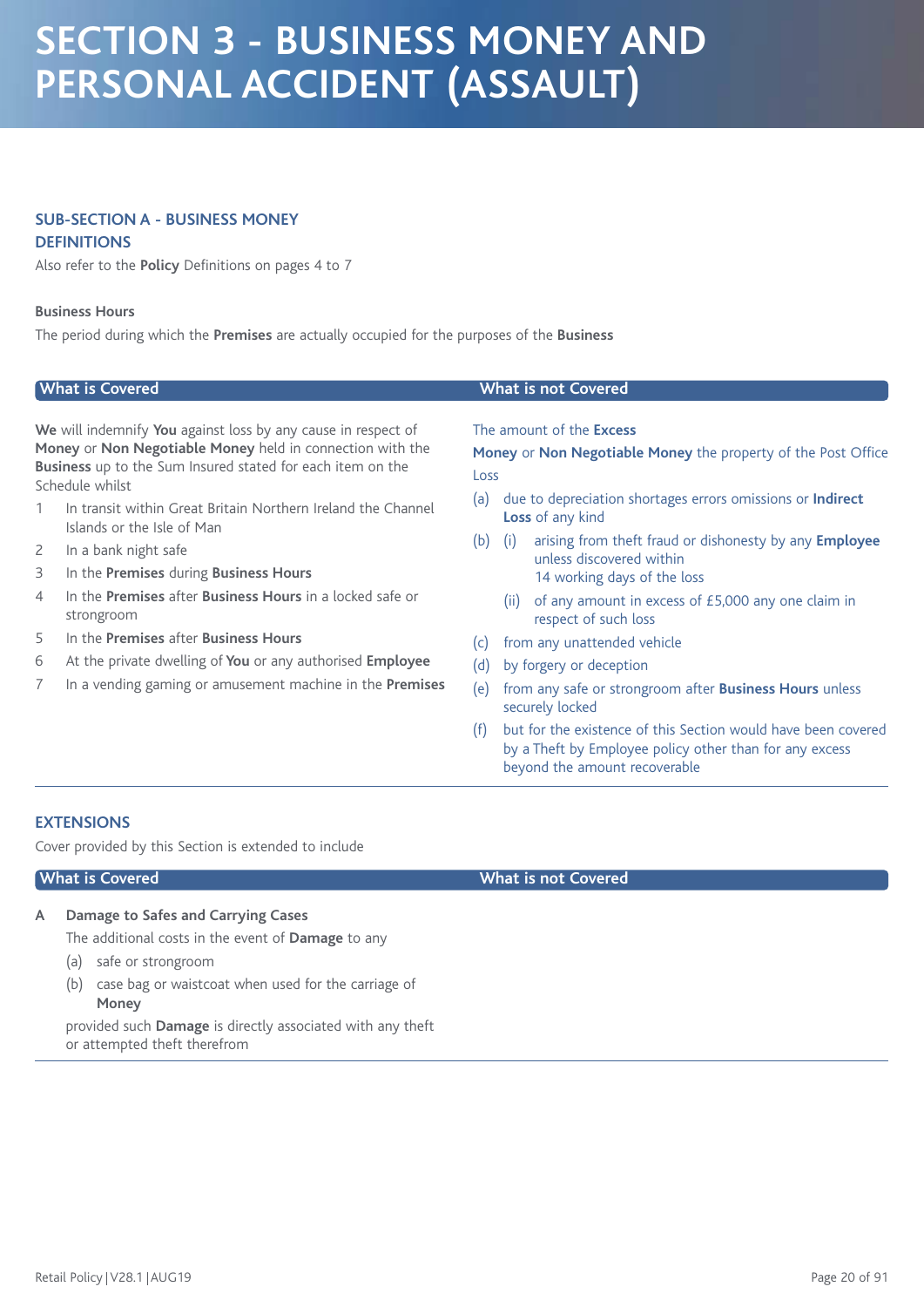# **SPECIAL CONDITIONS APPLICABLE TO SUB-SECTION A - BUSINESS MONEY**

These conditions of cover apply only to this **Policy** section

**You** must comply with the following conditions to have the full protection of **Your Policy**.

Conditions may specify circumstances whereby non-compliance will mean that **You** will not receive payment for a claim. However **You** will be covered and **We** will pay **Your** claim if **You** are able to prove that the non-compliance with these conditions could not have increased the risk of the loss which actually occurred in the circumstances in which it occurred

# **1 Personal Carrying Limit**

It is a condition that whenever the amount of **Money** (other than **Non Negotiable Money**) in transit exceeds £3,000

- (a) the **Money** must be accompanied by not less than two able bodied adults and not more than £3,000 will be carried by any one person
- (b) private transport must be used for all transits where the distance exceeds half a mile

if **You** do not comply with this condition we will not pay **Your** claim

# **2 Records**

**You** must keep a complete record of **Money** in a secure place other than in a safe or strongroom containing **Money** if **You** do not comply with this condition **We** will not pay **Your** claim

# **3 Keys and Combinations**

All keys or notes of combinations of safes or strongrooms must be in **Your** custody or that of an authorised **Employee** or deposited in a secure place not in the vicinity of any safe or strongroom during **Business Hours** or if **You** live on the **Premises** they must be removed to a secure place in the residential part of the **Premises** out of **Business Hours**

if **You** do not comply with this condition **We** will not pay **Your** claim

### **4 Excess Aggregation**

Where a claim is to be dealt with under Sections 1 2 3 and 4 and under the terms of the **Policy We** are not liable for the first amount of any claim under each Section **We** agree that provided the claim arises out of the same single cause **We** will apply the **Excess** as if the claim was payable under a single Section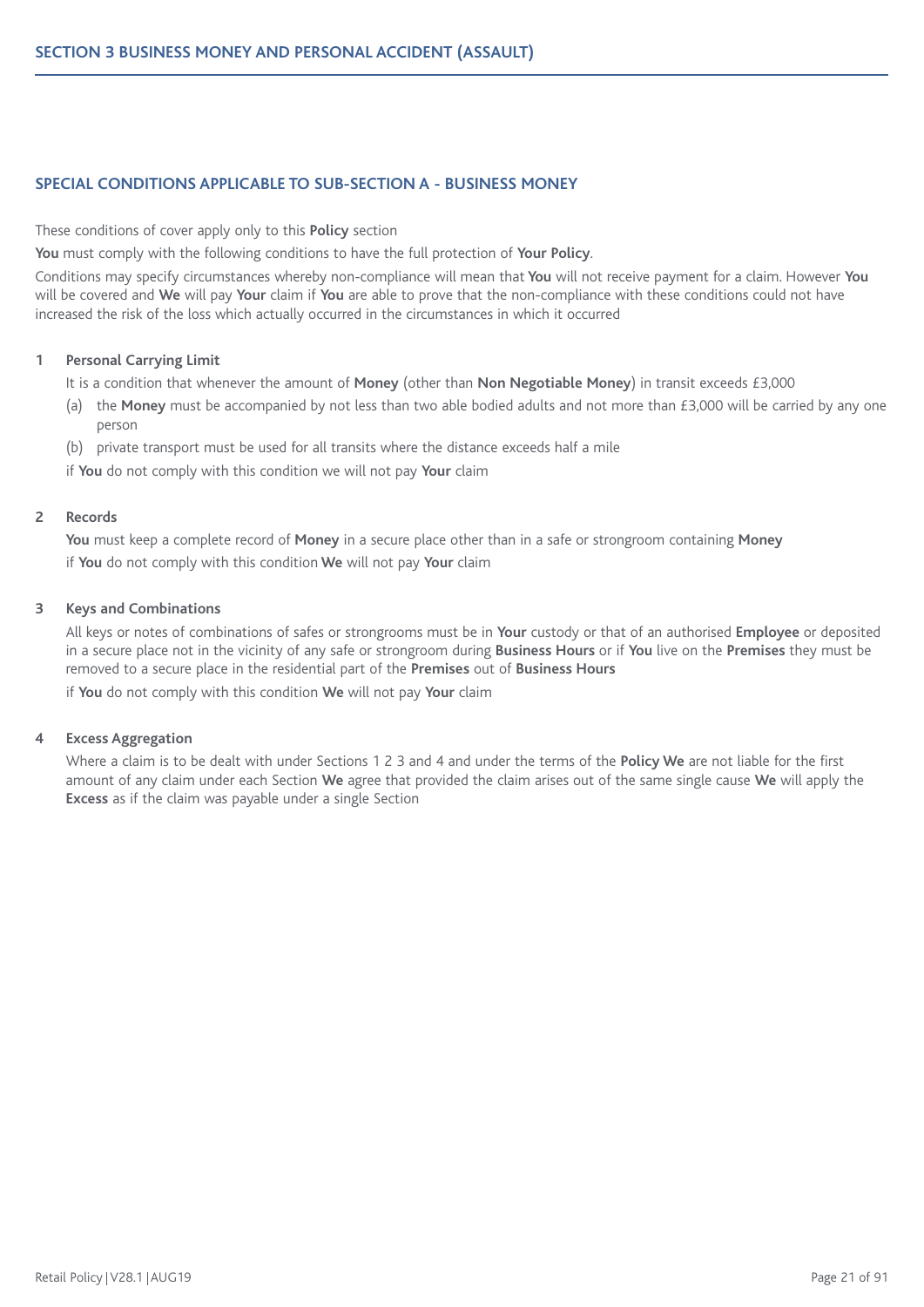# **SUB-SECTION B - PERSONAL ACCIDENT (ASSAULT)**

**We** will in the event of **You** or any **Employee** suffering **Injury** caused solely or directly as a result of robbery or any attempt thereat in the course of the **Business** pay compensation on the basis of the following Table of Compensation

| (a) Death                                               | £10,000 |
|---------------------------------------------------------|---------|
| (b) Total loss or permanent and total loss of use of    |         |
| one or more limbs                                       | £10,000 |
| (c) Total and irrecoverable loss of all sight in one or |         |
| more eyes $£10,000$                                     |         |

- (d) Permanent Total Disablement from any gainful occupation (other than through loss of limbs or sight)  $£10,000$
- (e) Total uninterrupted disablement from engaging in the usual occupation for a maximum of  $104$  weeks  $£100$ at the rate per week of Payable Monthly
- (f) Incurred Medical Expenses £500

Provided that such **Injury** is independent of any other cause and results in death or disablement within 2 years of sustaining such **Injury**

# **EXTENSIONS**

Cover provided by this Section is extended to include

**A Personal Effects**

**Damage** to the Personal Effects of **You** or any **Employee** as a result of robbery or any attempt thereat in the course of the **Business**

# **What is Covered What is not Covered**

Any person who at the time of sustaining **Injury** is under 16 or over 70 years of age

Any **Injury** which is in any way

- (a) brought on by or with the collusion of Directors or employees of the **Insured**
- (b) brought about by drugs or intoxication
- (c) brought about or attributed to intentional self injury provoked assault or wilful exposure to needless peril (except in an attempt to save life)

Any compensation under more than one of the items (a) to (d) in the table of compensations for the same **Injury**

Any death or bodily injury arising from or influenced by any existing physical defect or infirmity or the medical condition of any person entitled to compensation hereunder or resulting from pregnancy or childbirth

# **What is Covered What is not Covered**

Any amount in excess of £500 for any one person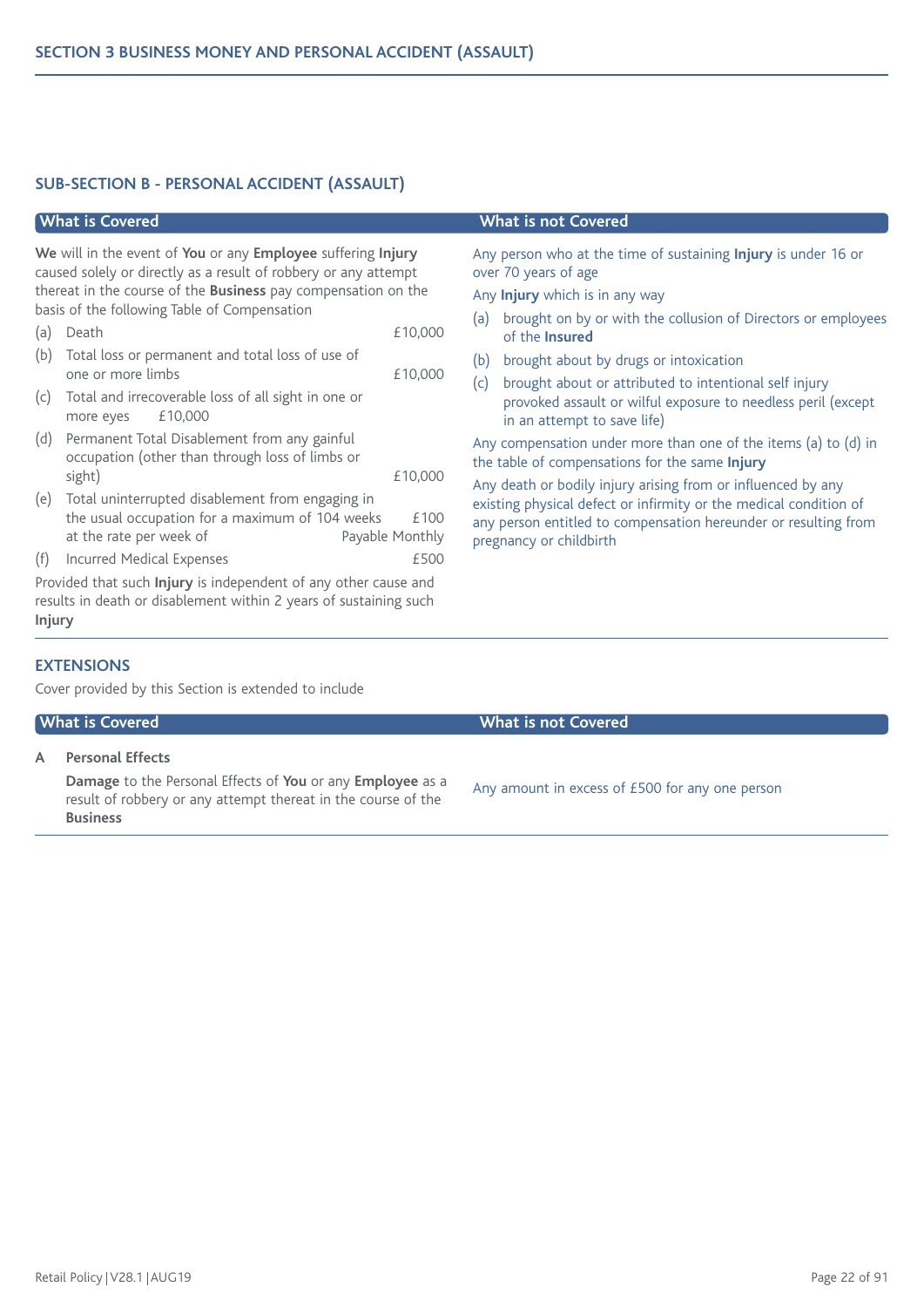# **SPECIAL CONDITIONS APPLICABLE TO SUB-SECTION B - PERSONAL ACCIDENT (ASSAULT)**

These conditions of cover apply only to this **Policy** section

**You** must comply with the following conditions to have the full protection of **Your Policy**.

Conditions may specify circumstances whereby non-compliance will mean that **You** will not receive payment for a claim. However **You** will be covered and **We** will pay **Your** claim if **You** are able to prove that the non-compliance with these conditions could not have increased the risk of the loss which actually occurred in the circumstances in which it occurred

# **1 Total Temporary Disablement**

When compensation has been paid under benefit (e) and subsequently in respect of the same **Injury** becomes payable under benefits (a) to (d) the compensation already paid shall be deducted from the amount payable under benefits (a) to (d)

### **2 Medical**

In the event of any disablement **You** or any **Employee** must immediately place yourselves under the care of a qualified medical practitioner and as often as required by **Us** submit to medical examination on **Our** behalf at **Our** expense

**You** or any **Employee** shall at **Your** expense furnish all certificates and information in such form and of such nature as **We** may reasonably require

In the event of death **We** will be entitled to a post-mortem examination at **Our** expense

if **You** do not comply with this condition **We** will not pay **Your** claim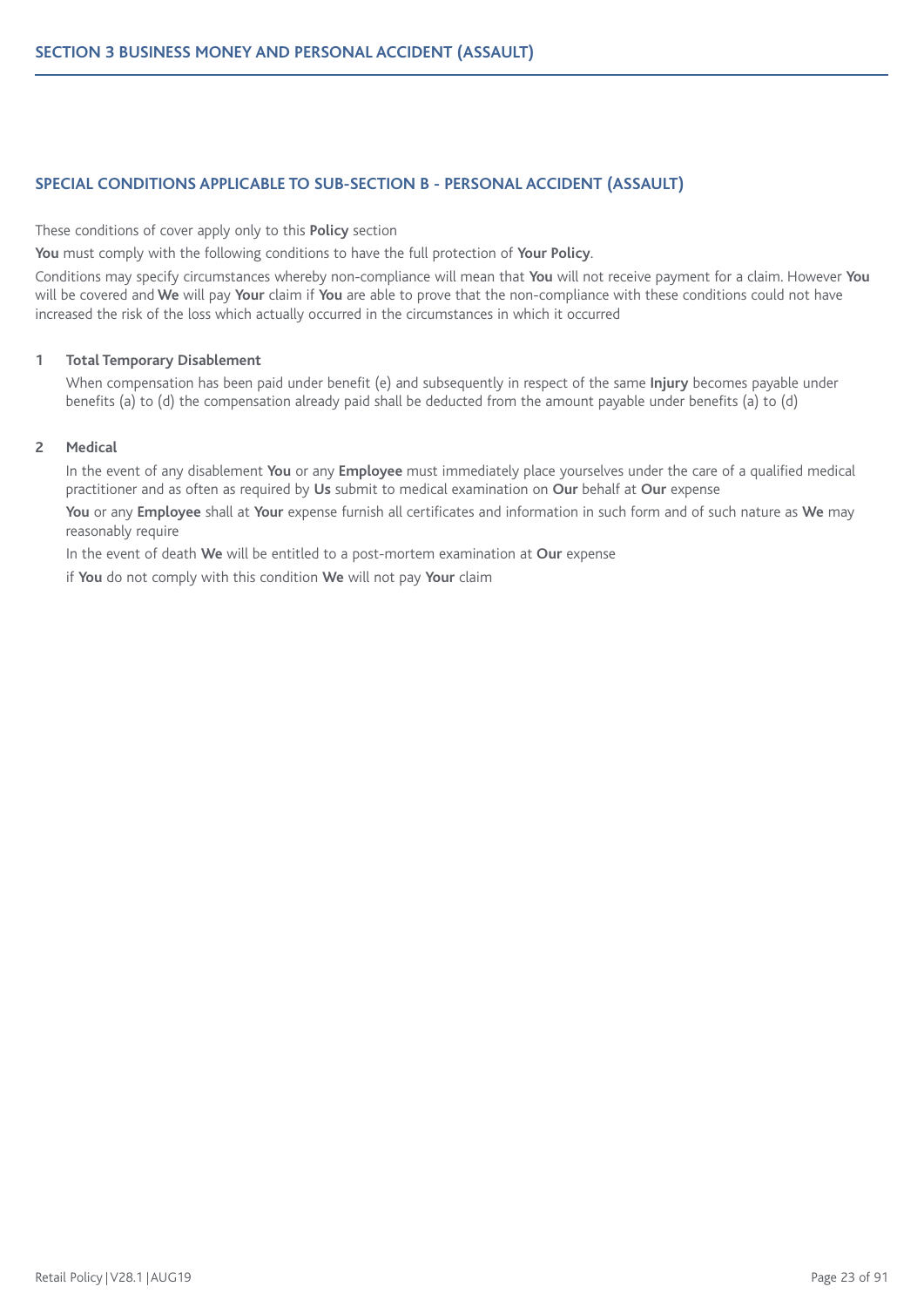# **SECTION 4 – GLASS BREAKAGE**

In the event of breakage of **Glass** and **Sanitary Fittings** for which **You** are responsible at the **Premises We** will replace or at **Our** option pay **You** the costs of replacement

In addition **We** will pay for

- (a) the reasonable costs of boarding-up following breakage of **Glass**
- (b) the repair of **Damage** to the frames or framework as result of such breakage of **Glass**
- (c) the cost of removal or replacement of fixtures and fittings in the course of replacement of **Glass**
- (d) the cost of replacing lettering or other ornamental work and alarm foil on **Glass** following breakage up to a maximum of £500 after the deduction of any **Excess**
- (e) accidental **Damage** to goods incidental to the **Business** caused by the breakage of **Glass** in display windows

# **SPECIAL CONDITIONS APPLICABLE TO THIS SECTION**

These conditions of cover apply only to this **Policy** section

**You** must comply with the following conditions to have the full protection of **Your Policy**.

Conditions may specify circumstances whereby non-compliance will mean that **You** will not receive payment for a claim. However **You** will be covered and **We** will pay **Your** claim if **You** are able to prove that the non-compliance with these conditions could not have increased the risk of the loss which actually occurred in the circumstances in which it occurred

### **1 Excess Aggregation**

Where a claim is to be dealt with under Sections 1 2 3 and 4 and under the terms of the **Policy We** are not liable for the first amount of any claim under each Section **We** agree that provided the claim arises out of the same single cause **We** will apply the **Excess** as if the claim was payable under a single Section

# **What is Covered What is not Covered**

The amount of the **Excess**

- Any breakage or **Damage**
- (a) by or arising out of fire lightning or explosion or preventative or salvage operations consequent thereon
- (b) occurring during removal or installation or arising out of repairs or alterations being carried out at the **Premises**
- (c) caused in connection with theft of **Property** from the **Premises** unless **We** have agreed to indemnify **You** in respect of such theft under Section 2 of this **Policy**
- (d) of any item flawed or broken at the commencement of this insurance
- (e) in any portion of the Building which is **Empty or Disused**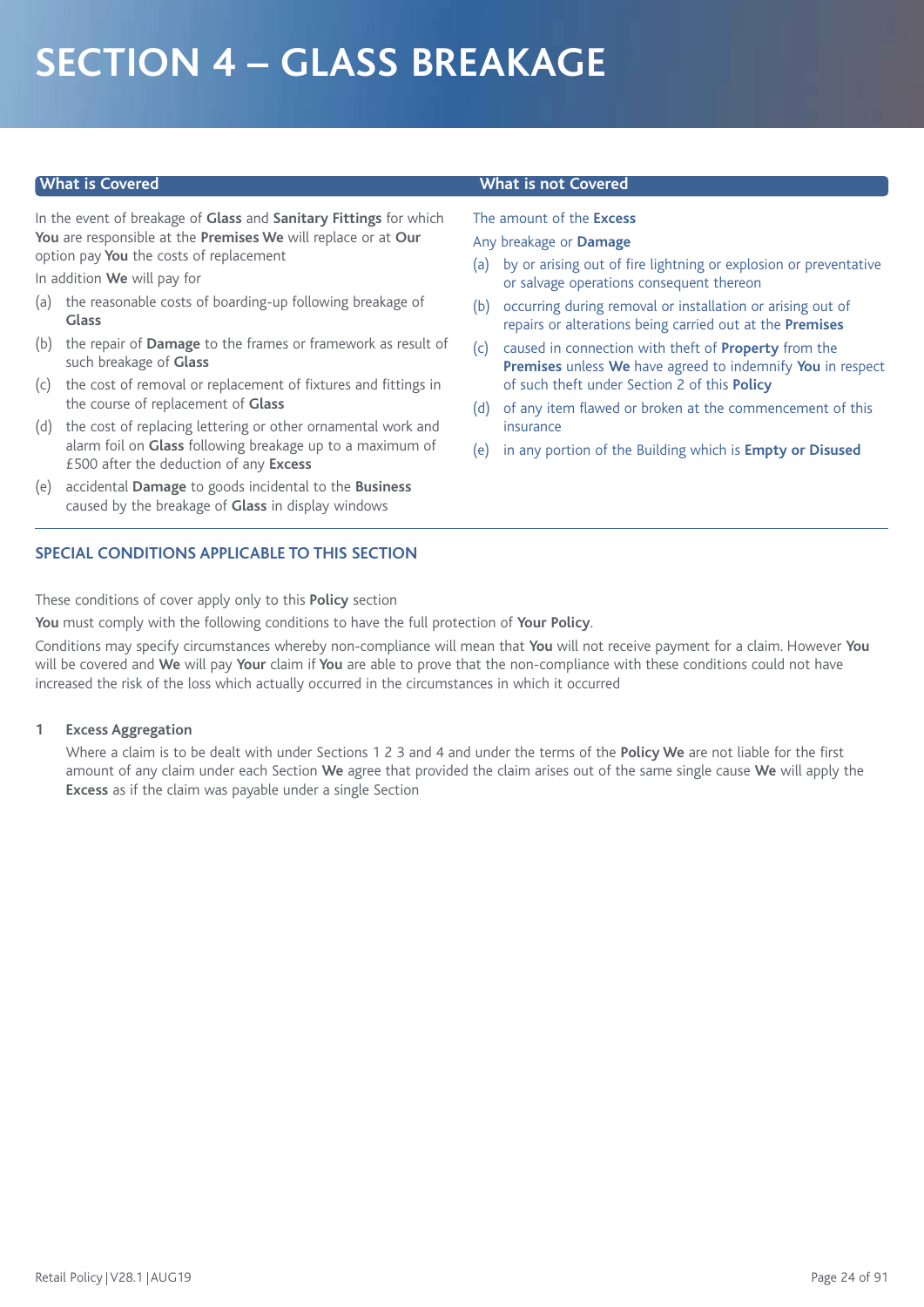# **SECTION 5 – GOODS IN TRANSIT**

# **DEFINITIONS**

Also refer to the **Policy** Definitions on pages 4 to 7 The following additional Definitions apply to this Section and shall keep the same meaning wherever they appear in this Section

#### **Trade Contents**

Stock Customers Goods Employees and Customers Personal Effects Trade Fixtures and Fittings Computer and Electronic Business **Equipment** and **All Other Contents** belonging to **You** or for which **You** are responsible

#### **Transit**

From the time the **Trade Contents** are lifted by **You** or **Your Employees** until they are placed at their destination (excluding their installation) including loading and unloading and temporary housing

**We** will indemnify **You** in respect of **Damage** to the **Trade Contents** whilst in **Transit** by vehicles owned hired or leased by **You** anywhere in Great Britain Northern Ireland the Channel Islands the Isle of Man and the Republic of Ireland

Provided always that **Our** maximum liability in respect of any one vehicle trailer or semi-trailer or any one loss or series of losses arising out of a single event or in the aggregate shall not exceed the amount stated on the Schedule

#### **What is Covered What is not Covered**

#### The amount of the **Excess**

Theft from any unattended vehicle trailer or semi-trailer unless

(a) such vehicle trailer or semi-trailer is securely locked at all points of access where locks are fitted all manufacturers security devices have been put into effect and all keys have been removed from the vehicle

#### and

(b) between the hours of 9.00pm and 6.00am the vehicle trailer or semi trailer is garaged within a securely locked building

# **Damage** due to

- (a) the deterioration of goods conveyed in frozen chilled or insulated condition due to faulty stowage or incorrect setting or operation of the equipment or variations in temperature unless directly due to fire or accident to the conveying vehicle or by theft or attempted theft
- (b) natural deterioration
- (c) default in packing or addressing of any parcel or package

Any **Indirect Loss** of any kind or **Damage** due to delay or loss of market

**Damage** to **Glass** precious metals bills of exchange promissory notes **Money** securities for **Money** stamps precious stones jewellery bullion documents manuscripts business books plans or designs or death of or injury to living creatures

**Damage** arising from spillage leakage fermentation taint contamination deterioration mechanical or electrical breakdown of any goods or merchandise unless directly traceable to fire lightning or road accident happening to the vehicle

Any amount in excess of £500 for any one person in respect of **Damage** to **Employees and Customers Personal Effects**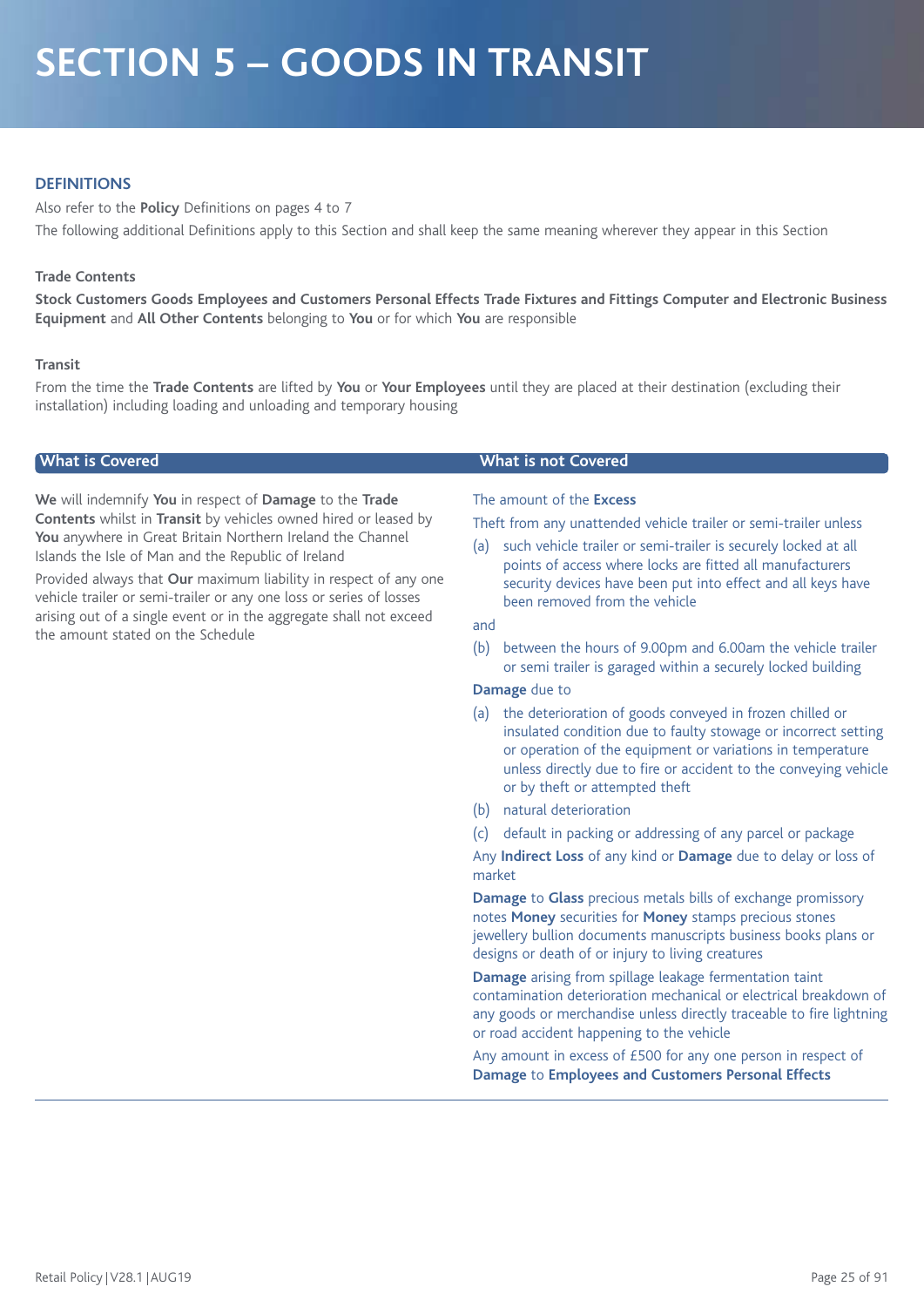# **SPECIAL CONDITIONS APPLICABLE TO THIS SECTION**

These conditions of cover apply only to this **Policy** section

**You** must comply with the following conditions to have the full protection of **Your Policy**.

Conditions may specify circumstances whereby non-compliance will mean that **You** will not receive payment for a claim. However **You** will be covered and **We** will pay **Your** claim if **You** are able to prove that the non-compliance with these conditions could not have increased the risk of the loss which actually occurred in the circumstances in which it occurred

### **1 Limit of Liability**

The maximum amount payable in respect of any one item insured is the Sum Insured stated in the Schedule

### **2 Automatic Reinstatement of Sum Insured**

Unless there is written notice by **Us** to the contrary in the event of **Damage** under this Section **We** will automatically reinstate the Sum Insured provided that

- (a) **You** undertake to pay the appropriate additional premium and take immediate steps to effect such additions to or variations in protections as **We** may require
- (b) the aggregate of the amounts so reinstated during any one **Period of Insurance** shall not exceed the amount of the Sum Insured

# **3 Basis of Claim Settlement**

The basis of claims settlement under this Section is

(a) **Stock**

**We** will pay **You** the value of the **Property** at the time of the **Damage** or at **Our** option reinstate or replace the **Property** or any part thereof

(b) **Trade Contents** other than **Stock**

Following **Damage** to **Property** other than **Stock** the basis upon which the amount payable hereunder is calculated will be the reinstatement of the **Property** damaged

For this purpose "reinstatement" means

- (i) the replacement of **Property** lost or destroyed which
- (ii) the repair or restoration of **Property** damaged

in either case to a condition equivalent to or substantially the same as but not better or more extensive than its condition when new

# **SPECIAL CONDITIONS**

#### **1 Average**

If the Sum Insured at the time of the **Damage** is less than the full cost of the replacement at current prices then **You** will be regarded as **Your** own insurer for the difference and bear a rateable share of the **Damage** accordingly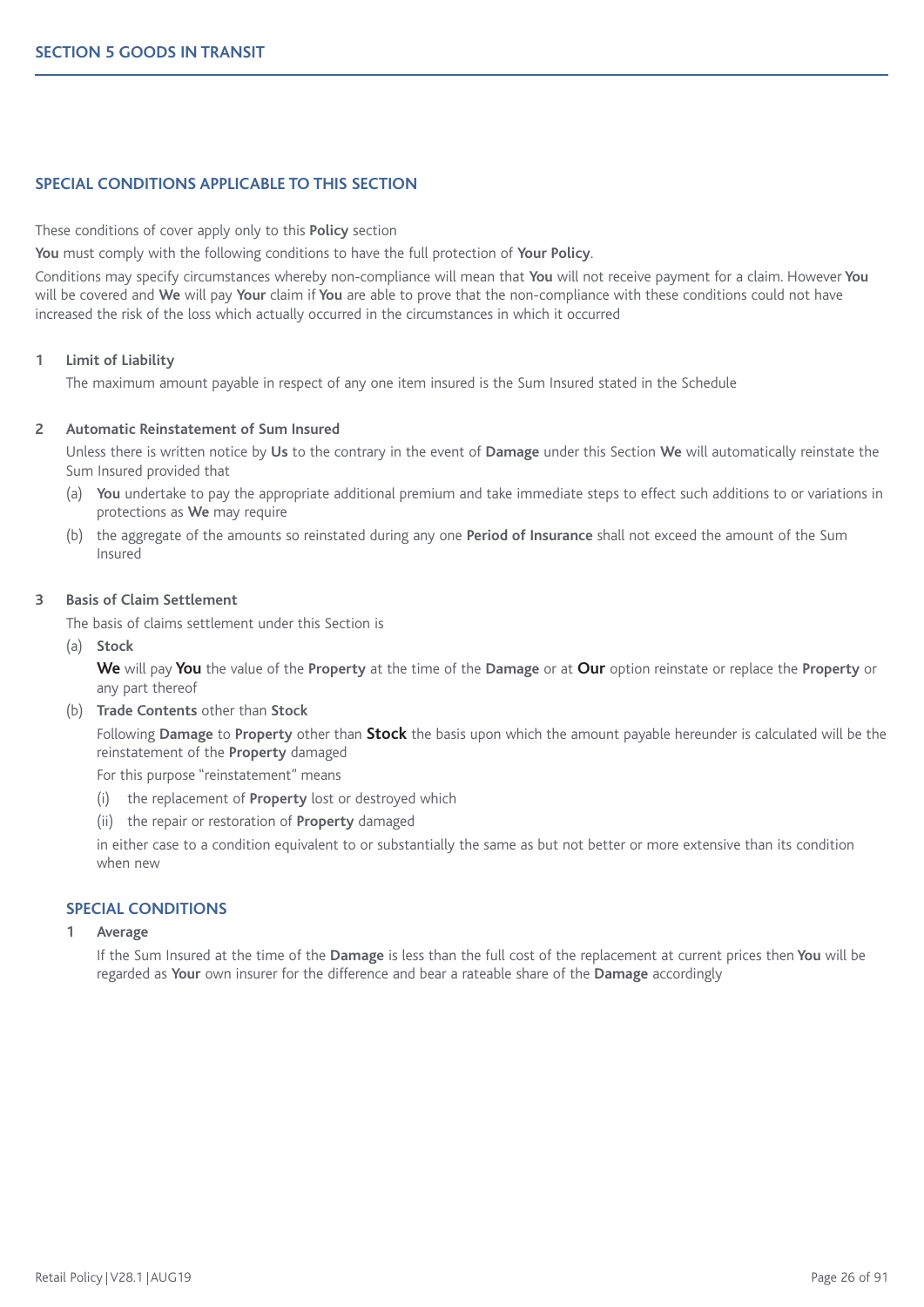# **EXTENSIONS**

Cover provided by this Section is extended to include

| <b>What is Covered</b> |                                                                                                                                                                                                                                                                                                                                                                                          | <b>What is not Covered</b> |                                                                                                                                                                                                                                                                                                                                                                                                                                                                                                                                                                                                                                                                                                                                                                         |
|------------------------|------------------------------------------------------------------------------------------------------------------------------------------------------------------------------------------------------------------------------------------------------------------------------------------------------------------------------------------------------------------------------------------|----------------------------|-------------------------------------------------------------------------------------------------------------------------------------------------------------------------------------------------------------------------------------------------------------------------------------------------------------------------------------------------------------------------------------------------------------------------------------------------------------------------------------------------------------------------------------------------------------------------------------------------------------------------------------------------------------------------------------------------------------------------------------------------------------------------|
| А                      | <b>Removal of Debris</b><br>The reasonable costs and expenses necessarily<br>incurred with Our consent<br>(a) in removing debris<br>in site clearance<br>(b)<br>for transhipment and recovery charges<br>(c)<br>following collision overturning or impact of any vehicle trailer<br>or semi-trailer owned hired or leased by You with any object<br>or to reduce the amount of any claim |                            | Any amount in excess of £2,500                                                                                                                                                                                                                                                                                                                                                                                                                                                                                                                                                                                                                                                                                                                                          |
| B                      | <b>Sheets Ropes Chains Toggles and Packing Materials</b><br>Damage to sheets ropes chains toggles and packing materials<br>while carried on any vehicle trailer or semi-trailer owned hired<br>or leased by You                                                                                                                                                                          |                            | Any amount in excess of £2,500                                                                                                                                                                                                                                                                                                                                                                                                                                                                                                                                                                                                                                                                                                                                          |
| C                      | Damage to Tools<br>Damage to Tools in or from any vehicle trailer or semi-trailer<br>owned hired or leased by You                                                                                                                                                                                                                                                                        | (a)<br>(b)<br>(d)          | Any amount in excess of £1,500<br>Damage caused by theft from any unattended vehicle trailer or<br>semi-trailer<br>However this Exclusion will not apply if<br>all doors windows and other points of access have been<br>locked where locks have been fitted<br>all manufacturer's security devices have been put into<br>operation<br>(c) the keys have been removed from the unattended vehicle<br>unattached trailers have anti-hitching devices fitted and they<br>have been put into effect<br>(e) from 9pm until collected the next day by You or any<br><b>Employee</b> the unattended vehicle is<br>parked within a locked building of substantial<br>(i)<br>construction or<br>parked within a locked compound surrounded by secure<br>(ii)<br>walls or fences |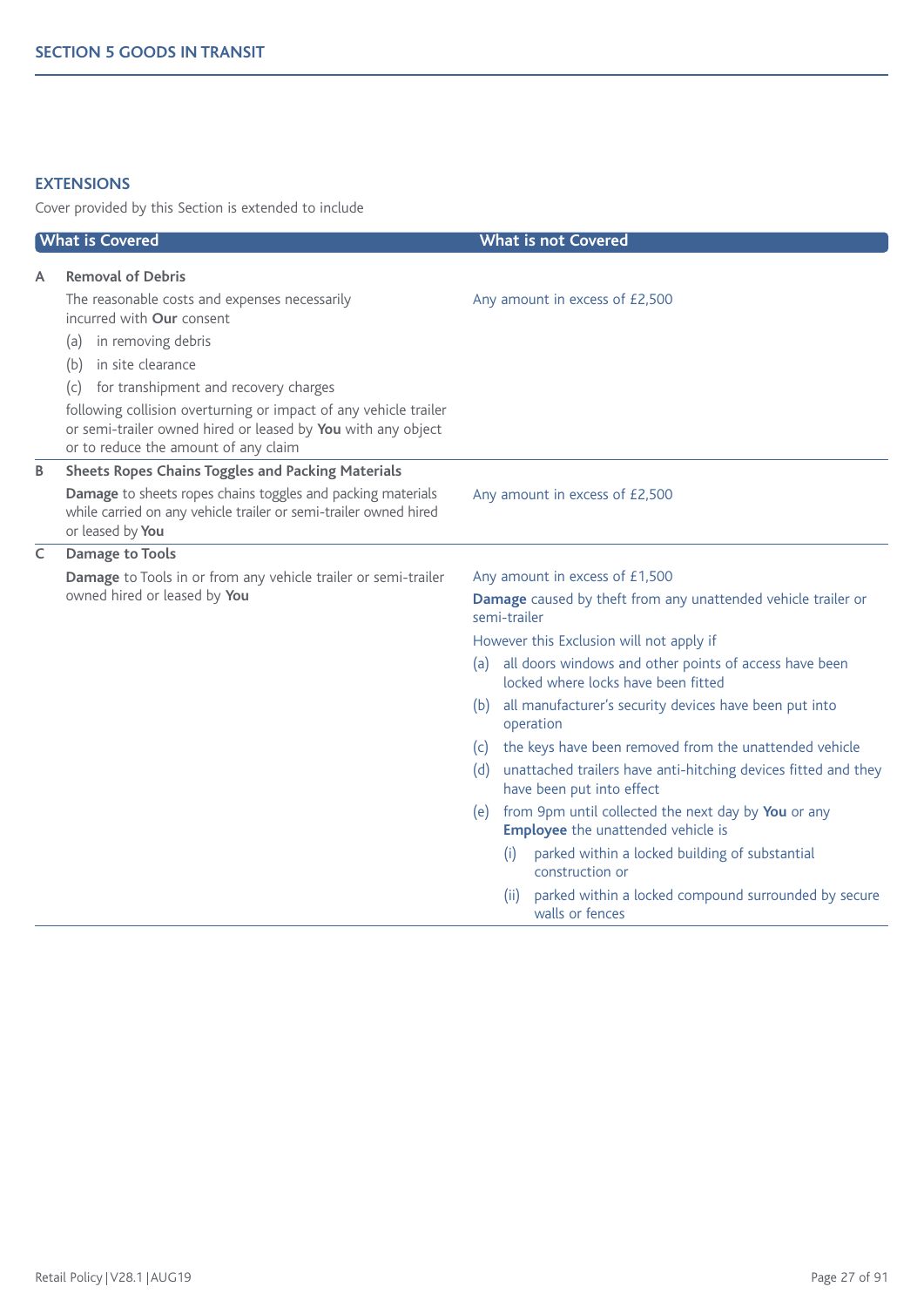# **SECTION 6 – BUSINESS LIABILITY**

# **SUB-SECTION A - EMPLOYERS LIABILITY**

# **DEFINITIONS**

Also refer to the **Policy** Definitions on pages pages 4 to 7

The following additional Definitions apply to this Sub-Section and shall keep the same meaning wherever they appear in this Sub-Section

# **Compensation**

Damages including interest

# **Costs and Expenses**

- (a) Costs and expenses of claimants for which **You** are legally liable
- (b) Costs and expenses incurred with **Our** written consent in respect of any claim which may be the subject of indemnity under this Sub-Section
- (c) Fees incurred with **Our** written consent for
	- defence in any Court of Summary Jurisdiction of any proceedings brought against You in respect of breach or alleged breach of any statutory or common law duty resulting in **Injury**
	- (ii) representation at a Coroners Court or Fatal Accident Inquiry in respect of any death

in connection with any event which is or may be the subject of indemnity under this Sub-Section

# **Territorial Limits**

- (a) Great Britain Northern Ireland the Isle of Man and the Channel Islands
- (b) Elsewhere in the world other than **Offshore** for visits in connection with the **Business** undertaken by the **Insured** or any **Employee** normally resident in Great Britain Northern Ireland the Isle of Man or the Channel Islands in respect of the performance of nonmanual work

**We** will indemnify **You** against all sums that **You** become legally liable to pay as **Compensation** and **Costs and Expenses** in respect of **Injury** sustained by any **Employee** caused during the **Period of Insurance** within the **Territorial Limits** and arising out of their employment by **You** in the course of the **Business**

# **Limit of Liability**

**Our** liability under this Section for **Compensation** and **Costs and Expenses** payable in respect of any one claim against **You** or series of claims against **You** arising out of one event will not exceed the amount stated in the Schedule

### **What is Covered What is not Covered**

Any liability arising out of

- (a) any work away from the **Premises** other than non-manual commercial duties collection or delivery or outside catering
- (b) being on working on or travelling to or from any **Offshore** location

Any liability for which compulsory motor insurance or security is required under the Road Traffic Act 1988 as amended by the Motor Vehicles (Compulsory Insurance) Regulations 1992 and the Road Traffic (Northern Ireland) Order 1981 as amended by the Motor Vehicles (Compulsory Insurance) Regulations (Northern Ireland) 1993 or any other compulsory Road Traffic Act Legislation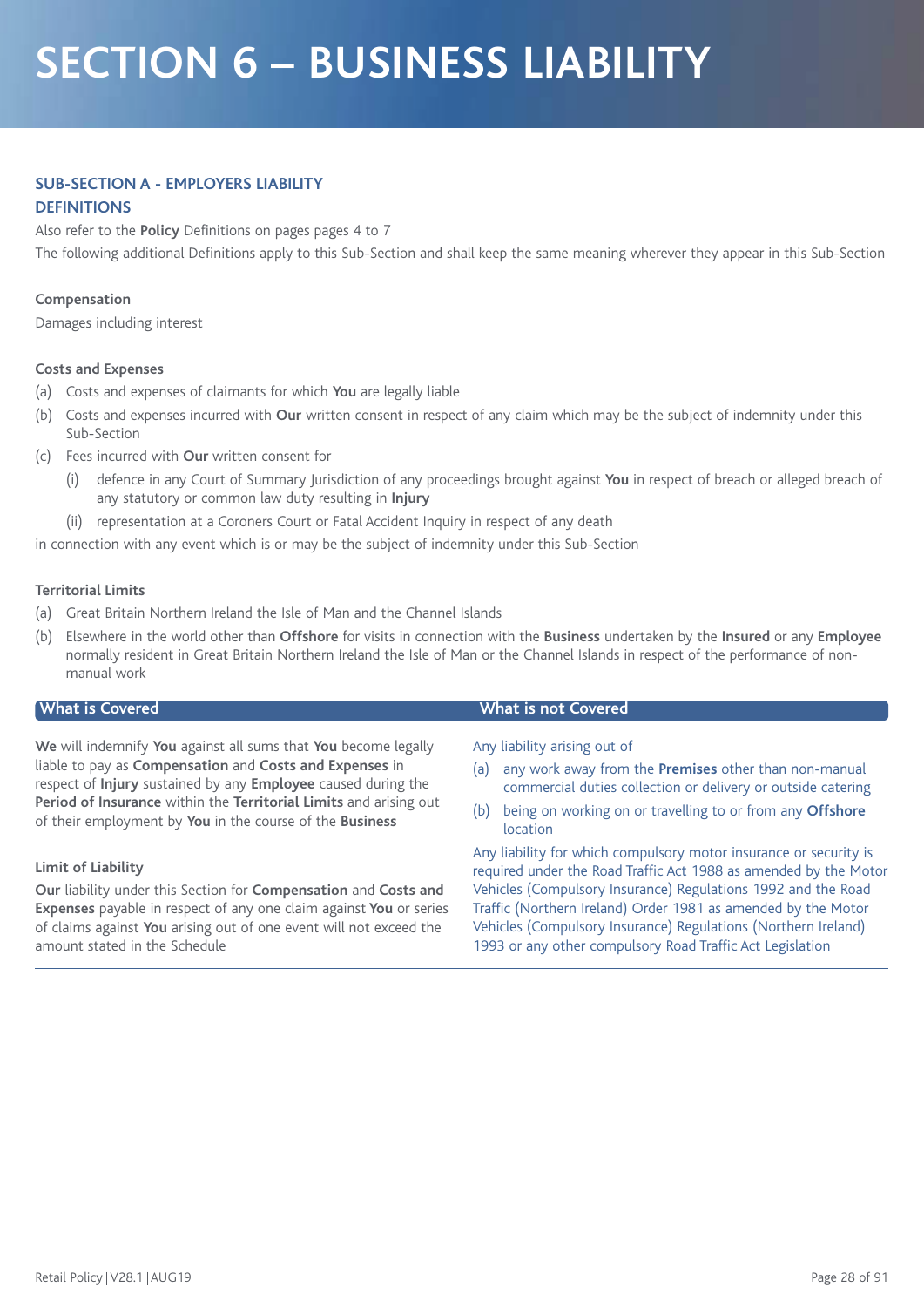# **EXTENSIONS**

Cover provided by this Sub-Section is extended to include

|    | <b>What is Covered</b>                                                                                                                                                                                                                                                                                                                                                                                                                                                                                                                                                                                                                      | <b>What is not Covered</b>                                                                                                                                                                                                                                                                                                                                                                                                                                                                            |
|----|---------------------------------------------------------------------------------------------------------------------------------------------------------------------------------------------------------------------------------------------------------------------------------------------------------------------------------------------------------------------------------------------------------------------------------------------------------------------------------------------------------------------------------------------------------------------------------------------------------------------------------------------|-------------------------------------------------------------------------------------------------------------------------------------------------------------------------------------------------------------------------------------------------------------------------------------------------------------------------------------------------------------------------------------------------------------------------------------------------------------------------------------------------------|
| A  | <b>Payment for Court Attendance</b><br>In the event of any of the under mentioned persons attending<br>court as a witness at Our request in connection with a claim<br>in respect of which You are entitled to indemnity under this<br>Sub-Section We will provide compensation to You at the<br>following rates per day for each day on which attendance is<br>required<br>any Director or Partner of the Insured<br>£250<br>(a)<br>£150<br>(b)<br>any Employee                                                                                                                                                                            |                                                                                                                                                                                                                                                                                                                                                                                                                                                                                                       |
| В. | <b>Injury to Working Partners</b>                                                                                                                                                                                                                                                                                                                                                                                                                                                                                                                                                                                                           |                                                                                                                                                                                                                                                                                                                                                                                                                                                                                                       |
|    | We will treat as an Employee any working partner or<br>proprietor of the Business who suffers Injury provided that<br>(a) such <b>Injury</b> is sustained whilst working in connection<br>with the Business during the Period of Insurance and<br>within the Territorial Limits                                                                                                                                                                                                                                                                                                                                                             |                                                                                                                                                                                                                                                                                                                                                                                                                                                                                                       |
|    | (b) such <b>Injury</b> is caused by another working partner<br>proprietor or <b>Employee</b>                                                                                                                                                                                                                                                                                                                                                                                                                                                                                                                                                |                                                                                                                                                                                                                                                                                                                                                                                                                                                                                                       |
|    | (c) the injured working partner or proprietor has a valid<br>right of action in negligence against the working partner<br>proprietor or Employee responsible for the Injury                                                                                                                                                                                                                                                                                                                                                                                                                                                                 |                                                                                                                                                                                                                                                                                                                                                                                                                                                                                                       |
| C  | <b>Health and Safety at Work</b>                                                                                                                                                                                                                                                                                                                                                                                                                                                                                                                                                                                                            |                                                                                                                                                                                                                                                                                                                                                                                                                                                                                                       |
|    | We will indemnify You in respect of the Costs and Expenses<br>of legal representation in connection with an alleged breach<br>of statutory duty under Health and Safety Legislation enacted<br>within the Great Britain Northern Ireland the Channel Islands<br>and the Isle of Man occurring during the Period of Insurance<br>where there is also a claim or potential claim against You for<br><b>Compensation</b> covered by this Section<br>You must obtain Our prior consent to legal representation<br>and We will only agree to payment on a fee basis agreed by<br>Us<br>In addition, We will fund the cost of an appeal against a | Any fines penalties or award of <b>Compensation</b> imposed by a<br>criminal court<br>The Costs and Expenses of an appeal against improvement or<br>prohibition notices<br>Any Costs and Expenses covered by any other insurance<br>The Costs and Expenses of any investigation or prosecution<br>brought other than under the laws of the Great Britain, Northern<br>Ireland the Channel Islands or the Isle of Man<br>The Costs and Expenses in respect of any deliberate act or<br>omission by You |
|    | conviction provided it is the opinion of Counsel appointed by<br>mutual consent that such an appeal is more likely to succeed<br>than not and that the total amount of Compensation and<br>claimants costs is likely to exceed the total cost of legal                                                                                                                                                                                                                                                                                                                                                                                      | The Costs and Expenses on indictment for manslaughter,<br>corporate manslaughter corporate homicide or culpable homicide<br>other than costs already incurred under this clause.<br>The Costs and Expenses in respect of any activity or risk excluded<br>from this Policy                                                                                                                                                                                                                            |
|    | representation.<br>If a claim for Compensation is settled or withdrawn We will<br>have no further liability under this Extension other than for<br>Costs and Expenses of legal representation incurred before<br>the date of the claims payment or withdrawal of the claim                                                                                                                                                                                                                                                                                                                                                                  |                                                                                                                                                                                                                                                                                                                                                                                                                                                                                                       |

The maximum **We** will pay for all costs under this Extension as a result of all occurrences during any one **Period of Insurance** will not exceed £1,000,000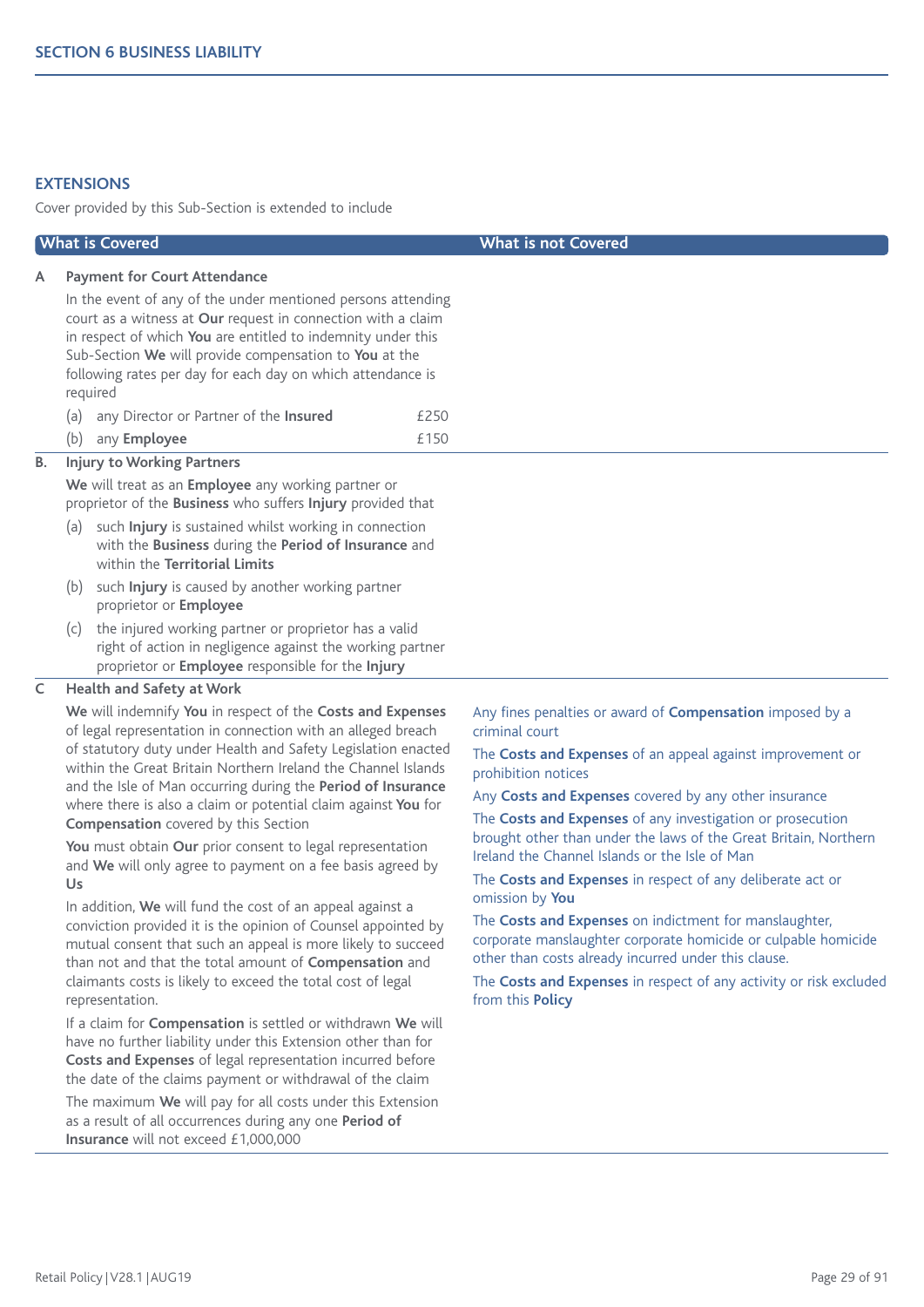#### **D Unsatisfied Court Judgements**

In the event of **Injury** to an **Employee** sustained during the **Period of Insurance** and arising out of their employment by **You** in the course of the **Business** which results in a judgement for **Compensation** being obtained by such **Employee** or their personal representatives and which remains unsatisfied in whole or in part six months after the date of such judgement **We** will at **Your** request pay to the **Employee** or their personal representatives the amount of any such damages and any awarded costs to the extent that they remain unsatisfied provided that

- (a) the judgement for **Compensation** is obtained in a court of law within Great Britain Northern Ireland the Channel Islands or the Isle of Man against a company partnership or individual other than **You** conducting business at or from **Premises** within Great Britain Northern Ireland the Channel Islands or the Isle of Man
- (b) there is no appeal outstanding
- (c) this judgement relates to **Injury** which would otherwise be within the terms of the **Policy**

If any payment is made under the terms of this Extension the **Employee** or the personal representatives of the **Employee** shall assign the judgement to **Us**

#### **E Additional Persons Insured**

**We** will subject to the terms of this **Policy** indemnify

- (a) in the event of the death of any person entitled to indemnity under this Sub-Section the deceased's legal personal representatives but only in respect of liability incurred by such deceased person
- (b) at **Your** request
	- (i) any principal in respect of liability arising out of the performance by **You** of any agreement entered into by **You** with the principal to the extent required by such agreement
	- (ii) any Director of the **Insured** or **Employee** in respect of liability arising in connection with the **Business**

Provided that **You** would have been entitled to indemnity under this Sub-Section if the claim had been made against **You**

- (iii) any officer committee or member of **Your** canteen sports social or welfare organisations fire security first aid medical or ambulance services in their respective capacities as such
- (iv) any Director or senior official of the **Insured** in respect of private work undertaken by any **Employee** for such Director or senior official
- Provided that
- (a) such persons are not entitled to indemnity under any other policy covering such liability
- (b) each person will as though they were **You** observe fulfil and be subject to the terms of this **Policy** insofar as they can apply

## **What is Covered What is not Covered**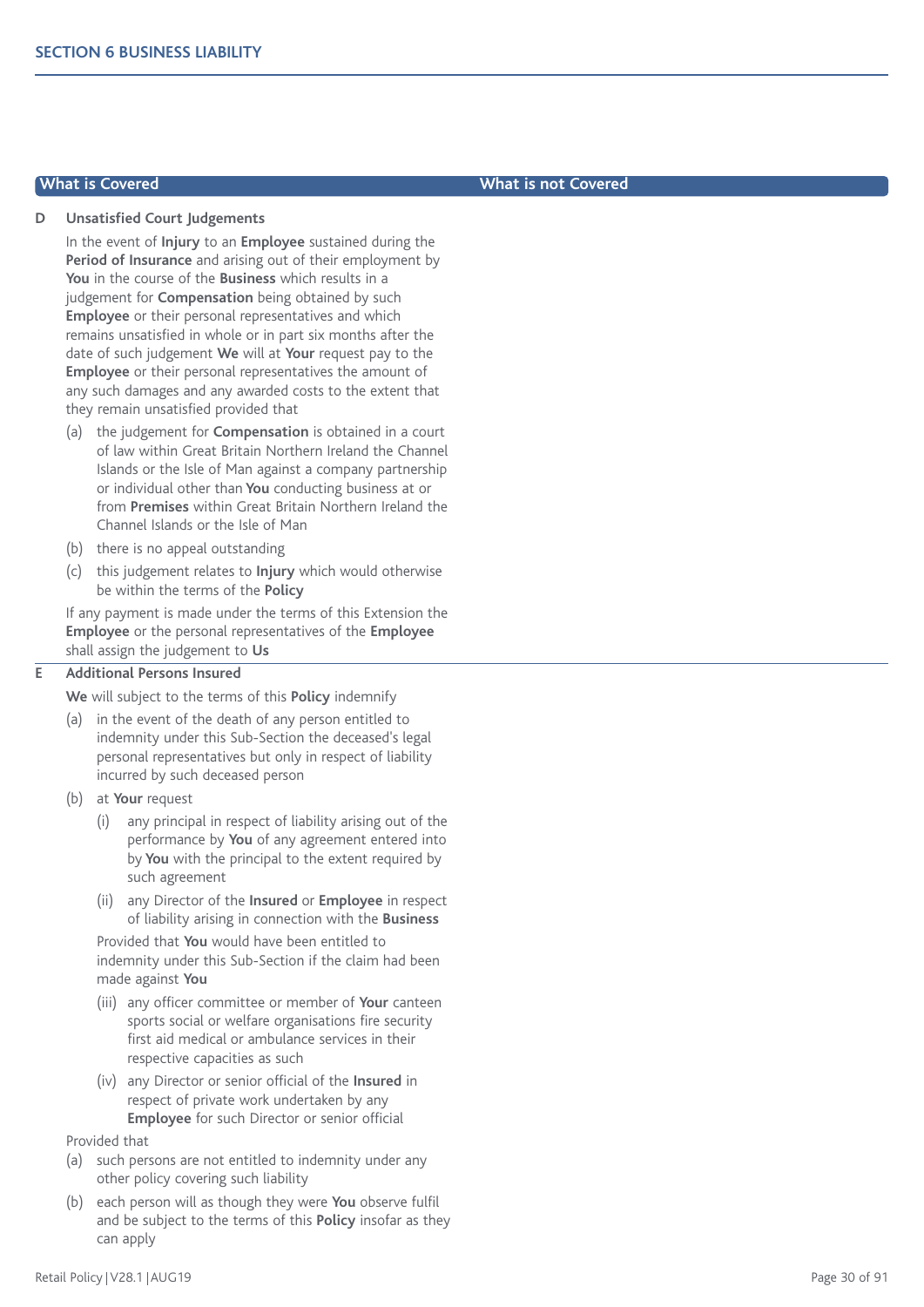**What is Covered What is not Covered**

- (c) **We** shall retain the sole conduct and control of all claims
- (d) where **We** are required to indemnify more than one party the total amount of indemnity payable to all parties in respect of **Compensation** and **Costs and Expenses** will not exceed the amount stated on the Schedule

### **SPECIAL CONDITIONS APPLICABLE TO SUB-SECTION A - EMPLOYERS LIABILITY**

These conditions of cover apply only to this **Policy** section

**You** must comply with the following conditions to have the full protection of **Your Policy**.

Conditions may specify circumstances whereby non-compliance will mean that **You** will not receive payment for a claim. However **You** will be covered and **We** will pay **You**r claim if **You** are able to prove that the non-compliance with these conditions could not have increased the risk of the loss which actually occurred in the circumstances in which it occurred

#### **1 Discharge of Liability**

**We** may pay **You** the Limit of Liability or any lesser amount for which any claim or claims against **You** can be settled taking into account any amount already paid and **We** will be under no further liability in respect of such claim or claims except for **Costs and Expenses** incurred prior to the date of such payment provided that in no circumstances shall the total amount paid exceed the Limit of Liability

#### **2 Right of Recovery**

This insurance is deemed to be in accordance with the provisions of any law relating to compulsory insurance of liability to **Employees** in Great Britain Northern Ireland the Channel Islands or the Isle of Man but **You** will repay to **Us** all sums paid by **Us** which **We** would not have been liable to pay but for the provisions of such law

#### **3 Radioactive Contamination**

So far as concerns the liability of any principal or liability assumed by **You** under agreement and which would not have attached in the absence of such agreement this Sub-Section will not apply to any liability of whatsoever nature directly or indirectly caused by or contributed to by or arising from

- (a) ionising radiations or contamination by radioactivity from any nuclear fuel or from any nuclear waste from the combustion of nuclear fuel
- (b) the radioactive toxic explosive or other hazardous properties of any explosive nuclear assembly or nuclear component thereof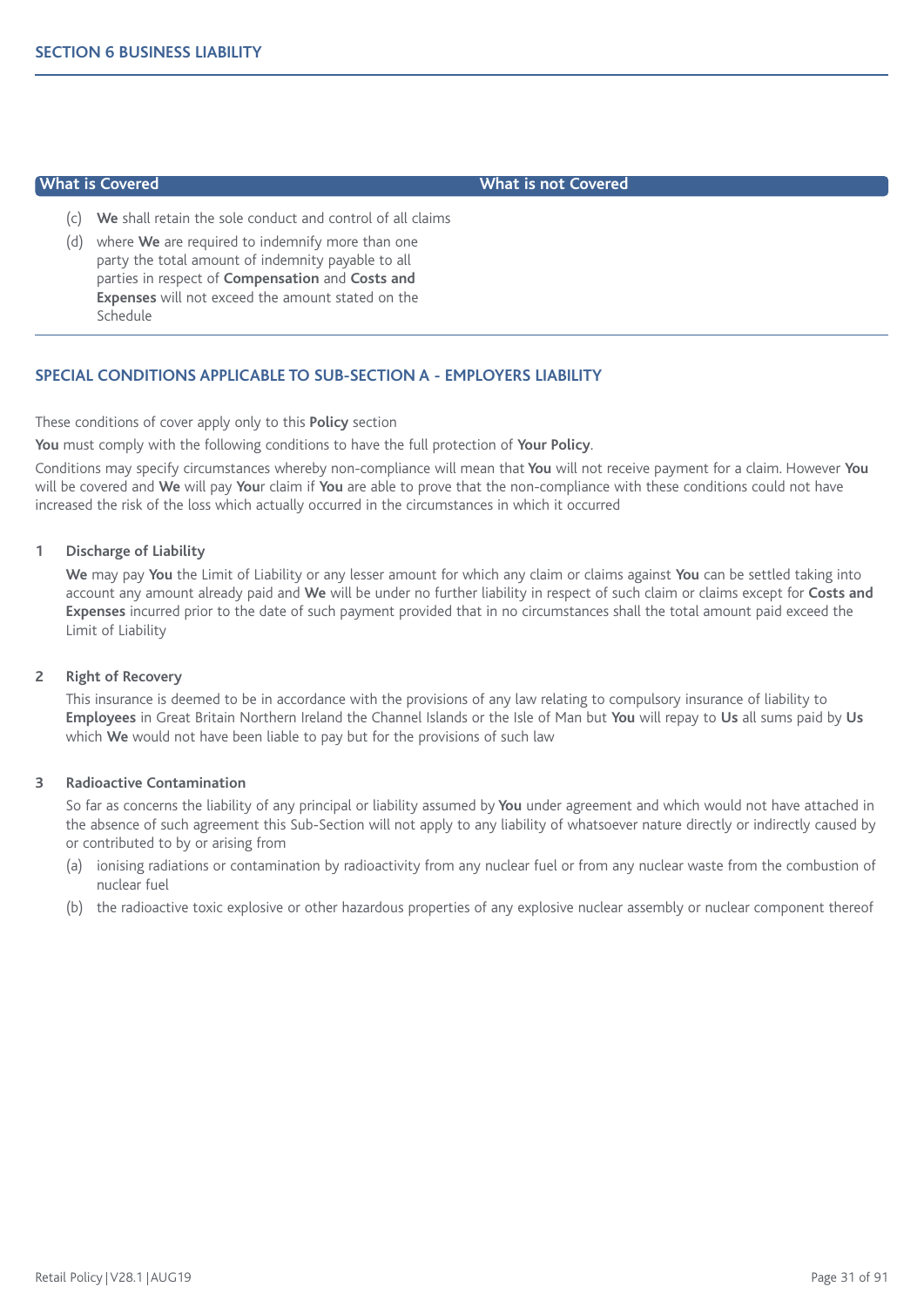#### **SUB-SECTION B - PUBLIC AND PRODUCTS LIABILITY**

#### **DEFINITIONS**

Also refer to the **Policy** Definitions on pages 4 to 7

The following additional Definitions apply to this Sub-Section and shall keep the same meaning wherever they appear in this Sub-Section

#### **Asbestos**

Asbestos asbestos fibres or any derivatives of asbestos

#### **Compensation**

Damages including interest

#### **Costs and Expenses**

- (a) Costs and expenses of claimants for which **You** are legally liable
- (b) Costs and expenses incurred with **Our** written consent in respect of any claim which may be the subject of indemnity under this Sub-Section
- (c) Fees incurred with **Our** written consent for
	- (i) defence in any Court of Summary Jurisdiction of any proceedings brought against **You** in respect of breach or alleged breach of any statutory or common law duty resulting in **Injury**
	- (ii) representation at a Coroners Court or Fatal Accident Inquiry in respect of any death

in connection with any event which is or may be the subject of indemnity under this Sub-Section

#### **Pollution and Contamination**

- (a) All pollution and contamination of buildings or other structures or of water or land or the atmosphere and
- (b) All **Damage** to property or **Injury** directly or indirectly caused by such pollution and contamination

#### **Territorial Limits**

- (a) Great Britain Northern Ireland the Isle of Man and the Channel Islands
- (b) Elsewhere in the world other than **Offshore** for visits in connection with the **Business** undertaken by the **Insured** or any **Employee** normally resident in Great Britain Northern Ireland the Isle of Man or the Channel Islands in respect of the performance of nonmanual work
- (c) Anywhere in the world in connection with **Products** supplied at or from premises in Great Britain Northern Ireland the Isle of Man or the Channel Islands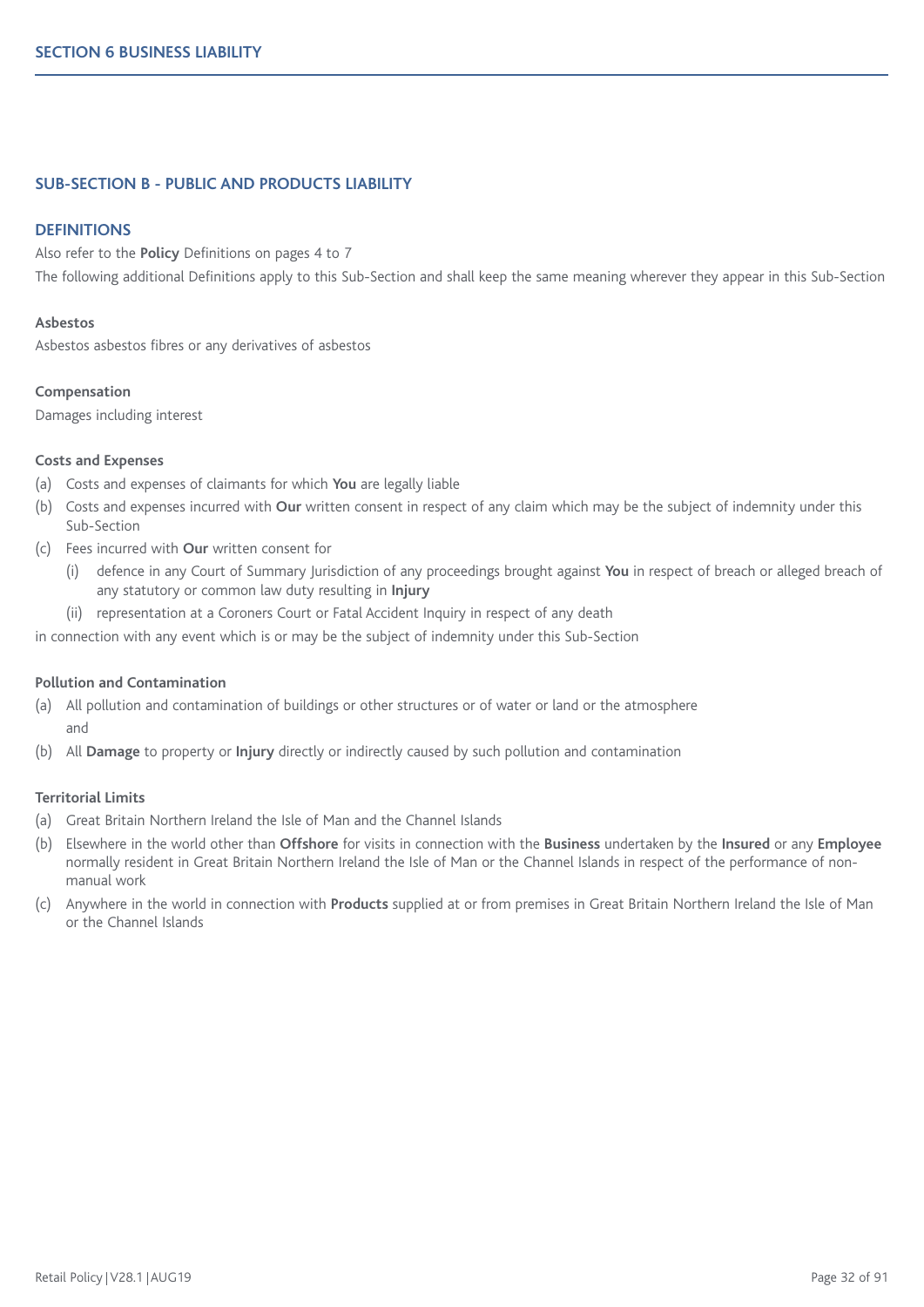**We** will indemnify **You** against all sums that **You** become legally liable to pay as **Compensation** and **Costs and Expenses** as a result of accidental

- (a) **Injury** to any person
- (b) **Damage** to material property
- (c) Obstruction trespass nuisance or interference with any right of way air or light or water or other easement
- (d) Wrongful arrest malicious prosecution detention imprisonment eviction or accusation of shoplifting of any person (not being an **Employee**)

occurring within the **Territorial Limits** during the **Period of Insurance**

- (a) happening in the course of the **Business** or
- (b) caused by **Products** sold or supplied by **You** in the course of the **Business**

#### **Limit of Liability**

- 1 **Our** liability under this Sub-Section for **Compensation** payable in respect of any one claim against **You** or series of claims against **You** arising out of one event will not exceed the amount stated in the Schedule other than
	- (a) in respect of any claims against **You** made within the legal jurisdiction of the United States of America or Canada or if an action is commenced therein or in any subsequent action in connection therewith is brought elsewhere in the world **Our** liability in respect of **Compensation** and **Costs and Expenses** will not exceed the amount stated on the Schedule
	- (b) in respect of **Products** or **Pollution and Contamination** where the amount stated on the Schedule will be the maximum amount payable in respect of all claims occurring during any one **Period of Insurance**

#### **What is Covered What is not Covered**

The amount of the **Excess**

Any liability arising out of

- (a) **Injury** to any **Employee** partner or proprietor
- (b) loss of or **Damage** to any property owned loaned leased hired or rented to **You**
- (c) loss or **Damage** to any property held in trust or in the custody of **You** any **Employee** or any other party who is carrying out work on **Your** behalf
- (d) the ownership possession or use by **You** or on **Your** behalf of any craft designed to travel in on or through water air or space other than hand propelled watercraft less than 8 metres in length
- (e) the ownership possession or use by **You** or on **Your** behalf of any mechanically propelled vehicle or trailer attached thereto
	- (i) in circumstances to which the Road Traffic Acts or other road traffic legislation applies
	- (ii) if such liability is insured by any other policy or is required by any traffic legislation to be the subject of compulsory insurance or other security
- (f) any work away from the **Premises** other than non manual commercial duties collection or delivery or outside catering
- (g) being on working on or travelling to or from or supplying **Products** to any **Offshore** location
- (h) **Damage** to or the cost incurred by anyone in repairing removing dismantling replacing re-applying rectifying modifying or reinstating any **Products** supplied
- (i) advice instruction consultancy design formula specification inspection certification or testing other than in connection with **Products** for which indemnity is provided under this Sub-Section
- (j) any **Products** installed or incorporated in any craft designed to travel in or through air or space and which to **Your** knowledge was intended to be installed or incorporated in such craft
- (k) any **Products** supplied which could affect the safety or operation of nuclear installations
- (l) **Pollution and Contamination**
	- occurring in the United States of America (or any territory within its jurisdiction) or Canada
	- (ii) elsewhere other than caused by a sudden identifiable unintended and unexpected incident which takes place in its entirety at a specific time and place during the **Period of Insurance**

All **Pollution and Contamination** which arises out of one incident will be deemed to have occurred at the time such incident takes place

(m) the disposal of assets other than furniture and office equipment previously used in the course of the **Business**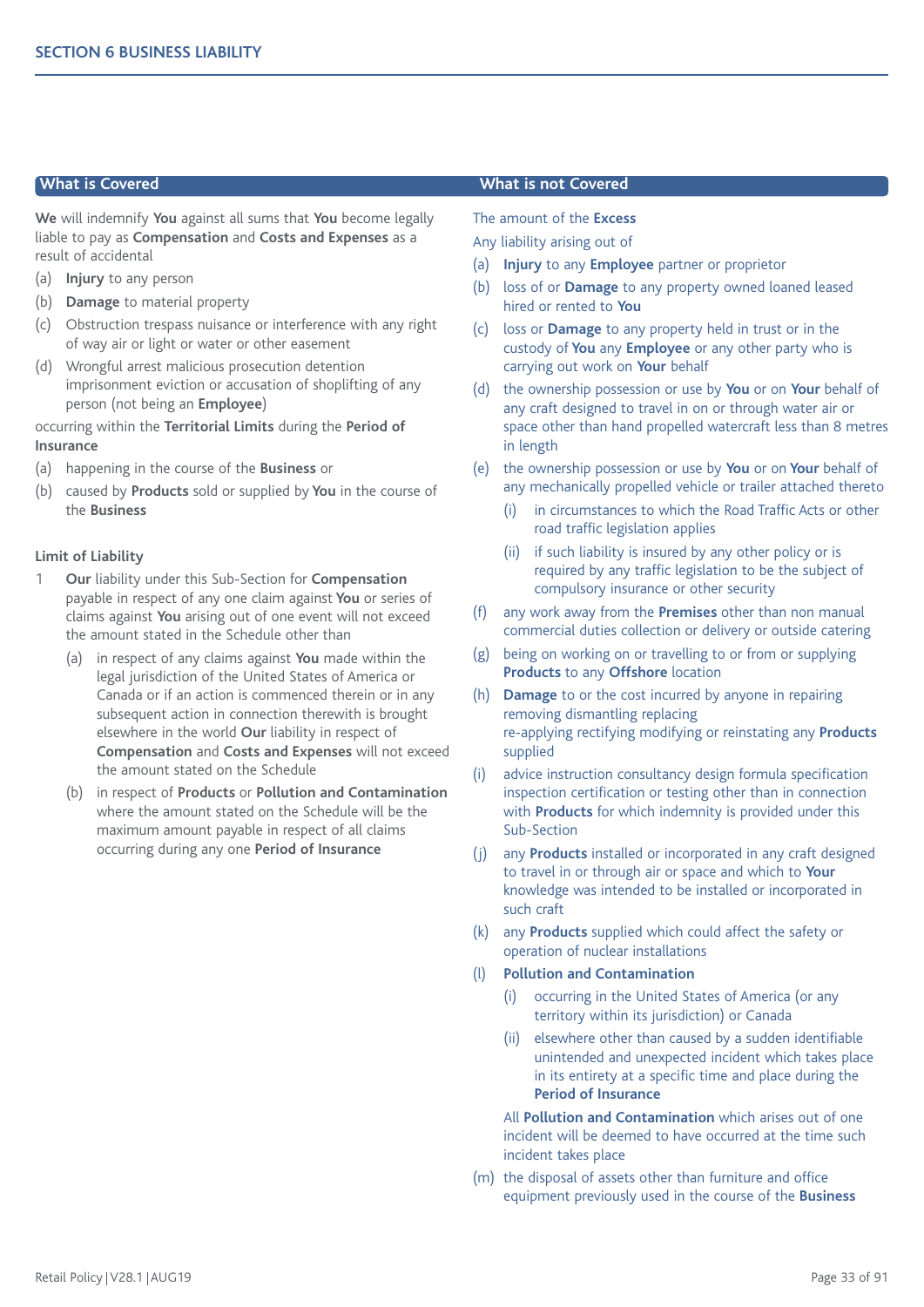#### **What is Covered What is not Covered**

- (n) any work carried out on motorised vehicles or motorised cycles
- (o) **Damage** to that part of any property upon which **You** or anyone on **Your** behalf is or has been working
- (p) **Damage** to any commodity article or thing supplied installed or erected by **You** if such **Damage** is attributable to any defect therein or the harmful nature or unsuitability thereof
- (q) mould or toxic mould
- Any liability in respect of
- (a) any costs incurred in recalling or making refunds in respect of any **Products** supplied
- (b) any action for damages brought in a Court of Law of any territory outside Great Britain Northern Ireland the Channel Islands or the Isle of Man in which **You** have a branch or subsidiary or is represented by a party domiciled in such territory or by a party holding **Your** Power of Attorney
- (c) **Injury** or **Damage** to property caused by or in connection with anything sold or supplied by **You** which to **Your** knowledge are directly or indirectly exported to the United States of America (or any territory within its jurisdiction) or Canada
- (d) liquidated damages fines or penalties
- (e) punitive exemplary or aggravated damages or any additional damages resulting from the multiplication of compensatory damages or other non-compensatory damages
- (f) the exposure to inhalation of fears of the consequences of exposure to or inhalation of the costs incurred by anyone in repairing removing replacing recalling rectifying reinstating or managing (including those of any persons under statutory duty to manage) any property arising out of the presence of **Asbestos** including any product containing **Asbestos**

Any liability which is imposed on **You** by reason of the terms of any contract conditions or agreement which would not have attached in the absence of such agreement other than

- (a) under any warranty of goods implied by law
- (b) under an indemnity clause in any agreement between **You** and any independent carrier in respect of **Injury** or **Damage** caused by **Products** entrusted to such carrier for transit by road rail or waterway

Any liability which is insured by or would but for the existence of this Sub-Section be insured by any other policy

Any liability arising from or caused by any professional negligence wrongful or inadequate treatment examination prescription advice by **You** or anyone acting on **Your** behalf This Exclusion shall not apply to the provision of emergency first aid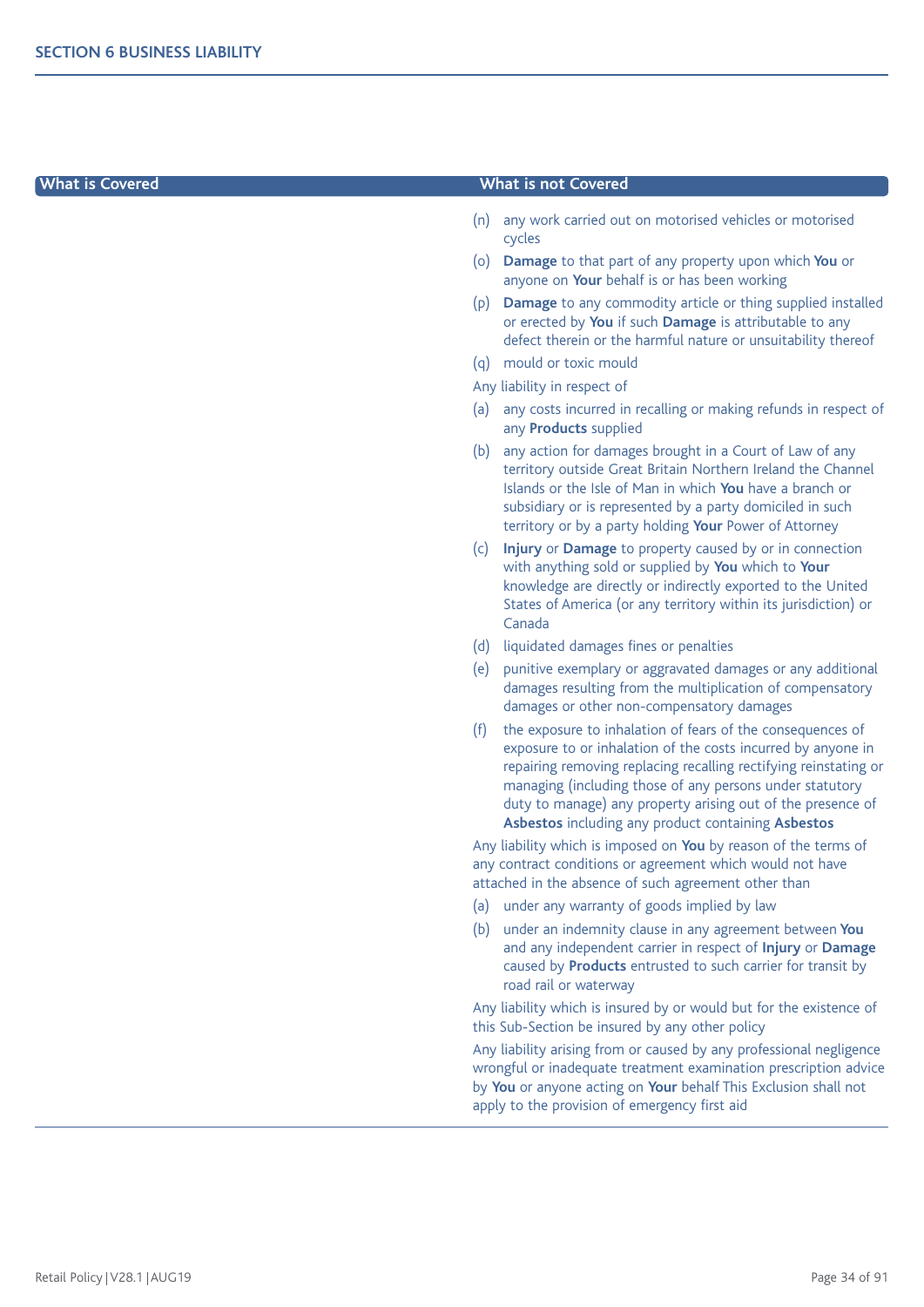# **EXTENSIONS**

| <b>What is Covered</b> |                                                                                                                                                                                                                                                                                                                                                                                         | <b>What is not Covered</b>                                                                                                                                                                                                                                                                      |
|------------------------|-----------------------------------------------------------------------------------------------------------------------------------------------------------------------------------------------------------------------------------------------------------------------------------------------------------------------------------------------------------------------------------------|-------------------------------------------------------------------------------------------------------------------------------------------------------------------------------------------------------------------------------------------------------------------------------------------------|
| A                      | <b>Cross Liabilities</b>                                                                                                                                                                                                                                                                                                                                                                |                                                                                                                                                                                                                                                                                                 |
|                        | If there is more than one Insured specified in the Schedule<br>this Sub-Section will apply separately to each one as if a<br>separate Policy had been issued to each provided that Our<br>total liability does not exceed the Limit of Indemnity stated<br>on the Schedule                                                                                                              |                                                                                                                                                                                                                                                                                                 |
| B                      | <b>Defective Premises Act</b>                                                                                                                                                                                                                                                                                                                                                           |                                                                                                                                                                                                                                                                                                 |
|                        | We will indemnify You in respect of Injury or loss or<br>Damage to property which You may incur as owner by virtue<br>of the Defective Premises Act 1972 or the Defective Premises<br>(Northern Ireland) Order 1975 in connection with any<br>premises which have been disposed of by You and which prior<br>to disposal were occupied by You in connection with the<br><b>Business</b> | Any liability for which You are in entitled to indemnity under any<br>other policy of insurance                                                                                                                                                                                                 |
|                        |                                                                                                                                                                                                                                                                                                                                                                                         | Injury or loss or Damage happening prior to the disposal of the<br>premises                                                                                                                                                                                                                     |
|                        |                                                                                                                                                                                                                                                                                                                                                                                         | The cost of repairing replacing or reinstating any defect or alleged<br>defect giving rise to such claim or for the rectification of faulty<br>workmanship                                                                                                                                      |
|                        |                                                                                                                                                                                                                                                                                                                                                                                         | Any reduction in value                                                                                                                                                                                                                                                                          |
| C                      | <b>Contingent Motor Liability</b>                                                                                                                                                                                                                                                                                                                                                       |                                                                                                                                                                                                                                                                                                 |
|                        | We will indemnify You in respect of liability arising out of the<br>use of any motor vehicle not owned or provided by You being<br>used by Your Employee in connection with the Business<br>anywhere in Great Britain Northern Ireland the Channel<br>Islands or the Isle of Man                                                                                                        | <b>Damage</b> to the vehicle or the goods carried in or on the vehicle                                                                                                                                                                                                                          |
|                        |                                                                                                                                                                                                                                                                                                                                                                                         | Injury or Damage whilst being driven by You                                                                                                                                                                                                                                                     |
|                        |                                                                                                                                                                                                                                                                                                                                                                                         | Injury or Damage whilst being driven by any person with the<br>general consent of You or Your representative who to Your or Your<br>representatives knowledge does not hold a licence to drive such<br>vehicle unless such person has held and is not disqualified from<br>holding such licence |
|                        |                                                                                                                                                                                                                                                                                                                                                                                         | Any liability for which You are entitled to indemnity under any<br>other policy of insurance                                                                                                                                                                                                    |

#### **D Health and Safety at Work**

**We** will indemnify **You** in respect of the **Costs and Expenses** of legal representation in connection with an alleged breach of statutory duty under Health and Safety Legislation enacted within the Great Britain Northern Ireland the Channel Islands and the Isle of Man occurring during the **Period of Insurance** where there is also a claim or potential claim against **You** for **Compensation** covered by this Section

**You** must obtain **Our** prior consent to legal representation and **We** will only agree to payment on a fee basis agreed by **Us**

In addition, **We** will fund the cost of an appeal against a conviction provided it is the opinion of Counsel appointed by mutual consent that such an appeal is more likely to succeed than not and that the total amount of **Compensation** and claimants costs is likely to exceed the total cost of legal representation.

If a claim for **Compensation** is settled or withdrawn **We** will have no further liability under this Extension other than for **Costs and Expenses** of legal representation incurred before the date of the claims payment or withdrawal of the claim The maximum **We** will pay for all costs under this Extension

as a result of all occurrences during any one **Period of Insurance** will not exceed £1,000,000

Any fines penalties or award of **Compensation** imposed by a criminal court

The **Costs and Expenses** of an appeal against improvement or prohibition notices

Any **Costs and Expenses** covered by any other insurance

The **Costs and Expenses** of any investigation or prosecution brought other than under the laws of the Great Britain, Northern Ireland the Channel Islands or the Isle of Man

The **Costs and Expenses** in respect of any deliberate act or omission by **You**

The **Costs and Expenses** on indictment for manslaughter, corporate manslaughter corporate homicide or culpable homicide other than costs already incurred under this clause.

The **Costs and Expenses** in respect of any activity or risk excluded from this **Policy**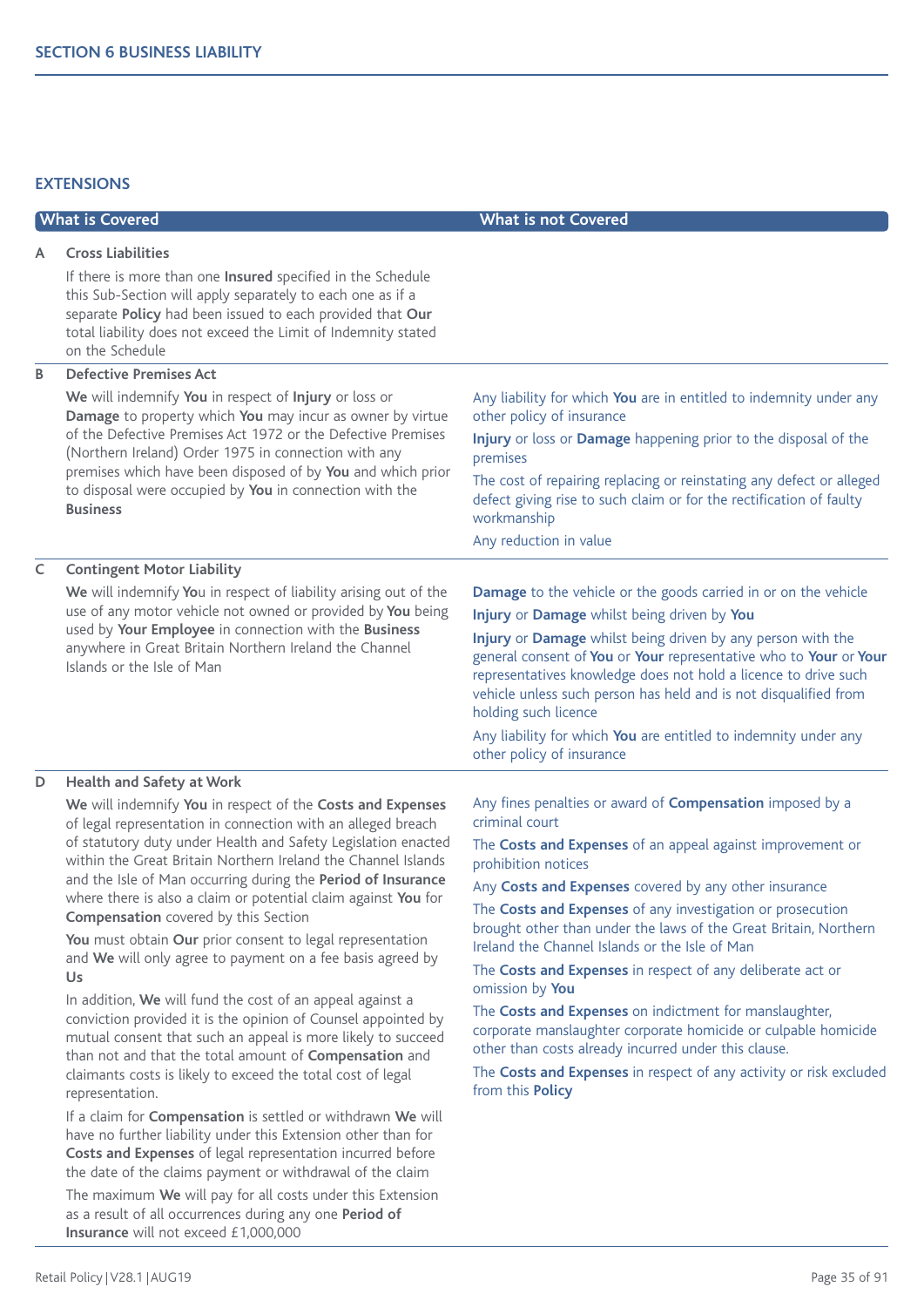#### **E Consumer Protection and Food Safety Acts**

**We** will indemnify You in respect of the **Costs and Expenses** of legal representation in connection with an alleged breach of statutory duty under Consumer Protection and Food Safety legislation enacted within Great Britain Northern Ireland the Channel Islands and the Isle of Man occurring during the **Period of Insurance** where there is also a claim or potential claim against **You** for **Compensation** covered by this Section

**You** must obtain **Our** prior consent to legal representation and **We** will only agree to payment on a fee basis agreed by **Us**

In addition, **We** will fund the cost of an appeal against a conviction provided it is the opinion of Counsel appointed by mutual consent that such an appeal is more likely to succeed than not and that the total amount of **Compensation** and claimants costs is likely to exceed the total cost of legal representation.

If a claim for **Compensation** is settled or withdrawn **We** will have no further liability under this Extension other than for **Costs and Expenses** of legal representation incurred before the date of the claims payment or withdrawal of the claim

The maximum **We** will pay for all costs under this Extension as a result of all occurrences during any one **Period of Insurance** will not exceed £1,000,000

### **F Damage to Leased or Rented Premises**

**We** will indemnify **You** in respect of **Damage** to the **Premises** (including fixtures and fittings) for which **You** are legally liable within Great Britain Northern Ireland the Isle of Man or the Channel Islands which are hired rented and occupied by **You** in connection with the **Business**

Such **Damage** if the liability is assumed under a tenancy or other agreement and would not have attached in the absence of such agreement

Such **Damage** which the tenancy or other agreement specifies that insurance is taken out by **You** or on **Your** behalf

The first £100 of any claim other than where the cause is Fire or Explosion

#### **G Payment for Court Attendance**

In the event of any of the under mentioned persons attending court as a witness at **Our** request in connection with a claim in respect of which **You** are entitled to indemnity under this Sub-Section **We** will provide compensation to **You** at the following rates per day for each day on which attendance is required

(a) any Director or Partner of the **Insured** £250 (b) any **Employee** £150

# **H Personal Belongings**

**We** will indemnify **You** in respect of **Damage** to clothing and personal effects belonging to **Employees** or callers for which **You** are legally liable in connection with the **Business**

Clothing and personal effects being worked on or held for the purposes of being worked on

# **What is Covered What is not Covered**

Any fines penalties or awards of **Compensation** imposed by a criminal court

Any **Costs and Expenses** covered by any other insurance

The **Costs and Expenses** of any investigation or prosecution brought other than under the laws of the Great Britain, Northern Ireland the Channel Islands or the Isle of Man

The **Costs and Expenses** in respect of any deliberate act or omission by **You**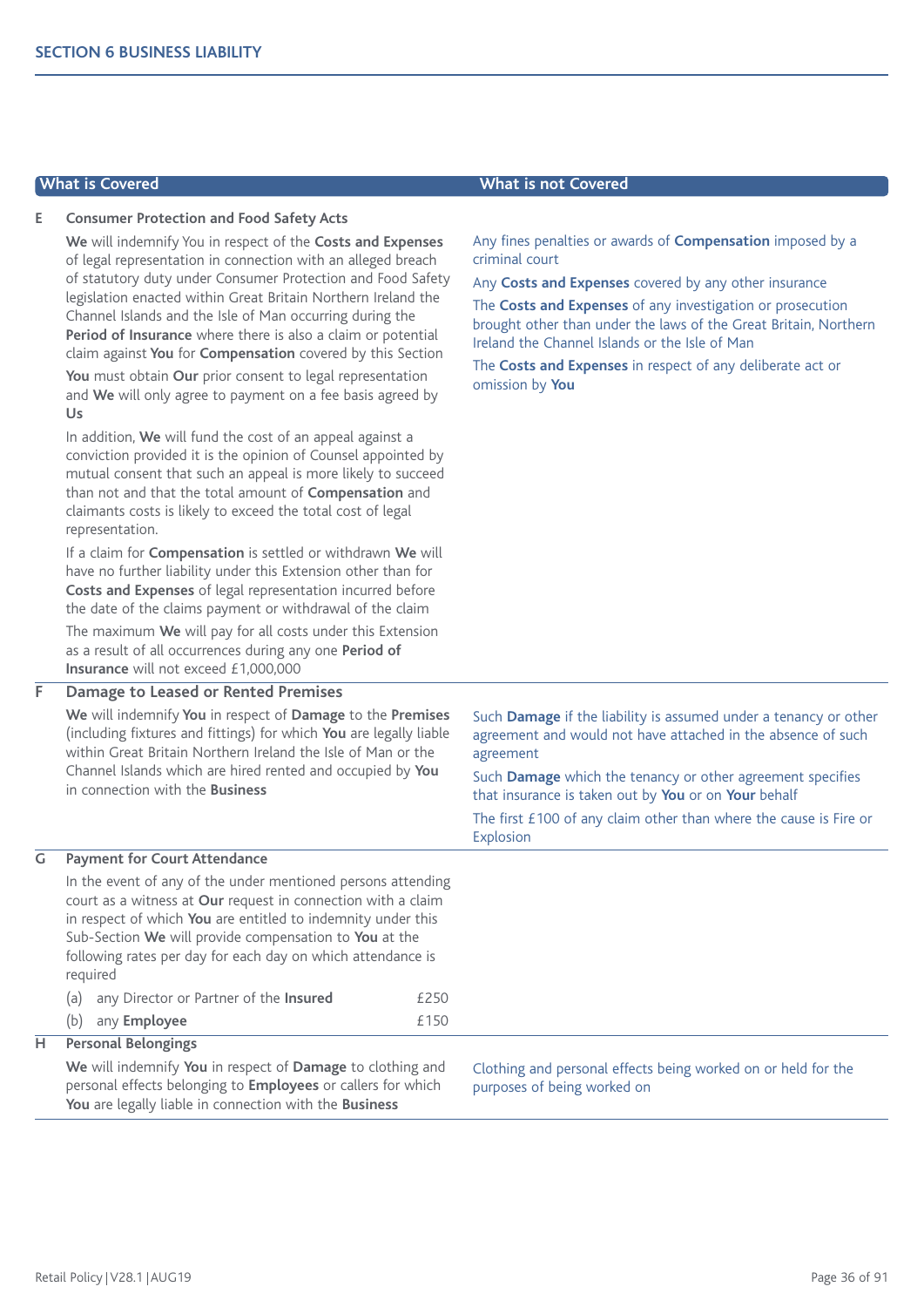#### **I General Data Protection Regulation**

**We** will also indemnify **You** against **Your** legal liability to pay Damages (including claimants' costs fees and expenses) arising from any claim or claims for material or non-material damage under the General Data Protection Regulations and/or any equivalent law enacted in the United Kingdom and/or any subsequent similar legislation first made against **You** in writing during the **Period of Insurance**

**Our** maximum liability including all **Cost and Expenses** under this Extension in respect of all claims occurring during any one **Period of Insurance** will not exceed £250,000

It is a condition precedent to **Our** liability under this Extension that **You** can demonstrate that **You** have taken reasonable steps to comply with the requirements of the Regulations and/or any equivalent law enacted in the United Kingdom and/or any subsequent similar legislation

## **J Overseas Personal Liability**

**We** will indemnify **You** and at **Your** request any Director Partner or **Employee** of **Yours** or any family member accompanying them in respect of legal liability incurred in a personal capacity whilst such persons are temporarily outside Great Britain Northern Ireland the Channel Islands or the Isle of Man in connection with the **Business**

#### **What is Covered What is not Covered**

Any liability in respect of

- (a) liability caused by or arising from any incident or circumstances known to **You** at the inception of this cover and which could reasonably have been expected to give rise to a claim
- (b) any claim or claims made by or on behalf of any director partner or **Employee** of **Yours** in connection with their employment in the **Business**
- (c) proceedings consequent upon any deliberate act or omission by or on **Your** behalf if the result could reasonably have been expected having regard to the nature and circumstances of such act or omission
- (d) any fines or penalties

Any liability arising out of

- (a) the ownership or tenure of any land or building
- (b) the carrying on of any trade or profession
- (c) the ownership possession or use of wild animals firearms (other than sporting guns), mechanically propelled vehicles aircraft or watercraft
- (d) the existence of any agreement unless liability would have existed otherwise

Where indemnity is provided by another insurance policy

#### **K Additional Persons Insured**

**We** will subject to the terms of this **Policy** indemnify

- (a) in the event of the death of any person entitled to indemnity under this Sub-Section the deceased's legal personal representatives but only in respect of liability incurred by such deceased person
- (b) at **Your** request
	- (i) any principal in respect of liability arising out of the performance by **You** of any agreement entered into by **You** with the principal to the extent required by such agreement
	- (ii) any Director of the **Insured** or **Employee** in respect of liability arising in connection with the **Business**

Provided that **You** would have been entitled to indemnity under this Sub-Section if the claim had been made against **You**

- (iii) any officer committee or member of **Your** canteen sports social or welfare organisations fire security first aid medical or ambulance services in their respective capacities as such
- (iv) any Director or senior official of the **Insured** in respect of private work undertaken by any **Employee** for such Director or senior official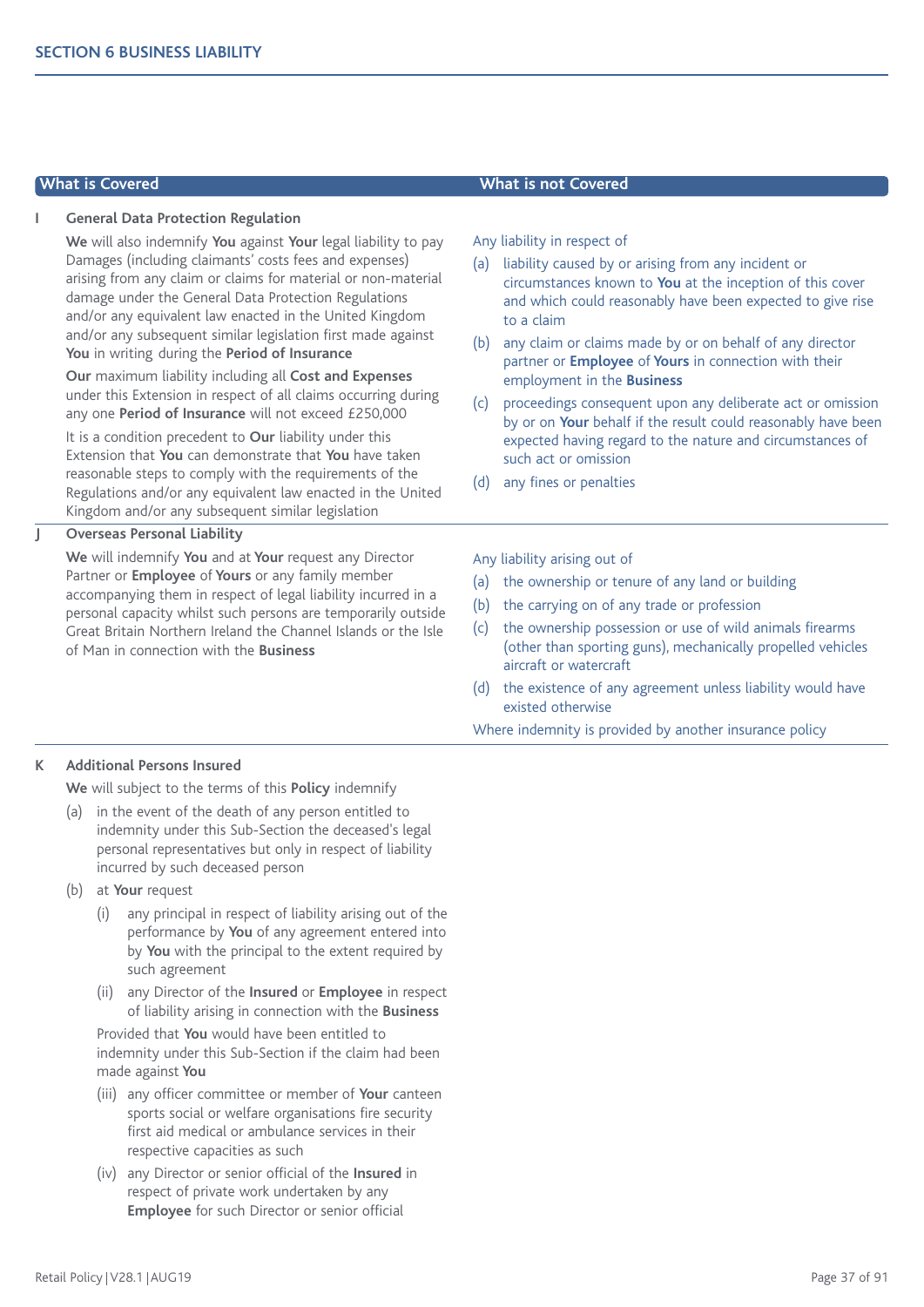Provided that

- (a) such persons are not entitled to indemnity under any other policy covering such liability
- (b) each person will as though they were **You** observe fulfil and be subject to the terms of this **Policy** insofar as they can apply
- (c) **We** shall retain the sole conduct and control of all claims
- (d) where **We** are required to indemnify more than one party the total amount of indemnity payable to all parties in respect of **Compensation** will not exceed the amount stated in Sub-Section B of this Section on the Schedule

#### **L Corporate Manslaughter and Corporate Homicide**

**We** will indemnify **You** in respect of the **Costs and Expenses** of legal representation in connection with any criminal inquiry into or court proceedings brought for a breach of the Corporate Manslaughter and Corporate Homicide Act 2007, or successors thereof in respect of any death occurring during the **Period of Insurance** where there is also a claim or potential claim against **You** for **Compensation** covered by this Section

**You** must obtain **Our** prior consent to legal representation and **We** will only agree to payment on a fee basis agreed by **Us**

In addition, **We** will fund the cost of an appeal against a conviction provided it is the opinion of Counsel appointed by mutual consent that such an appeal is more likely to succeed than not and that the total amount of **Compensation** and claimants costs is likely to exceed the total cost of legal representation.

If a claim for **Compensation** is settled or withdrawn **We** will have no further liability under this Extension other than for **Costs and Expenses** of legal representation incurred before the date of the claims payment or withdrawal of the claim

The maximum **We** will pay for all costs under this Extension as a result of all occurrences during any one **Period of Insurance** will not exceed £1,000,000.

Any fines penalties or award of **Compensation** imposed by a criminal court

Any **Costs and Expenses** covered by any other insurance

The **Costs and Expenses** of any investigation or prosecution brought other than under the laws of the Great Britain, Northern Ireland the Channel Islands or the Isle of Man

The **Costs and Expenses** in respect of any deliberate act or omission by **You**

The **Costs and Expenses** of implementing or failing to comply with any remedial or publicity order

### **SPECIAL CONDITIONS APPLICABLE TO SUB-SECTION - B PUBLIC AND PRODUCTS LIABILITY**

These conditions of cover apply only to this **Policy** section

**You** must comply with the following conditions to have the full protection of **Your Policy**.

Conditions may specify circumstances whereby non-compliance will mean that **You** will not receive payment for a claim. However **You** will be covered and **We** will pay **Your** claim if **You** are able to prove that the non-compliance with these conditions could not have increased the risk of the loss which actually occurred in the circumstances in which it occurred

#### **1 Discharge of Liability**

**We** may pay **You** the Limit of Liability or any lesser amount for which any claim or claims against **You** can be settled taking into account any amount already paid and **We** will be under no further liability in respect of such claim or claims except for **Costs and Expenses** incurred prior to the date of such payment provided that in no circumstances shall the total amount paid exceed the Limit of Liability

## **What is Covered What is not Covered**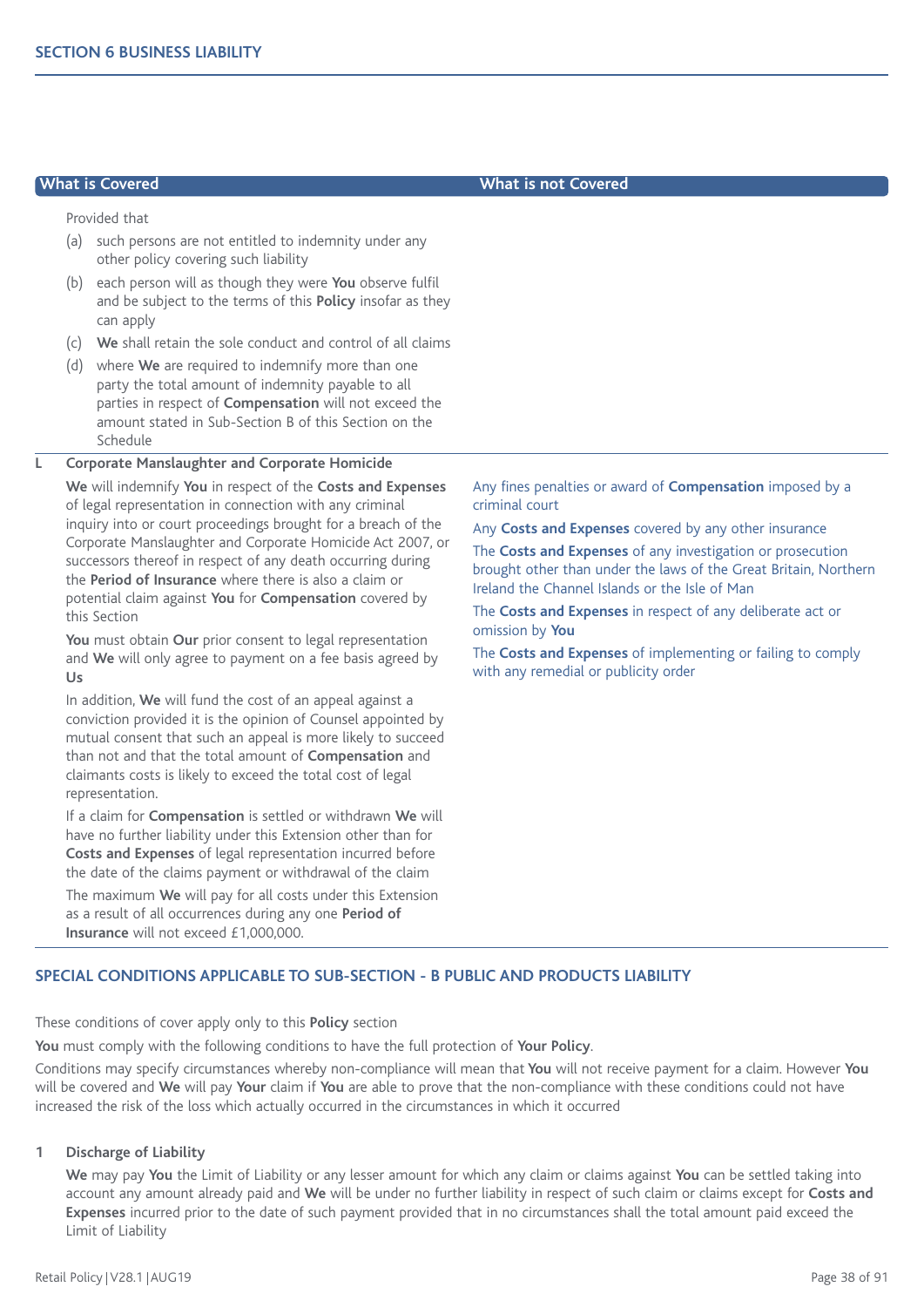# **SECTION 7 – BUSINESS INTERRUPTION**

### **DEFINITIONS**

Also refer to the **Policy** Definitions on pages 4 to 7 The following additional Definitions apply to this Section and shall keep the same meaning wherever they appear in this Section

#### **Gross Profit**

The money paid or payable to **You** for goods sold and delivered in the course of the **Business** either at the **Premises** or elsewhere less the costs of purchases

#### **Increased Cost of Working**

The additional expenditure necessarily and reasonably incurred with **Our** consent

#### **Indemnity Period**

The period during which the **Business** results are affected due to the **Damage** starting from the date of the **Damage** lasting no longer than the **Maximum Indemnity Period**

#### **Maximum Indemnity Period**

The number of months stated on the Schedule

| In the event of <b>Damage</b> to <b>Property</b> used by <b>You</b> at the <b>Premises</b> |
|--------------------------------------------------------------------------------------------|
| occupied by You for the purposes of the Business for which We                              |
| have admitted liability under Sections 1 2 or 4 of this Policy                             |
| causing an interruption or interference to the <b>Business</b> which                       |
| results in a reduction in the Gross Profit We will indemnify You                           |
| for                                                                                        |

- (a) the amount by which the **Gross Profit** during the **Indemnity Period** as a result of the **Damage** falls short of the **Gross Profit** which would have been received during the **Indemnity Period** had no **Damage** occurred
- (b) the **Increased Cost of Working** for the sole purpose of avoiding or diminishing the reduction in **Gross Profit** during the **Indemnity Period** but not more than the loss avoided under (a)
- (c) auditors or accountants charges reasonably incurred for producing and certifying details of a claim under this Section

less any sum saved during the **Indemnity Period** in respect of charges or business expenses payable out of **Gross Profit** which cease or are reduced as a result of the **Damage**

#### **What is Covered What is not Covered**

Any loss arising out of the deliberate erasure loss distortion or corruption of information on computer systems other records programs or software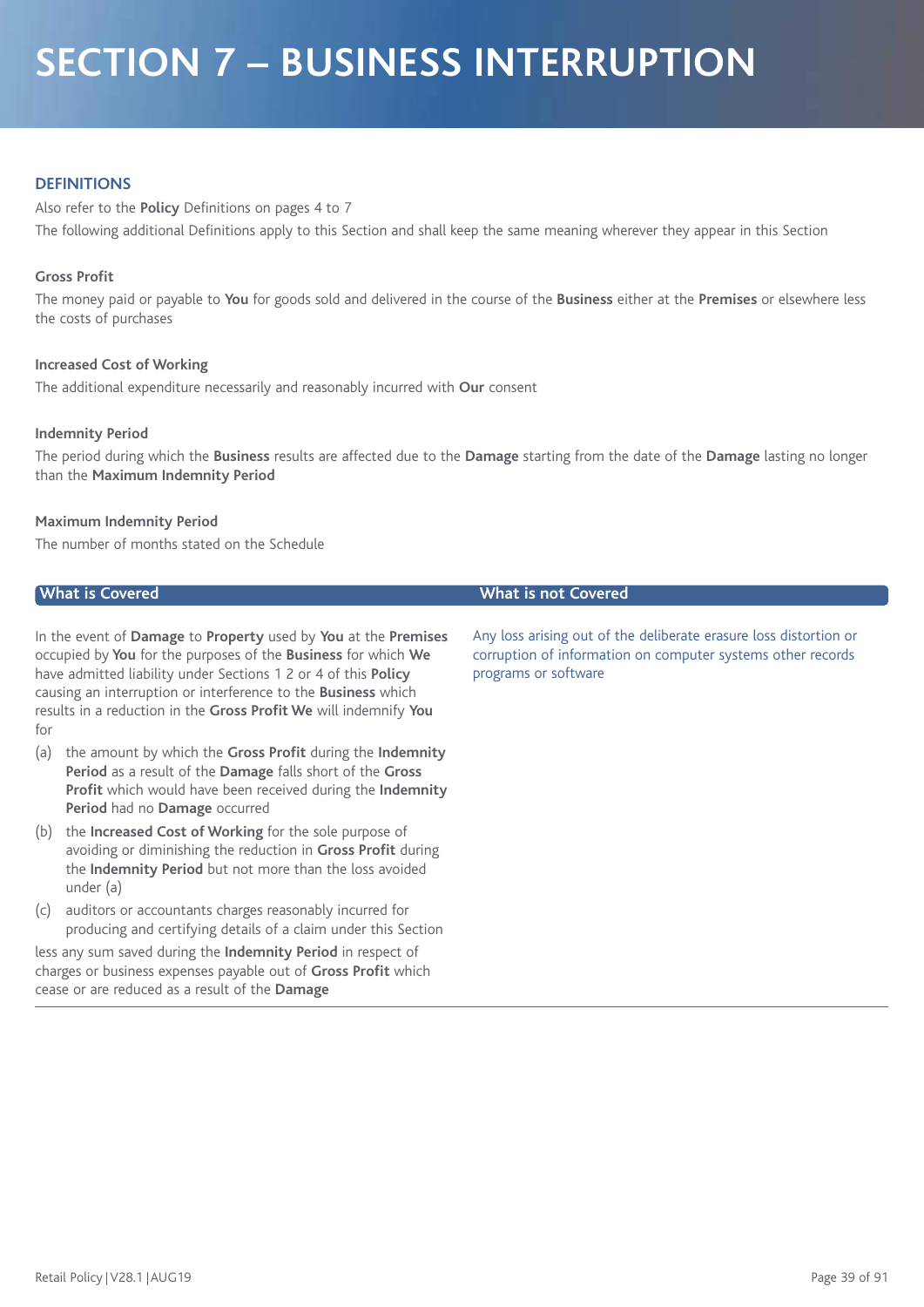### **EXTENSIONS**

Cover provided by this Section is extended to include interruption or interference with the **Business**

| <b>What is Covered</b> |                                                                                                                                                                                                                                                                                                                                                                                                                                                               | <b>What is not Covered</b>                                                                                                                                                                                                                                                                                                              |  |
|------------------------|---------------------------------------------------------------------------------------------------------------------------------------------------------------------------------------------------------------------------------------------------------------------------------------------------------------------------------------------------------------------------------------------------------------------------------------------------------------|-----------------------------------------------------------------------------------------------------------------------------------------------------------------------------------------------------------------------------------------------------------------------------------------------------------------------------------------|--|
| A                      | <b>Prevention of Access</b><br>Damage to property in the vicinity of the Premises caused<br>by any of the Insured Perils included under Sections 1 and 2<br>of this Policy which prevents or hinders the use of or access<br>to the Premises                                                                                                                                                                                                                  | Any loss or destruction of or Damage to property of any supply<br>undertaking from which You obtain electricity gas or water or<br>telecommunications services which prevents or hinders the supply<br>of such services                                                                                                                 |  |
| В                      | <b>Disease</b>                                                                                                                                                                                                                                                                                                                                                                                                                                                |                                                                                                                                                                                                                                                                                                                                         |  |
|                        | The occurrence of<br>Acute Encephalitis Acute Poliomyelitis Anthrax<br>(a)<br>Chickenpox Cholera Diphtheria Dysentery Legionellosis<br>Legionnaires Disease Leprosey Leptospirosis Malaria<br>Measles Meningococcal infection Mumps Opthalmia<br>Neonatorum Paratyphoid Fever Plague Rabies Rubella<br>Scarlet Fever Smallpox Tetanus Tuberculosis Typhoid Fever<br>Viral Hepatitis Whooping Cough or Yellow Fever sustained<br>by any person at the Premises | Any costs incurred in cleaning repair replacement recall or<br>checking of property<br>Any loss arising from those premises that are not other than those<br>directly subject to the occurrence<br>Any amount in excess of £25,000                                                                                                      |  |
|                        | injury or illness sustained by any person arising from or<br>(b)<br>traceable to foreign or injurious matter in food or drink<br>supplied from the Premises                                                                                                                                                                                                                                                                                                   |                                                                                                                                                                                                                                                                                                                                         |  |
|                        | vermin or pests in the Premises<br>(c)                                                                                                                                                                                                                                                                                                                                                                                                                        |                                                                                                                                                                                                                                                                                                                                         |  |
|                        | an accident which causes defects in the drains or other<br>(d)<br>sanitary arrangements at the Premises                                                                                                                                                                                                                                                                                                                                                       |                                                                                                                                                                                                                                                                                                                                         |  |
|                        | where use of the Premises is restricted on the order or advice<br>of the competent authority                                                                                                                                                                                                                                                                                                                                                                  |                                                                                                                                                                                                                                                                                                                                         |  |
|                        | (e) murder or suicide occurring on the Premises                                                                                                                                                                                                                                                                                                                                                                                                               |                                                                                                                                                                                                                                                                                                                                         |  |
| C                      | <b>Suppliers</b>                                                                                                                                                                                                                                                                                                                                                                                                                                              |                                                                                                                                                                                                                                                                                                                                         |  |
|                        | Interruption of or interference with the <b>Business</b> caused by<br>Damage to property at any of Your suppliers premises within                                                                                                                                                                                                                                                                                                                             | Damage at any premises of suppliers of electricity gas or water or<br>telecommunications services                                                                                                                                                                                                                                       |  |
|                        | Great Britain Northern Ireland the Channel Islands or the Isle<br>of Man by any of the Insured Perils included under Sections 1<br>and 2 of this Policy                                                                                                                                                                                                                                                                                                       | Any amount in excess of £25,000                                                                                                                                                                                                                                                                                                         |  |
| D                      | <b>Failure of Public Supply</b>                                                                                                                                                                                                                                                                                                                                                                                                                               |                                                                                                                                                                                                                                                                                                                                         |  |
|                        | Accidental failure of public supplies within Great Britain<br>Northern Ireland the Channel Islands or the Isle of Man of<br>electricity gas or water at the terminal ends of the public<br>supply undertaking's feed to the Premises                                                                                                                                                                                                                          | Any loss as a result of<br>accidental failure which lasts for less than<br>(a)<br>30 minutes<br>(b) the exercise of any supply authority powers to withdraw or<br>restrict supply<br>industrial action<br>(c)<br>wilful act or neglect by You<br>(d)<br>drought or other weather conditions unless equipment has<br>(e)<br>been damaged |  |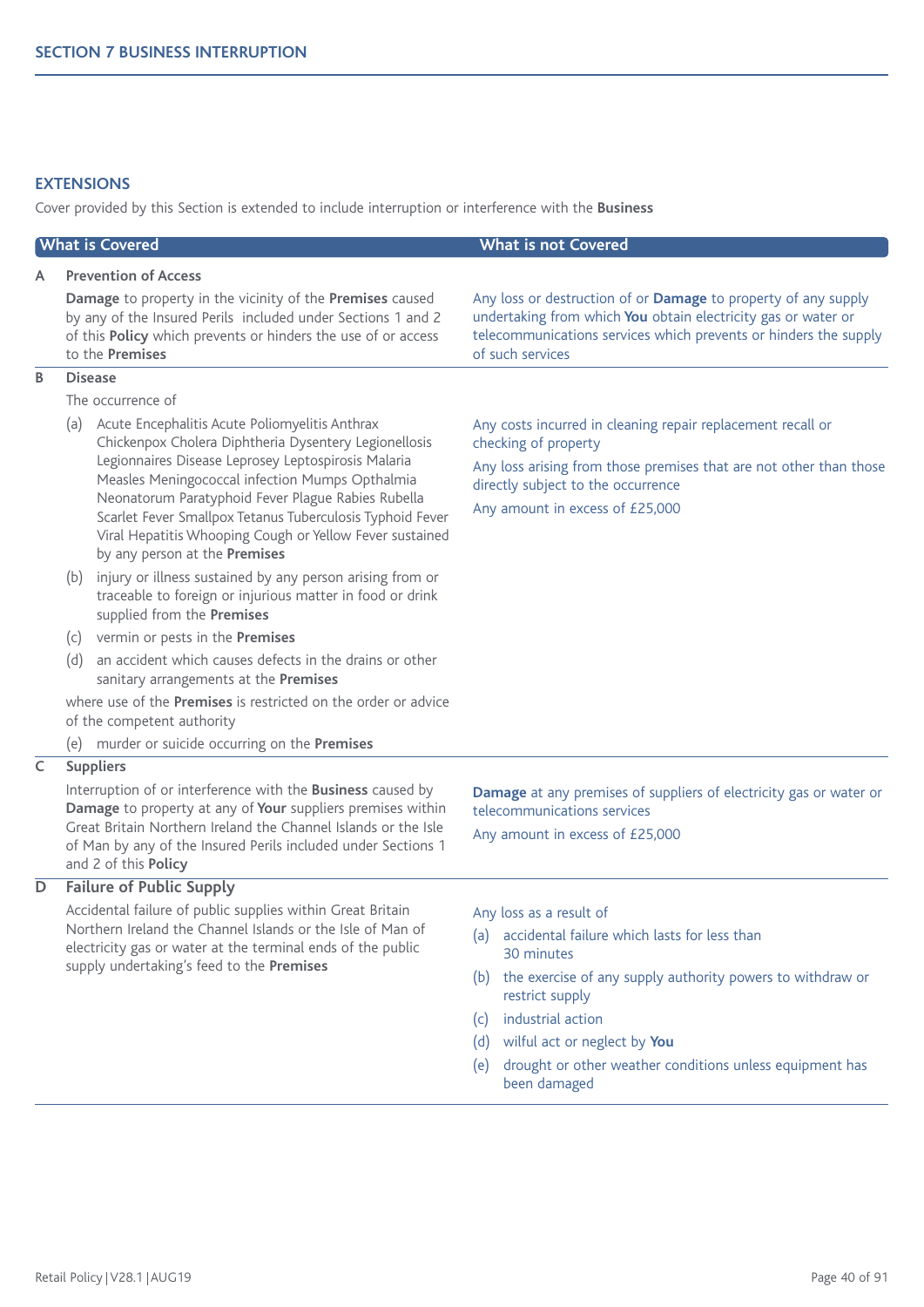|    | <b>What is Covered</b>                                                                                                                                                                                                    | <b>What is not Covered</b>                                                                          |
|----|---------------------------------------------------------------------------------------------------------------------------------------------------------------------------------------------------------------------------|-----------------------------------------------------------------------------------------------------|
| Е  | <b>Telecommunications</b>                                                                                                                                                                                                 |                                                                                                     |
|    | Accidental failure of the supply of telecommunication services                                                                                                                                                            | Any loss as a result of                                                                             |
|    | at the incoming line terminals or receivers at the Premises                                                                                                                                                               | accidental failure which lasts for less than 12 hours<br>(a)                                        |
|    |                                                                                                                                                                                                                           | the exercise of any supply undertaking's power to withdraw<br>(b)<br>or restrict supply or services |
|    |                                                                                                                                                                                                                           | industrial action<br>(c)                                                                            |
|    |                                                                                                                                                                                                                           | wilful act or neglect by You<br>(d)                                                                 |
|    |                                                                                                                                                                                                                           | drought or other weather conditions unless equipment has<br>(e)<br>been damaged                     |
| F. | <b>Public Emergency</b>                                                                                                                                                                                                   |                                                                                                     |
|    | The actions or advice of a competent Public Authority due to<br>an emergency likely to endanger life or property in the<br>vicinity of the Premises which prevents or hinders the use or<br>access to the <b>Premises</b> | Any loss                                                                                            |
|    |                                                                                                                                                                                                                           | during the first four hours<br>(a)                                                                  |
|    |                                                                                                                                                                                                                           | during any period other than the actual period when access<br>(b)<br>to the Premises was prevented  |
|    |                                                                                                                                                                                                                           | as a result of labour disputes<br>(c)                                                               |
|    |                                                                                                                                                                                                                           | occurring in Northern Ireland<br>(d)                                                                |
|    |                                                                                                                                                                                                                           | as a result of infectious or contagious diseases<br>(e)                                             |
|    |                                                                                                                                                                                                                           | Any amount in excess of £10,000                                                                     |
| G. | <b>Transit</b>                                                                                                                                                                                                            |                                                                                                     |
|    | Damage to Property whilst in Transit by road rail or inland<br>waterway anywhere within Great Britain Northern Ireland the<br>Channel Islands or the Isle of Man                                                          | Any loss in respect of                                                                              |
|    |                                                                                                                                                                                                                           | any road or rail vehicles<br>(a)                                                                    |
|    |                                                                                                                                                                                                                           | waterborne craft<br>(b)                                                                             |
|    |                                                                                                                                                                                                                           | Any amount in excess of £5,000                                                                      |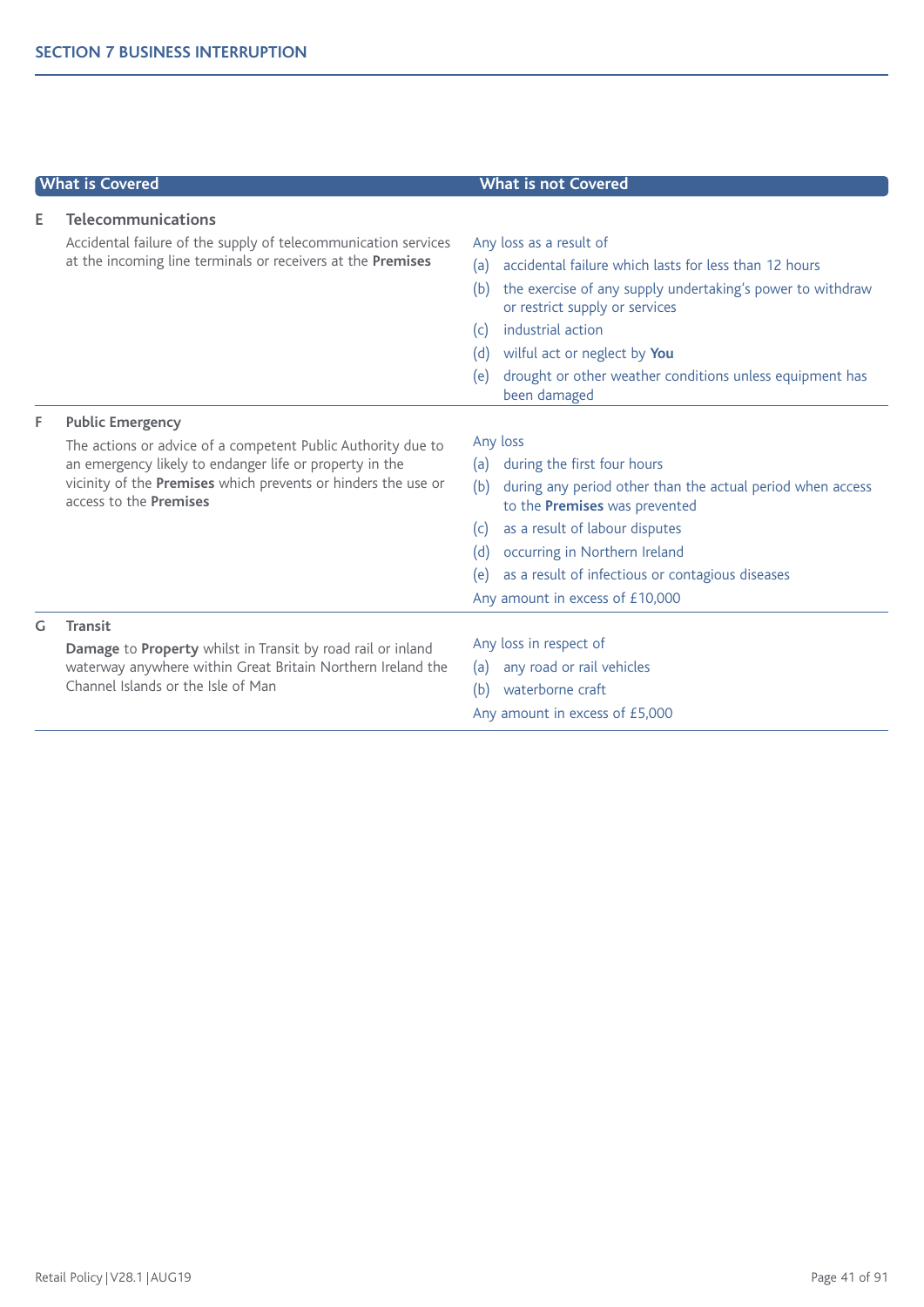#### **SPECIAL CONDITIONS APPLICABLE TO THIS SECTION**

These conditions of cover apply only to this **Policy** section

**You** must comply with the following conditions to have the full protection of **Your Policy**.

Conditions may specify circumstances whereby non-compliance will mean that **You** will not receive payment for a claim. However **You** will be covered and **We** will pay **Your** claim if **You** are able to prove that the non-compliance with these conditions could not have increased the risk of the loss which actually occurred in the circumstances in which it occurred

#### **1 Limit of Liability**

The maximum amount payable any one occurrence in respect of any one item insured under this Section is the Sum Insured stated for that item

#### **2 Cessation of Trading**

This Section shall be avoided if the **Business** is wound up or carried on by a liquidator or receiver or permanently discontinued at any time after the commencement of the **Period of Insurance** unless **We** give **Our** written consent

#### **3 First Year Trading**

If the **Damage** occurs in the first year of trading any payment made shall be based on the trading figures immediately prior to the loss

#### **4 Adjustments**

In adjusting the amount paid all variations or special circumstances affecting the **Business** shall be taken in to account in order that the amount paid shall represent as nearly as practicable the results which would have been expected if the **Damage** had not occurred

#### **5 Accounting Adjustments**

For the purposes of these Definitions any adjustments implemented in current cost accounting will be disregarded

#### **6 Value Added Tax**

To the extent that **You** are accountable to the tax authorities for Value Added Tax all terms in this Section shall be exclusive of such tax

#### **7 Alternative Trading**

If during the **Indemnity Period** goods are sold or services rendered elsewhere than at the **Premises** for the benefit of the **Business** either by **You** or by others on **Your** behalf the money paid or payable in respect of such sales or services will be brought in to account in arriving at the reduction of sales during the **Indemnity Period**

#### **8 Automatic Reinstatement of Loss**

In the event of a loss the Sum Insured hereby will not be reduced by the amount of such loss provided that **You** will

- (a) pay the appropriate extra premium on the amount of the loss from the date thereof to the date of the expiry of the **Period of Insurance**
- (b) if the loss results from theft give effect to any additional protective devices which **We** may require for the further security of the **Property** insured

#### **9 Condition of Average**

If at the time of any **Damage** the Sum Insured on **Gross Profit** is less than the **Gross Profit** which would have been earned in the **Maximum Indemnity Period** following the date of the **Damage** had the **Damage** not occurred the amount payable will be proportionately reduced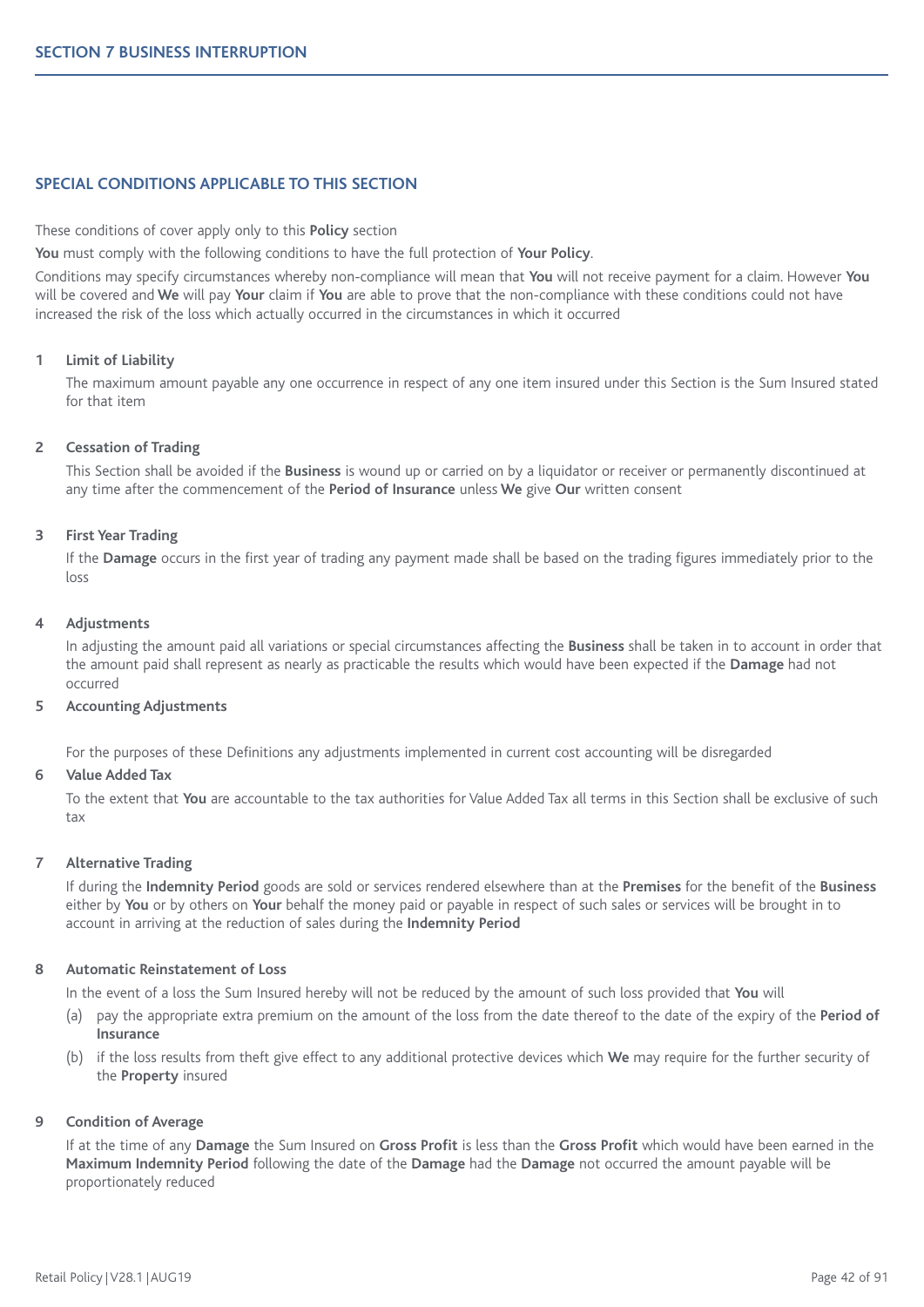# **SECTION 8 – ACCOUNTS RECEIVABLE**

### **DEFINITIONS**

Also refer to the **Policy** Definitions on pages 4 to 7 The following additional Definitions apply to this Section and shall keep the same meaning wherever they appear in this Section

#### **Customer Accounts**

**Your** accounts for all customers who trade with **You** on a credit or hire purchase basis

#### **Outstanding Debit Balances**

The money owed to **You** by customers at the date of the **Damage** taking into account

- (a) bad debts
- (b) amounts debited (or invoiced but not debited) and credited (including credit notes and cash not passed through the books at the time of the **Damage**) to **Customer Accounts** in the period between the date to which the statement relates and the date of the **Damage**
- (c) any abnormal trading conditions which could or have had a material effect on the **Business**
- (d) **Your** last record of amounts owed by customers

In the event of **Damage** to any of **Your** books of account or other business books or records whilst on the **Premises** occupied by **You** or temporarily elsewhere within Great Britain Northern Ireland the Channel Islands or the Isle of Man by an Insured Peril under Sections 1 2 or 4 of this **Policy** which results in **Your** inability to trace or establish the **Outstanding Debit Balances We** will indemnify **You** for

- (a) the difference between the amount of the **Outstanding Debit Balances** and the total of the amounts received or traced in that respect
- (b) the additional expenditure incurred with **Our** consent in tracing and establishing **Customer Accounts** debit balances after the **Damage**
- (c) auditors' or accountants' charges reasonably incurred for producing and certifying details of a claim under this Section

#### **What is Covered What is not Covered**

#### **Damage**

- (a) arising from the mislaying or misfiling of records or tapes
- (b) arising from wear tear and gradual deterioration vermin rust damp or mildew
- (c) arising from dishonest or fraudulent acts by any of **Your Employees**
- (d) arising from the deliberate act of the public supply undertaking in restricting or withholding electricity supply
- (e) arising from deliberate falsification of records or tapes
- (f) arising from the erasure loss distortion or corruption of information on computer systems or other records or programs or software
- (g) arising from the failure to collect debts which have been traced and established
- (h) directly or indirectly caused by or arising from any programming or operator error **Virus or Similar Mechanism** or **Hacking** including where this results from the actions of malicious persons other than thieves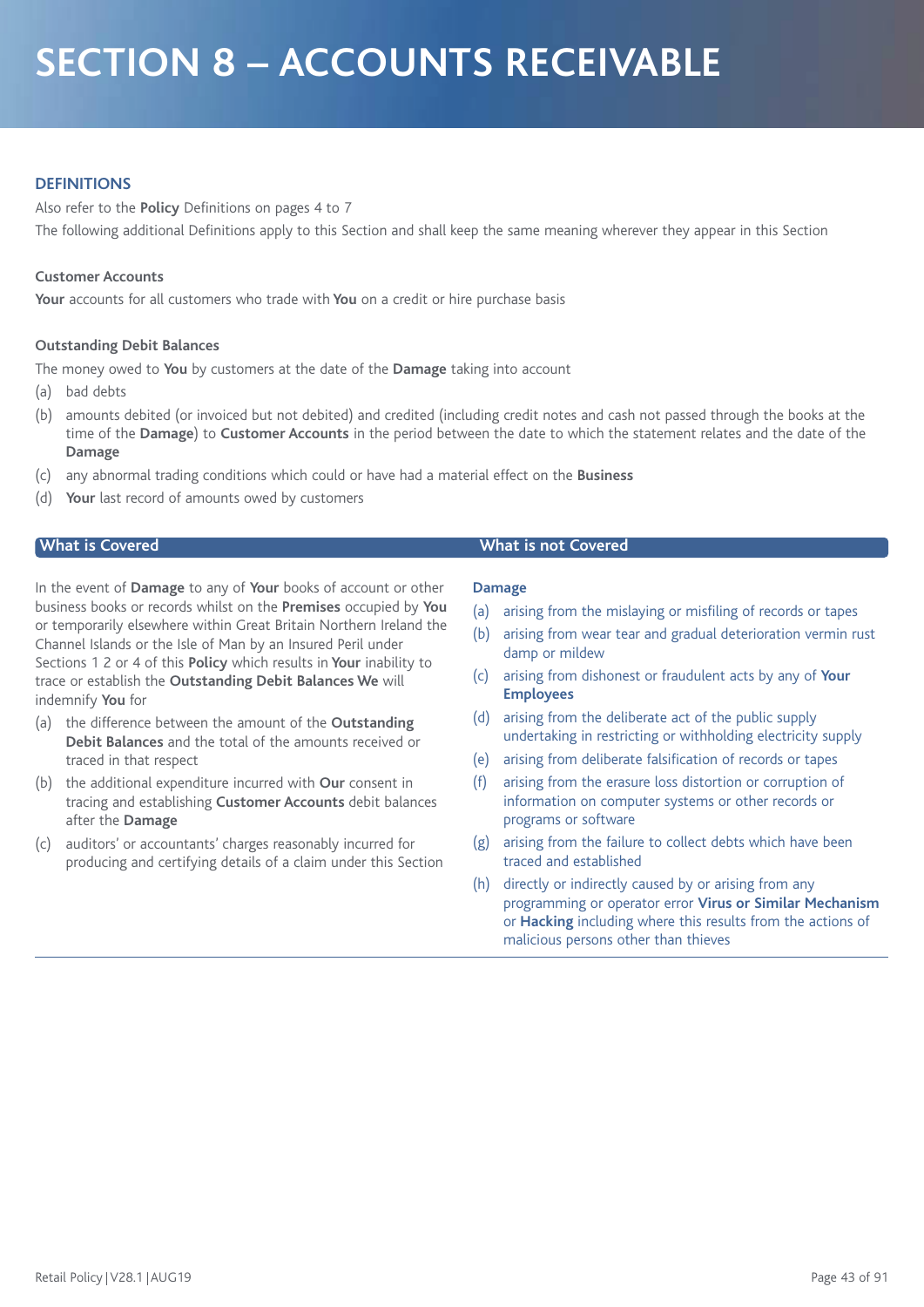### **SPECIAL CONDITIONS APPLICABLE TO THIS SECTION**

These conditions of cover apply only to this **Policy** section

**You** must comply with the following conditions to have the full protection of **Your Policy**.

Conditions may specify circumstances whereby non-compliance will mean that **You** will not receive payment for a claim. However **You** will be covered and **We** will pay **Your** claim if **You** are able to prove that the non-compliance with these conditions could not have increased the risk of the loss which actually occurred in the circumstances in which it occurred

#### **1 Record Keeping**

**You** will retain a record of the **Outstanding Debit Balances** at least once every seven days and retain a copy either in a locked fire resistant safe or cabinet at the **Premises** or away from the **Premises**

#### **2 Limit of Liability**

The maximum amount payable any one occurrence under this Section is the Sum Insured

#### **3 Condition of Average**

If at the time of any **Damage** the Sum Insured stated in the Schedule is less than the **Outstanding Debit Balances** the amount payable will be proportionately reduced

#### **4 Accounting Adjustments**

For the purposes of these Definitions any adjustments implemented in current cost accounting will be disregarded

#### **5 Cessation of Trading**

This Section shall be avoided if the **Business** is wound up or carried on by a liquidator or receiver or permanently discontinued at any time after the commencement of the **Period of Insurance** unless **We** give **Our** written consent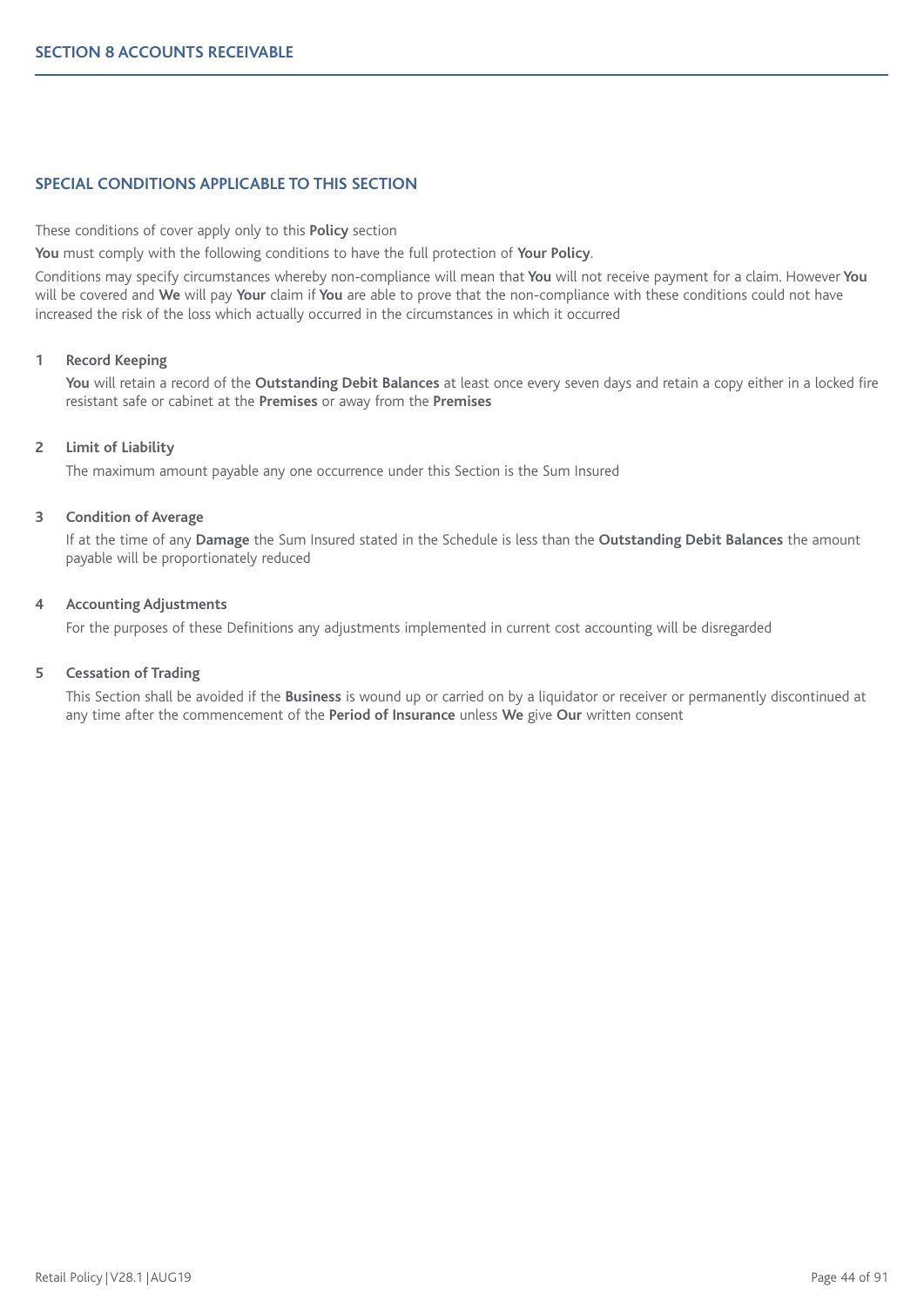# **SECTION 9 – LOSS OF LICENCE**

### **DEFINITIONS**

Also refer to the **Policy** Definitions on pages 4 to 7 The following additional Definitions apply to this Section and shall keep the same meaning wherever they appear in this Section

#### **Gross Profit**

The money paid or payable to **You** for goods sold and delivered in the course of the **Business** either at the **Premises** or elsewhere less the costs of purchases

#### **Indemnity Period**

The period beginning with the loss of licence and ending not later than 12 months thereafter during which the results of the **Business** are affected in consequence of the loss of licence provided that if the **Premises** are disposed of within the 12 months after the loss of licence the **Indemnity Period** will terminate either

(a) upon the disposal

or

(b) 12 months from the loss of licence

whichever is the earlier

In the event of the licence for the sale of excisable liquors which has been granted in respect of the **Premises** being forfeited suspended or withdrawn **We** will pay **You**

- (a) the amount by which the **Gross Profit** during the **Indemnity Period** falls short of the **Gross Profit** during the equivalent period immediately before the forfeiture suspension or withdrawal of the licence
- (b) any reasonable additional expenses incurred in maintaining the **Gross Profit** during the **Indemnity Period** but not more than the loss avoided under (a) above

less any amount saved during the **Indemnity Period** in respect of reduced expenses due to the event

- (c) the reduction in value of the **Premises** if **You** are unable to obtain a licence for a period of twelve months from the date of forfeiture suspension or withdrawal of the licence and **You** sell the **Premises**
- (d) all costs and expenses incurred by **You** with **Our** written consent
- (e) auditors or accountants charges reasonably incurred for producing and certifying details of a claim under this Section

#### **What is Covered What is not Covered**

#### Any loss where

- (a) **You** are entitled to obtain a payment of compensation under any legislation or Bye-law in respect of refusal to renew the licence
- (b) alterations to the **Premises** requiring the consent of the licensing or other authority are made without consent
- (c) the **Premises** are closed for any period not required by law
- (d) the **Premises** are not maintained in a good state of sanitary condition or repair
- (e) any direction or requirement of the licensing or other authority is not complied with
- (f) the forfeiture or refusal to renew the licence occurs wholly or partly by or through **Your** misconduct procurement connivance neglect or omission by **You** to take any necessary step to keep the licence in force
- (g) prior or subsequent to the refusal to renew or forfeiture of the licence the **Premises** are required for any public purpose or if surrender or refusal to renew or forfeiture arises under or results directly or indirectly from any scheme of town and country planning improvement or redevelopment or surrender reduction or redistribution of licences in connection with reconstruction or from any alteration of the law affecting the grant surrender refusal to renew or forfeiture of licences

Paragraphs (b) to (f) inclusive will not apply where **You** or any other claimant under this Section prove to **Our** reasonable satisfaction that the matter was completely beyond **Your** or their power or control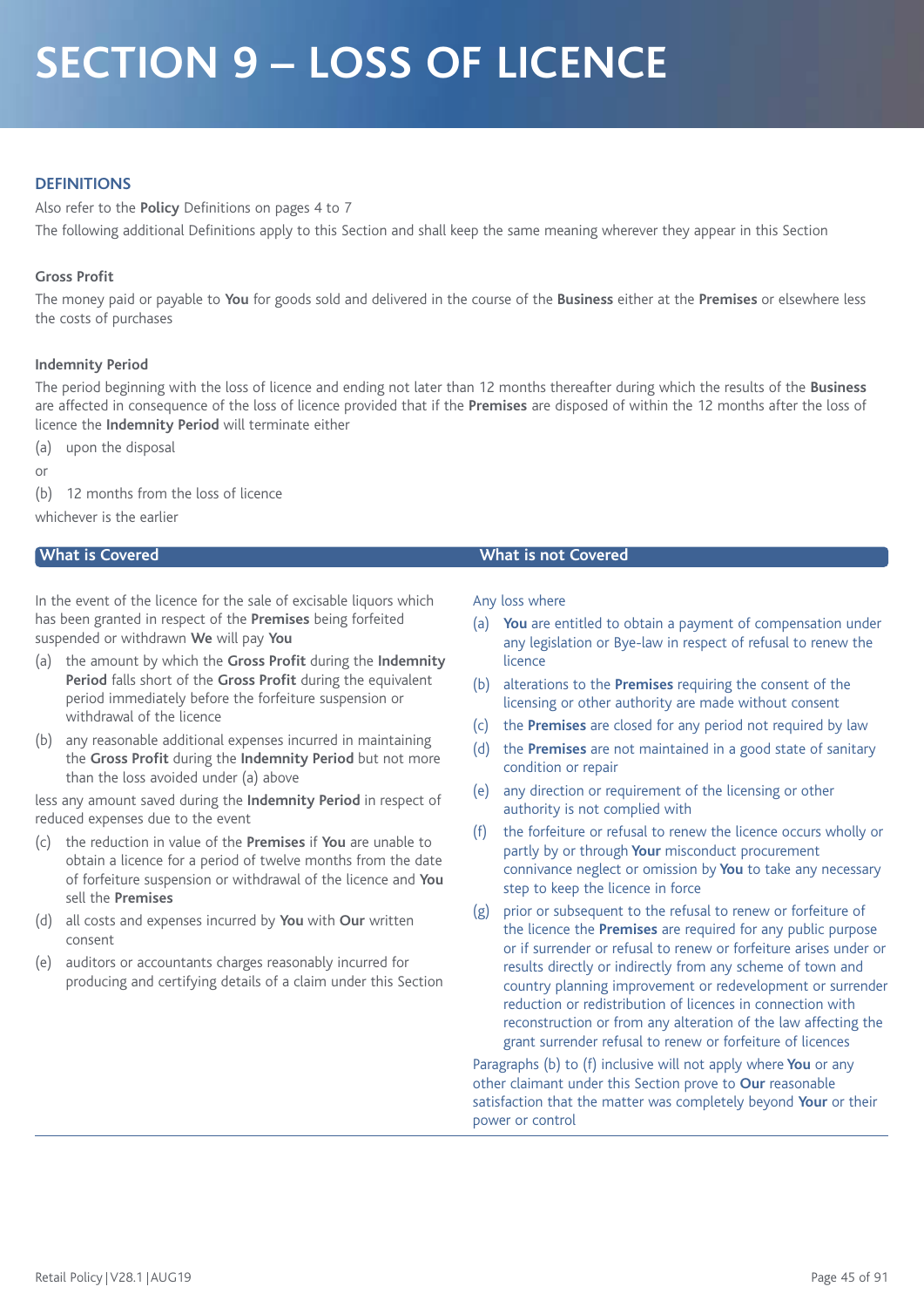### **SPECIAL CONDITIONS APPLICABLE TO THIS SECTION**

#### These conditions of cover apply only to this **Policy** section

**You** must comply with the following conditions to have the full protection of **Your Policy**.

Conditions may specify circumstances whereby non-compliance will mean that **You** will not receive payment for a claim. However **You** will be covered and **We** will pay **Your** claim if **You** are able to prove that the non-compliance with these conditions could not have increased the risk of the loss which actually occurred in the circumstances in which it occurred

#### **1 Limit of Liability**

The maximum amount payable any one occurrence is the Sum Insured stated in the Schedule plus auditors or accountants charges agreed by **Us**

#### **2 First Year Trading**

If the event occurs in the first year of trading any payment made shall be based on the trading figures immediately before the forfeiture suspension or withdrawal of the licence

#### **3 Adjustments**

In adjusting the amount paid all variations or special circumstances affecting the **Business** will be taken in to account in order that the amount paid will represent as nearly as practicable the results which would have been expected if forfeiture suspension or withdrawal of the licence had not occurred

#### **4 Accounting Adjustments**

For the purposes of these Definitions any adjustments implemented in current cost accounting will be disregarded

#### **5 Value Added Tax**

To the extent that **You** are accountable to the tax authorities for Value Added Tax all terms in this Section shall be exclusive of such tax

#### **6 Alternative Trading**

If during the **Indemnity Period** goods are sold or services rendered elsewhere than at the **Premises** for the benefit of the **Business** either by **You** or by others on **Your** behalf the money paid or payable in respect of such sales or services will be brought in to account in arriving at the reduction in the **Gross Profit** during the **Indemnity Period**

#### **7 Changes in Circumstances**

**You** will on becoming aware of any complaint against the **Business** or its control for

- (a) proceedings against or conviction of the licence holder manager tenant or occupier of the **Premises** for any breach of the licensing law or any other matter whatsoever where the character or reputation of the person concerned is affected or called into question with respect to their honesty moral standing or sobriety
- (b) change in the tenancy or management of the **Premises**
- (c) transfer or proposed transfer of the licence
- (d) alteration in the purpose for which the **Premises** are used

(e) objection to renewal or other circumstances which may endanger the licence or its renewal

immediately give notice in writing to **Us** and supply such additional information and assistance as **We** may reasonably require

If **You** do not comply with this condition **We** will not pay **Your** claim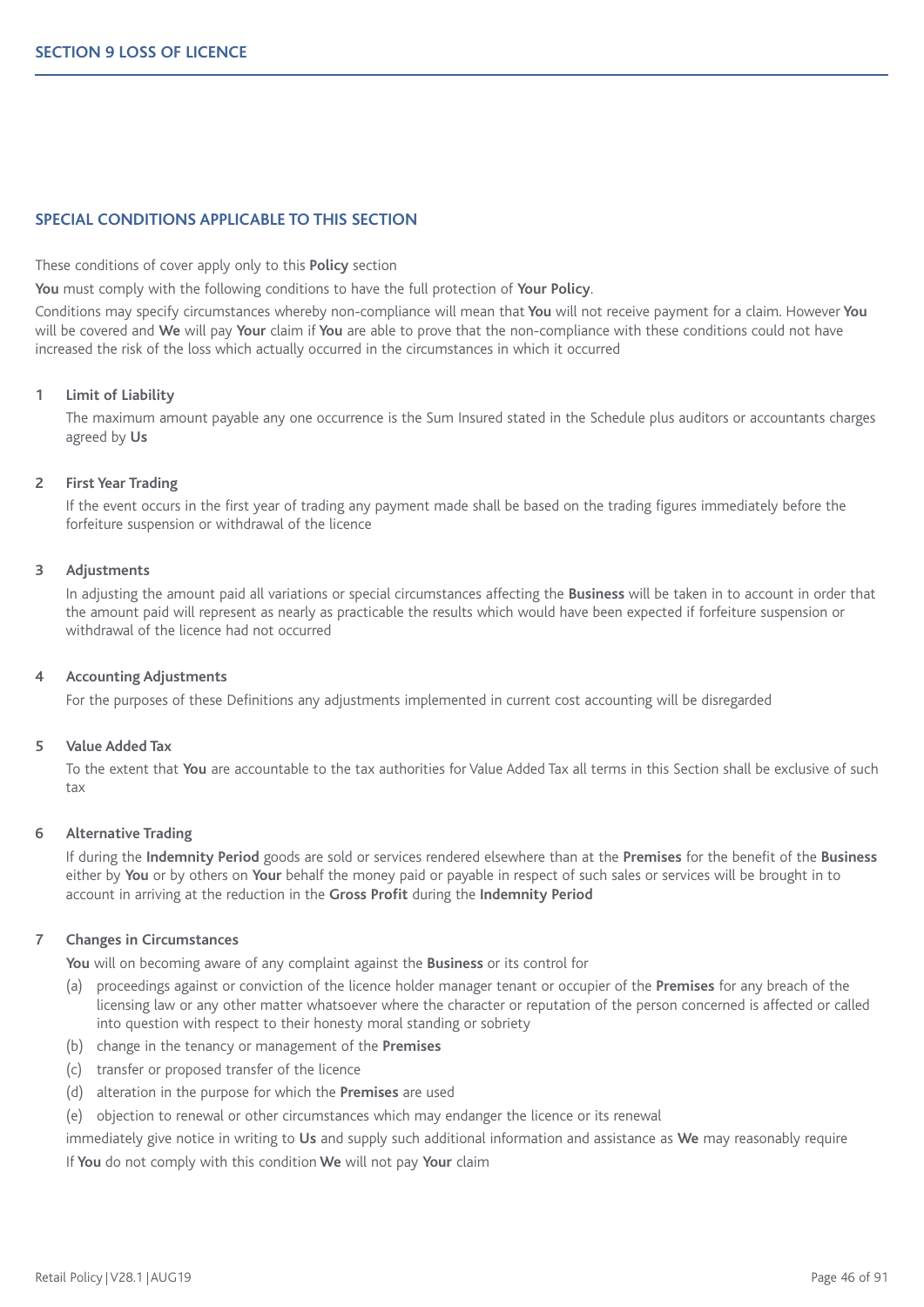#### **8 Transfer of Licence**

In the event of **Your** death bankruptcy or incapacity or desertion of the **Premises** or conviction for any offence (where such conviction affects the character or reputation of the convicted person with respect to their honesty moral standing or sobriety) of the tenant manager occupier or licence holder **You** will where practicable and at **Our** request procure a suitable person to replace them and one to whom the justices will transfer the licence or grant the licence by way of renewal

#### **9 Forfeiture or Refused Renewal**

In the event of the licence being forfeited or refused renewal **You** will

- (a) give notice in writing to **Us** within 48 hours of receiving knowledge of such event stating the grounds upon which the licence was forfeited or refused renewal
- (b) give all such assistance as **We** may require for the purpose of an appeal against such forfeiture or refusal to renew and allow **Us** or **Our** solicitors full discretion in the conduct of such proceedings
- (c) apply if practicable and if required by **Us** for the grant of such new licence for the same or alternative **Premises** as may enable **You** to continue the **Business** in a similar or alternative form
- (d) provide a statement of **Your** loss if any together with such documents statements and accounts as may be reasonably required by **Us** to verify the same and also if required by **Us** make a statutory declaration as to the truth accuracy and comprehensiveness thereof and give **Us** free access to the **Premises** and the books and accounts thereof as may be necessary for ascertaining the value of the **Property** and the goodwill of the **Business**

If **You** do not comply with this condition **We** will not pay **Your** claim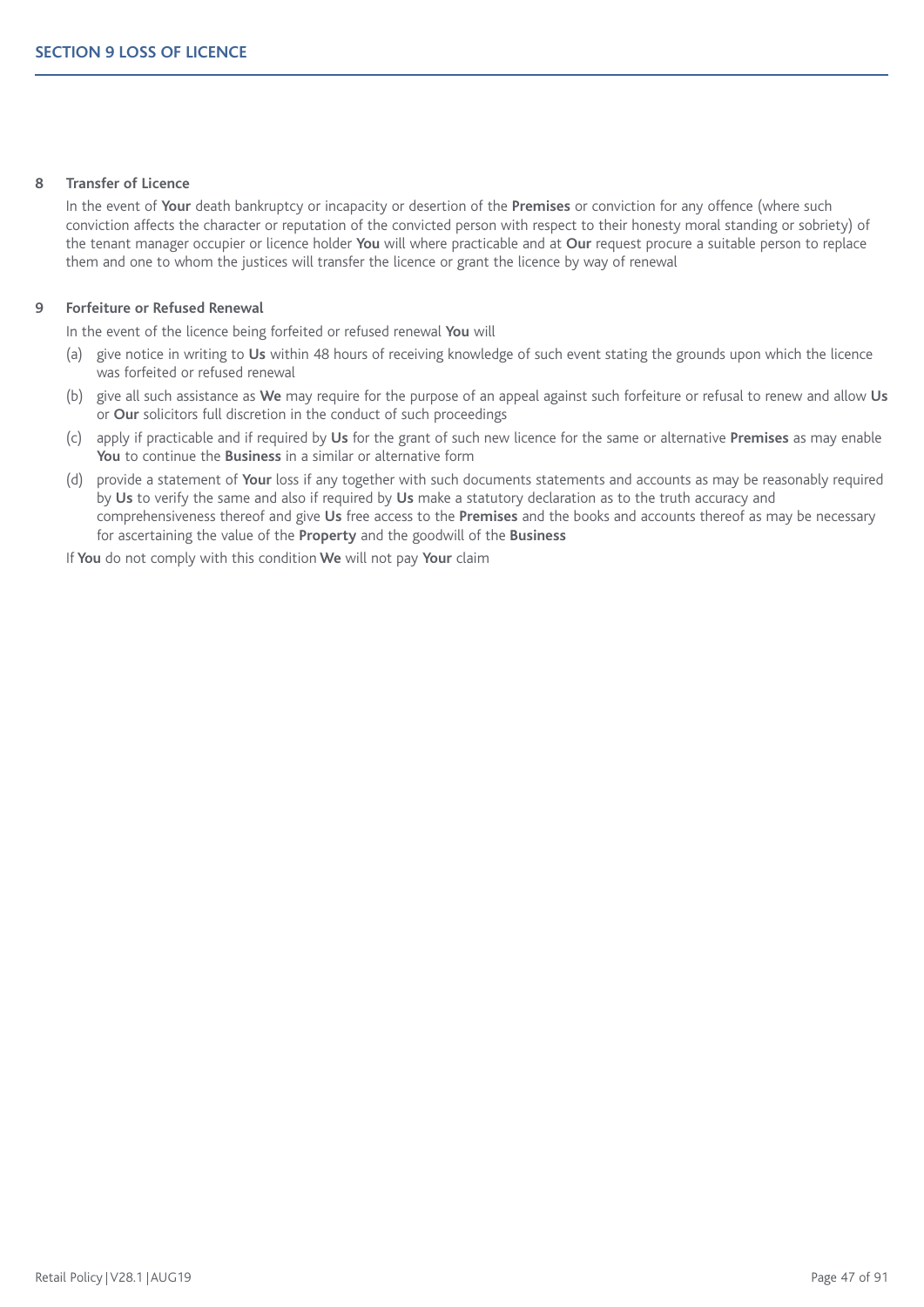# **SECTION 10 – ALL RISKS ON SPECIFIED EQUIPMENT**

**We** will indemnify **You** in respect of accidental **Damage** to the **Property** specified in the Schedule occurring anywhere within Great Britain Northern Ireland the Channel Islands or the Isle of Man and for up to 21 consecutive days during any one **Period of Insurance** elsewhere in the world

#### **What is Covered What is not Covered**

The amount of the **Excess** shown in the Schedule

#### **Damage**

- (a) by theft or attempted theft from an unattended motor vehicle unless
	- (i) such motor vehicle has been securely locked at all access points
	- (ii) between the hours of 9.00pm and 6.00am the vehicle is garaged within a securely locked building
- (b) to **Property** more specifically insured
- (c) by wear and tear depreciation erosion the action of light or atmosphere moths vermin insects or parasites
- (d) any process of cleaning dyeing restoring adjusting or repairing
- (e) by normal maintenance or repair
- (f) by frost corrosion dampness dryness evaporation loss of weight contamination wet or dry rot marring scratching bruising or deterioration mildew mould or toxic mould
- (g) due to any change in temperature
- (h) arising during installation maintenance removal or use contrary to the manufacturers instructions or interference with any component part
- (i) arising from its own mechanical or electrical breakdown or derangement or arising from adjustment or repair other than by fire
- (j) to any computer or other equipment or component or system or item which processes stores transmits or retrieves data or any part thereof whether tangible or intangible (including but without limitation any information or programs or software) and whether **Your** property or not where such **Damage** is caused by programming or operator error **Virus or Similar Mechanism** or **Hacking**
- (k) by official confiscation or detention
- (l) due to the erasure or distortion of information on computer systems or their records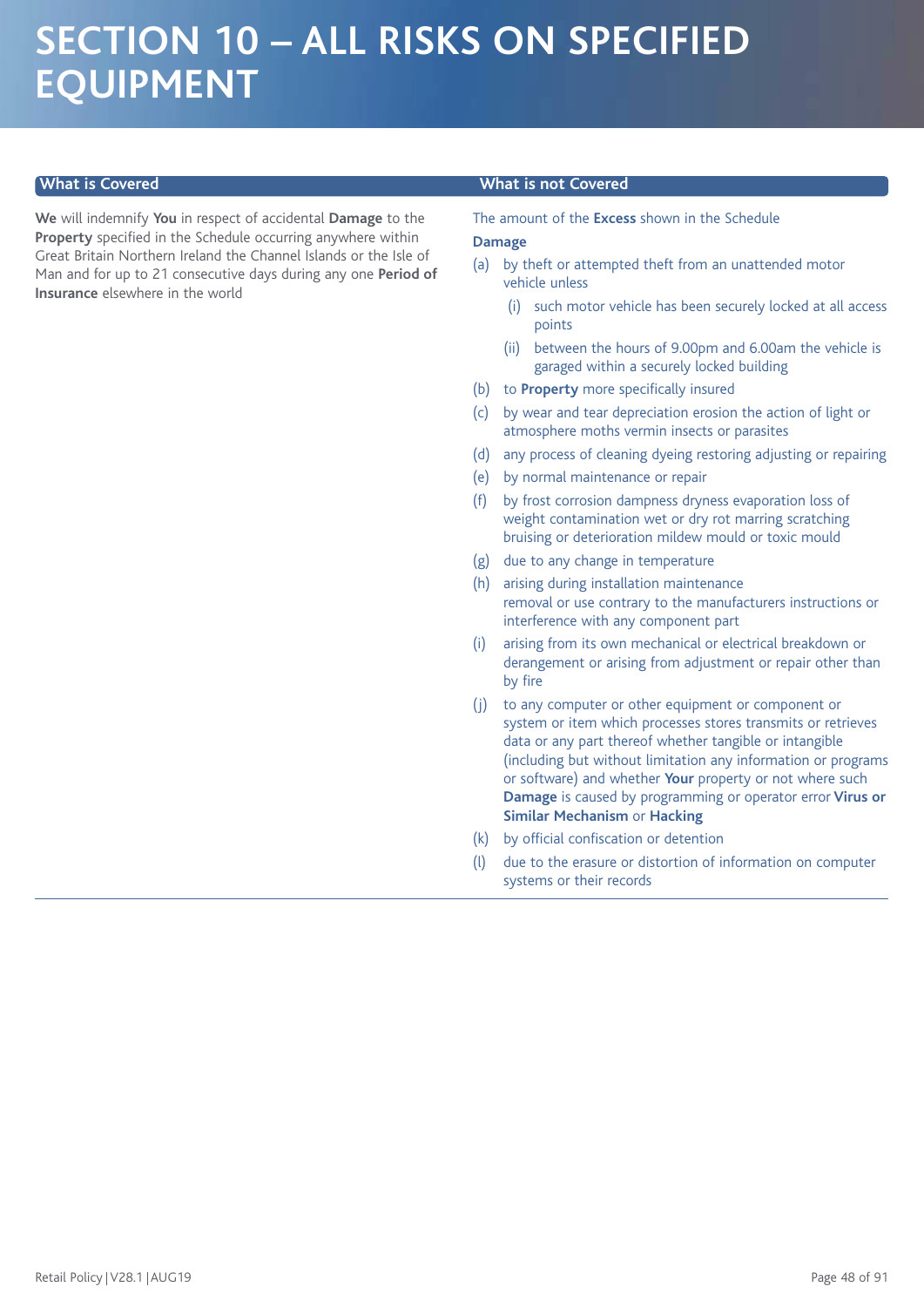### **SPECIAL CONDITIONS APPLICABLE TO THIS SECTION**

These conditions of cover apply only to this **Policy** section

**You** must comply with the following conditions to have the full protection of **Your Policy**.

Conditions may specify circumstances whereby non-compliance will mean that **You** will not receive payment for a claim. However **You** will be covered and **We** will pay **Your** claim if **You** are able to prove that the non-compliance with these conditions could not have increased the risk of the loss which actually occurred in the circumstances in which it occurred

#### **1 Basis of Claims Settlement**

In the event of **Damage** under this Section **We** will pay **You** the cost of repair or current replacement value without deduction for wear and tear provided that all necessary repairs or replacements are carried out without delay

#### **2 Average**

If the Sum Insured at the time of the **Damage** is less than the full cost of replacement at the current prices then **You** will be **Your** own insurer for the difference and bear a rateable share of the **Damage** accordingly

#### **3 Index Linking**

The Sum Insured by each item stated in the Schedule is subject to **Index Linking**

#### **4 Limit of Liability**

The maximum amount payable in respect of any one item is the Sum Insured stated in the Schedule for that item plus **Index Linking**

#### **5 Automatic Reinstatement of Sum Insured**

Unless there is written notice by **Us** to the contrary in the event of loss or **Damage** under this Section **We** will automatically reinstate the Sum Insured provided that

- (a) **You** undertake to pay the appropriate additional premium and take immediate steps to effect such additions to or variations in protections as **We** may require
- (b) the aggregate of the amounts so reinstated during any one **Period of Insurance** shall not exceed the amount of the Sum Insured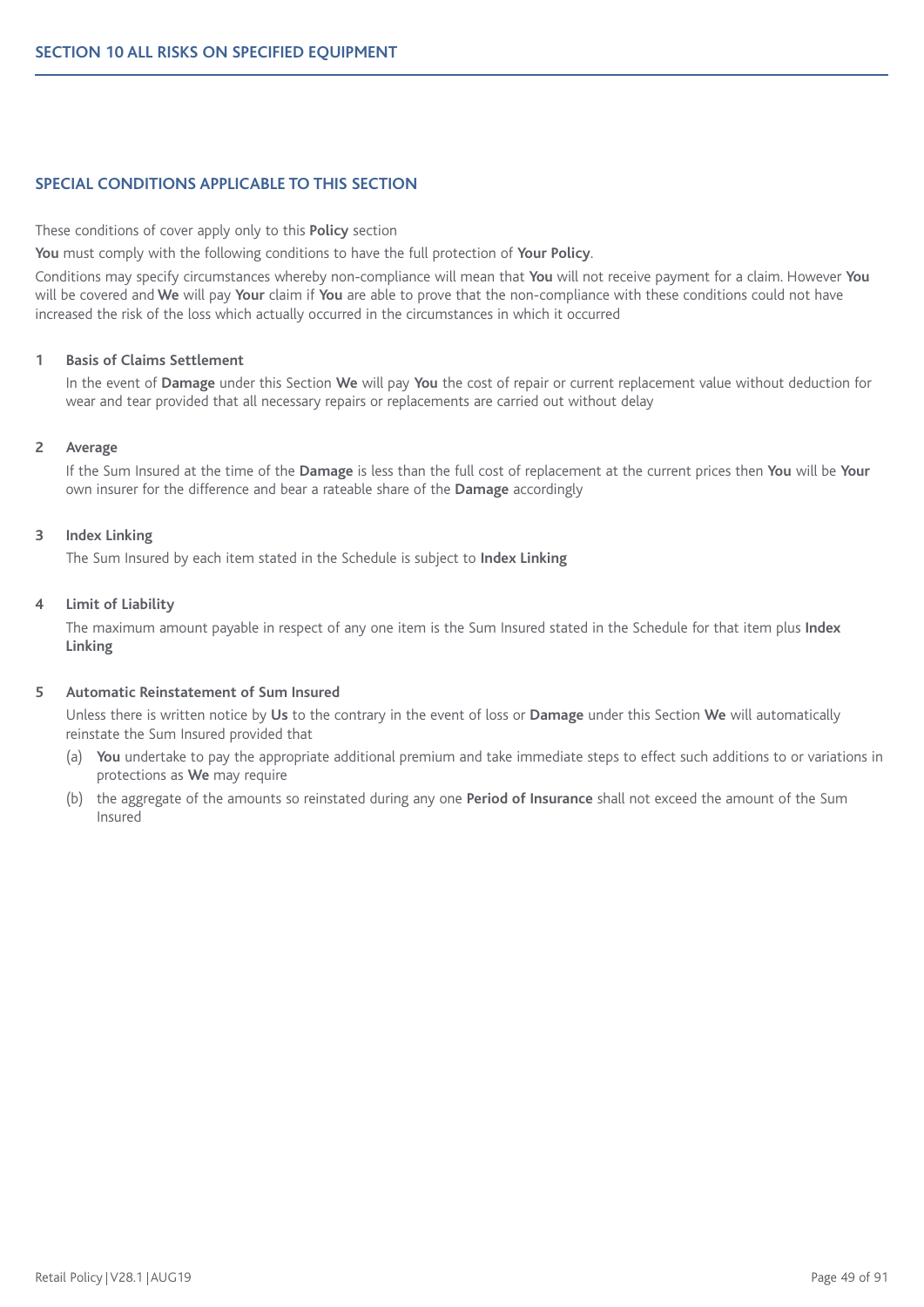# **SECTION 11 – EQUIPMENT BREAKDOWN**

Cover under this Section is provided by HSB Engineering Insurance Limited, New London House 6 London Street London EC3R 7LP. Registered in England and Wales number 02396114.

This cover will apply only where Section 1 - The Buildings of the Premises, Section 2 - The Contents of the Premises and Section 7 - Business Interruption of the **Policy** are shown as operative under the **Policy** Schedule for the current **Period of Insurance**

Certain words have specific meanings for the purpose of this Section, these are shown in General Policy Conditions on page 79 and General Policy Exclusions on page 84 also apply to this Section.

### **INSURING AGREEMENT**

Subject to all of the provisions stated herein and in the **Policy** of which this Section forms part **HSBEIL** agrees to provide insurance for direct physical loss or damage and any specified consequential loss from an **Accident** to **Covered Equipment** owned by **You** or for which **You** are responsible subject to a maximum liability of £5,000,000 for any one **Accident**. Within this amount the liability of **HSBEIL** shall not exceed

(i) £500,000 for any one **Accident** to **Computer Equipment** whilst at the **Premises** specified in the Schedule

(ii) £5,000 for any one **Accident** to **Portable Computer Equipment** anywhere in the world

### **DEFINITIONS**

Also refer to the **Policy** Definitions on pages 4 to 7

Each time any of the following words or phrases appear in this Section in **bold** type (or in capital letters in the **Policy** Schedule) they will take the specific meaning shown below

## **HSBEIL**

HSB Engineering Insurance Limited

### **ACCIDENT(S)**

means

- (a) electrical or mechanical **Breakdown** including rupture or bursting caused by centrifugal force
- (b) artificially generated electrical current including electric arcing that damages electrical devices appliances or wires
- (c) **Explosion** or **Collapse** of **Covered Equipment** operating under steam or other fluid pressure
- (d) loss or damage to hot water boilers other water heating equipment oil or water storage tanks or other **Covered Equipment** operating under steam or other fluid pressure caused by or resulting from any condition or event (not otherwise excluded) occurring inside such equipment
- (e) loss or damage caused by operator error that results in the overloading of **Covered Equipment**

All **Accidents** that are the result of the same event will be considered one **Accident**

#### **BIOMASS AND BIOGAS INSTALLATIONS**

means

any equipment and machinery used in connection with running a biomass or biogas heating or power generation plant including anerobic digesters storage tanks augers screeners scrubbers boilers gas engines generators heat exchangers pumps and motors

#### **BREAKDOWN**

means

- (a) the actual breaking failure distortion or burning out of any part of the **Covered Equipment** whilst in ordinary use arising from defects in the **Covered Equipment** causing its sudden stoppage and necessitating repair or replacement before it can resume work
- (b) fracturing of any part of the **Covered Equipment** by frost when such fracture renders the **Covered Equipment** inoperative
- (c) the actual and complete severance of a rope but not breakage or abrasion of wires or strands even though replacement may be necessary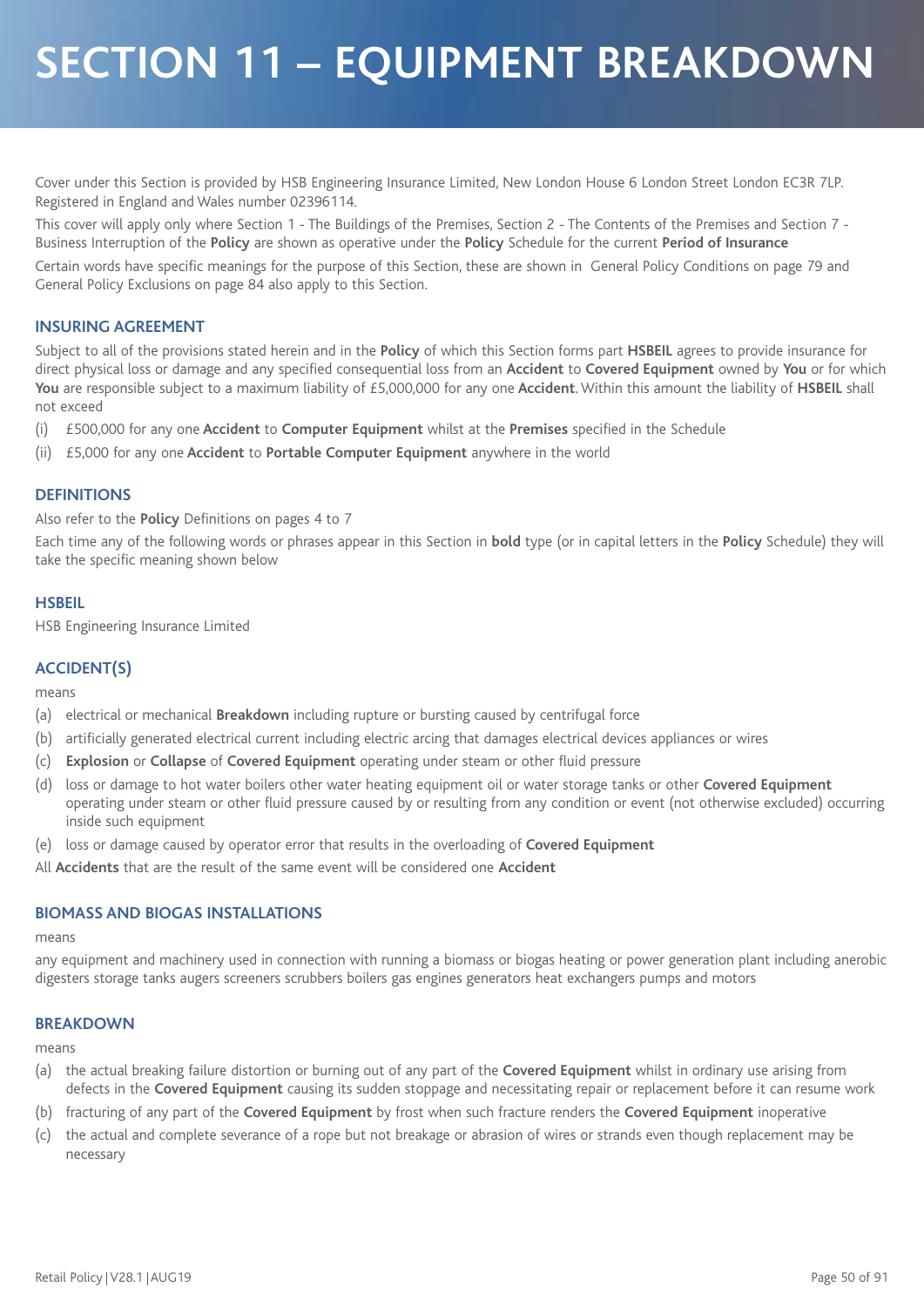#### **COLLAPSE**

#### means

the sudden and dangerous distortion (whether or not attended by rupture) of any part of the **Covered Equipment** caused by crushing stress by force of steam or other fluid pressure (other than pressure of chemical action or ignited flue gases or ignition of the contents)

#### **COMPUTER EQUIPMENT**

means

- (a) electronic, computer or other data processing and/or storage equipment
- (b) projectors printers scanners and other peripheral devices used in conjunction with (a)
- (c) software and programs licensed to **You** and installed on (a)
- (d) **Portable Computer Equipment**

#### **COVERED EQUIPMENT**

means

Equipment at the premises owned by **You** or for which **You** are responsible:

- (i) which is built to operate under vacuum or pressure (other than the weight of its contents); or
- (ii) that generates transmits stores or converts energy; or

#### (iii) comprising **Computer Equipment**

Excluding

- (a) any supporting structure foundation masonry brickwork or cabinet
- (b) any insulating or refractory material
- (c) any vehicle aircraft floating vessels or any equipment mounted thereon (other than vehicle recovery cranage or equipment which is included but not the actual vehicle)
- (d) self propelled plant and equipment (other than fork lift trucks and pallet trucks used by **You** at **Your Premises**) dragline excavation or construction equipment
- (e) equipment intended for hire or manufactured by **You** for sale
- (f) safety or protective devices due to their functioning
- (g) tools dies cutting edges crushing surfaces trailing cables non metallic linings driving belts or bands or any part requiring periodic renewal
- (h) any electronic equipment (other than **Computer Equipment**) used for research diagnostic treatment experimental or other medical or scientific purposes with a new replacement value in excess of £30,000
- (i) any **Manufacturing Production** or **Process Equipment** including linked **Computer Equipment**
- (j) any electricity generating equipment other than emergency back-up power equipment or wind turbines less than 10kw or photovoltaic equipment less than 50kw
- (k) any kitchen and food preparation equipment laundry and cleaning equipment audio-visual equipment and **Computer Equipment** whilst in a private dwelling or private dwelling quarters (unless such equipment is **Your** property or for which **You** are responsible)
- (l) any **Biomass** or **Biogas Installation**
- (m) any **Hydroelectric Installation**

#### **DERANGEMENT**

means

electrical or mechanical malfunction arising from a cause internal to **Computer Equipment** unaccompanied by visible damage to or breaking of any parts of the equipment

### **EXPLOSION**

means

the sudden and violent rending of **Covered Equipment** by force of internal steam or other fluid pressure (other than pressure of chemical action or ignited flue gases or ignition of the contents) causing bodily displacement of any part of the **Covered Equipment** together with forcible ejection of the contents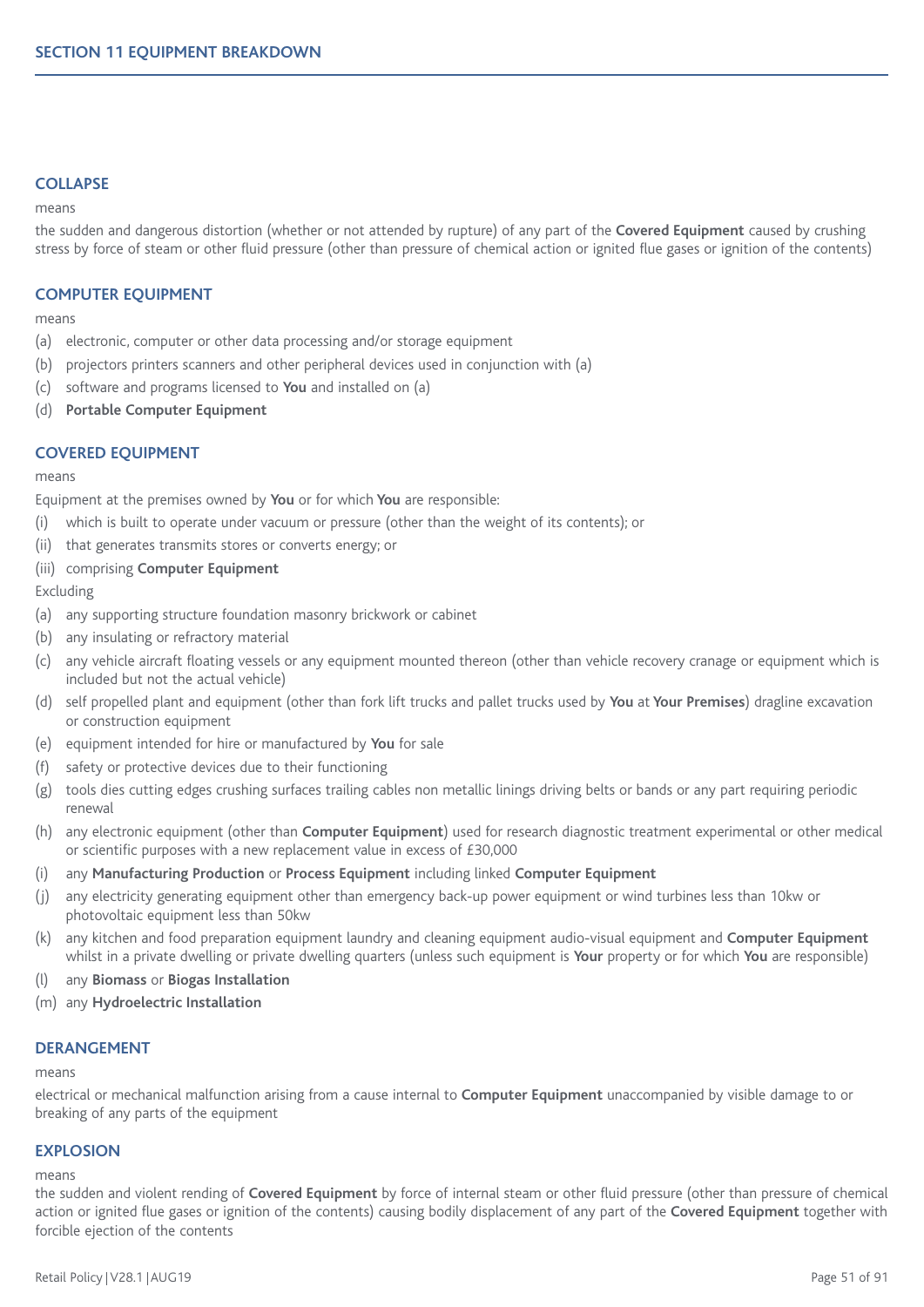#### **HAZARDOUS SUBSTANCE**

#### means

any substance other than ammonia that has been declared to be hazardous to health by a governmental agency

### **HYDROELECTRIC INSTALLATIONS**

#### means

any equipment machinery dam and weir used in connection with running a hydro-electric power station including turbines sluice gates screens screeners pumps motors generators gearboxes engines alternators and associated equipment plus any substation and distribution transformer, switchgear, meter, cabling, telecommunication and monitoring device, building and converter housing (including fixtures and fittings), and security equipment

#### **MANUFACTURING PRODUCTION OR PROCESS EQUIPMENT**

means

any machine or apparatus (other than boilers lifts fork lift trucks dock levelers and lifting tables) which has a primary purpose of processing or producing a product or service intended for eventual sale by **You** and any equipment which exclusively serves such machinery or apparatus

#### **MEDIA**

means

all forms of electronic magnetic and optical tapes and discs for use in any **Computer Equipment**

### **PORTABLE COMPUTER EQUIPMENT**

means

- (a) laptops palmtops and notebooks
- (b) personal digital assistants (PDAs)
- (c) projectors printers scanners and other peripheral devices which are designed to be carried and used in conjunction with other **Portable Computer Equipment**
- (d) removable satellite navigation systems
- (e) digital cameras

#### **VERIFIED**

means

checked for accuracy and integrity to ensure a precise match with the source data and capable of restoration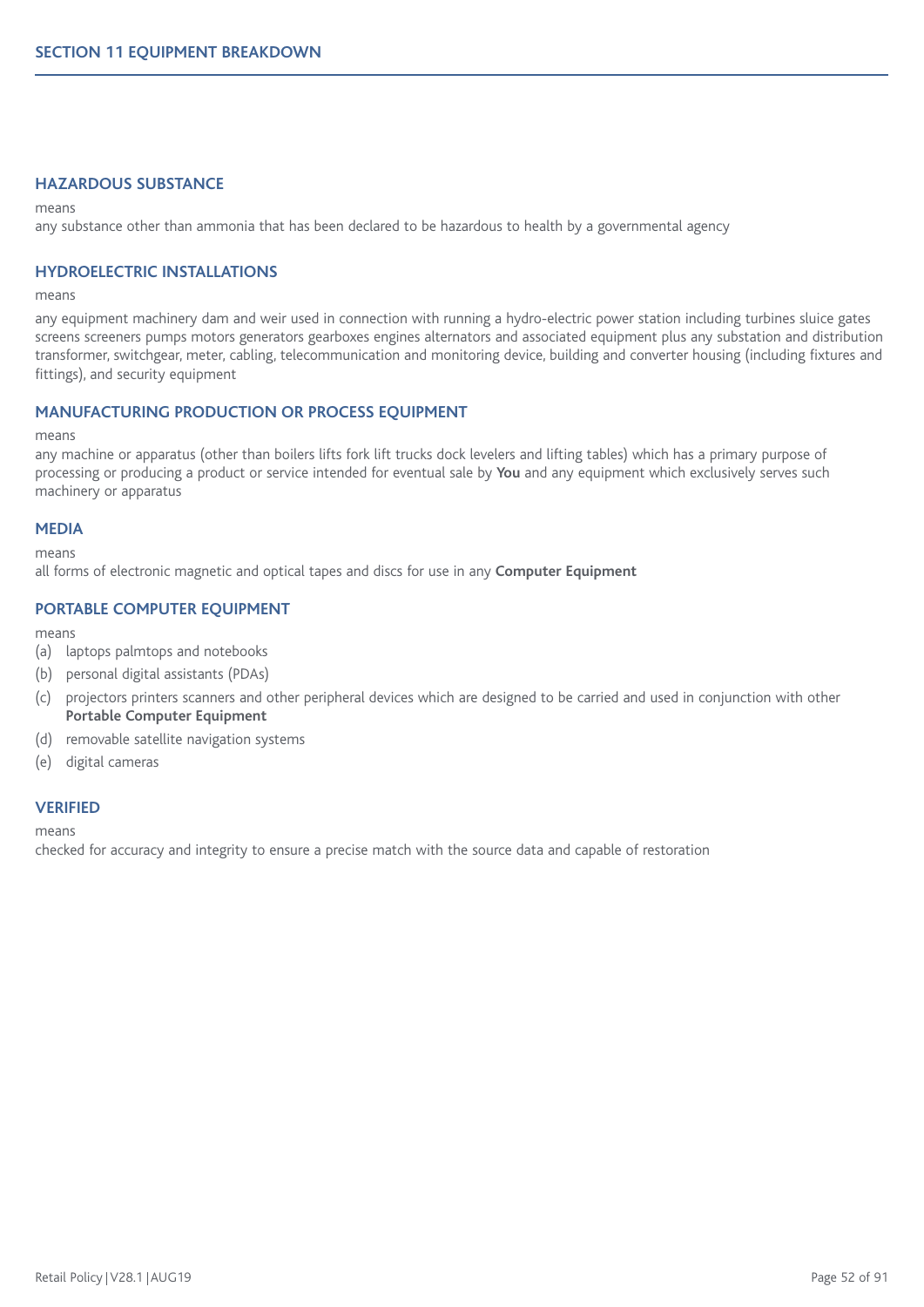#### **EXTENSIONS**

The following extensions of cover apply to loss or damage caused by or resulting from an **Accident** to **Covered Equipment**

#### **A. Hazardous Substances**

**HSBEIL** will be liable for the additional cost to repair or replace **Covered Equipment** because of contamination by a **Hazardous Substance** including any additional expenses to clean up or dispose of such property

The liability of **HSBEIL** will not exceed £10,000 any one **Accident** in respect of such additional costs under this extension

#### **B. Reinstatement of Data and Computer Increased Costs of Working**

1. **HSBEIL** will be liable for costs incurred in reinstating **Data** lost or damaged in consequence of an **Accident** to or **Derangement** of **Computer Equipment**

Provided that

- (a) liability is limited solely to the cost of reinstating **Data** onto **Media**
- (b) **HSBEIL** will not be liable for loss of or damage to software
- The liability of **HSBEIL** will not exceed £50,000 any one **Accident** under this extension
- 2. In addition **HSBEIL** will pay reasonable costs necessarily incurred in minimising or preventing the resulting interruption or interference to **Your** computer operations

The liability of **HSBEIL** will not exceed £50,000 any one **Accident** in respect of such additional costs under this extension

#### **C. Business Interruption**

Provided that the Business Interruption section of this **Policy** is operative **HSBEIL** will be liable for financial loss caused by or resulting from an **Accident** to **Covered Equipment**

The liability of **HSBEIL** in any one **Period of Insurance** will not exceed £100,000 under this extension

**HSBEIL** will not be liable under this extension for any loss resulting from Extension H - Damage to Own Surrounding Property

#### **D. Public Authorities/Law or Ordinance**

If an **Accident** to **Covered Equipment** damages a building that is covered under this **Policy** and the loss is increased by enforcement of any public authority ordinance or law in force at the time of the **Accident** that regulates the construction or repair of buildings or establishes zoning or land use requirements **HSBEIL** will be liable for the following additional costs to comply with such ordinance or law:

- (a) **Your** actual expenditures for the cost to demolish and clear the site of undamaged parts
- (b) **Your** actual expenditures for increased costs to repair rebuild or construct the building. If the building is repaired or rebuilt it must be intended for similar use or occupancy as the current building unless otherwise required by zoning or land use ordinance or law
- (c) loss as described under Section 7 Business Interruption of the **Policy** caused by loss covered in (a) or (b) above

#### **HSBEIL** will not be liable for

- (a) any fine
- (b) any liability to a third party
- (c) any increase in loss due to a hazardous substance (other than as specifically insured under Extension A. Hazardous Substances)
- (d) increased construction costs until the building is actually repaired or replaced

This extension is within and does not increase the Limit of Indemnity shown in the Schedule

#### **E. Expediting Expenses**

With respect to damaged **Covered Equipment HSBEIL** will be liable for the reasonable extra cost to make temporary repairs and expedite permanent repairs or permanent replacement

The liability of **HSBEIL** will not exceed £20,000 any one **Accident** under this extension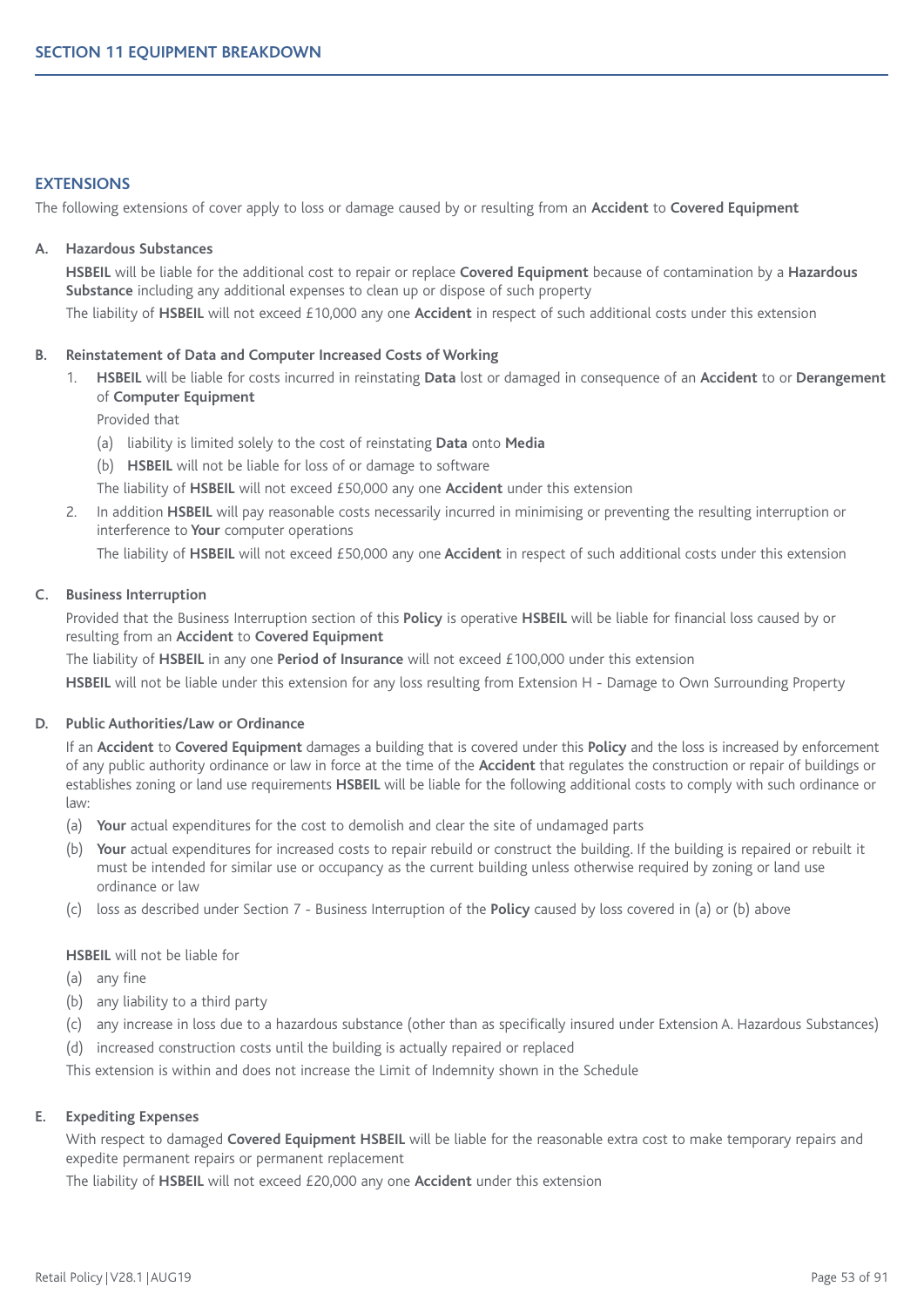#### **F. Hire of Substitute Item**

If **Covered Equipment** is damaged as a result of an **Accident HSBEIL** will be liable for the cost of hire charges actually incurred by **You** during the **Period of Insurance** for the necessary hire of a substitute item of similar type and capacity during the period of repair or until permanent replacement of the item lost or damaged

The liability of **HSBEIL** will not exceed £10,000 any one **Accident** under this extension

#### **G. Storage Tanks and Loss of Contents**

The insurance under this Section extends to include **Damage** caused by an **Accident** to oil storage tanks or water tanks including connected pipework belonging to **You** or for which **You** are responsible at the **Premises**

In addition this extension covers loss of the contents of oil storage tanks caused by

- (a) Escape of Contents leakage discharge or overflow from the oil storage tanks caused by or resulting from an **Accident** including cleaning costs incurred as a result of such loss
- (b) Contamination contamination of the contents of the oil storage tanks caused by or resulting from an **Accident** including cleaning costs incurred as a result of such loss

The liability of **HSBEIL** will not exceed £10,000 any one **Accident** under this extension

#### **H. Damage to Own Surrounding Property**

**HSBEIL** will pay for damage to property at the **Premises** belonging to **You** or in **Your** custody and control and for which **You** are responsible directly resulting from the **Explosion** or **Collapse** of any **Covered Equipment** operating under steam pressure The liability of **HSBEIL** will not exceed £1,000,000 any one **Accident** under this extension

#### **I. Additional Access Costs**

Provided that the Business Interruption section of this **Policy** is operative **HSBEIL** will be liable under this extension for any necessary additional costs incurred in order to gain access to repair or replace the **Covered Equipment** following an **Accident** The liability of **HSBEIL** will not exceed £20,000 any one **Accident** under this extension

#### **J. Debris Removal**

**HSBEIL** will be liable under this extension for costs incurred in the removal of debris and protection of **Covered Equipment** following an **Accident**

The liability of **HSBEIL** will not exceed £25,000 any one **Acciden**t under this extension

#### **K. Repair Costs Investigation**

With their prior written agreement **HSBEIL** will pay costs relating to repair investigations and tests by consulting engineers for **Damage** to **Covered Equipment** following an **Accident** for an amount not exceeding £25,000 any one **Accident HSBEIL** will not be liable under this extension for fees incurred in preparing a claim under this Section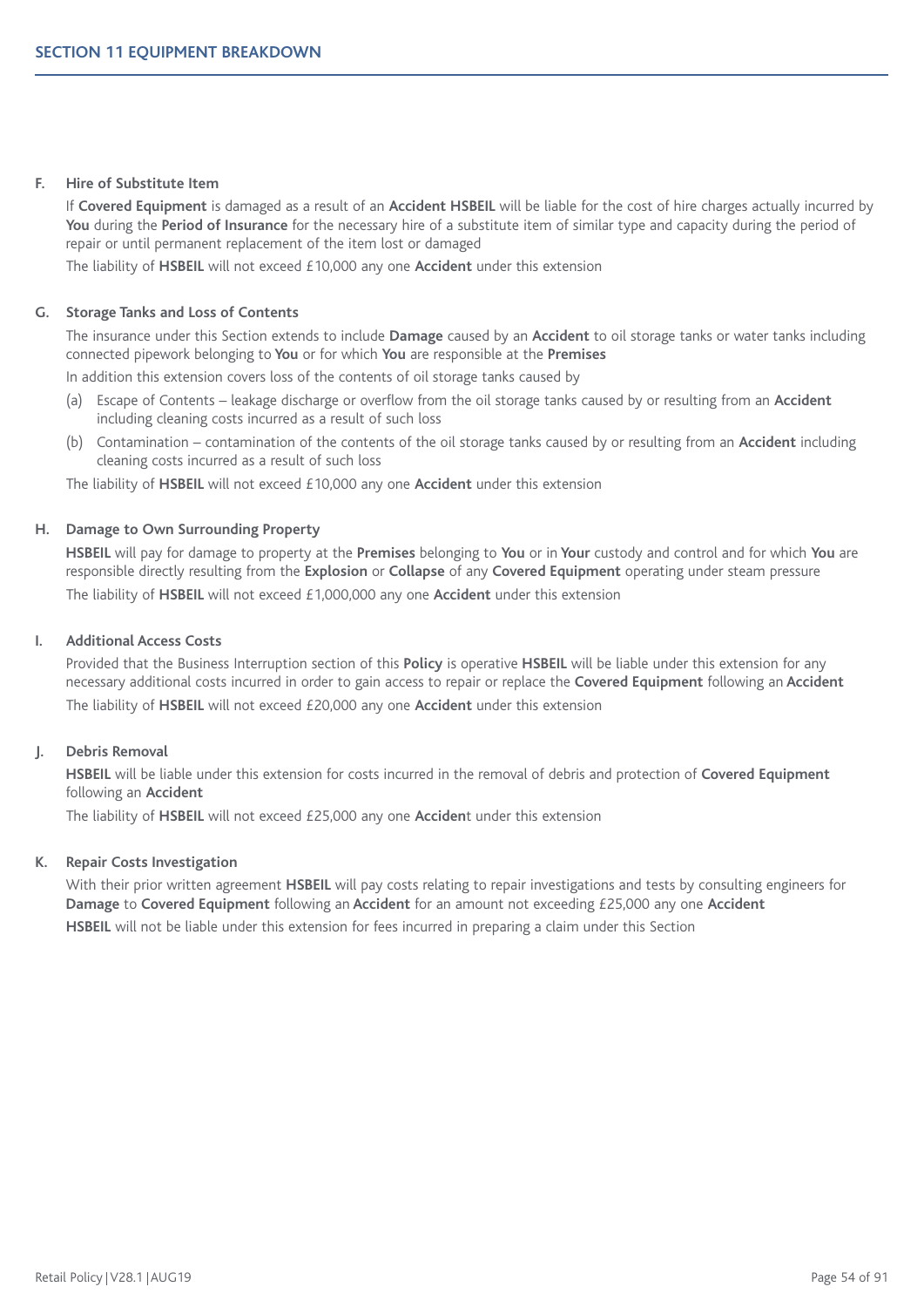### **GENERAL CONDITIONS APPLICABLE TO THIS SECTION**

These conditions of cover apply only to this **Policy** section

**You** must comply with the following conditions to have the full protection of **Your Policy**.

Conditions may specify circumstances whereby non-compliance will mean that **You** will not receive payment for a claim. However **You** will be covered and **We** will pay **Your** claim if **You** are able to prove that the non-compliance with these conditions could not have increased the risk of the loss which actually occurred in the circumstances in which it occurred

#### **1. Precautions**

**You** will exercise due diligence in

- (a) complying with any statute or order
- (b) ensuring that insured items are properly maintained and used in accordance with manufacturers recommendations and in taking reasonable precautions to prevent loss or damage

#### **2. Back-Up Records**

**You** will maintain a minimum of 2 generations of **Verified** back-up computer records taken at intervals no less frequently than 48 hours and take all reasonable precautions to store and maintain records in accordance with the makers recommendations

#### **3. Reinstatement Basis of Settlement in the event of a claim**

Applicable unless stated otherwise in the Schedule

Subject to the following special conditions the basis upon which the amount payable in respect of **Covered Equipment** is to be calculated shall be the reinstatement of the **Covered Equipment** that is the subject of an **Accident**

For this purpose "reinstatement" means

- (a) the replacement of **Covered Equipment** that is the subject of an **Accident** which provided the liability of **HSBEIL** is not increased may be carried out
	- (i) in any manner suitable to **Your** requirements
	- (ii) upon another site
- (b) the repair or restoration of **Covered Equipment** that is the subject of an **Accident**

in the case of (a) or (b) to a condition equivalent to or substantially the same as but not better or more extensive than its condition when new

#### Special Conditions

- 1. The liability of **HSBEIL** for the repair or restoration of **Covered Equipment** that is the subject of an **Accident** will not exceed the amount payable for replacement of the **Covered Equipment**
- 2. No payment beyond the amount which would have been payable in the absence of this memorandum shall be made
	- (i) unless reinstatement commences and proceeds without unreasonable delay
	- (ii) until the cost of reinstatement shall have been actually incurred
- 3. All the terms and conditions of the **Policy** shall apply
	- (i) in respect of any claim payable under this special condition except in so far as they are varied hereby
	- (ii) where claims are payable as if this condition had not been incorporated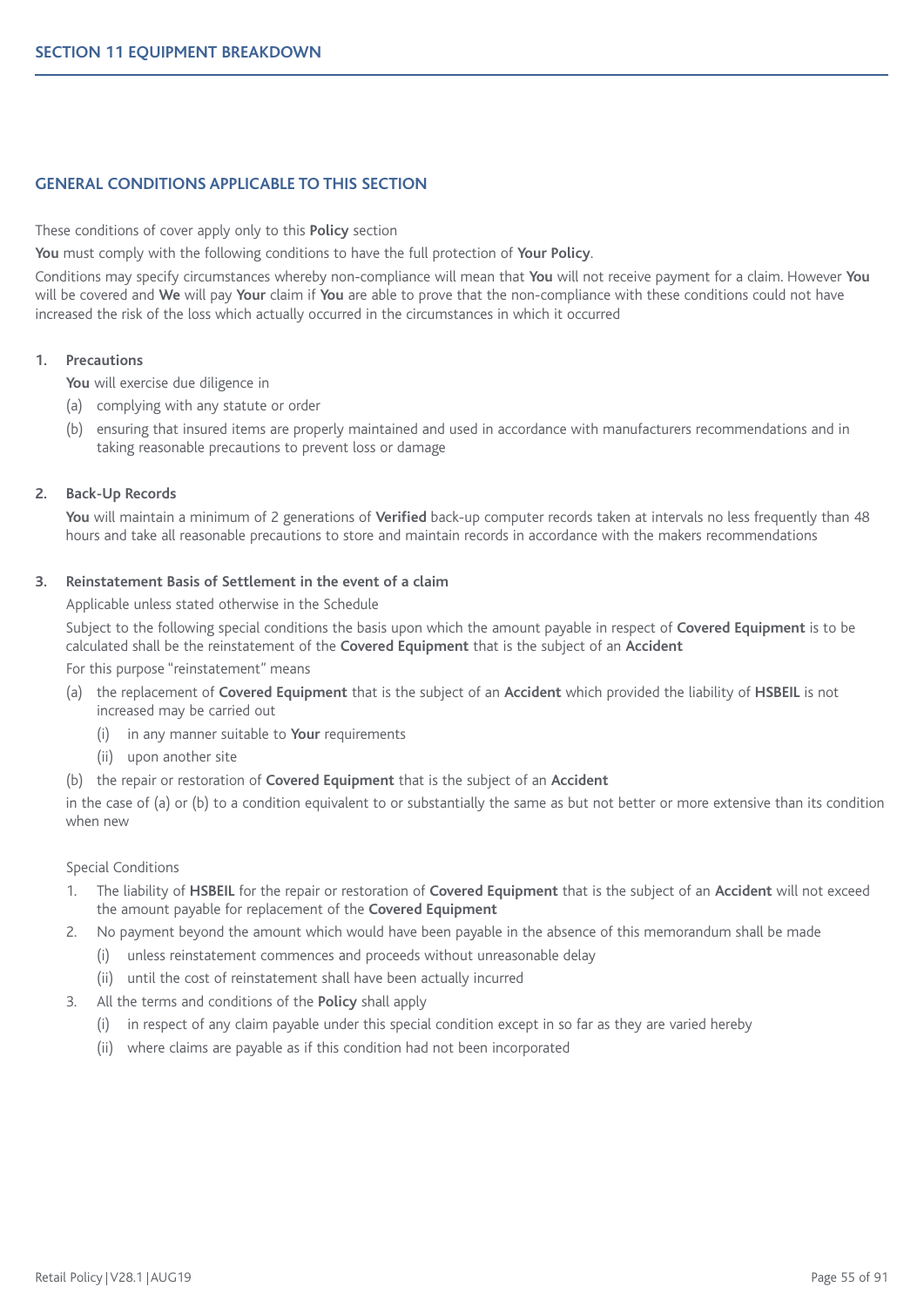### **GENERAL EXCLUSIONS APPLICABLE TO THIS SECTION**

- 1. **HSBEIL** will not be liable for any loss or damage
	- (i) caused by or resulting from a hydrostatic pneumatic or gas pressure test of any boiler or pressure vessel or an insulation breakdown test of any type of electrical equipment
	- (ii) to data or media of any kind caused by
		- (a) programming error or programming limitation
		- (b) computer virus
		- (c) introduction of malicious code
		- (d) loss of data (other than as specifically provided for under Extension B.1. Reinstatement of Data)
		- (e) loss of access
		- (f) loss of use
		- (g) loss of functionality
	- (iii) caused by
		- (a) depletion deterioration corrosion erosion wear and tear or other gradually developing conditions
		- (b) any condition which can be corrected by resetting calibrating realigning tightening adjusting or cleaning or by the performance of maintenance
		- But if loss or damage from an **Accident** results **HSBEIL** will be liable for that resulting loss or damage
- 2. **HSBEIL** will not be liable for any loss or damage recoverable under any maintenance agreement or any warranty or guarantee
- 3. With respect to loss of **Gross Profit HSBEIL** will not be liable for delay in resuming operations due to the need to reconstruct or reinput data or programs onto **Media**
- 4. The amount of the **Excess** shown in the Schedule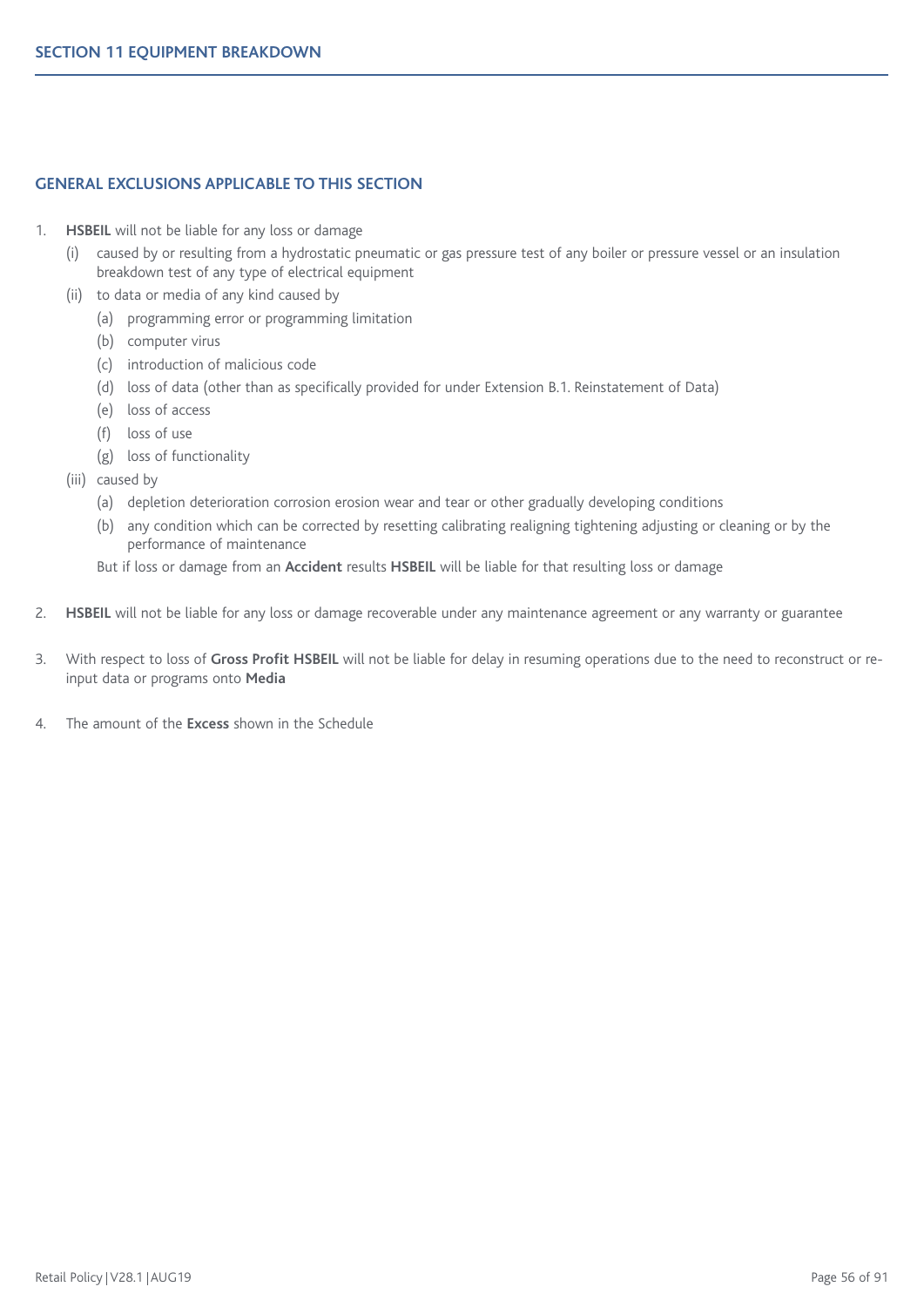# **SECTION 12 – COMMERCIAL LEGAL EXPENSES**

### **THIS FULL COVER EXTENSION IS ONLY OPERATIVE IF SHOWN AS INSURED ON THE SCHEDULE**

To make sure that **You** get the most from **Your DAS** cover, please take time to read this section of the **Policy** which explains the contract between **You** and **Us**. Please take care in following the procedures throughout the **Policy** and particularly those applying to the **Employment Disputes** and **Compensation Awards** cover

If **You** wish to speak to **DAS**'s legal teams about a legal problem, please phone them on 0330 102 6189. **DAS** will ask **You** about **Your** legal issue and if necessary call **You** back to give legal advice.

If **Your** issue cannot be dealt with through legal advice and needs to be dealt with as a potential claim under this **Policy**, phone **DAS** on 0330 102 6189 and they will give **You** a reference number. At this point **DAS** will not be able to tell **You** whether the claim is covered or not but will pass the information **You** have given them to their claims-handling teams who will explain what to do next.

Please do not ask for help from a lawyer, accountant or anyone else before **DAS** have agreed that **You** should do so. If **You** do, **DAS** will not pay the costs involved even if the claim is accepted.

DAS Legal Expenses Insurance Company Limited ('**DAS**') is the underwriter and provides the legal protection insurance under **Your Policy**. The legal advice service is provided by DAS Law Limited and/or a **Preferred Law Firm** on behalf of **DAS**.

DAS Legal Expenses Insurance Company Limited is authorised by the Prudential Regulation Authority and regulated by the Financial Conduct Authority (FRN202106) and the Prudential Regulation Authority DAS Legal Expenses Insurance Company Limited, DAS House, Quay Side, Temple Back, Bristol BS1 6NH Registered in England and Wales Company Number 103274 Website: www.das.co.uk

DAS Law Limited is authorised and regulated by the Solicitors Regulation Authority (registered number 423113) DAS Law Limited Head and Registered Office: North Quay, Temple Back, Bristol BS1 6FL Registered in England and Wales Company Number: 5417859 Website: www.daslaw.co.uk

**DAS** agree to provide the insurance described in this **Policy** for **You** (or where specified, the **Insured Person**) in respect of any insured incident arising in connection with the **Business** shown in the schedule in return for payment of the premium and subject to the terms, conditions, exclusions and limitations set out in this **Policy**, provided that:

- 1 **Reasonable Prospects** exist for the duration of the claim
- 2 the **Date of Occurrence** of the insured incident is during the **Period of Insurance**
- 3 any legal proceedings will be dealt with by a court, or other body which **We** agree to, within the **Territorial Limit**, and
- 4 the insured incident happens within the **Territorial Limit.**

### **WHAT DAS WILL PAY**

**We** will pay an **Appointed Representative**, on **Your** behalf, **Costs and Expenses** incurred following an insured incident, and any compensation awards that **We** have agreed to, provided that:

- 1 the most **We** will pay for all claims resulting from one or more event arising at the same time or from the same originating cause is the limit of indemnity shown in **Your** Schedule
- 2 the most **We** will pay in **Costs and Expenses** is no more than the amount **We** would have paid to a **Preferred Law Firm** or **Tax Consultancy**. The amount **We** will pay a law firm (where acting as an **Appointed Representative**) is currently £100 per hour. This amount may vary from time to time
- 3 in respect of an appeal or the defence of an appeal, **You** must tell **Us** within the time limits allowed that You want to appeal. Before **We** pay the **Costs and Expenses** for appeals, **We** must agree that **Reasonable Prospects** exist
- 4 for an enforcement of judgment to recover money and interest due to **You** after a successful claim under this **Policy**, **We** must agree that **Reasonable Prospects** exist
- 5 where an award of damages is the only legal remedy to a dispute and the cost of pursuing legal action is likely to be more than any award of damages, the most **We** will pay in **Costs and Expenses** is the value of the likely award, and
- 6 in respect of **Legal Defence 6 Jury Service and Court Attendance** the maximum **We** will pay is the **Insured Person**'s net salary or wages for the time that the **Insured Person** is absent from work less any amount **You**, the court or tribunal pays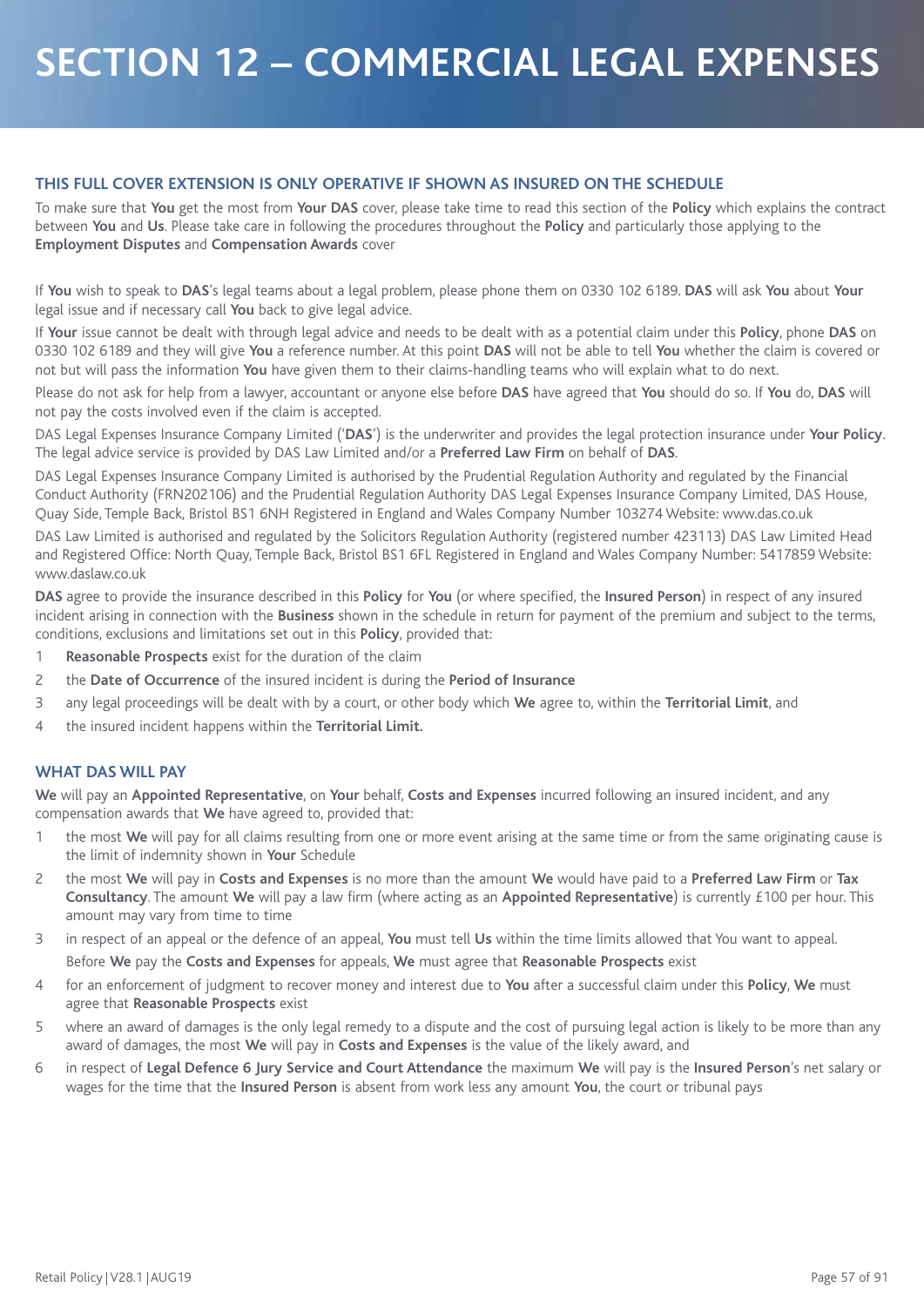#### **WHAT DAS WILL NOT PAY**

- 1 in the event of a claim, if **You** decide not to use the services of a **Preferred Law Firm** or tax consultancy, **You** will be responsible for any costs that fall outside the **DAS Standard Terms of Appointment** and these will not be paid by **Us**.
- 2 The total of the employment compensation awards payable by **Us** shall not exceed £1,000,000 in any one **Period of Insurance**.
- 3 The first £500 of any contract dispute claim where the amount in dispute exceeds £5,000 (including VAT). If **You** are using a **Preferred Law Firm**, **You** will be asked to pay this within 21 days of **Your** claim having been assessed as having **Reasonable Prospects**. If **You** are using **Your** own law firm, this will be within 21 days of their appointment (following confirmation **Your** claim has **Reasonable Prospects**). If **You** do not pay this amount the cover for **Your** claim could be withdrawn.

#### **DEFINITIONS**

#### Also refer to the **Policy** Definitions at the begining of this **Policy**

The following Definitions apply to this Section and shall keep the same meaning wherever they appear in this Section If there is a conflict between a definition in this section and a definition elsewhere in this **Policy**, the definition in this section will apply

#### **Appointed Representative**

The **Preferred Law Firm**, law firm, **Tax Consultancy**, accountant or other suitably qualified person **We** will appoint to act on the **Insured Person**'s behalf.

#### **Costs and Expenses**

#### **(a) Legal Costs**

All reasonable and necessary costs chargeable by the **Appointed Representative** and agreed by **Us** in accordance with the **DAS Standard Terms of Appointment**.

#### **(b) Opponents Costs**

The costs incurred by opponents in civil cases if the **Insured Person** has been ordered to pay them, or the **Insured Person** pays them with **Our** agreement.

#### **DAS Our Us We**

DAS Legal Expenses Insurance Company Limited

#### **DAS Standard Terms of Appointment**

The terms and conditions (including the amount **DAS** will pay to an **Appointed Representative**) that apply to the relevant type of claim which could include a conditional fee agreement (no win, no fee). Where a law firm is acting as an **Appointed Representative** the amount is currently £100 per hour. This amount may vary from time to time.

#### **Date of Occurrence**

- (a) For civil cases (other than under insured incident **Tax Protection**), the date of the event that leads to a claim. If there is more than one event arising at different times from the same originating cause, the **Date of Occurrence** is the date of the first of these events. (This is the date the event happened, which may be before the date **You** or an **Insured Person** first became aware of it.)
- (b) For criminal cases, the date the **Insured Person** began, or is alleged to have begun, to break the law.
- (c) For insured incident **Tax Protection**, the date when HM Revenue & Customs, or the relevant authority, first notifies **You** of its intention to carry out an enquiry. For **VAT** or **Employer Compliance Disputes**, the date the dispute arises during the **Period of Insurance** following the issue of an assessment, written decision or notice of a civil penalty.
- (d) For insured incident **Legal Defence 5 Statutory Notice Appeals,** the date when the **Insured Person** is issued with the relevant notice and has the right to appeal.

#### **Employer Compliance Dispute**

A dispute with HM Revenue & Customs concerning **Your** compliance with Pay As You Earn, Social Security, Construction Industry or IR35 legislation and regulations.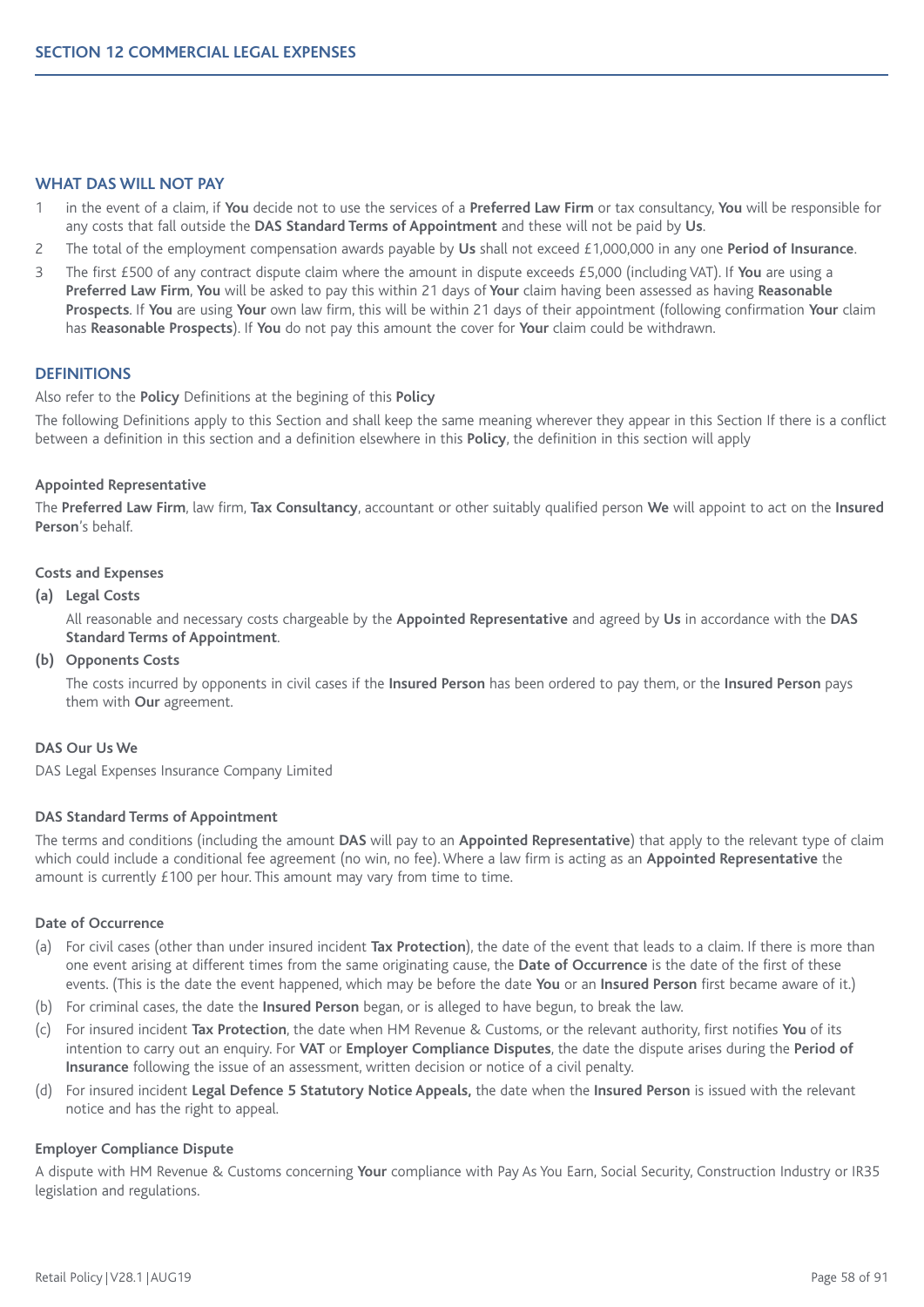#### **Insured Person**

You and Your Directors, Partners, Managers and **Employees**

#### **Preferred Law Firm/Tax Consultancy**

A law firm, barristers' chambers or tax expert **We** choose to provide legal or other or **Tax Consultancy** services. These specialists are chosen as they have the proven expertise to deal with the **Insured Person**'s claim and must comply with **Our** agreed service standard levels, which **We** audit regularly. They are appointed according to the **DAS Standard Terms of Appointment**.

#### **Reasonable Prospects**

- (a) For civil cases, the prospects that the **Insured Person** will recover losses or damages or a reduction in tax or National Insurance liabilities (or obtain any other legal remedy that **We** have agreed to, including an enforcement of judgment), make a successful defence or make a successful appeal or defence of an appeal, must be at least 51%. **We**, or a **Preferred Law Firm** or **Tax Consultancy** on **Our** behalf, will assess whether there are **Reasonable Prospects**.
- (b) For criminal cases there is no requirement for there to be prospects of a successful outcome, however for appeals the prospects must be at least 51%.

#### **Tax Enquiry**

A written notice of enquiry issued by HM Revenue & Customs to carry out an Income Tax or Corporation Tax compliance check which either:

- (i) includes a request to examine any aspect of **Your** books and records; or
- (ii) advises of a check of **Your** whole tax return.

#### **Territorial Limits**

#### For **Insured Incident - 2 Legal Defence** (excluding2(4)) and 5(b) **Bodily Injury**)

The European Union the Isle of Man the Channel Islands Albania Andorra Bosnia Herzegovina Gibraltar Iceland Liechtenstein Macedonia Monaco Montenegro Norway San Marino Serbia Switzerland and Turkey

#### For all other **Insured Incidents**

The United Kingdom of Great Britain and Northern Ireland, the Isle of Man and the Channel Islands

#### **VAT Dispute**

A dispute with HM Revenue & Customs following the issue of an assessment written decision or notice of a civil penalty relating to **Your** VAT affairs.

#### **You,Your**

The person(s) or company named in the Schedule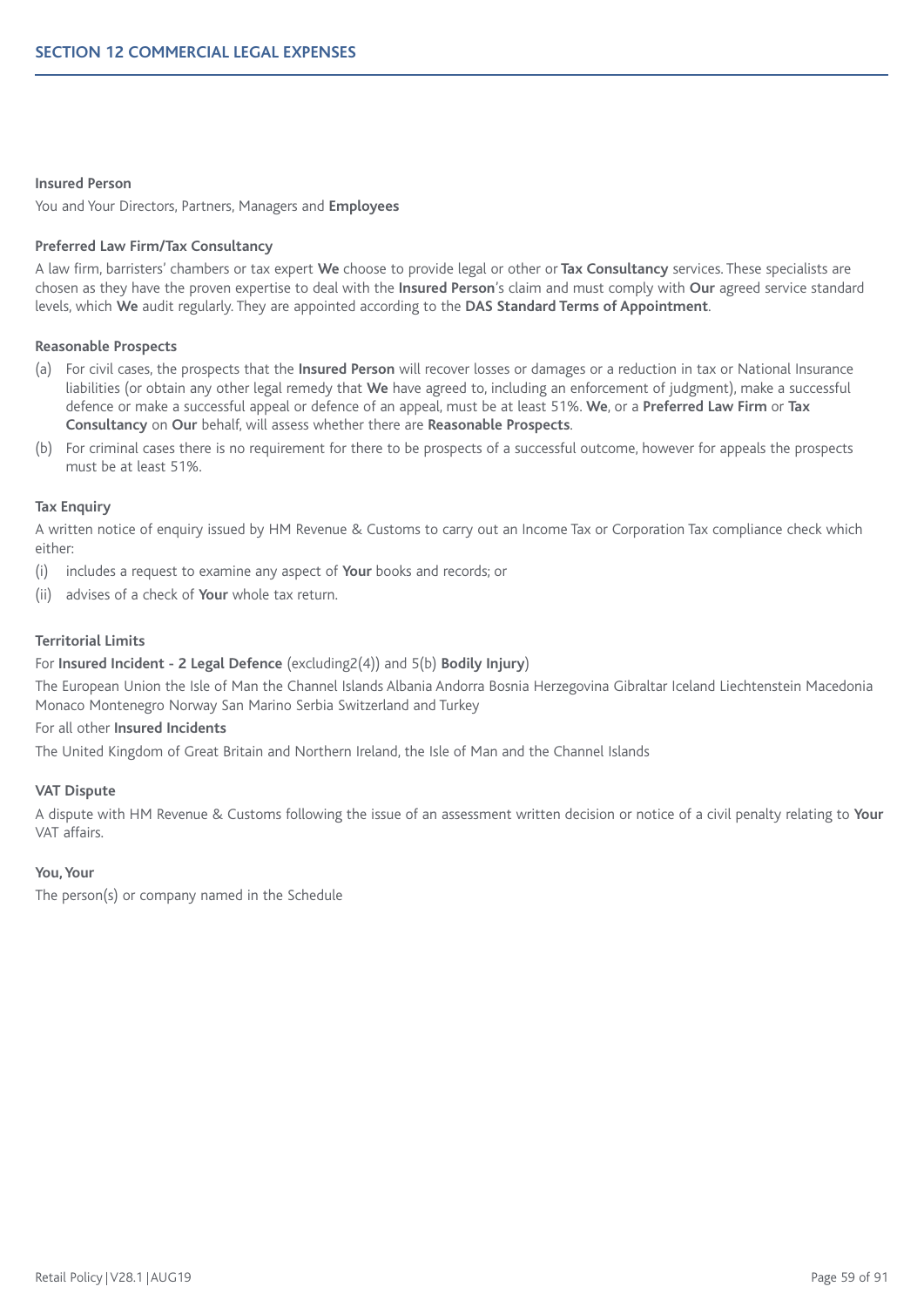### **1. EMPLOYMENT DISPUTES AND COMPENSATION AWARDS**

#### **A. Employment Disputes**

**Costs and Expenses** to defend **Your** legal rights:

- (a) before the issue of legal proceedings in a court or tribunal:
	- (i) following the dismissal of an employee; or
	- (ii) where an employee or ex-employee has contacted ACAS ('Advisory, Conciliation and Arbitration Service') to commence the Early Conciliation procedure; or
- (b) in unfair dismissal disputes under the ACAS Arbitration Scheme; or
- (c) in legal proceedings in respect of any dispute relating to:
	- (i) a contract of employment with **You;** or
	- (ii) an alleged breach of the statutory rights of an employee, ex-employee or prospective employee under employment legislation.

#### **B. Compensation Awards**

**DAS** will pay

(1) any basic and compensatory award

and/or

(2) an order for compensation following a breach of Your statutory duties under employment legislation

In respect of a claim **DAS** have accepted under **Insured Incident 1A**

Provided that

- (1) In cases relating to performance and/or conduct **You** have throughout the employment dispute either
	- (a) followed the ACAS Code of Disciplinary and Grievance Procedures as prepared by the Advisory Conciliation and Arbitration Service
	- or
	- (b) followed equivalent codes of practice issued by the Labour Relations Agency in Northern Ireland
	- or
	- (c) sought and followed advice from the **DAS** legal advice service
- (2) For an order of compensation following **Your** breach of statutory duty under employment legislation **You** have at all times sought and followed advice from the **DAS** legal advice service since the date when **You** should have known about the employment dispute

## **What is Covered What is not Covered**

- (1) Any claim in respect of damages for personal injury or **Damage** to property
- (2) Any claim arising from or relating to any transfer of business which falls within the scope of the Transfer of Undertakings (Protection of Employment) Regulations

- (1) Any compensation award relating to the following:
	- trade union activities trade union membership or nonmembership
	- pregnancy or maternity rights
	- health and safety related dismissals brought under section 44 of the Employment Rights Act 1996
	- statutory rights in relation to trustees of occupational pension schemes
	- statutory rights in relation to Sunday shop and betting work
- (2) Non-payment of money due under the relevant contract of employment or statutory provision relating thereto
- (3) Any award ordered because **You** have failed to provide relevant records to employees under the National Minimum Wage Laws.
- (4) Any compensation award or increase in compensation award ordered by the tribunal for failure to comply with a recommendation it has made including non-compliance with a reinstatement or re-engagement order
- (5) A settlement agreed and payable following conciliation under the ACAS Early Conciliation procedure.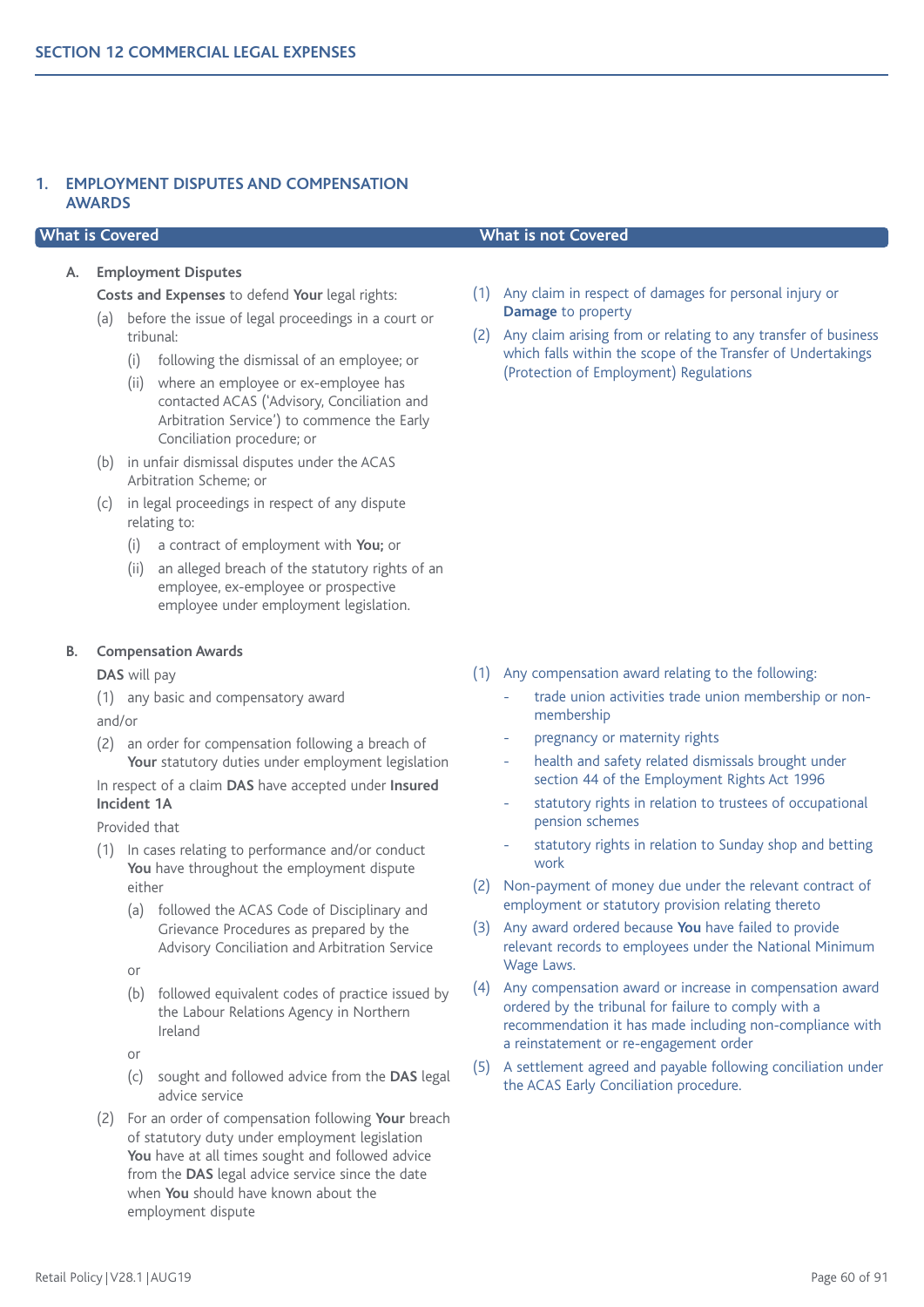- (3) for any compensation award for redundancy or alleged redundancy or unfair selection for redundancy, **You** have sought and followed advice from the **DAS** Claims Department before starting any redundancy process or procedure with **Your** employees
- (4) The compensation is awarded by a tribunal or through the ACAS Arbitration Scheme under a judgment made after full argument and otherwise than by consent or default or is payable under settlement approved in writing in advance by **DAS**
- (5) The total of the compensation awards payable by **DAS** shall not exceed £1,000,000 in any one **Period of Insurance**

## **C. Employee civil legal defence**

**Costs and Expenses** to defend the **Insured Person**'s (other than **Your**) legal rights if an event arising from their work as an employee leads to civil action being taken against them:

- (a) under legislation for unlawful discrimination; or
- (b) as trustee of a pension fund set up for the benefit of Your employees.

Please note that **DAS** will only provide cover for an **Insured Person** (other than **You**) at **Your** request.

# **D. Service occupancy**

**Costs and expenses** to pursue a dispute with an employee or ex-employee to recover possession of premises owned by, or for which **You** are responsible. Any claim relating to defending **Your** legal rights other than defending a counter-claim

# **2. LEGAL DEFENCE**

**Costs and Expenses** to defend the **Insured Person**'s legal rights

# **(1) Criminal pre-proceedings cover**

prior to the issue of legal proceedings when dealing with

- the Police
- Health and Safety Executive and/or Local Authority Health and Safety Enforcement Officer

where it is alleged that the **Insured Person** has or may have committed a criminal offence

# **(2) Criminal prosecution defence**

following an event which leads to the **Insured Person** being prosecuted in a court of criminal jurisdiction Provided that:

for claims relating to the Health and Safety at Work etc Act 1974 the **Countries Covered** shall be any place where the Act applies.

# **What is Covered What is not Covered**

A claim related to the following:

any criminal investigation or enquiry by, with or on behalf of HM Revenue & Customs.

Please note this exclusion applies to section 1 of the **Legal Defence** cover.

2 prosecution due to infringement of road traffic laws or regulations in connection with the ownership, driving or use of a motor vehicle.

Please note this exclusion applies to sections 1 and 2 of the **Legal Defence** cover

- 3 (a) the loss, alteration, corruption or distortion of, or damage to stored personal data, or
	- (b) a reduction in the functionality, availability, or operation of stored personal data

resulting from hacking (unauthorised access), malicious or negligent transfer (electronic or otherwise) of a computer

# **What is Covered What is not Covered**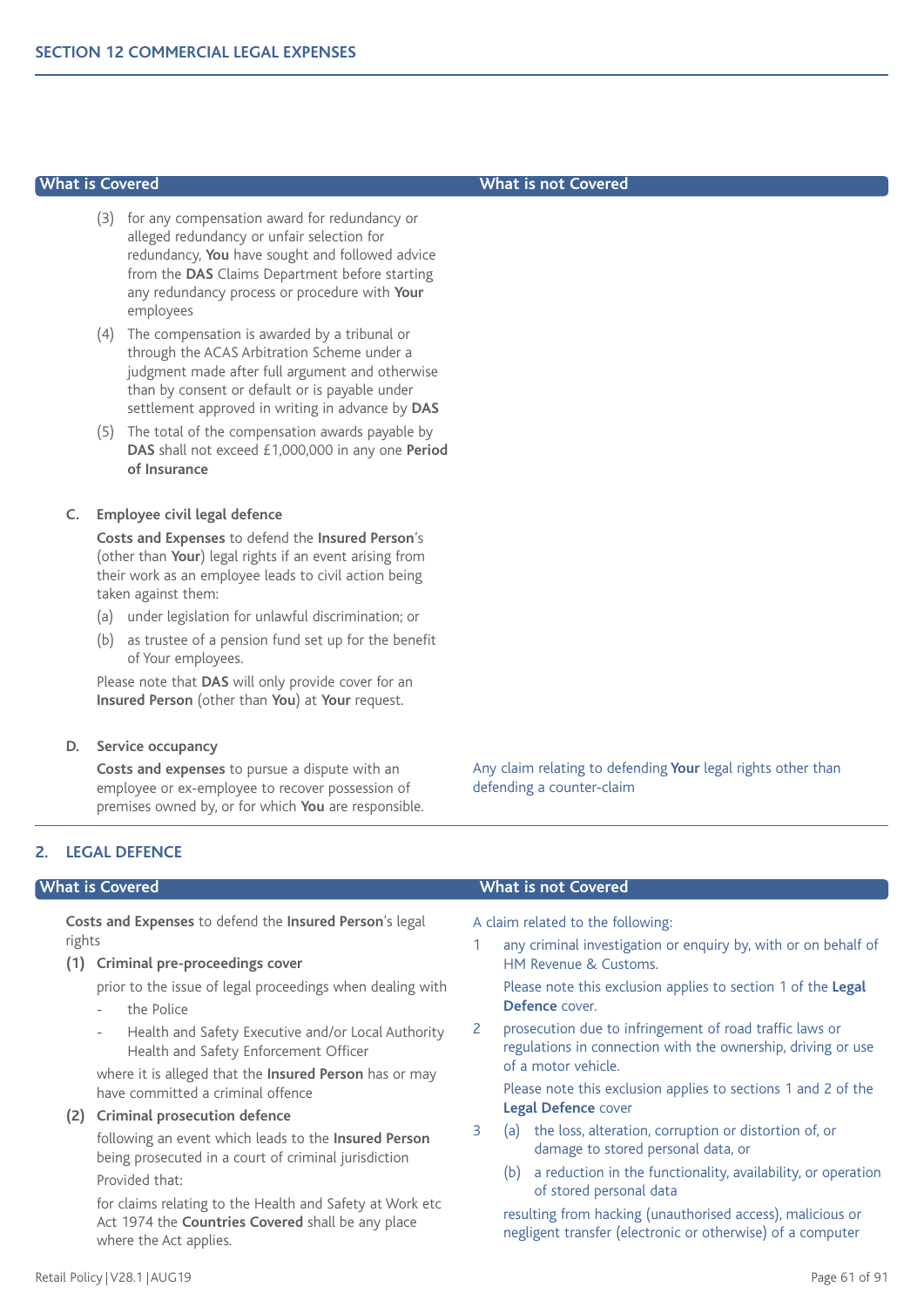Please note **We** will only cover criminal investigations and/ or prosecutions which arise in direct connection with the activities of the **Business** shown in the Schedule.

#### **(3) Data protection**

If civil action is taken against the **Insured Person** for compensation under data protection legislation, when handling personal data in their capacity as a data controller and/or data processor by:

- (a) An individual. **We** will also pay any compensation award in respect of such a claim.
- (b) A data controller and/or data processor, which arises out of, or relates to, a claim made by an individual for compensation against that data controller and/or data processor. Please note **We** will not pay any compensation award in respect of such a claim.

#### **Provided that**:

in respect of 3(a) any sum of money in settlement of a dispute is warded by a court under a judgment made after full argument and otherwise than by consent or default, or is payable under settlement approved in advance by **Us**.

Please note **We** will not cover the cost of fines imposed by the Information Commissioner, or any other regulatory and/or criminal body. Please see **General Exclusions applicable to Section 12 Commercial Legal Expenses, exclusion 3**

#### **(4) Wrongful arrest**

If civil action is taken against **You** for wrongful arrest in respect of an accusation of Theft alleged to have been carried out during the **Period of Insurance**.

#### **(5) Statutory notice appeals**

In an appeal against the imposition or terms of any Statutory Notice issued under legislation affecting **Your Business**.

#### **(6) Jury service and court attendance**

An **Insured Person**'s absence from work:

- (a) to perform jury service
- (b) to attend any court or tribunal at the request of the **Appointed Representative**.

The maximum **We** will pay is the **Insured Person**'s net salary or wages for the time that they are absent from work less any amount **You**, the court or tribunal, have paid them.

Provided that:

for each of the above sections of Legal defence cover **You** request **DAS** to provide cover for the **Insured Person**

#### **What is Covered What is not Covered**

program that contains any malicious or damaging code, compute virus or similar mechanism.

Please note this exclusion applies to section 3 of **Legal Defence** cover.

An appeal against the imposition or terms of any Statutory Notice issued in connection with **Your** licence, mandatory registration or British Standard Certificate of Registration

A Statutory Notice issued by an **Insured Person**'s regulatory or governing body.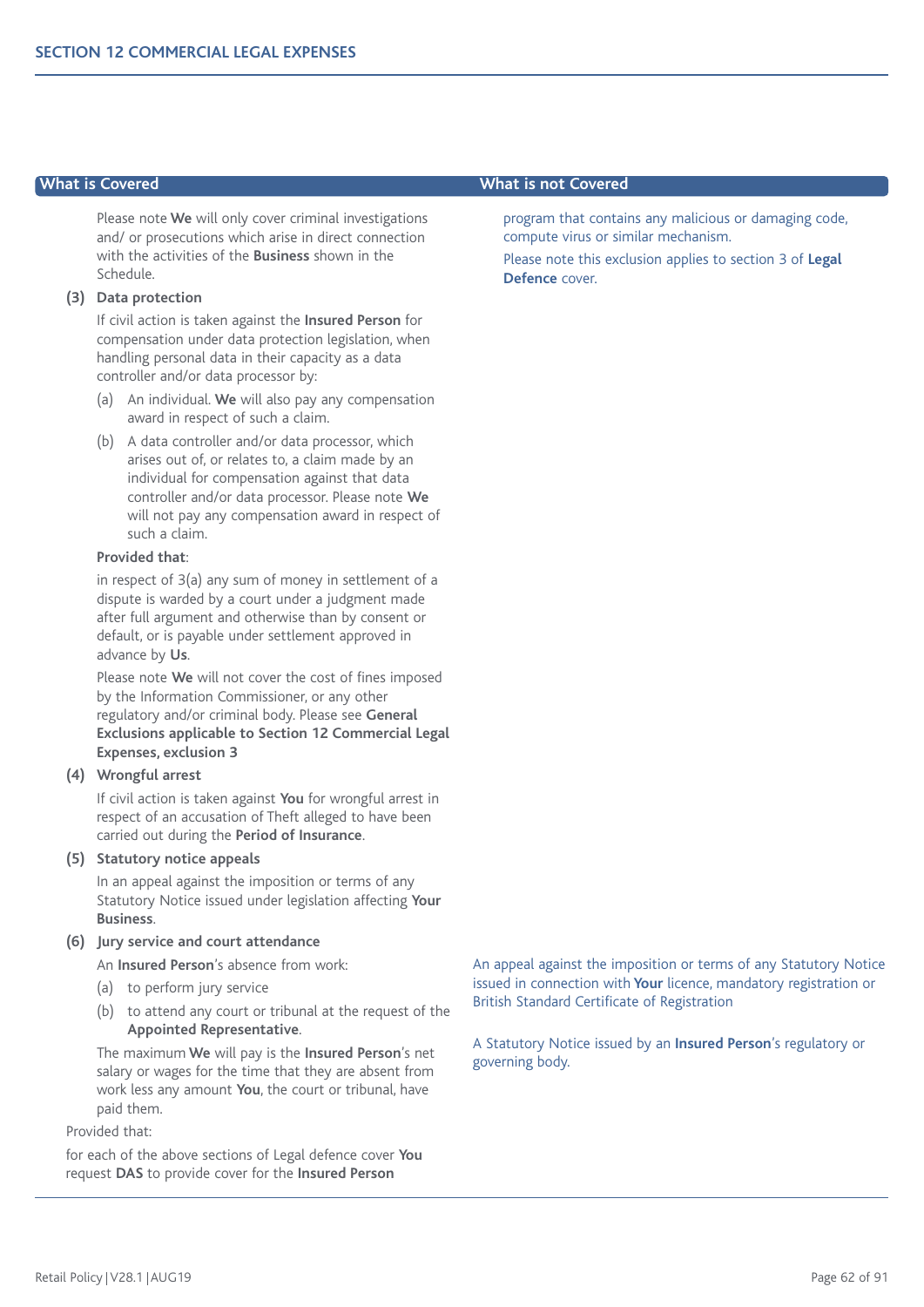#### **3. CONTRACT DISPUTES**

A contractual dispute arising from an agreement or an alleged agreement which has been entered into by **You** or on **Your** behalf for the purchase, hire, sale or provision of goods or of services

Provided that

- (1) The amount in dispute exceeds £250. (incl VAT). If the amount in dispute exceeds £5,000 (incl VAT), **You** must pay the first £500 of any claim. If **You** are using a **Preferred Law Firm**, **You** will be asked to pay this within 21 days of **Your** claim having been assessed as having **Reasonable Prospects**. If **You** are using **Your** own law firm, this will be within 21 days of their appointment (following confirmation **Your** claim has reasonable prospects). If **You** do not pay this amount the cover for **Your** claim could be withdrawn
- (2) If the amount in dispute is payable in instalments the instalments due and payable at the time of making the claim exceed £250 (incl VAT)
- (3) If the dispute relates to money owed to **You** a claim under the **Policy** is made within 90 days of the money becoming due and payable

#### **What is Covered What is not Covered**

- (1) Any claim relating to the following:
	- the settlement payable under an insurance policy (DAS will cover a dispute if **Your** insurer refuses **Your** claim, but not for a dispute over the amount of the claim);
	- the sale, purchase, terms of a lease, licence, or tenancy of land or buildings. However, **DAS** will cover a dispute with a professional adviser in connection with these matters;
	- a loan mortgage pension or any other financial product and choses in action;
	- a motor vehicle owned by or hired or leased to You other than agreements relating to the sale of motor vehicles where **You** are engaged in the business of selling motor vehicles
- (2) A dispute with an employee or ex-employee which arises out of or relates to a contract of employment with **You**
- (3) A dispute which arises out of the sale or provision of computer hardware software systems or services; or the purchase or hire of computer hardware software systems or services tailored by a supplier to **Your** own specification
- (4) A dispute arising from a breach or alleged breach of professional duty by an **Insured Person**
- (5) The recovery of money and interest due from another party other than disputes where the other party intimates that a defence exists

#### **4. DEBT RECOVERY**

A dispute relating to the recovery of money and interest due from the sale or provision of goods or services, including enforcement of judgments.

Provided that

- (1) The debt exceeds £250
- (2) A claim for debt recovery under this Section is made within 90 days of the money becoming due and payable.
- (3) **DAS** have the right to select the method of enforcement or to forego enforcing judgment if **DAS** are not satisfied that there are or will be sufficient assets available to satisfy judgment.

#### **What is Covered What is not Covered**

- (1) Any claim relating to the following:
	- the settlement payable under an insurance policy;
	- the sale, purchase, terms of a lease, licence, or tenancy of land or buildings;
	- a loan, mortgage, pension, guarantee or any other financial product and choses in action;
	- a motor vehicle owned by or hired or leased to You other than agreements relating to the sale of motor vehicles where **You** are engaged in the business of selling motor vehicles
- (2) A dispute which arises out of the supply hire sale or provision of computer hardware software systems or services.
- (3) The recovery of money and interest due from another party where the other party intimates that a defence exists
- (4) any dispute which arises from debts **You** have purchased from a third party.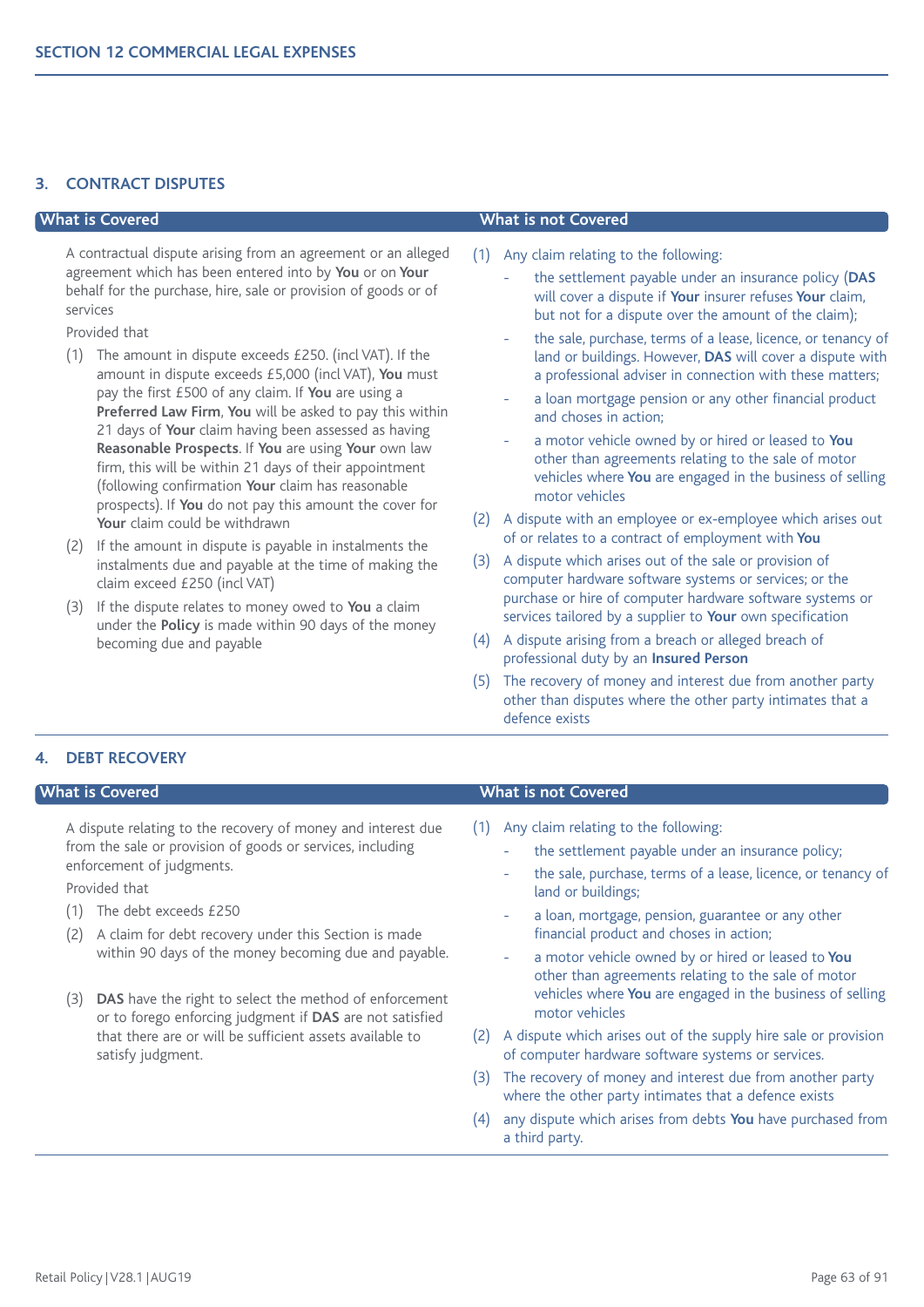#### **5. PROPERTY PROTECTION AND BODILY INJURY**

#### **A. Property Protection**

A civil dispute relating to material property which is owned by **You,** or is **Your** responsibility following:

- (1) any event which causes physical Damage to such material property; or
- (2) a legal nuisance (meaning any unlawful interference with **Your** use or enjoyment of **Your** land, or some right over, or in connection with it); or
- (3) a trespass

Please note that **You** must have established the legal ownership or right to the land that is the subject of the dispute

#### **What is Covered What is not Covered**

Any claim relating to the following:

- (1) a contract entered into by **You**; (please refer to insured incident **Contract Disputes**)
- (2) goods in transit or goods lent or hired out;
- (3) goods at premises other than those occupied by **You** unless the goods are at such premises for the purpose of installations or use in work to be carried out by **You**;
- (4) mining subsidence;
- (5) defending **Your** legal rights other than in defending a counterclaim;
- (6) a motor vehicle owned or used by, or hired or leased to an **Insured Person** other than Damage to motor vehicles where **You** are engaged in the business of selling motor vehicles
- (7) the enforcement of a covenant by or against **You**.

**B. Bodily Injury**

At **Your** request **DAS** will pay **Costs and Expenses** for an **Insured Person**'s and their family members' legal rights following a specific or sudden accident that causes the death of, or bodily injury to them

#### Any claim relating to the following:

- (1) any illness or bodily injury which develops gradually or is not caused by a specific or sudden accident; or
- (2) defending an **Insured Person**'s or their family members' legal rights other than in defending a counter-claim; or
- (3) a motor vehicle owned or used by or hired or leased to an **Insured Person** or their family members
- (4) clinical negligence.

### **6. TAX PROTECTION**

**Costs and Expenses** for an **Appointed Representative** following:

- 1 A **Tax Enquiry**
- 2 An **Employer Compliance Dispute**
- 3 A **VAT Dispute**.

Provided that

- (1) For all **Insured Incidents You** have taken reasonable care to ensure that all returns are complete and correct and that suchreturns are submitted within the statutorytime limits allowed
- (2) Please note **DAS** will only cover tax claims which arise in direct connection with the activities of the **Business** shown in the schedule.

#### **What is Covered What is not Covered**

- (1) Any claim arising from a tax avoidance scheme
- (2) Any failure to register for Value Added Tax or Pay As You Earn.
- (3) Any investigation or enquiries by, with or on behalf of HM Revenue & Customs Special Investigations Section, Special Civil Investigations, Criminal Investigations Unit, Criminal Taxes Unit, under Public Notice 160 or by the Revenue & Customs Prosecution Office.
- (4) Any investigation or enquiry by HM Revenue & Customs into alleged dishonesty or alleged criminal offences
- (5) Any claim relating to import or excise duties and import VAT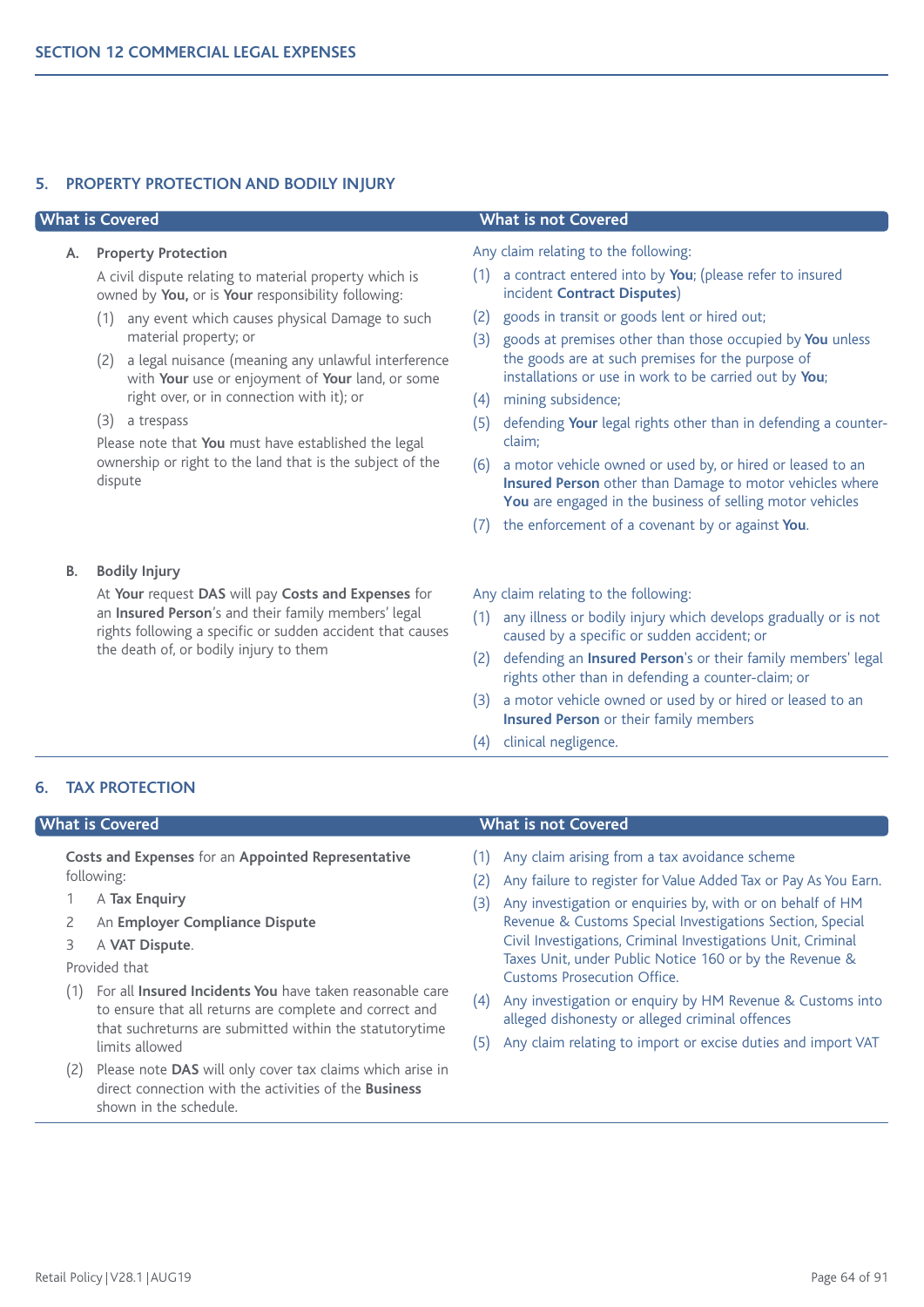### **GENERAL CONDITIONS APPLICABLE TO THIS SECTION**

These conditions of cover apply only to this **Policy** section **You** must comply with the following conditions to have the full protection of **Your Policy**

#### **1. Your representation**

(a) On receiving a claim, if representation is necessary, **DAS** will appoint a **Preferred Law Firm** or **Tax Consultancy** as **Your Appointed Representative** to deal with **Your** claim.

They will try to settle **Your** claim by negotiation without having to go to court.

- (b) If the appointed **Preferred Law Firm** or T**ax Consultancy** cannot negotiate settlement of **Your** claim and it is necessary to go to court and legal proceedings are issued or there is a conflict of interest, then **You** may choose a law firm or tax expert to act as the **Appointed Representative**. **DAS** will choose the **Appointed Representative** to represent **You** in any proceedings where **DAS** are liable to pay a compensation award.
- (c) If **You** choose a law firm as **Your Appointed Representative** who is not a **Preferred Law Firm** or **Tax Consultancy**, **DAS** will give **Your** choice of law firm the opportunity to act on the same terms as a **Preferred Law Firm** or **Tax Consultancy**. However if they refuse to act on this basis, the most **DAS** will pay is the amount **DAS** would have paid if they had agreed to the **DAS Standard Terms of Appointment**. The amount **DAS** will pay a law firm (where acting as the **Appointed Representative**) is currently £100 per hour. This amount may vary from time to time.
- (d) The **Appointed Representative** must co-operate with **DAS** at all times and must keep **DAS** up to date with the progress of the claim.

#### **2. Your responsibilities**

An **Insured Person** must:

- (a) co-operate fully with **DAS** and the **Appointed Representative**;
- (b) give the **Appointed Representative** any instructions that **DAS** ask **You** to.

#### 3. **Offers to settle a claim**

- (a) An **Insured Person** must tell **DAS** if anyone offers to settle a claim and must not negotiate or agree to any settlement without **DAS**' written consent.
- (b) If an **Insured Person** does not accept a reasonable offer to settle a claim, **DAS** may refuse to pay further **Costs and Expenses**.
- (c) **DAS** may decide to pay an **Insured Person** the reasonable value of the claim that the **Insured Person** is claiming or is being claimed against them instead of starting or continuing legal action. In these circumstances an **Insured Person** must allow **DAS** to take over and pursue or settle a claim in their name. An **Insured Person** must allow **DAS** to pursue at **DAS**' own expense and for their benefit, any claim for compensation against any other person and an **Insured Person** must give **DAS** all the information and help **DAS** need to do so.

#### **4. Assessing and Recovering Costs**

- (a) An **Insured Person** must instruct the **Appointed Representative** to have **Costs and Expenses** taxed, assessed or audited if **DAS** ask for this.
- (b) An **Insured Person** must take every step to recover **Costs and Expenses** and court attendance and jury service expenses that **DAS** have to pay and must pay **DAS** any amounts that are recovered.

#### **5. Cancelling an Appointed Representative**

If the **Appointed Representative** refuses to continue acting for an **Insured Person** with dismisses the **Appointed Representative** without good reason, the cover **DAS** provide will end at once, unless **DAS** agree to appoint another **Appointed Representative**.

#### **6. Withdrawing cover**

If an **Insured Person** settles a claim or withdraws their claim without **DAS**' agreement, or does not give suitable instructions to the **Appointed Representative**, **DAS** can withdraw cover and will be entitled to reclaim any **Costs and Expenses DAS** have paid.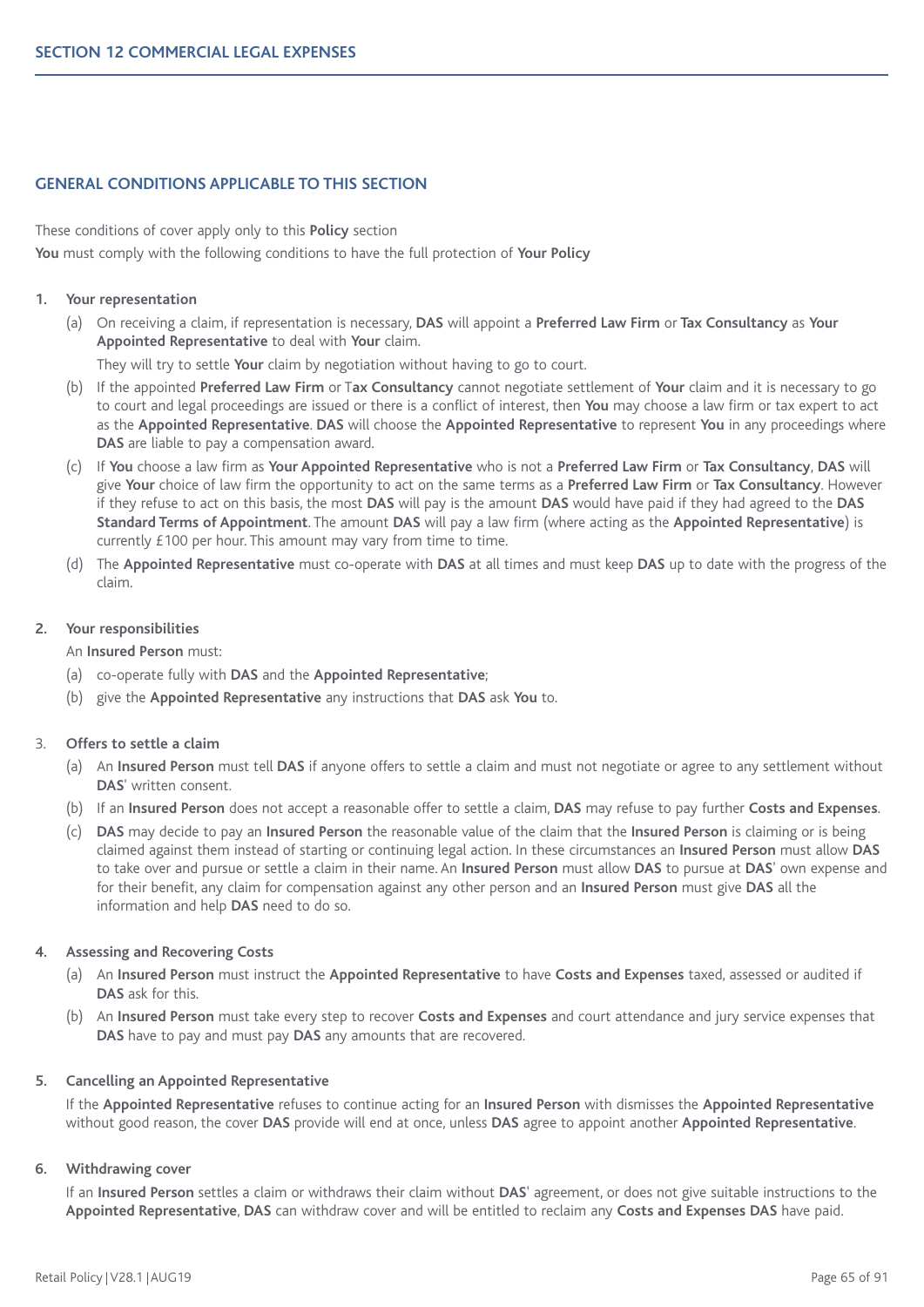## **7. Expert Opinion**

**DAS** may require **You** to get, at **Your** own expense, an opinion from an expert, that **DAS** consider appropriate, on the merits of the claim or proceedings, or on a legal principle. The expert must be approved in advance by **DAS** and the cost agreed in writing between You and Us. Subject to this DAS will pay the cost of getting the opinion if the expert's opinion indicates that it is more likely than not that **You** will recover damages (or obtain any other legal remedy that **DAS** have agreed to) or make a successful defence remedy that **We** have agreed to) or make a successful defence.

**8. Arbitration** If there is a disagreement between **You** and **DAS** about the handling of a claim and it is not resolved through **DAS**' internal complaints procedure and **You** are a small business, **You** can contact the Financial Ombudsman Service for help. Details available from **www.financial-ombudsman.org.uk**.

Alternatively there is a separate arbitration process (this applies to all sizes of business). The arbitrator will be a barrister chosen jointly by **You** and **DAS**. If there is a disagreement over the choice of arbitrator,

**We** will ask the Chartered Institute of Arbitrators to decide.

## **9. Keeping to the policy terms**

An **Insured Person** must:

- (a) keep to the terms and conditions of this **Policy**
- (b) take reasonable steps to avoid and prevent claims
- (c) take reasonable steps to avoid incurring unnecessary costs
- (d) send everything **DAS** ask for in writing, and
- (e) report to **DAS** full and factual details of any claim as soon as possible and give **DAS** any information

**We** need.

#### **10. Cancelling the Policy**

**DAS** can cancel this **Policy** at any time as long as **DAS** tell **You** at least 14 days beforehand. Please refer to the General Policy exclusions for **Your** rights to cancel this **Policy**

## **11. Claims under this policy**

Apart from **DAS**, **You** are the only person who may enforce all or any part of this **Policy** and by a **Third Party** the rights and interests arising from or connected with it. This means that the Contracts (Rights of Third Parties) Act 1999 does not apply to the **Policy** in relation to any third-party rights or interest.

## **12. Other insurances**

If any claim covered under this **Policy** is also covered by another policy, or would have been covered if this **Policy** did not exist, **DAS** will only pay **DAS**' share of the claim even if the other insurer refuses the claim.

#### **13. Law that applies**

This **Policy** is governed by the law that applies in the part of the United Kingdom, Channel Islands or Isle of Man where **Your Business** is registered. Otherwise the law of England and Wales applies.

All Acts of Parliament mentioned in this section include equivalent laws in Scotland, Northern Ireland, the Isle of Man and the Channel Islands as appropriate.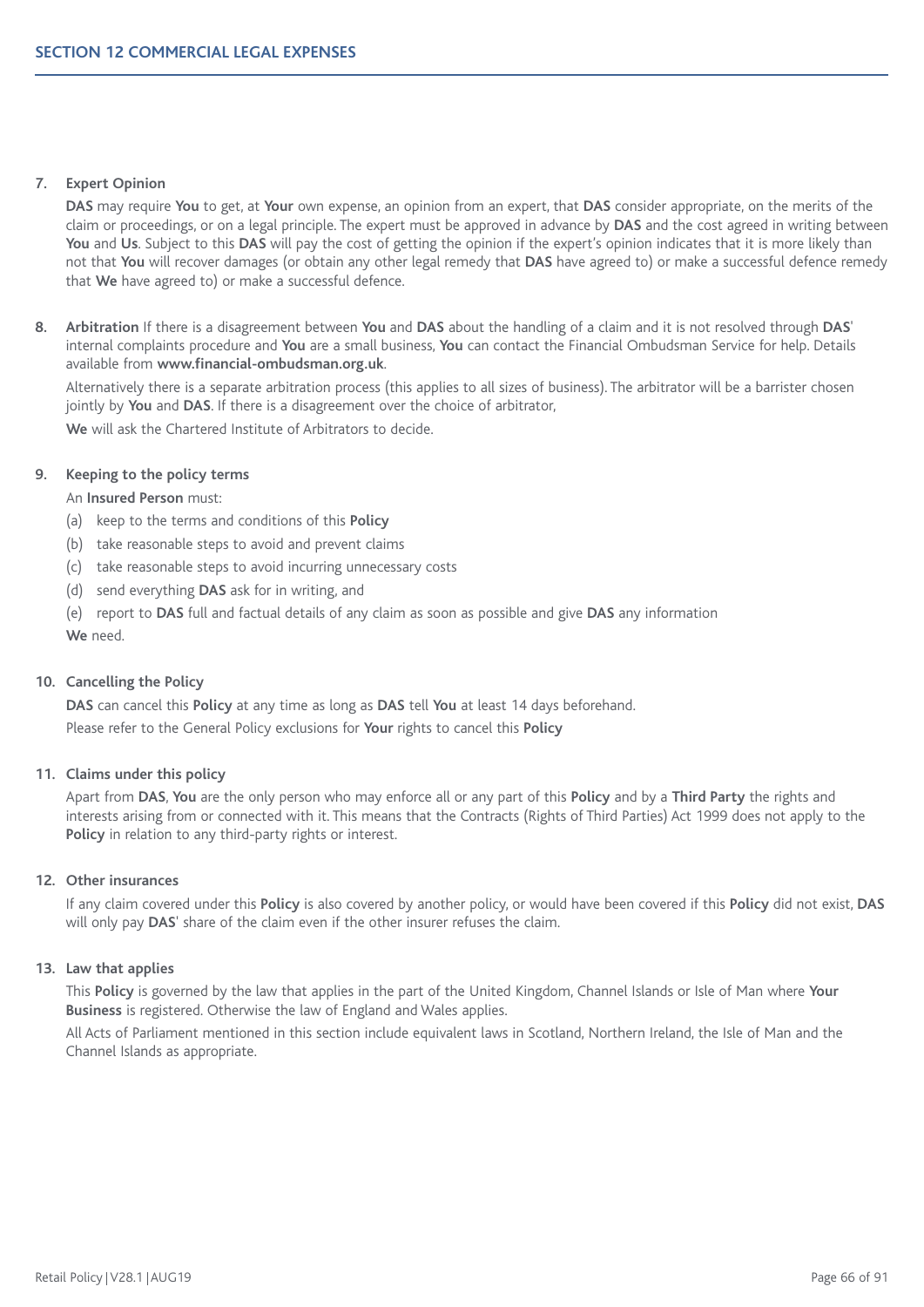# **DATA PROTECTION:**

To comply with data protection regulations **We** are committed to processing the **Insured Person's** personal information fairly and transparently. This section is designed to provide a brief understanding of how **We** collect and use this information.

**We** may collect personal details, including the **Insured Person's** name, address, date of birth, email address and, on occasion, dependent on the type of cover the **Insured Person** has, sensitive information such as medical records. This is for the purpose of managing the **Insured Person's** products and services, and this may include underwriting, claims handling and providing legal advice. **We** will only obtain the **Insured Person's** personal information either directly from them, the third party dealing with the **Insured Person's** claim or from the authorised partner who sold them the **Policy**.

#### **Who we are**

**DAS** is part of DAS Legal Expenses Insurance Company Limited which is part of DAS UK Holdings Limited (DAS UK Group). The uses of the **Insured Person's** personal data by **Us** and members of the DAS UK Group are covered by **Our** individual company registrations with the Information Commissioner's Office. **DAS** has a Data Protection Officer who can be contacted through dataprotection@das.co.uk.

#### **How we will use your information**

**We** may need to send the **Insured Person's** information to other parties, such as lawyers or other experts, the court, insurance intermediaries, insurance companies, appointed service providers, specialist agencies so they may contact the **Insured Person** to ask for their feedback, or members of the DAS UK Group. If the **Insured Person's** policy includes legal advice **We** may have to send the information outside of the European Economic Area (EEA) in order to give legal advice on non-European Union law. Dependent on the type of cover the **Insured Person** has, their information may also be sent outside the EEA so the service provider can administer their claim.

**We** will take all steps reasonably necessary to ensure that the **Insured Person's** data is treated securely and in accordance with this Privacy Notice. Any transfer outside of the EEA will be encrypted using SSL technology.

**We** will not disclose the **Insured Person's** personal data to any other person or organisation unless **We** are required to by **Our** legal and regulatory obligations. For example, **We** may use and share the **Insured Person's** data with other organisations and public bodies, including the police and anti-fraud organisations, for the prevention and detection of crime, including fraud and financial sanctions. If false or inaccurate information is provided and fraud is identified, details will be passed to fraud prevention agencies to prevent fraud and money laundering. Further details explaining how the information held by fraud prevention agencies may be used can be obtained by writing to, or telephoning **DAS**. A copy is also accessible and can be downloaded via **Our** website.

## **What is our legal basis for processing your information?**

It is necessary for **Us** to use the **Insured Person's** personal information to perform **Our** obligations in accordance with any contract that **We** may have with the **Insured Person**. It is also in **Our** legitimate interest to use the **Insured Person's** personal information for the provision of services in relation to any contract that **We** may have with **You**.

## **How long will your information be held for?**

**We** will retain the **Insured Person's** personal data for 7 years. **We** will only retain and use their personal data thereafter as necessary to comply with **Our** legal obligations, resolve disputes, and enforce **Our** agreements. If **You** wish to request that **We** no longer use the **Insured Person's** personal data, please contact **Us** at dataprotection@das.co.uk.

## **What are your rights?**

The **Insured Person** has the following rights in relation to the handling of their personal data:

- $\bullet$  the right to access personal data held about them
- the right to have inaccuracies corrected for personal data held about them
- $\bullet$  the right to have personal data held about them erased
- $\bullet$  the right to object to direct marketing being conducted based upon personal data held about them
- $\bullet$  the right to restrict the processing for personal data held about them, including automated decision-making
- the right to data portability for personal data held about them
- Any requests, questions or objections should be made in writing to the Data Protection Officer:-

Data Protection OfficerDAS Legal Expenses Insurance Company Limited DAS HouseQuay SideTemple Back Bristol BS1 6NH Or via Email: dataprotection@das.co.uk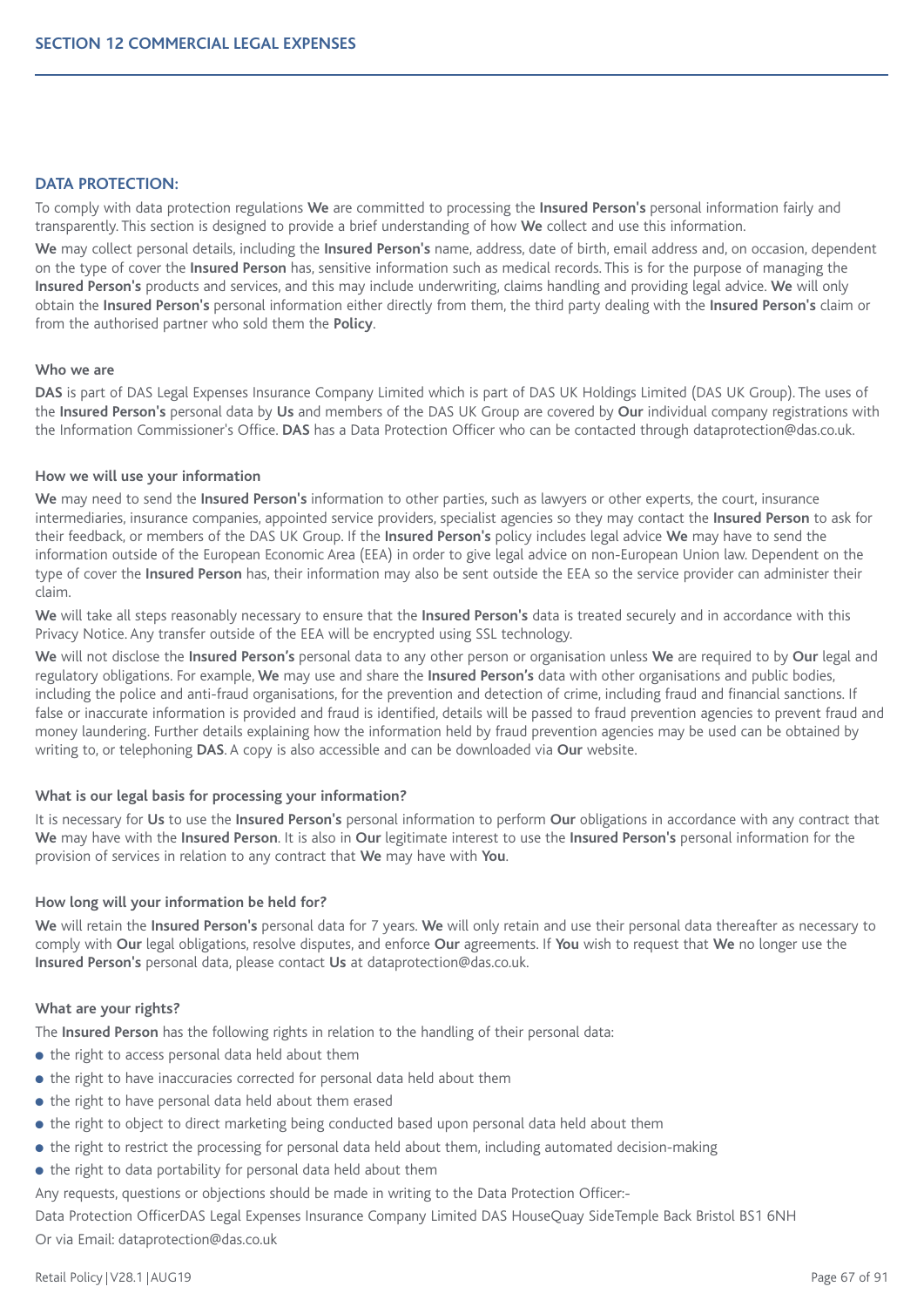## **How to make a complaint**

If the **Insured Person** is unhappy with the way in which their personal data has been processed, the **Insured Person** may in the first instance contact the Data Protection Officer using the contact details above.

If the **Insured Person** remains dissatisfied then they have the right to apply directly to the Information Commissioner's Office for a decision. The Information Commissioner can be contacted at: -

Information Commissioner's Office Wycliffe House Water Lane Wilmslow Cheshire SK9 5AF. Website: www.ico.org.uk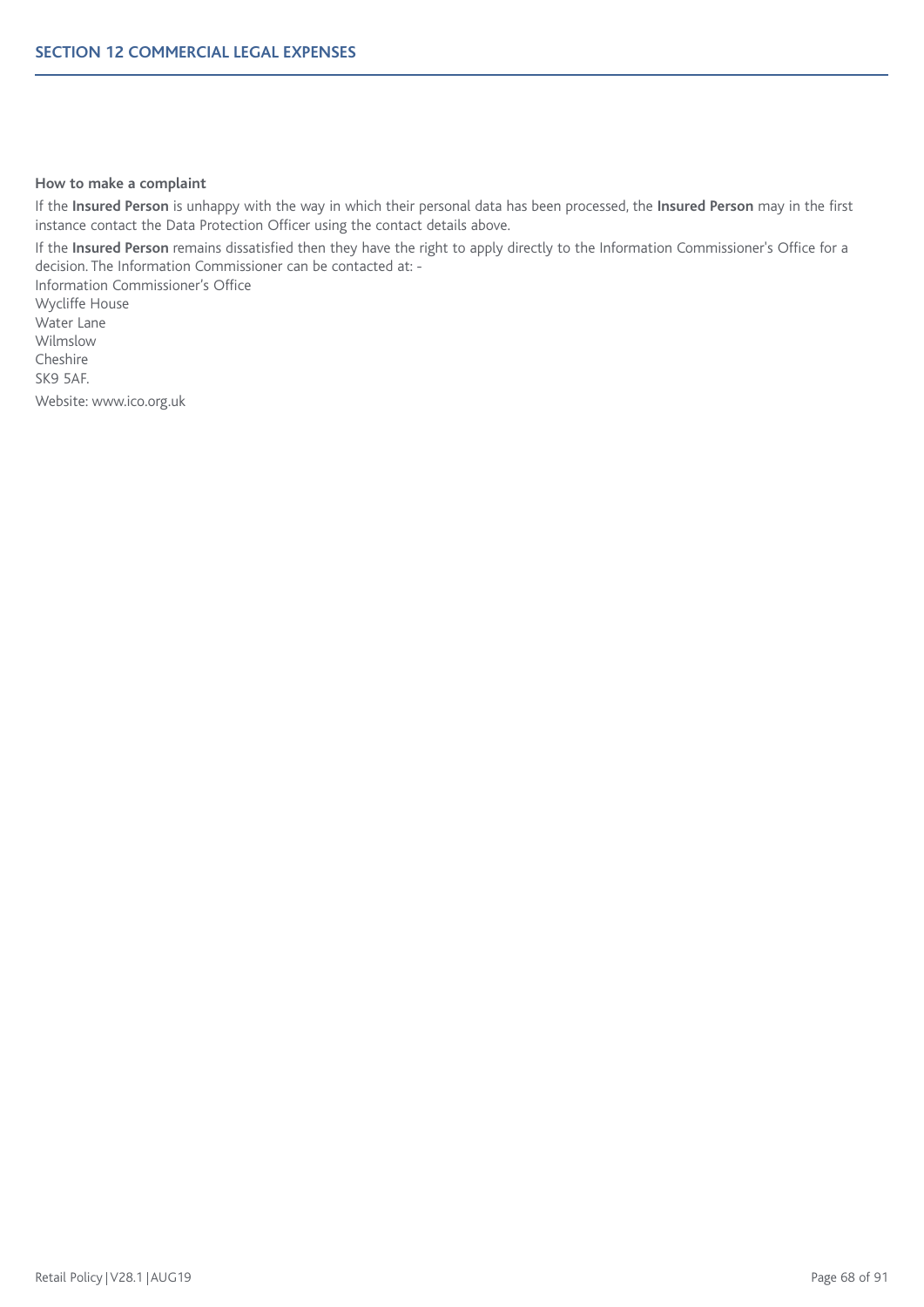# **GENERAL EXCLUSIONS APPLICABLE TO THIS SECTION**

**DAS** will not pay for the following:

## **1 Late reported claims**

Any claim reported to **DAS** more than 180 days after the date the **Insured Person** should have known about the insured incident.

#### **2 Costs We have not agreed**

**Costs and Expenses** incurred before **DAS**' written acceptance of a claim.

#### **3 Court awards and fines**

Fines, penalties, compensation or damages which the **Insured Person** is ordered to pay by a court or other authority, other than compensation awards covered under insured incidents **Employment Disputes and Compensation Awards** and **Legal Defence**.

#### **4 Legal action DAS have not agreed**

Legal action an **Insured Person** takes which **DAS** or the **Appointed Representative** have not agreed to, or where the **Insured Person** does anything that hinders **DAS** or the **Appointed Representative**.

## **5 Intellectual Property Rights**

Any claim relating to patents, copyrights, trademarks, merchandise marks, registered designs, intellectual property, secrecy and confidentiality agreements.

#### **6 Deliberate Acts**

Any insured incident deliberately or intentionally caused by an **Insured Person**.

#### **7 Franchise or agency agreements**

Any claim relating to rights under a franchise or agency agreement entered into by **You**.

#### **8 A dispute with DAS**

A dispute with **DAS** not otherwise dealt with under **Policy** condition 8.

#### **9 Shareholding or partnership disputes**

Any claim relating to a shareholding or partnership share in the **Business** shown in the **Policy** schedule.

#### **10 Judicial review**

**Costs and Expenses** arising from or relating to judicial review, coroner's inquest or fatal accident inquiry.

## **11 Nuclear, war and terrorism risks**

Any claim caused by, contributed to by or arising from:

- (a) ionising radiation or contamination by radioactivity from any nuclear fuel or from any nuclear waste from burning nuclear fuel;
- (b) the radioactive, toxic, explosive or other hazardous properties of any explosive nuclear assembly or nuclear part of it;
- (c) war, invasion, act of foreign enemy, hostilities (whether war is declared or not), civil war, rebellion, revolution, military force or coup, or any other act of terrorism or alleged act of terrorism as defined by the Terrorism Act 2000;
- (d) pressure waves caused by aircraft or any other airborne devices travelling at sonic or supersonic speeds.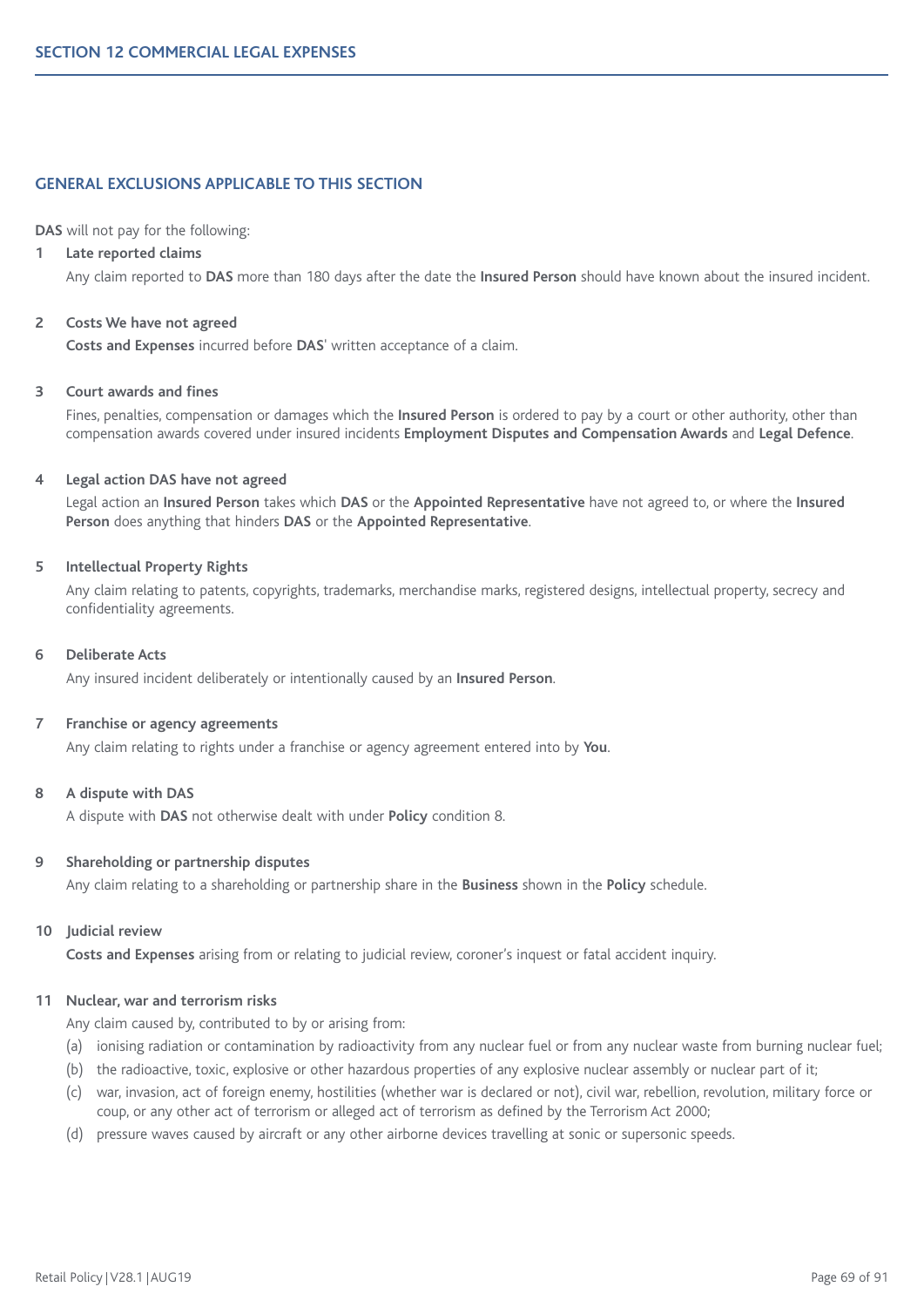# **12 Bankruptcy**

Any claim where either at the start of, or during the course of a claim, **You**:

- (a) are declared bankrupt
- (b) have filed a bankruptcy petition
- (c) have filed a winding-up petition
- (d) have made an arrangement with **Your** creditors
- (e) have entered into a deed of arrangement
- (f) are in liquidation
- (g) part or all of **Your** affairs or property are in the care or control of a receiver or administrator.

## **13 Defamation**

Any claim relating to written or verbal remarks that damage the **Insured Person**'s reputation.

## **14 Calendar Date Devices**

Any claim directly or indirectly caused by or resulting from any device failing to recognise, interpret or process any date as its true calendar date.

# **15 Litigant in person**

Any claim where an **Insured Person** is not represented by a law firm, barrister or tax expert.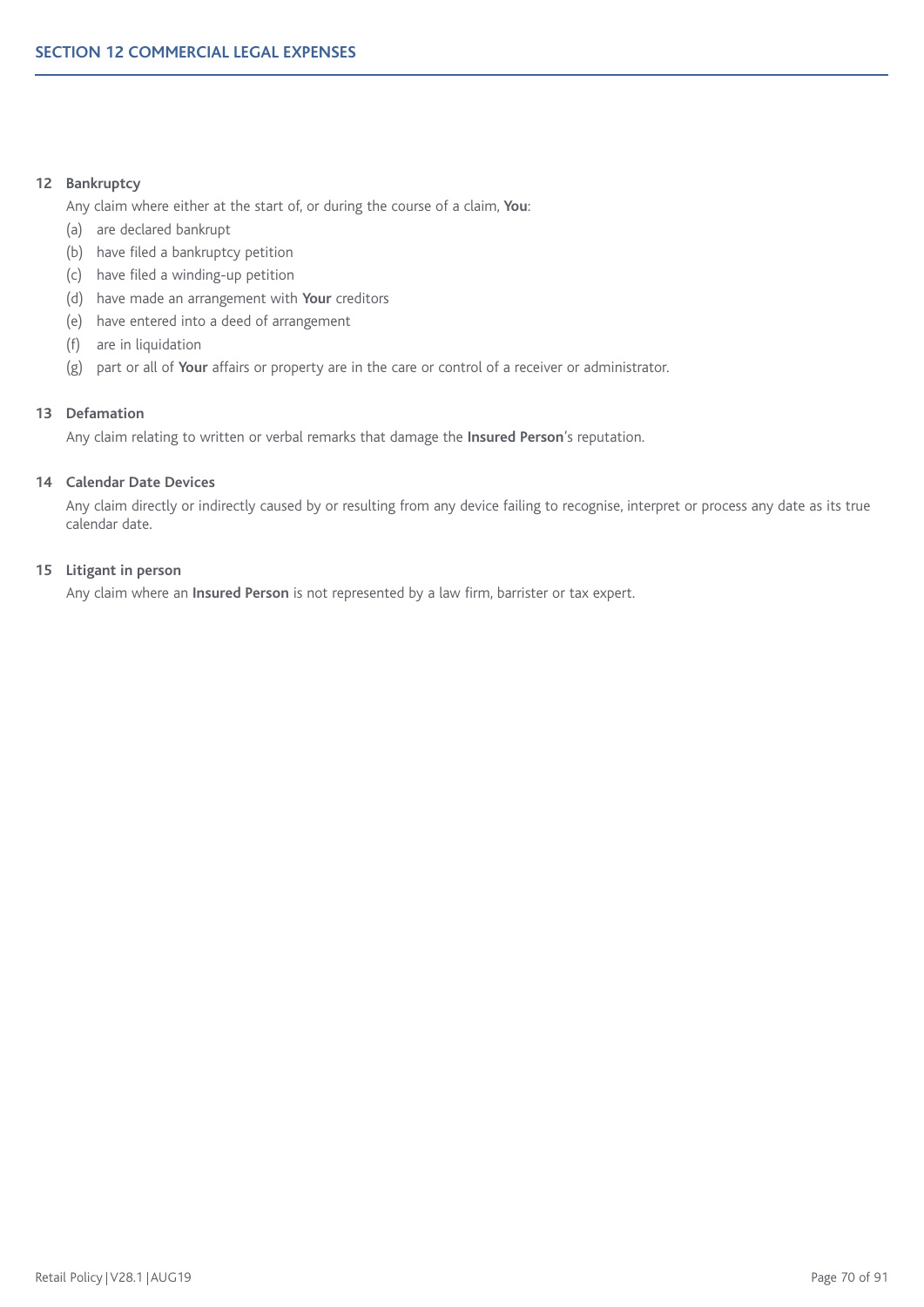# **SECTION 13 – TERRORISM AND SABOTAGE**

This **Section** extends the cover provided by **Sections** 1 – Buildings, 2 – Contents, 4 – Glass Breakage, 7 – Business Interruption, 8 – Accounts Receivable and 10 – All Risks on Specified Equipment provided these **Sections** are shown as insured on the **Schedule**.

The Specific Definitions, Conditions and Exclusions listed below are specific to this **Section** and take precedence where they differ from the Policy Definitions on page 4, Claims Conditions on page 88, General Conditions on page 79 and General Exclusions on page 84. All other Policy Definitions, Claims Conditions, General Conditions and General Exclusions apply to the **Policy** as a whole.

## **SPECIFIC DEFINITIONS**

These definitions are specific to this **Section** and are in addition to or variations of the Policy Definitions on page 4 which apply to the **Policy** as a whole.

## **Act of Terrorism / Sabotage**

An act or series of acts involving the use of force or violence

- (a) carried out by any person or group(s) of persons whether acting alone, on behalf of or in connection with any organisation(s) or government(s) and
- (b) committed for political, religious or ideological purposes and/or objectives including the intention to influence any government and/or to intimidate the public or any section of the public and
- (c) intended to damage, destroy or obstruct property, endanger life, disrupt any section of the economy and/or cause risk to health or safety.

#### **Business Interruption**

Interruption of or interference with the **Business** as a result of insured **Damage** to **Insured Property** caused by an **Act of Terrorism** at the **Premises**.

## **Hacking**

Unauthorised access to any **Computer and Electronic Business Equipment** and/or any components or systems which process, store, transmit or receive **Data**.

## **Insured Property**

Tangible property belonging to **You** or for which the **Business** is responsible.

#### **Occurrence**

Any one loss or series of losses arising during a continuous period of 72 hours as a consequence of any **Act of Terrorism.**

# **Schedule**

The document attached to and forming part of this **Policy** which gives current details of the **Insured**, the premium, the **Period of Insurance**, the **Sections** and cover in force, Sums Insured, **Excesses** and applicable **Endorsements**.

#### **Virus**

Any corrupting, harmful or otherwise unauthorised program instruction or code, Trojan horse, worm and/or time or logic bomb, whether self-replicating or not, intentionally constructed to cause damage, interfere with, infiltrate, adversely affect, exploit bugs and vulnerabilities or monitor computer programs, data files or operations.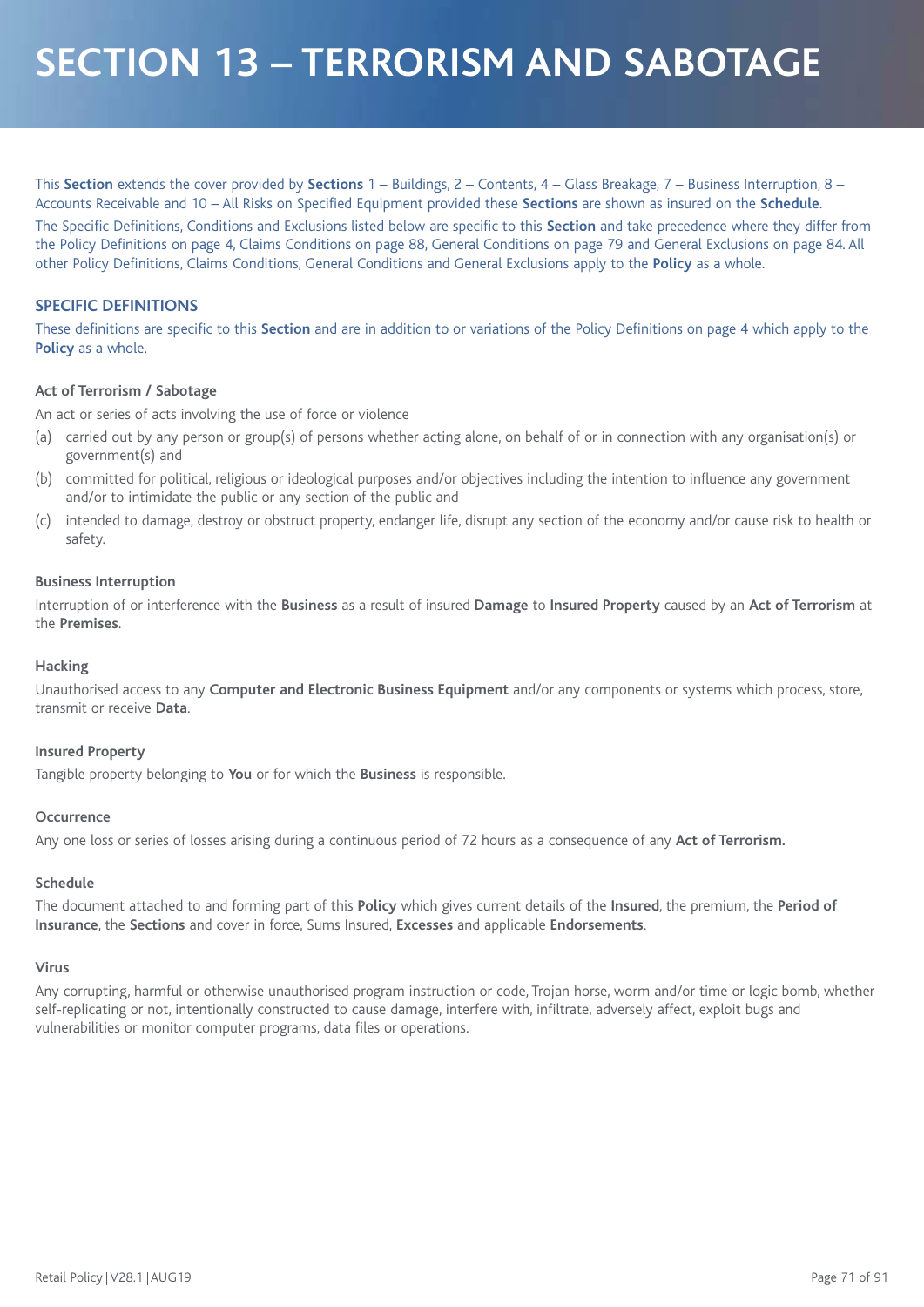# **THE COVER**

**We** will indemnify **You** for any **Act of Terrorism** in the United Kingdom, The Channel Islands or the Isle of Man resulting in

- (a) **Damage** to **Insured Property**
- (b) and, as a consequence, any **Business Interruption**

which is shown in the **Schedule** as insured under **Sections** 1 – Buildings, 2 – Contents, 4 – Glass Breakage,

7 – Business Interruption, 8 – Accounts Receivable and 10 – All Risks on Specified Equipment

provided that

- (i) the **Occurrence** takes place during the **Period of Insurance** in the course of the **Business** at the **Premises**
- (ii) this **Section** is
	- (a) subject to all the definitions, terms, conditions and exclusions of the **Policy** except where specifically varied in this **Section**
	- (b) not subject to any Long Term Undertaking which applies elsewhere in the **Policy**
- (iii) no cover is provided by any other insurance
- (iv) this **Section** will prevail if there is any conflict between this and the rest of the **Policy**
- (v) the most **We** will pay for any one **Occurrence** is
	- (a) an item's specific Sum Insured

and/or

(b) any specific Sub-Limit shown in the applicable **Sections** of the **Policy**

but in any event, no more than the total Sum Insured less any **Excess(es)** shown in the **Schedule** or elsewhere in any applicable **Section** of the **Policy**.

# **EXTENSIONS**

## **Denial of Access**

**We** will provide cover for interruption of or interference with the **Business** caused by an **Act of Terrorism** to property within a one mile radius of the **Premises**

- (a) whether or not there is **Damage** to the **Premises**, **Insured Property**
- (b) resulting from the closure, confiscation, requisition or sealing off of the **Premises** or any right of way by order or action of civil and/or military authorities which prevents or hinders the use of or access to the **Premises**

provided that the maximum period for which **We** will provide cover is 60 days from the date of the **Occurrence**.

## **Utilities**

**We** will provide cover for interruption of or interference with the **Business** caused by an **Act of Terrorism** at or within a one mile radius of **Your Premises** resulting in **Damage** to

- (a) gas, electricity, water and sewage installations and/or equipment pipes, lines, cables, ducts, wiring, feeders, receivers, meters, control gear and covers
- (b) telecommunications and/or internet provision services resulting in the failure of supply or services at the terminal ends of the provider's service
- (c) transmission, distribution or feeder lines

provided that the maximum period for which **We** will provide cover is 60 days from the date of the **Occurrence**.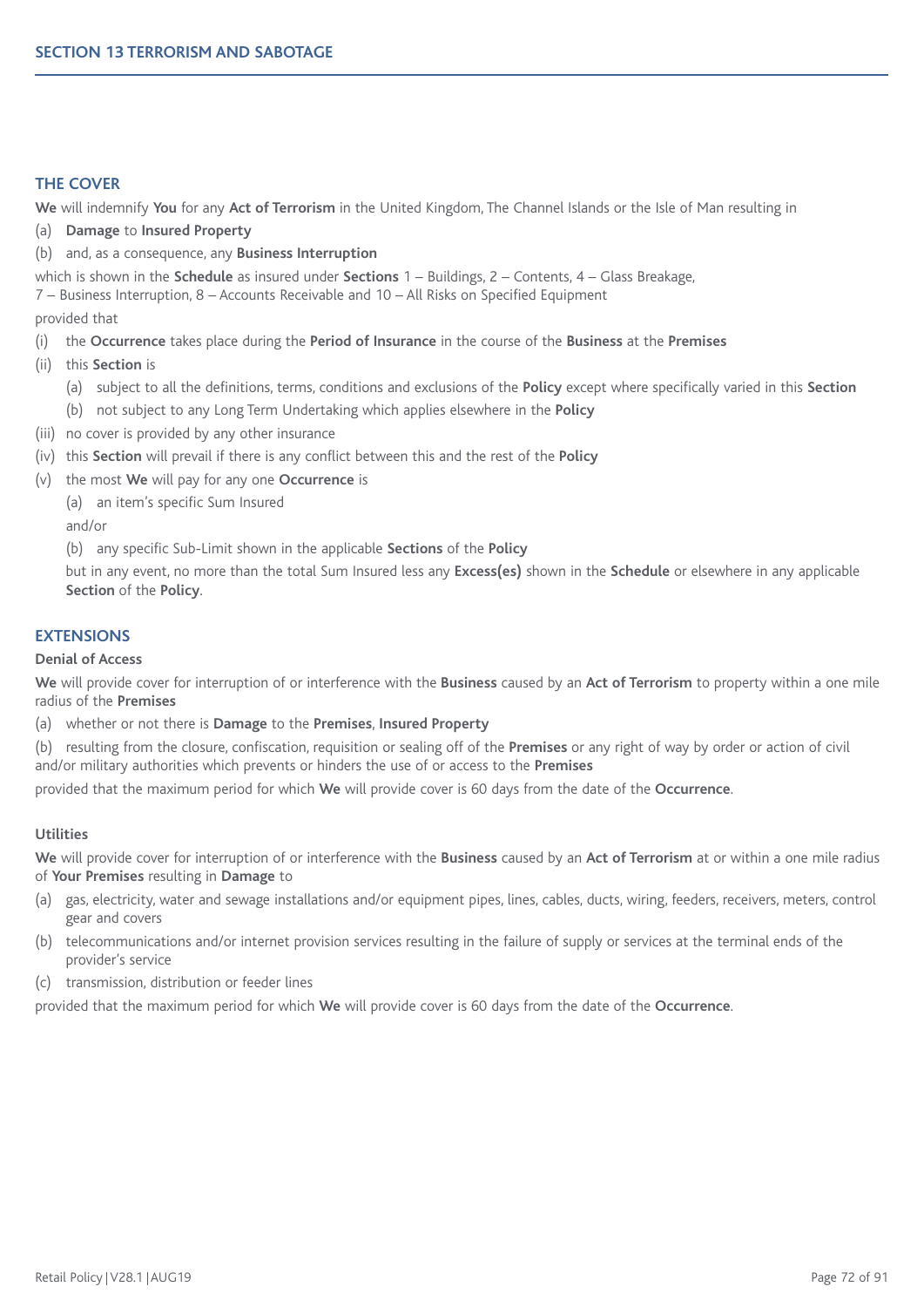## **SPECIFIC CLAIMS CONDITIONS**

In the event of any **Occurrence** likely to give rise to a claim under this **Section**, **You** must

- (a) notify **Us** no later than 7 days after **You** become aware of the **Damage** and/or interruption or interference with **Your Business**
- (b) in the event of a claim being made for

#### **A - Damage to Insured Property**

provide **Us** with all relevant information and evidence **We** require including

- 1 full details, either in writing or by electronic means, of the **Damage** to the **Insured Property** including the amount claimed
- 2 all proofs and information relating to the claim confirming that the cause of the **Damage** is an **Act of Terrorism**

#### **B - Business Interruption,**

provide **U**s with

- 1 full details of the claim within 30 days of the expiry of the indemnity period stated in the **Schedule** or any further time **We** allow
- 2 the books of account, other business books, vouchers, invoices, balance sheets and other documents, proofs, information, explanations and any other evidence **We** require in order to investigate and verify the claim
- (c) **You** must co-operate fully in the investigation or adjustment of any claim
- (d) if **We** require **You** to do so, provide **Us** with a statutory declaration of the truth of the claim and of any related matters
- (e) comply fully with this condition or **Your** claim may be rejected, not paid in full or **Your Policy** cancelled.

#### **Proof of Loss**

If **We** allege that any **Damage**, loss or **Business Interruption** resulting from an **Act of Terrorism** is not covered by this **Section** or is limited or excluded by any applicable **Section** or the **Policy** as a whole, the burden of proving to the contrary will be **Yours**.

### **SPECIFIC CONDITION**

This condition applies only to this **Section** and takes precedence where it varies specifically from the General Policy Conditions on pages 79 – 83. **You** must read all conditions in the **Policy** carefully as any non-compliance will affect the cover provided and may result in a claim not being paid, the amount reduced or the **Policy** being cancelled.

#### **Automatic Reinstatement**

Any automatic reinstatement of Sums Insured or Sub-Limits clauses applicable elsewhere in the **Policy** do not apply to this **Section**.

#### **SPECIFIC EXCLUSIONS**

The following exclusions apply only to this **Section** and, where they vary specifically from the General Policy Exclusions on pages 84 - 87, take precedence over them.

**We** will not indemnify **You** for **Damage** and/or **Business Interruption** arising directly or indirectly from, contributed to, caused by or as a result of

- (a) nuclear detonation, reaction, radiation or radioactive contamination, however caused.
	- (b) ionising radiations from or contamination by radioactivity from any nuclear fuel, from any nuclear waste or from the combustion of nuclear fuel.
	- (c) the radioactive, toxic, explosive or other hazardous or contaminating properties of any nuclear installation, reactor or other nuclear assembly or nuclear component thereof.
	- (d) any weapon or device employing atomic or nuclear fission and/or fusion or other like reaction or radioactive force or matter.
	- (e) the radioactive, toxic, explosive or other hazardous or contaminating properties of any radioactive matter. The exclusion in this sub-clause does not extend to radioactive isotopes, other than nuclear fuel, when such isotopes are being prepared, carried, stored, or used for commercial, agricultural, medical, scientific or other similar peaceful purposes.
	- (f) any chemical, biological, bio-chemical, or electromagnetic weapon.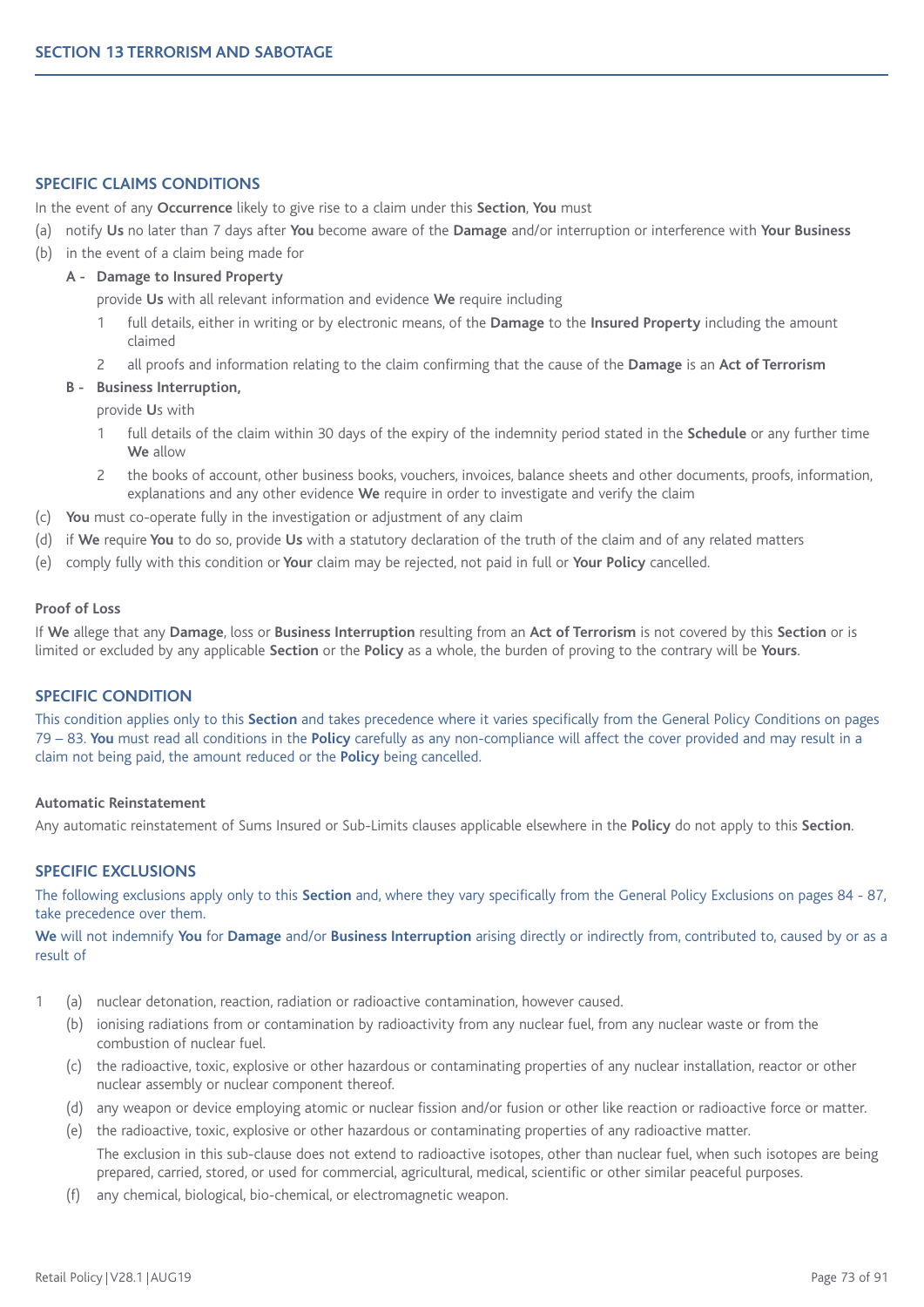- 2 war, invasion, act of foreign enemy, hostilities, warlike operations whether war be declared or not, civil war, rebellion, revolution, insurrection, military or usurped power or martial law other than where an **Act of Terrorism** is
	- (a) committed by an agent of the sovereign or government entity operating covertly and not in connection with any operation of armed forces or
	- (b) funded by a sovereign or government entity.
- 3 confiscation, requisition, detention, seizure, legal or illegal occupation, embargo, quarantine, acts of contraband, illegal transportation or trade or an order by any public or government authority which deprives You of the use or value of the **Insured Property**.
- 4 attacks by electronic means including but not limited to **Hacking**, the introduction of any **Virus** or the use of any electromagnetic weapon. This exclusion shall not operate to exclude losses which would otherwise be covered under this **Section** and/or the **Policy** arising from the use of any computer, computer system, computer software program or any other electronic system in the launch and/or guidance system and/or firing mechanism of any weapon or missile.
- 5 (a) riot, civil commotion strike, locked out workers, persons taking part in labour disturbances or malicious persons (b) any sudden, unexpected and non-deliberate **Damage** not already excluded from this **Section** or elsewhere in the **Policy**

unless caused directly by an **Act of Terrorism**.

- 6 threats or hoaxes.
- 7 the cessation, fluctuation or variation in or insufficiency of the supply of water, gas, electricity and/or telecommunications unless specifically insured.
- 8 loss of use, delay or loss of markets, income, depreciation or reduction in functionality.
- 9 chemical or biological release or exposure of any kind, seepage and/or discharge of solid, liquid, gaseous or thermal irritant pollutants or contaminants, toxic or hazardous substances or any substances which endangers or threatens to endanger the health, safety or welfare of persons or the environment other than seepage, **Pollution** and/or **Contamination**, the involvement of any chemical, biological and/or mineral agent which itself results from **Damage** caused by an **Act of Terrorism** provided that
	- (i) any **Damage** is derived from pollutants and/or contaminants owned by **You** or in **Your** care, custody or control and
	- (ii) the pollutants and/or contaminants are insured by this **Policy** and
	- (iii) **You** pay the appropriate **Excess**.
- 10 any of **Your Business** or other activities which would violate any applicable trade or economic sanctions, restrictions, laws or regulations of the European Union, United Kingdom or United States of America.
- 11 the death, **Injury** or loss of any animal or other living creature.
- 12 or in connection with the ownership, possession or use of any aircraft, aerial device or watercraft.
- 13 the occurrence of any event for which cover is provided under Section 7 Business Interruption, Extension B Disease (see page 39 for full details).

## **CUSTOMER COMPLAINTS**

If **You** have a complaint about this **Section**, please contact the Arch Insurance Company's Complaints Manager

- & **By Telephone** 020 7621 4500
- 8 **By e-mail** complaints@archinsurance.co.uk
- **In writing to** The Complaints Manager Arch Insurance Company (Europe) Limited 5th Floor, Plantation Place South 60 Great Tower Street London EC3R 5AZ

When **You** make contact, please supply **Your iprism Policy** number and full contact details. It will also be helpful if **You** have any supporting documentation to hand.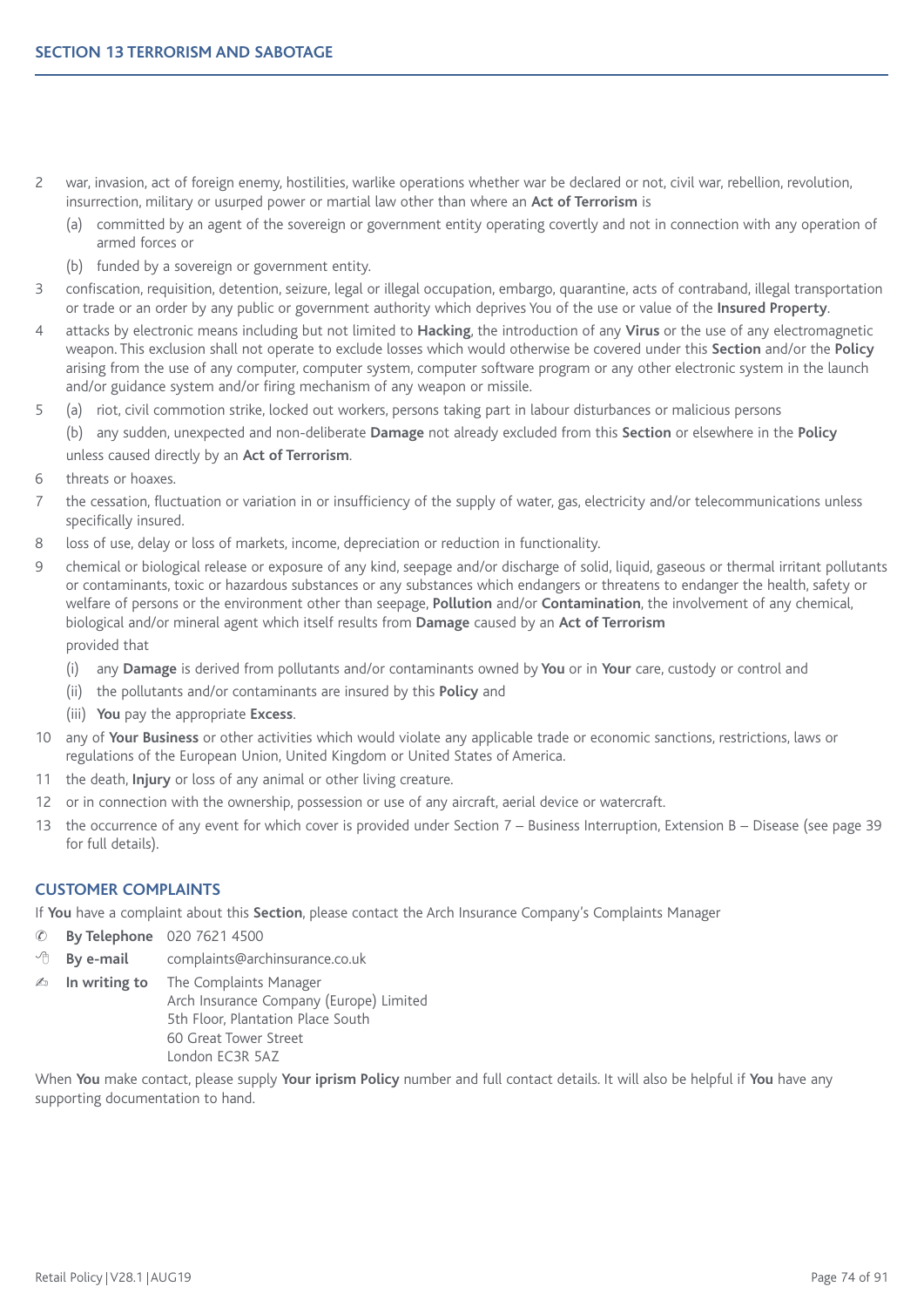# These Extensions only apply if shown as insured in the Schedule

In respect of each of the following Extensions the terms conditions limitations of the Section or Sub-Section to which it applies operate in so far as they can apply except where they are expressly varied

# **1 TREATMENT RISKS**

The following definitions apply to this Extension and will keep the same meaning wherever they appear in this Extension

# **Treatment**

- (a) washing cutting styling and drying of the hair
- (b) tinting dyeing bleaching permanent waving or special treatment of the hair normally carried out by a hairdresser
- (c) eyebrow and eyelash plucking shaping and tinting
- (d) manicure and pedicure (but not chiropody) including the application of acrylic coatings
- (e) application of cosmetics and facial masks including ionisation and steaming Treatments
- (f) application of proprietary hair removal gels waxes and creams
- (g) normal hairdressing work on wigs and hairpieces
- (h) ear piercing by the gun and stud method

# **Qualified Operator**

Any person 18 years of age or over who has either

- (a) more than 3 years continuous experience of professional hairdressing or beauty **Treatments**
- or
- (b) completed 2 years technical college training in hairdressing or beauty **Treatments**

## **Cover**

Cover provided by Sub-Section B of Section 6 Business Liability is extended to include liability arising out of any **Treatment** usually undertaken in the ordinary course of the **Business** in the **Premises** or elsewhere in Great Britain Northern Ireland the Isle of Man and the Channel Islands (except any premises owned and occupied by **You** not being the **Premises** insured hereunder) by **You** or any **Employee**

The following additional Exclusions apply to this Extension

**We** will not be liable under this Extension for

- 1 any claim arising out of or attributable to
	- (a) application by **You** or anyone acting on **Your** behalf or use upon **Your** advice or any one acting on **Your** behalf of any lotion hair dye or other preparation wholly or partly manufactured produced mixed (other than proprietary materials mixed in accordance with the manufacturers instructions) or treated in any way by **You** or anyone acting on **Your** behalf
	- (b) use contrary to the makers or vendor's instructions as regards failure to make the prior skin tests before use and/or subsequent procedures required or recommended by them in respect of any lotion hair dye or other preparation
	- (c) any liability arising from the treatment of any person who knows he or she suffers from skin allergies unless they produce before treatment begins a medical certificate stating they may undergo treatment
	- (d) any treatment carried out by any person other than a **Qualified Operator** except
		- (i) the washing and drying of hair hairpieces or wigs
		- (ii) whilst such person is under the direct and continuous supervision of a **Qualified Operator**
- 2 any refund in respect of any treatments given or facilities provided by **You**
- 3 the cost of repairing removing replacing rectifying making good recalling or altering any **Products** sold or supplied by **You** If **You** do not comply with these conditions **We** will not pay **Your** claim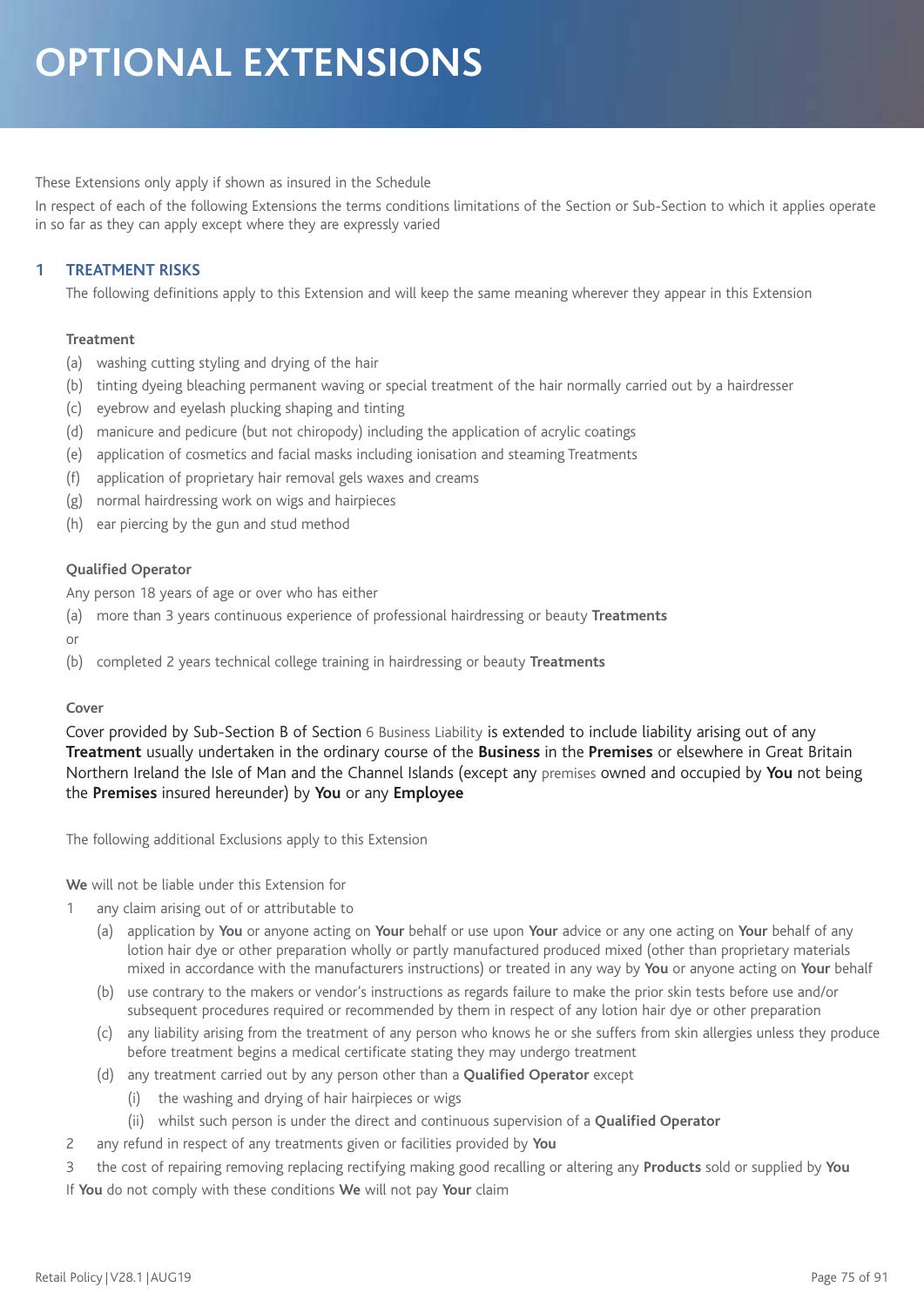#### **Solaria and Sun Beds Cover**

This extension includes the provision of ultra violet or infra red treatment facilities Provided that

- (a) suitable goggles are worn by all persons using the sunbed(s)
- (b) the equipment is inspected at least annually by a qualified electrical engineer
- (c) customers are given detailed instructions on the safe use of equipment
- (d) a warning notice shall be prominently displayed near each sunbed
- (e) the use of the equipment is adequately supervised by a competent person
- (f) customers are advised before treatment begins of the possible health risk of ultra violet rays
- (g) the time of exposure on each sunbed shall be controlled by the management of the **Insured** by means of an automatic time clock

If **You** do not comply with these conditions **We** will not pay **Your claim**

In addition to Exclusions for the Treatment Risks Extension in so far as they can apply **We** will not be liable under this Solaria and Sun Beds Cover for the treatment of any person who

- (a) knows he or she suffers from skin allergies high or low blood pressure or circulation disorders
- (b) knows she is pregnant
- (c) is taking prescribed medicine

unless they produce before treatment begins a medical certificate stating they may undergo treatment

## **Limit of Liability**

**Our** maximum liability under this Extension for **Compensation** payable in respect of any one claim against **You** or series of claims against **You** arising out of one event and the maximum amount payable in respect of all claims occurring during any one **Period of Insurance** will not exceed £1,000,000 in addition to **Costs and Expenses**

# **SPECIAL CONDITION APPLICABLE TO THIS EXTENSION**

These conditions of cover apply only to this **Policy** section

**You** must comply with the following conditions to have the full protection of **Your Policy**.

Conditions may specify circumstances whereby non-compliance will mean that **You** will not receive payment for a claim. However **You** will be covered and **We** will pay **Your** claim if **You** are able to prove that the non-compliance with these conditions could not have increased the risk of the loss which actually occurred in the circumstances in which it occurred

# **Sterilisation**

It is a condition precedent to **Our** liability that all

- (a) razor and clipper blades
- (b) steel combs
- (c) needles
- (d) other items which could pierce skin

are thoroughly sterilised before use unless being used for the first time

If **You** do not comply with these conditions **We** will not pay **Your** claim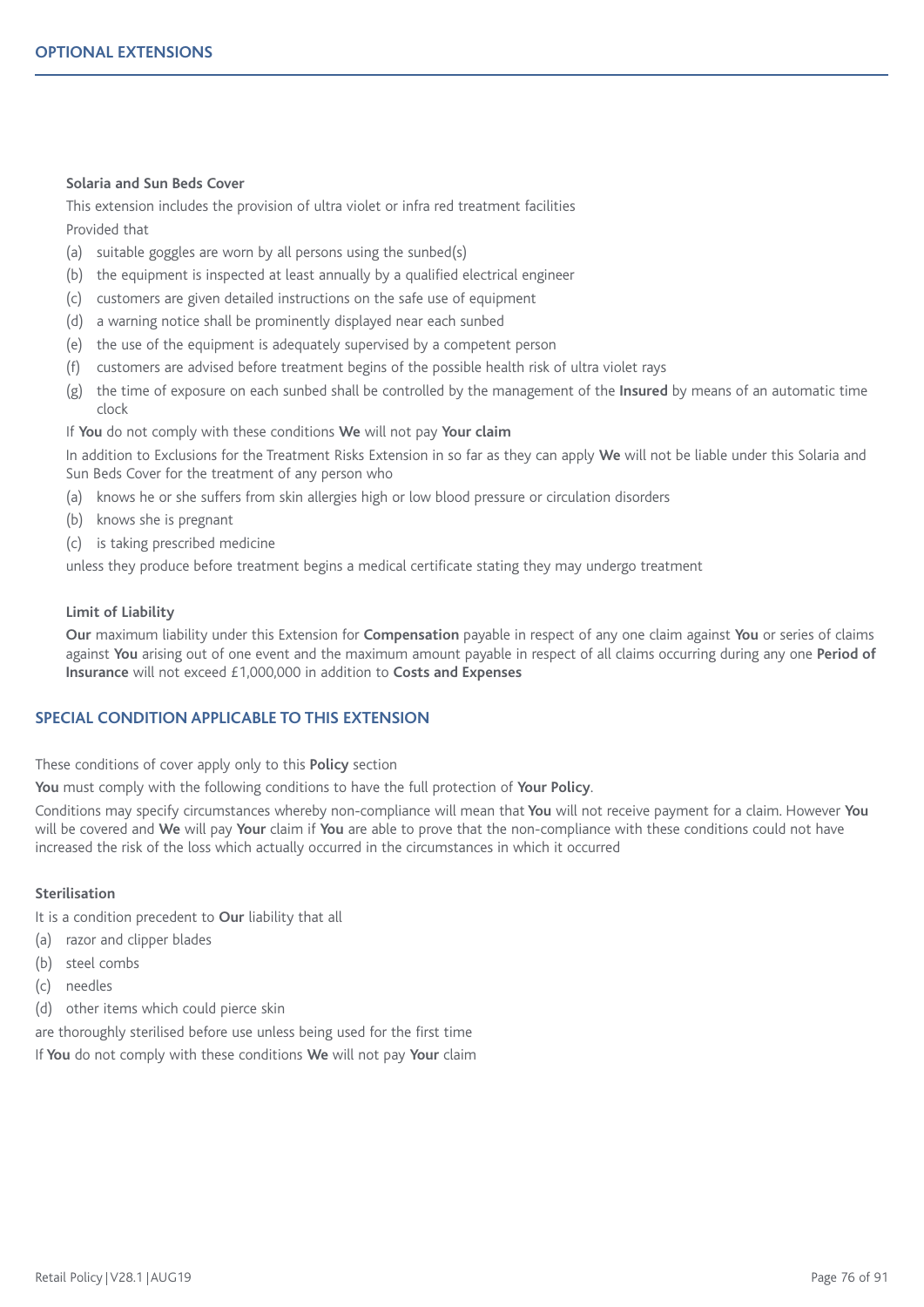# **2 WORK AWAY**

Cover provided by Section 6 Business Liability is extended to include liability arising whilst **You** and/or any of **Your Employees** are engaged in work in connection with the **Business** anywhere in Great Britain Northern Ireland the Channel Islands and the Isle of Man (except at any premises owned by **You** not being the **Premises** hereunder)

The exclusions applicable to Section 6 Business Liability continue to apply in addition to the following

**We** will not be liable under this Extension for any claim arising out of or attributable to

- (a) any work involving the application of heat
- (b) the amount of the **Excess** shown in the Schedule in respect of **Damage** to **Property**

## **3 SUBSIDENCE GROUND HEAVE AND LANDSLIP**

Cover provided by Section 1 Buildings and Section 2 Contents (where operative) is extended to include the following additional Insured Peril

| <b>What is Covered</b>                                                                        | <b>What is not Covered</b>                                                                                                                      |
|-----------------------------------------------------------------------------------------------|-------------------------------------------------------------------------------------------------------------------------------------------------|
|                                                                                               |                                                                                                                                                 |
| Subsidence or Ground Heave of any part of the site on which<br>the Premises stand or Landslip | <b>Damage</b> to yards car parks roads pavements swimming pools walls<br>gates or fences unless also affecting a <b>Building</b> insured hereby |
|                                                                                               | Damage caused by or consisting of                                                                                                               |
|                                                                                               | the normal settlement or bedding down of new structures<br>(a)                                                                                  |
|                                                                                               | the settlement or movement of made up ground<br>(b)                                                                                             |
|                                                                                               | coastal or river erosion<br>(c)                                                                                                                 |
|                                                                                               | defective design or workmanship or the use of defective<br>(d)<br>materials                                                                     |
|                                                                                               | fire subterranean fire explosion earthquake or the escape of<br>(e)<br>water from any tank apparatus or pipe                                    |
|                                                                                               | <b>Damage</b> resulting from                                                                                                                    |
|                                                                                               | demolition construction structural alteration or repair of any<br>(a)<br>property or                                                            |
|                                                                                               | groundworks or excavation<br>(b)                                                                                                                |
|                                                                                               | at the <b>Premises</b>                                                                                                                          |
|                                                                                               | Damage which originated prior to the inception of this cover                                                                                    |
|                                                                                               | The amount of the <b>Excess</b>                                                                                                                 |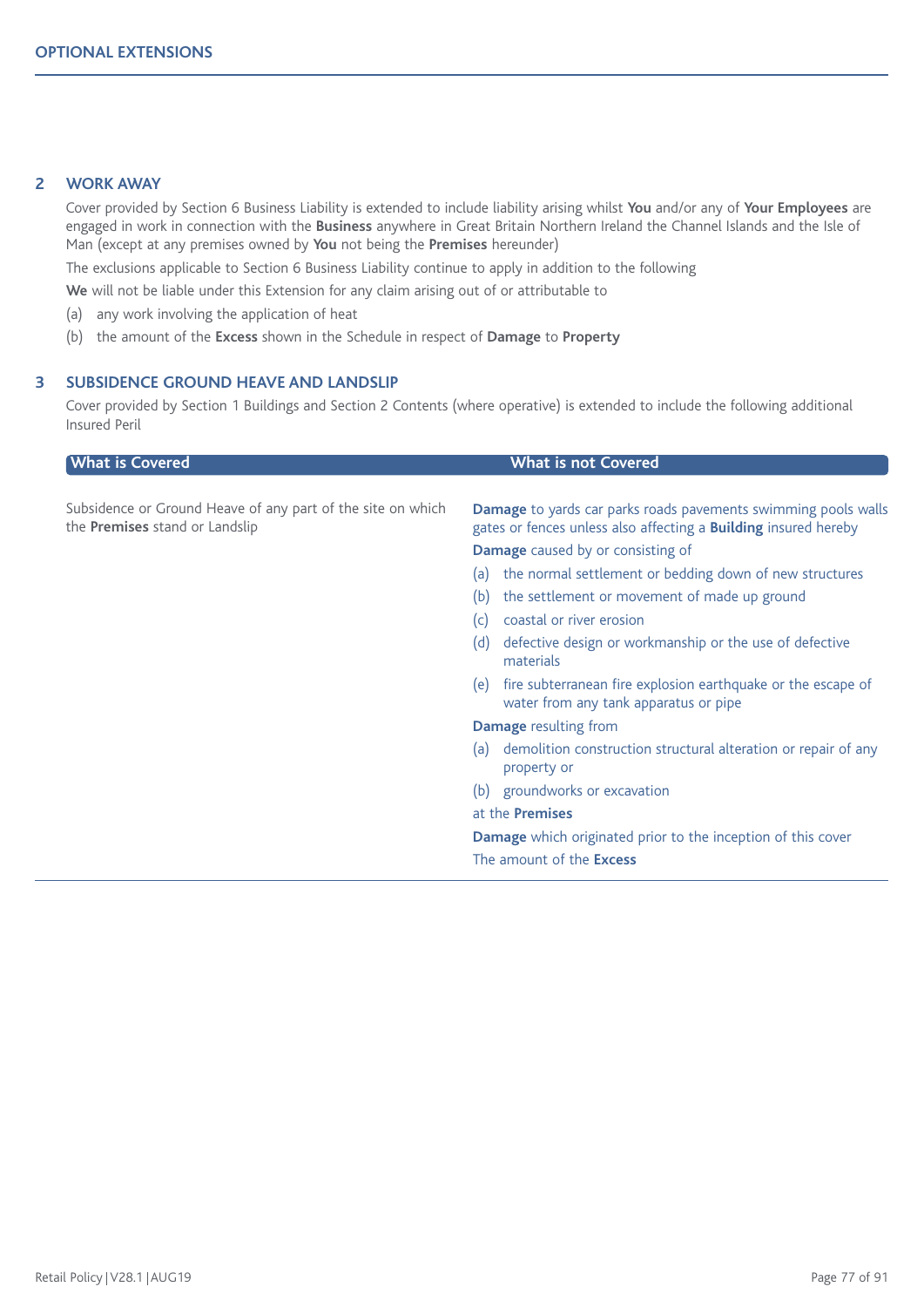## **Special Condition applicable to this Extension**

This condition of cover applies only to this **Policy** section

**You** must comply with the following condition to have the full protection of **Your Policy**.

Conditions may specify circumstances whereby non-compliance will mean that **You** will not receive payment for a claim. However **You** will be covered and **We** will pay **Your** claim if **You** are able to prove that the non-compliance with these conditions could not have increased the risk of the loss which actually occurred in the circumstances in which it occurred

In so far as this insurance relates to **Damage** caused by Subsidence Ground Heave or Landslip

- (a) **You** will notify **Us** immediately **You** become aware of any demolition groundworks excavation or construction being carried out on any adjoining site
- (b) **We** will then have the right to vary the terms or cancel the cover

If **You** do not comply with this condition **We** will not pay **Your** claim

# **4 THEFT BY EMPLOYEES**

Cover provided by Section 2 Contents extends to include any direct loss caused by an act of fraud or dishonesty committed by any **Employee** in the course of the **Business** and occurring during the **Period of Insurance**

## Provided that

- (i) the maximum amount **We** will be liable for under this Extension does not exceed £5,000 in any one **Period of Insurance**
- (ii) the conditions of employment and the precautions and checks taken by **You** to prevent dishonesty on the part of the **Employees** will remain while this **Policy** is in force in all respects as have been agreed in various statements and any omission or neglect of such precautions or checks on **Your** part will relieve **Us** of all liability whatsoever

If **You** do not comply with this condition **We** will not pay **Your** claim

**We** will not be liable under this Extension for

- (a) acts committed prior to the commencement of this Extension
- (b) losses occurring during the currency of this Extension and not discovered within 14 days of the expiry of the **Period of Insurance**
- (c) any monies which would have been payable by **You** to an **Employee** but for the **Employees** dishonesty
- (d) The amount of the **Excess** stated in the Schedule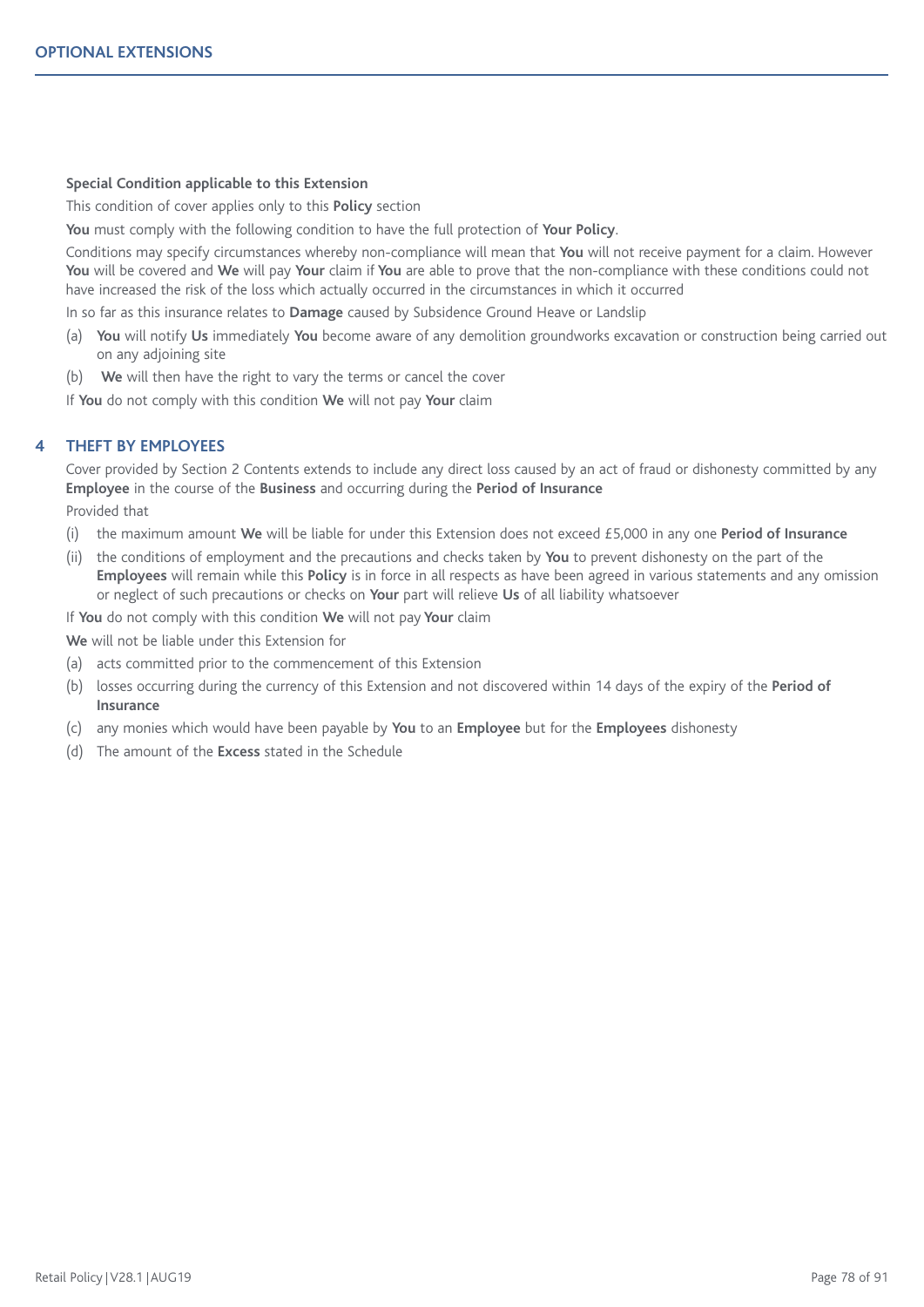**You** must comply with the following conditions to have the full protection of **Your Policy**.

Conditions may specify circumstances whereby non-compliance will mean that **You** will not receive payment for a claim. However **You** will be covered and **We** will pay **Your** claim if **You** are able to prove that the non-compliance with these conditions could not have increased the risk of the loss which actually occurred in the circumstances in which it occurred

Each Section of the **Policy** has conditions and they must be read in conjunction with the following General **Policy** Conditions

# **A ALTERATION OF RISK**

**You** or **Your** broker must tell **Us** immediately if during the **Period of Insurance** there is any alteration in risk or to the facts which **You** disclosed when **You** took out this **Policy**, which materially affects the risk of injury, loss, **Damage** or liability which would fall within the **Policy** cover. This includes but is not limited to alterations to the **Business** or **The Premises**.

When **You** tell **Us** about an alteration in risk, **We** may apply additional terms and conditions to this **Policy** (including but not limited to premium) or, if the risk is unacceptable to **Us**, **We** may cancel the **Policy**

If **You** fail to tell **Us** about an alteration in risk, **We** may:

- (a) terminate the **Policy** back to the date when the alteration occurred, if **We** would have canceled the **Policy** had **You** told **Us** of the alteration in risk;
- (b) proportionately reduce the amount payable in respect of a claim; and/or
- (c) treat the **Policy** as if it contained such different terms (other than relating to the premium) that **We** would have applied to the **Policy** had **You** told **Us** of the alteration in risk.

Any reduction in claims payments or application of different terms will take effect from the date on which the alteration in risk occurred.

Where **We** elect to proportionately reduce the amount payable in respect of a claim, **W**e will pay a percentage of the claim, the percentage being calculated by comparing the premium which **You** actually paid with the premium which **We** would have charged had **You** told **Us** about the alteration in risk.

# **B CANCELLATION**

## **Cancellation of your insurance**

Cancellation by **You** within the first 14 days

If, having examined **Your Policy** documentation, **You** decide not to proceed, **You** may cancel, this **Policy** within the first 14 days. The 14 day period starts on the day **You** receive the **Policy** documentation, or the day **You** enter into this contract of insurance whichever is the later. When **We** have received notice of decision not to proceed, any premiums **You** have paid will be returned, unless **You** have made a claim. If **You** have made a claim or there has been an incident likely to give rise to a claim no premium will be returned to **You**.

Cancellation by **You** at any other time

**You** may cancel this **Policy** at any other time after this 14 day period by writing to **Us**. If **You** have not made a claim, **We** will return any premium **You** have paid for any **Period of Insurance** left. **We** will not return any premium if the amount is less than £25 exclusive of Insurance Premium Tax (IPT).

## Cancellation by **Us**

**We** are not bound to accept any renewal of this **Policy**

Where there is a valid reason for doing so **We** may cancel this **Policy** by sending **You** 14 days' notice in writing by recorded delivery post, setting out our reason for cancellation, to **Your** correspondence address shown in the **Schedule**.

Valid reasons for cancellation may include but are not limited to:

- <sup>l</sup> Where **We** have been unable to collect a premium payment. In this case **We** will contact **You** in writing requesting payment by a specific date. If **We** do not receive payment by this date **We** will write to **You** again notifying **You** that payment has not been received and giving **You** 14 days' notice of a final date for payment. This letter will also notify **You** that if payment is not received by this date your **Policy** will be cancelled. If payment is not received by that date **We** will cancel **Your Policy** from the date **Your** last instalment was due;
- <sup>l</sup> Where **You** are required in accordance with the terms of this **Policy** to co-operate with **Us**, or send **Us** information or documentation and **You** fail to do so in a way that affects **Our** ability to process a claim, or **Our** ability to defend **Our** interests. In this case **We** may issue a cancellation letter and **We** will cancel **Your Policy** if **You** fail to co-operate with **Us** or provide the required information or documentation by the end of the 14 day cancellation notice period;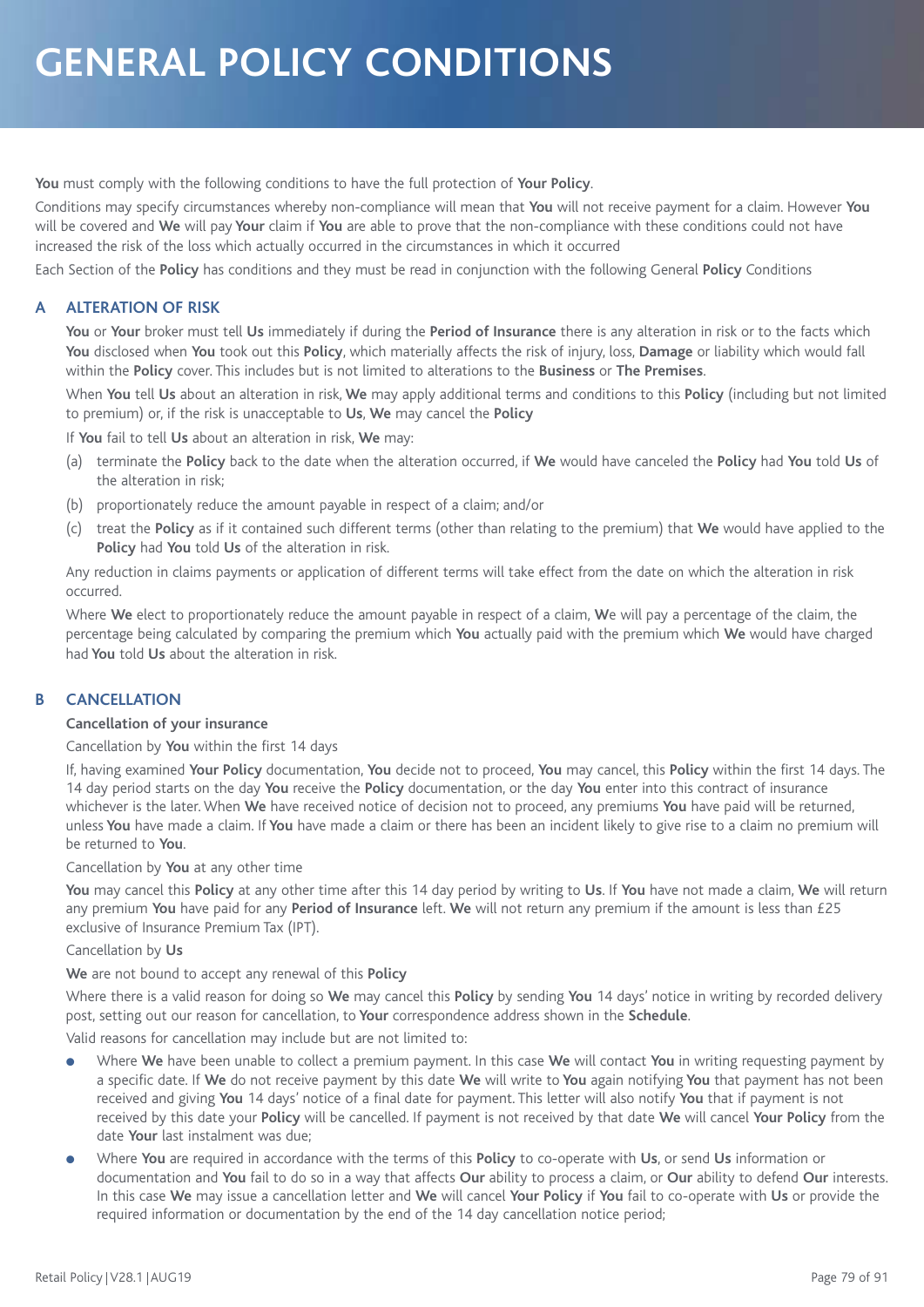- <sup>l</sup> Where there is a failure by **You** to exercise the duty of care regarding **Your** property as required by the paragraph headed 'Reasonable precautions' in the General conditions section of this **Policy** document;
- <sup>l</sup> Where **We** reasonably suspect fraud;

#### **When Your premiums are paid by the iprism instalment plan**

#### If the **Policy** is cancelled by **Us** or by **You**

- (a) Any outstanding balance of **Your** loan and any additional charges levied by the finance provider in accordance with the terms and conditions of **Your** credit agreement will be deducted from any return of premium due to **You**
- (b) **You** will become liable for the difference if the return premium is less than the balance due to the loan provider **We** will return any premium **You** have paid for any **Period of Insurance** left. However, **We** will not return any premium if the amount is less than £25 exclusive of Insurance Premium Tax (IPT).

#### **Certificate of Employers Liability Insurance**

In relation to cancellation in any of the circumstances outlined above **You** shall immediately return to **Us** any effective Certificate(s) of Employers Liability Insurance

## **C CONTRACTS (RIGHTS OF THIRD PARTIES) ACT 1999**

A person or company who was not a party to this **Policy** has no right under the Contracts (Rights of Third Parties) Act 1999 to enforce any term of this **Policy** but this does not affect any right or remedy of a third party which exists or is available apart from that Act

#### **D DESIGNATION**

For the purpose of determining where necessary the heading under which any property is insured **We** agree to accept the designation under which such property has been entered in **Your** books

## **E FAIR PRESENTATION OF RISK**

**You** have a duty to make a fair presentation of the risk which **You** wish to insure This duty applies prior to the start of **Your Policy** and if any variation is required during the **Period of Insurance** and prior to each renewal of this **Policy** If **You** do not comply with this condition then

- (a) if the failure to make a fair presentation of the risk is deliberate or reckless **We** can elect to make **Your Policy** void and keep the premium This means treating the **Policy** as if it had not existed and that **We** will not return **Your** premiums or
- (b) if the failure to make a fair presentation of the risk is not deliberate or reckless and **We** would not have provided cover had **You** made a fair presentation then **We** can elect to make **Your Policy** void and return **Your** premium or
- (c) if the failure to make a fair presentation of the risk is not deliberate or reckless and **We** would have issued cover on different terms had **You** made a fair presentation of the risk then **We** can
	- (i) reduce proportionately any amount paid or payable in respect of a claim under **Your Policy** using the following formula **We** will divide the premium actually charged by the premium **We** would have charged had **You** made a fair presentation and calculate this as a percentage The same percentage figure will be applied to the full amount of the claim to arrive at the proportion of the claim to be paid or payable; and/or
	- (ii) treat **Your Policy** as if it had included the different terms (other than payment of the premium) that **We** would have imposed had **You** made a fair presentation
- (d) Where **We** elect to make **Your Policy** void this will be from the start of the **Policy** or the date of variation or from the date of renewal

This condition operates in addition to any provisions relating to underinsurance in this **Policy**

#### **F FIRE EXTINGUISHING APPLIANCES**

It is a condition of Sections 1 2 and 10 of this **Policy** that **You** ensure that any fire extinguishing appliances kept at **Your Premises** are maintained

If **You** do not comply with this condition **We** will not pay **Your** claim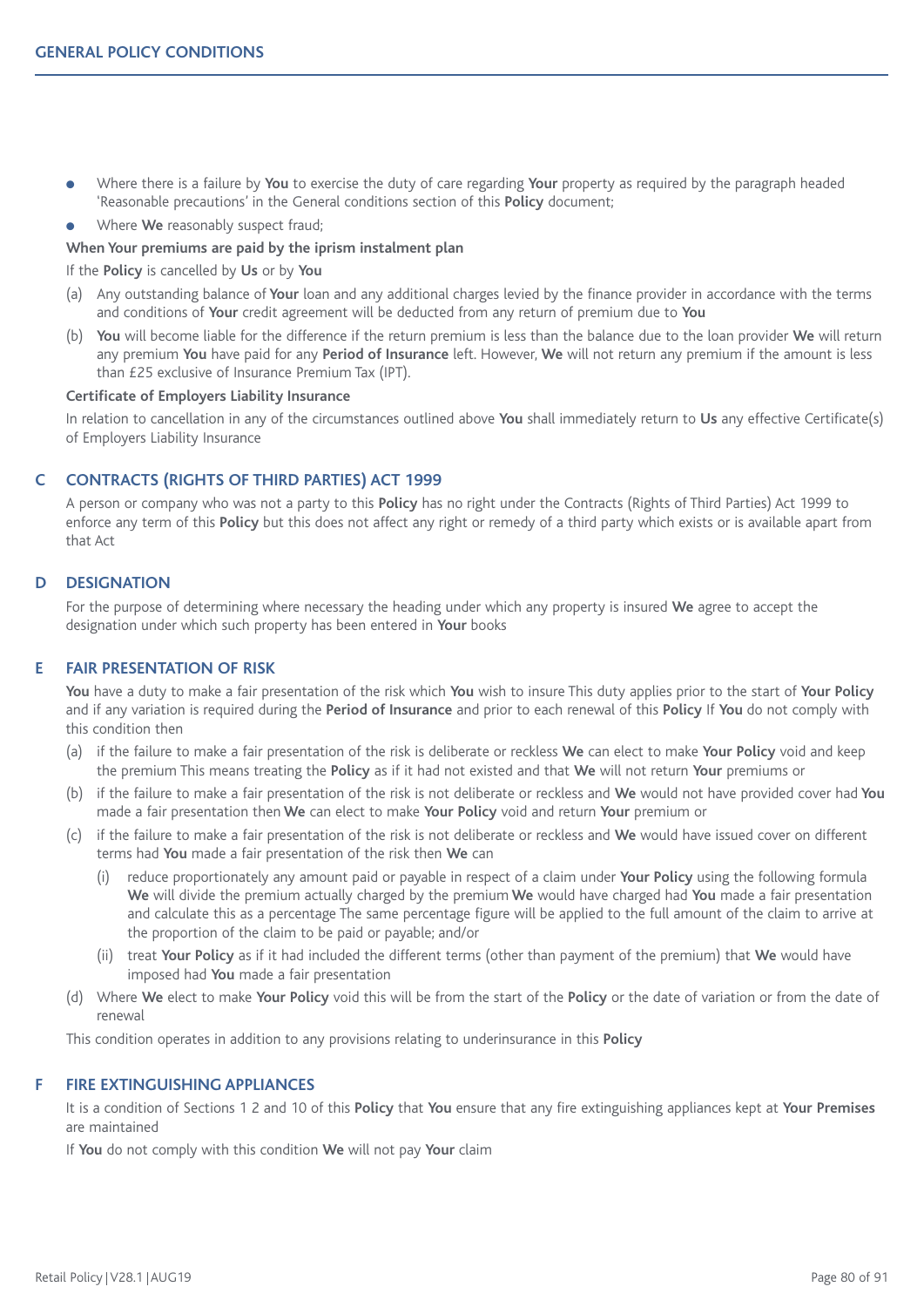## **G IDENTIFICATION**

The **Policy** Schedule and any **Endorsements** will be read as one document A particular word or phrase which is not defined will have its ordinary meaning

## **H INTEREST CLAUSE**

The interests of third parties which **You** are required to include on this **Policy** under the terms of any mortgage property lease or hiring leasing or hire purchase agreement are automatically noted subject to **You** advising **Us** as soon as is reasonably practicable

## **I MINIMUM STANDARD OF SECURITY**

It is a condition precedent to **Our** liability that the following minimum level of security or alternative security protections agreed in writing by **Us** whether following a survey or otherwise is installed at the **Premises** and put into effect whenever the **Premises** are closed for business or left unattended

#### **Doors**

- 1 On timber final exit doors (excluding sliding doors)
	- (a) if single leaf a mortice deadlock which has a minimum of 5 levers and conforms to BS3621 with matching boxed steel striking plate fitted
	- (b) if double leaf
		- (i) on the first closing leaf flush or barrel (of at least 200mm (8 inches) long) bolts fitted top and bottom in every case or key operated locks or bolts fitted top and bottom in every case
		- (ii) on the second closing leaf a mortice deadlock which has a minimum of 5 levers and conforms to BS3621 with matching boxed steel striking plate fitted or both parts of the door fitted with a 5 lever or 6 pin hardened steel close shackle padlock and locking bar The locking bar must be of similar strength to the padlock and designed to be used specifically with the padlock The locking bar must be secured to the door with coach bolts
	- (c) if single or double leaf and also outward opening hinge bolts fitted top and bottom
- 2 All other timber external doors or internal doors giving access to any part of the **Premises** not solely occupied by **You** or to any adjoining premises (excluding sliding and/or fire exit doors)
	- (a) if single leaf a mortice deadlock which has a minimum of 5 levers and conforms to BS3621 with matching boxed steel striking plate fitted or key-operated mortice rack bolts fitted top and bottom
	- (b) if double leaf
		- (i) on the first closing leaf flush or barrel (of at least 200mm (8 inches) long) bolts fitted top and bottom in every case or key operated locks or bolts fitted top and bottom in every case
		- (ii) on the second closing leaf a mortice deadlock which has a minimum of 5 levers and conforms to BS3621 with matching boxed steel striking plate fitted or a coach bolted locking bar and padlock as described in 1 (b) above
	- (c) if single or double leaf and also outward opening hinge bolts fitted top and bottom
- 3 On external aluminium or UPVC doors (excluding sliding and fire exit doors)

cylinder key operated mortice deadlock and if double leaf flush bolts on the first closing leaf

4 On steel final exit doors and sliding final exit doors

a coach bolted locking bar and padlock as described in 1 (b) above

5 On all other steel doors and all other sliding doors (excluding sliding patio doors)

a coach bolted locking bar and padlock as described in 1 (b) above

6 On sliding patio doors

a manufacturers patent key-operated locking system which engages boltwork into the doorframe either at the top and bottom of the opening section of each door or into the side frame in at least 3 points where the bolt work engages with the side frame the bolt hooks or shoot bolts must be mushroom headed

or

two key operated patio door locks fitted internally one at the top and one at the bottom of each opening section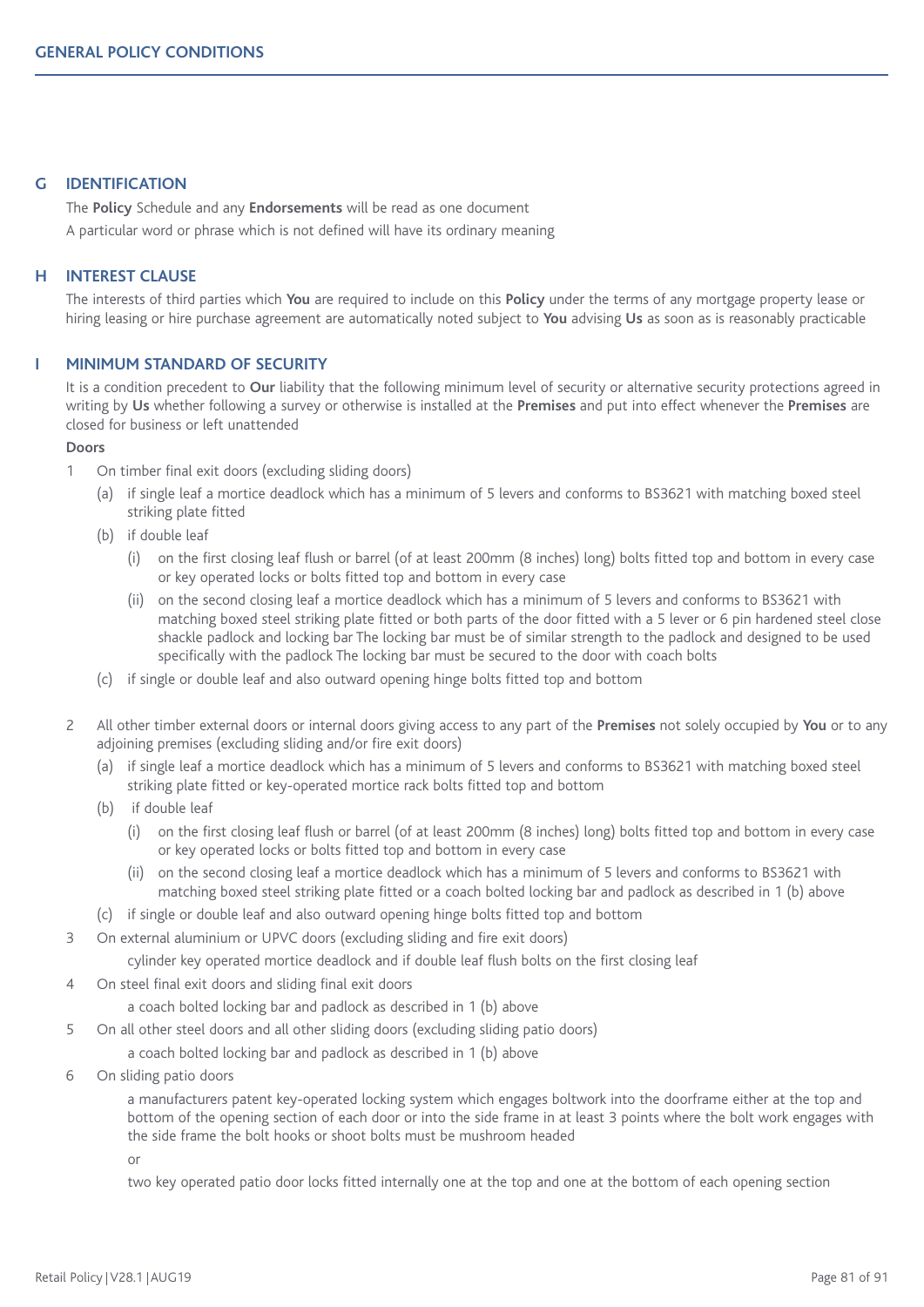## **Windows**

On all opening external basement and ground floor windows and fanlights and other opening windows fanlights rooflights and skylights which are accessible from roofs balconies fire escapes or down pipes

key operated window locks – with the keys removed when in operation

or

Solid steel bars not less than 16mm (5/8th inch) diameter and not more than 125mm

(5 inches) apart weldmesh or expanded metal grilles fixed to the brickwork or masonry surrounding the window

## **Fire Exit Doors and Windows**

Any door or window which is officially designated a Fire Exit by a fire authority

internally with panic bars or fire exit bolts (capable of opening at all times) together with hinge bolts top and bottom any additional devices must be approved by the local Fire Prevention Officer

#### **Keys**

All keys must be removed from locks and kept in a secure place or removed from the **Premises** Keys to safes must be removed from the **Premises** or if **You** live on the **Premises** they must be removed to a secure place in the residential part of the **Premises** If **You** do not comply with this condition **We** will not pay Y**our** claim

## **J NON INVALIDATION**

This insurance will not be invalidated by anything which increases the risk of **Damage** provided that

- (a) it is without **Your** authority or knowledge or beyond **Your** control
- (b) **You** tell **Us** as soon as **You** become aware of the increased risk of **Damage**
- (c) **You** pay any additional premium

# **K SUBROGATION WAIVER**

In the event of a claim arising under this **Policy We** waive any rights remedies or relief to which **We** might become entitled by subrogation against

- (a) any company standing in the relation of parent to subsidiary (or subsidiary to parent) to **You**
- (b) any company which is a subsidiary of a parent company of which **You** are a subsidiary

in each case as defined by current legislation

## **L REASONABLE PRECAUTIONS**

**You** must

- (a) maintain the **Premises** machinery plant and equipment in a satisfactory state of repair
- (b) take all reasonable precautions to prevent
	- (i) **Damage** to the **Property** insured
	- (ii) **Injury** to any person or **Damage** to their property
- (c) take immediate steps to make good or remedy any defect or danger which becomes apparent or take such additional precautions as circumstances may require
- (d) exercise care in the selection and supervision of **Employees**
- (e) comply with all relevant legal requirements safety regulations and manufacturers recommendations and conduct the **Business** in a lawful manner
- (f) keep books with a complete record of purchase and sales

If **You** do not comply with this condition **We** will not pay **Your** claim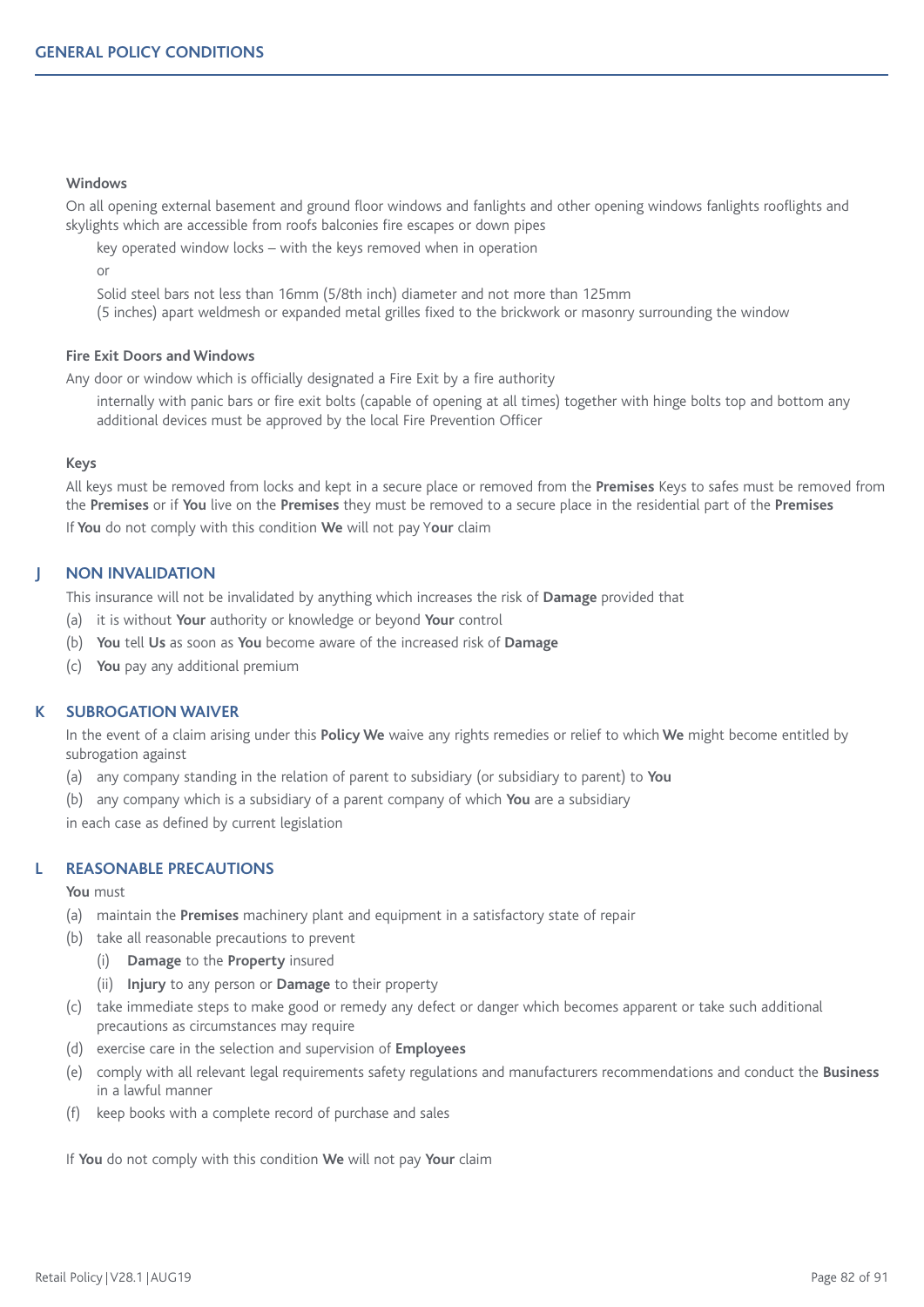## **M SECURITY**

It is a condition precedent to **Our** liability in respect of any claim resulting from Theft from the **Premises** or any attempt thereat that whenever the **Premises** are closed for **Business** or left unattended all locks bolts and other security devices including any intruder alarm system required by **Us** are put in to full and effective operation

If **You** do not comply with this condition **We** will not pay **Your** claim

## **N TERMS NOT RELEVANT TO ACTUAL LOSS**

If payment of a claim is conditional upon compliance with any term of this **Policy We** will not pay for any claim where the term has not been complied with except where the term concerned:

- (a) is operative only in connection with particular premises or locations;
- (b) is operative only at particular times; or
- (c) is intended to reduce the risk of particular types of injury, loss, **Damage** or liability

where **We** will pay for claims in respect of which **You** can prove that non-compliance with the term could not have increased the risk of the injury loss **Damage** or liability which actually occurred in the circumstances which it occurred.

## **O TRADE WASTE**

It is a condition precedent to **Our** liability that

- (a) all greasy or oily cloths are placed in metal bins enclosed by close fitting lids
- (b) all trade waste is removed each day before the **Premises** are closed for business to a secure waste disposal area as distant as possible from any buildings where it must be kept in a metal lidded receptacle or alternatively to a designated secure storage building pending removal from **Premises**
- (c) all trade waste bins and other receptacles be emptied at least once per week

If **You** do not comply with this condition **We** will not pay **Your** claim

# **P UNOCCUPANCY**

It is a condition precedent to **Our** liability that when the **Premises** or any part thereof become **Empty or Disused**

- (a) all main services are to be turned off at the mains except electricity where needed to maintain any fire or intruder alarm system in operation and the water and heating systems drained
- (b) the **Premises** are to be adequately secured against unauthorised entry
- (c) at least weekly internal and external inspections are to be made of the **Premises** by **You** or a responsible person acting on **Your** behalf
- (d) any accumulations of combustible materials such as junk mail and newspapers are to be removed during each inspection of the **Premises**

If **You** do not comply with this condition **We** will not pay **Your** claim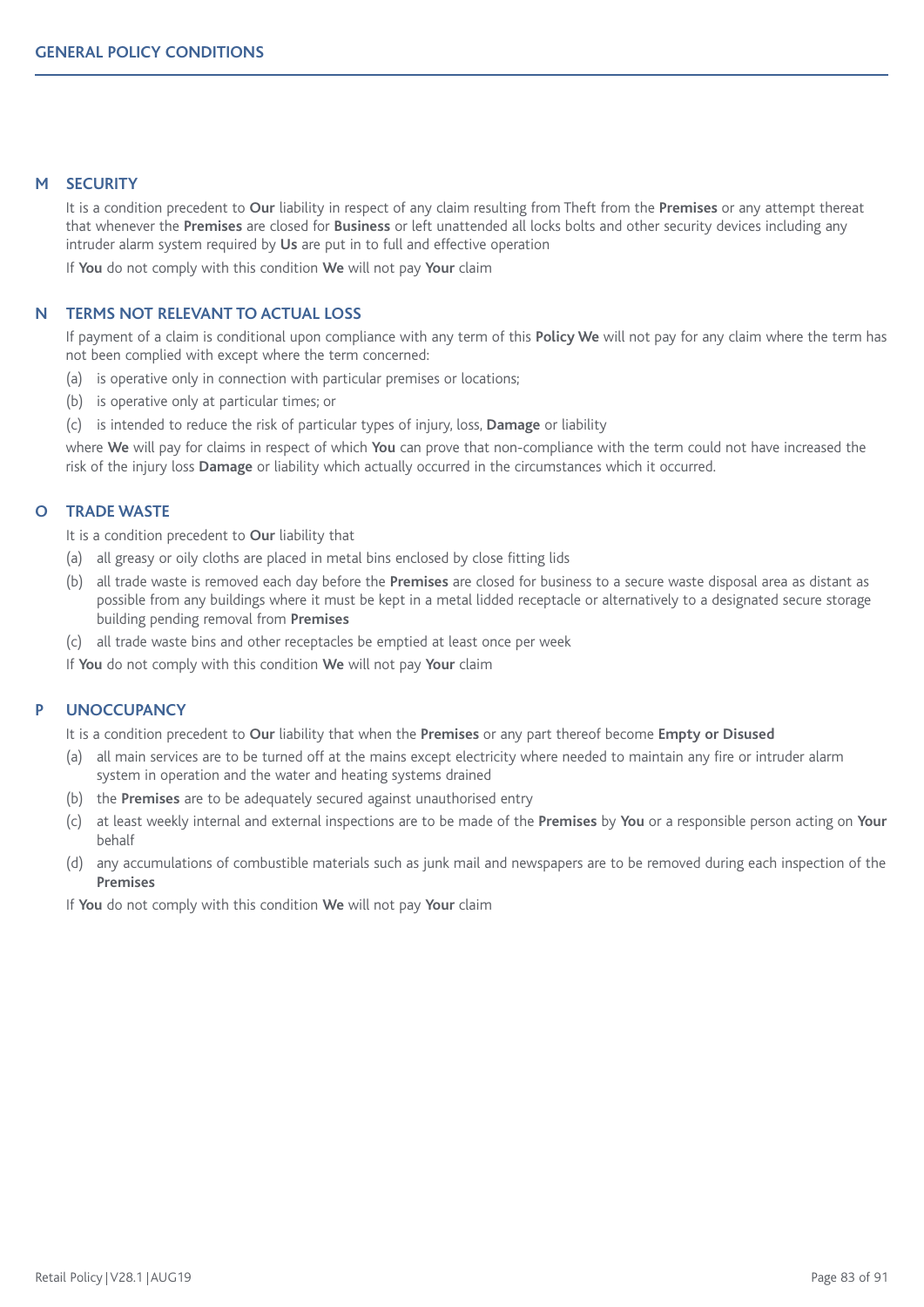# **GENERAL POLICY EXCLUSIONS**

The following General **Policy** Exclusions apply to all Sections of the **Policy** and all Clauses Extensions and **Endorsements** unless otherwise stated

**We** will not be liable for any claim in respect of

# **A PRESSURE WAVES**

**Damage** directly caused by pressure waves caused by aircraft or other aerial devices travelling at sonic or supersonic speeds

## **B RADIOACTIVE CONTAMINATION AND NUCLEAR RISKS**

**Damage** to any property whatsoever or any loss or expense whatsoever resulting from or arising therefrom or any **Indirect Loss** or legal liability of whatsoever nature directly or indirectly caused by or contributed to by or arising from

(a) ionising radiation or contamination by radioactivity from any nuclear fuel or from any nuclear waste from the combustion of nuclear fuel

(b) the radioactive toxic explosive or other hazardous properties of any explosive nuclear assembly or nuclear component thereof This Exclusion is not applicable to Sub-Section A of Section 6 Business Liability

# **C WAR AND GOVERNMENT ACTION**

**Damage** to any property whatsoever or any loss or expense whatsoever resulting from or arising therefrom or any **Indirect Loss** or legal liability of whatsoever nature directly or indirectly caused by or contributed to by or arising from regardless of any other contributory cause or event

War

Government Action

For the purpose of this Exclusion

#### **War** shall mean

war invasion acts of foreign enemies hostilities or warlike operation or operations (whether war be declared or not) civil war mutiny civil commotion assuming the proportions of or amounting to popular rising military rising insurrection rebellion revolution or military or usurped power

#### **Government Action** shall mean

martial law confiscation nationalisation requisition seizure or destruction of property by or under the order of any government or public or local authority or any action taken in controlling preventing suppressing or in any way relating to **War** This Exclusion is not applicable to Sub-Section A of Section 6 Business Liability

**D NORTHERN IRELAND**

**Damage** in Northern Ireland occasioned by or happening through or in consequence directly or indirectly of

(a) riot civil commotion and (other than in respect of **Damage** by fire and explosion) strikers locked out workers or persons taking part in labour disturbances or malicious persons

#### (b) **Terrorism**

In any action suit or other proceedings where **We** allege that by reason of this Exclusion any **Damage** or resulting loss or expense or **Indirect Loss** is not covered by this insurance the burden of proving such **Damage** loss or expense or **Indirect Loss** is covered will be upon **You**

# **E POLLUTION AND CONTAMINATION (APPLICABLE TO SECTIONS 1 2 4 5 7 AND 9)**

Other than in respect of Section 11 - Equipment Breakdown

**Damage** or loss of **Gross Profit** caused by or arising from pollution or contamination except (unless otherwise excluded) **Damage** to the **Property** insured caused by

- (a) pollution or contamination which itself results from fire lightning explosion aircraft or other aerial devices or articles dropped therefrom riot civil commotion strikers locked out workers malicious persons theft involving physical force or violence earthquake storm flood escape of water from any tank apparatus or pipe or impact by any road vehicle or animal
- (b) any of the contingencies in (a) above which itself results from pollution or contamination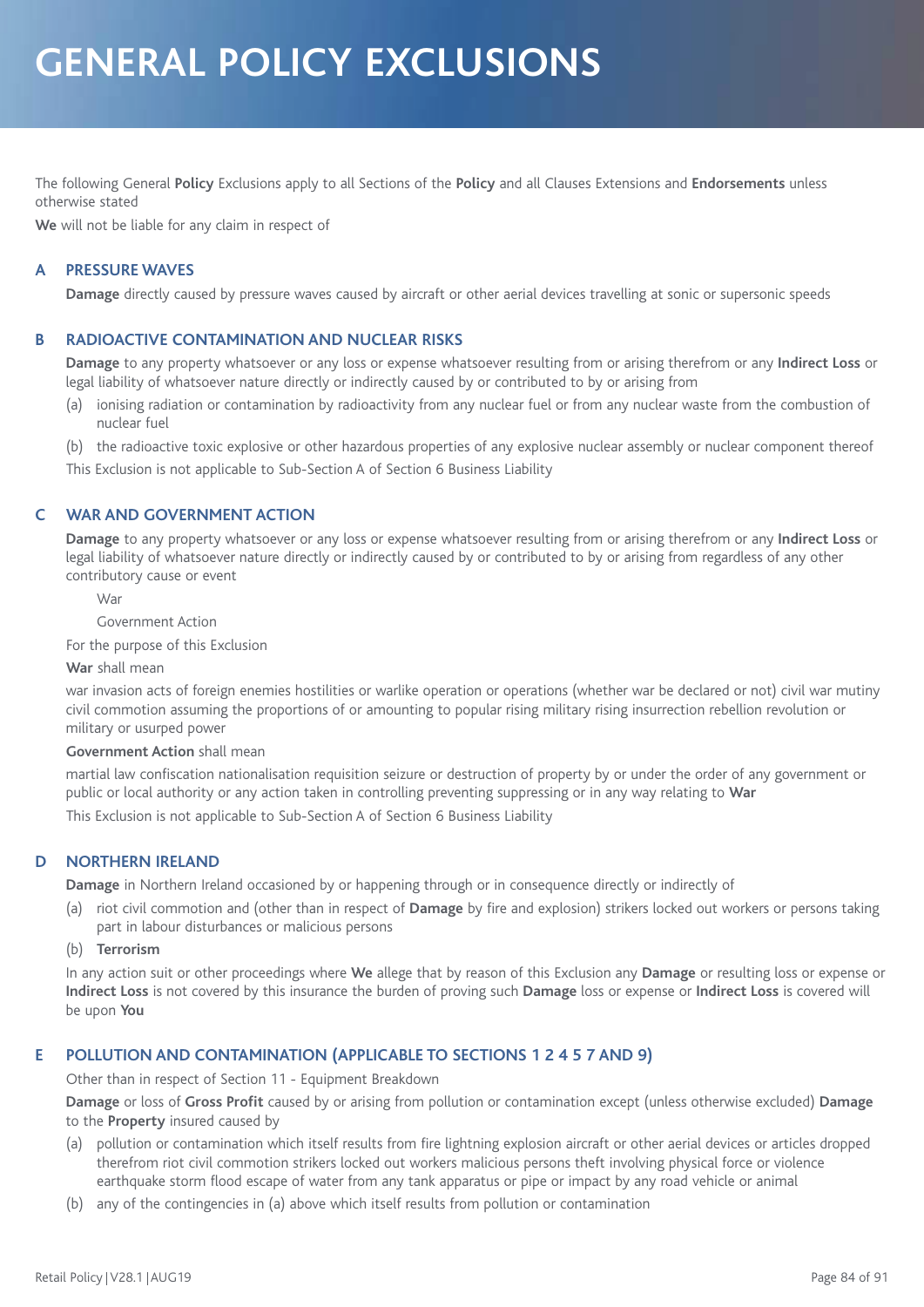# **F ELECTRICAL PLANT**

Other than in respect of Section 11 - Equipment Breakdown

**Damage** to any electrical plant or electrical appliance ie dynamo transformer motor or other working electrical machinery apparatus or fittings directly caused by its own over-running short-circuiting excessive pressure or self heating but should fire extend to and **Damage** any other part of the plant or appliances or other **Property** insured hereby such **Damage** is not excluded by the **Policy**

## **G WATER TABLE**

Any **Damage** attributable solely to a change in the Water Table level

### **H DATE RECOGNITION**

Any claim directly or indirectly caused by or consisting of or arising from the failure or inability of any

- (a) computer **Data** processing equipment electronic circuit microchip integrated circuit microprocessor embedded system hardware software firmware program telecommunication equipment or systems or any similar device
- (b) media or systems used in connection with anything referred to in (a) above

whether **Your Property** or not and whether occurring before during or after the year 2000 to

- (a) correctly to recognise any date as its true calendar date
- (b) to capture save or retain and/or correctly to manipulate interpret or process any **Data** or information or command or instruction as a result of treating any date otherwise than as its true calendar date
- (c) to capture save or retain correctly to process any **Data** as a result of the operation of any command which has been programmed into any computer software being a command which causes the loss of **Data** or the inability to capture save retain or correctly to process such **Data** on or after any date

but this will not exclude in respect of Sections 1 -The Buildings of the Premises - 2 The Contents of the Premises - 3 Business Money and Personal Accident (Assault) 7 - Business Interruption 8 - Accounts Receivable 9 - Loss of License 10 - All Risks on Specified Equipment

**Damage** not otherwise excluded which itself results from fire lightning explosion aircraft or other aerial devices or articles dropped therefrom riot civil commotion strikers locked out workers malicious persons theft involving physical force or violence earthquake storm flood escape of water from any tank apparatus or pipe or impact by any road vehicle or animal provided that such **Damage** is insured by the Section

This exclusion is not applicable to Sub-Section A of Section 6 Business Liability

## **I DATE RECOGNITION COMPUTER EQUIPMENT**

The expected cost which would have been incurred in modifying any

- (a) computer **Data** processing equipment electronic circuit microchip integrated circuit microprocessor embedded system hardware software firmware program telecommunication equipment or systems or any similar device
- (b) media or systems used in connection with anything referred to in (a) above

so as to be able to recognise save retain manipulate interpret or process any date after 31st December 1999 where such computer or other **Property** is unable to do so at the time of any **Damage** insured by this **Policy**

#### **J LOSS OF DATA**

**Damage** arising directly or indirectly from or in connection with or consisting of physical or electronic or other loss or destruction or alteration or loss of use whether permanent or temporary of or **Damage** to **Data** of whatsoever nature in whole or in part including but not limited to loss of **Data** resulting from **Damage** whether tangible or intangible to **Computer or Electronic Equipment** or **Data Storage Materials** including while stored on **Data Storage Materials** whether **Your Property** or not

but this will not exclude in respect of Sections 1 -The Buildings of the Premises - 2 The Contents of the Premises - 3 Business Money and Personal Accident (Assault) 7 - Business Interruption 8 - Accounts Receivable 9 - Loss of License 10 - All Risks on Specified Equipment **Damage** not otherwise excluded which itself results from fire lightning explosion aircraft or other aerial devices or articles dropped therefrom riot civil commotion strikers locked out workers malicious persons theft involving physical force or violence earthquake storm flood escape of water from any tank apparatus or pipe or impact by any road vehicle or animal provided that such **Damage** is insured by the Section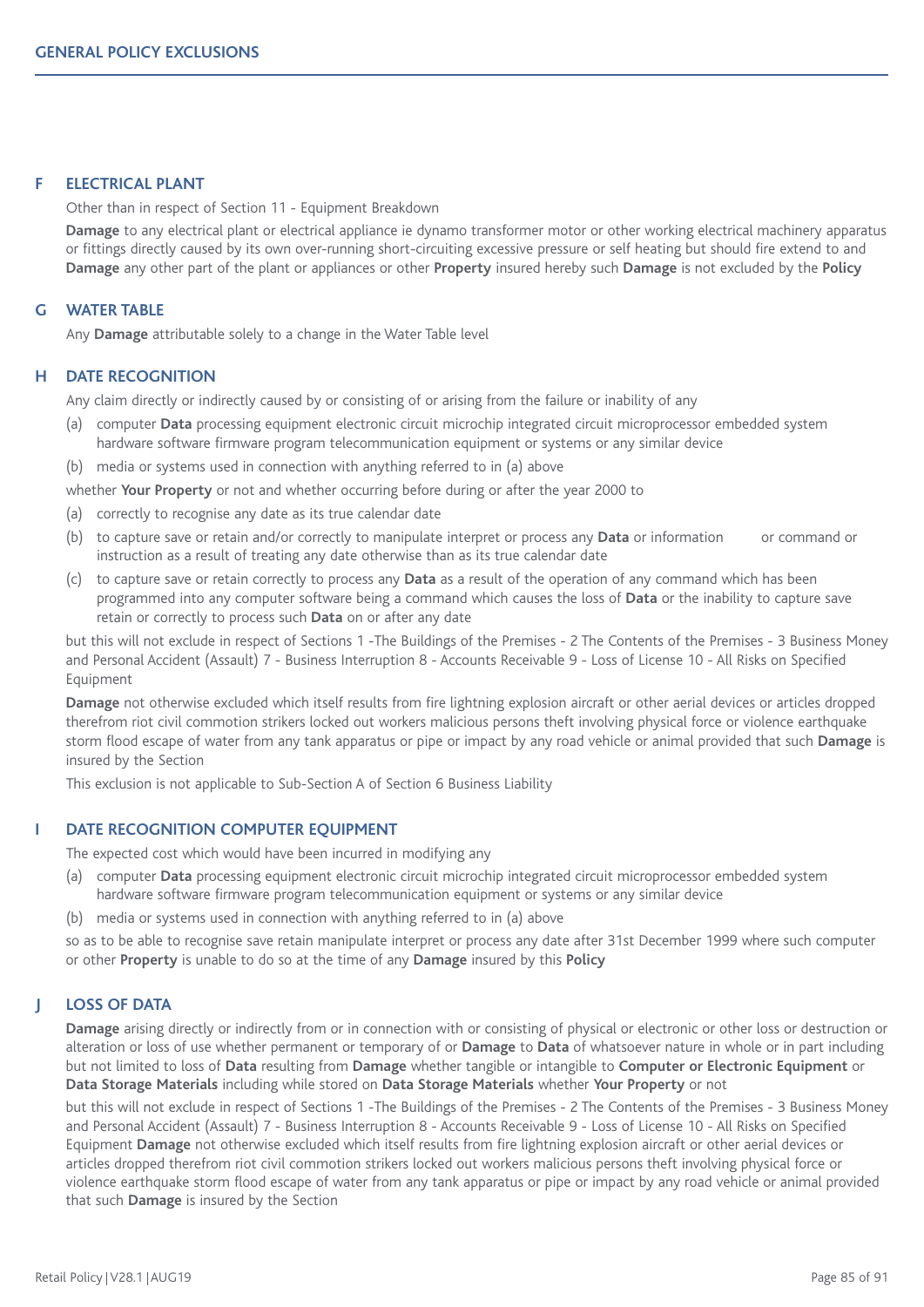#### For the purpose of this Exclusion

#### **Computer or Electronic Equipment** will mean

All computers computer installations and systems microchips integrated circuits microprocessors embedded systems hardware and any electronic equipment data processing equipment information repository telecommunications and networking equipment computer controlled or programmed machinery equipment capable of processing **Data** and/or similar devices whether physically or remotely connected thereto

#### **Data Storage Materials** will mean

Any materials or devices used for the storage or representation of **Data** including but not limited to disks tapes CD-ROMs DVDs memory sticks memory cards or other materials or device which may or may not also constitute **Computer or Electronic Equipment**

# **K COMPUTER VIRUS HACKING DENIAL OF SERVICE ATTACK**

**Damage** arising directly or indirectly from or in connection with or consisting of

- (a) any partial or complete reduction in the performance availability functionality or the ability to recognise or process any date or time of any **Computer or Electronic Equipment** electronic means of communication web site
- (b) physical or electronic or other loss or destruction or alteration or loss of use whether permanent or temporary of or **Damage** to **Data** of whatsoever nature in whole or in part including but not limited to loss of **Data** resulting from **Damage** whether tangible or intangible to **Computer** or **Electronic Equipment** or **Data Storage Materials** including while stored on **Data Storage Materials** whether **Your Property** or not

resulting directly or indirectly from or in connection with **Virus or Similar Mechanism Denial of Service Attack** and/or **Hacking**

But this will not exclude in respect of Sections 1 -The Buildings of the Premises - 2 The Contents of the Premises - 3 Business Money and Personal Accident (Assault) 7 - Business Interruption 8 - Accounts Receivable 9 - Loss of License 10 - All Risks on Specified Equipment **Damage** not otherwise excluded which itself results from fire lightning explosion aircraft or other aerial devices or articles dropped therefrom riot civil commotion strikers locked out workers malicious persons theft involving physical force or violence earthquake storm flood escape of water from any tank apparatus or pipe or impact by any road vehicle or animal provided that such **Damage** is insured by the Section

For the purpose of this Exclusion

## **Computer or Electronic Equipment** will mean

All computers computer installations and systems microchips integrated circuits microprocessors embedded systems hardware and any electronic equipment data processing equipment information repository telecommunications and networking equipment computer controlled or programmed machinery equipment capable of processing **Data** and/or similar devices whether physically or remotely connected thereto

#### **Data Storage Materials** will mean

Any materials or devices used for the storage or representation of **Data** including but not limited to disks tapes CD-ROMs DVDs memory sticks memory cards or other materials or device which may or may not also constitute **Computer or Electronic Equipment**

## **L HEAT PROCESSES**

Loss or damage to Property due to its undergoing any process necessarily involving the application of heat

## **M INDIRECT LOSS**

Any **Indirect Loss** unless specifically stated in the **Policy**

## **N SANCTIONS**

**Damage** to any property whatsoever or any loss or expense whatsoever resulting from or arising therefrom or any **Indirect Loss** or legal liability of whatsoever nature directly or indirectly caused by any business or activity of **Yours** which would violate any sanction prohibition or restriction under United Nations resolutions or the trade or economic sanctions laws or regulations of any country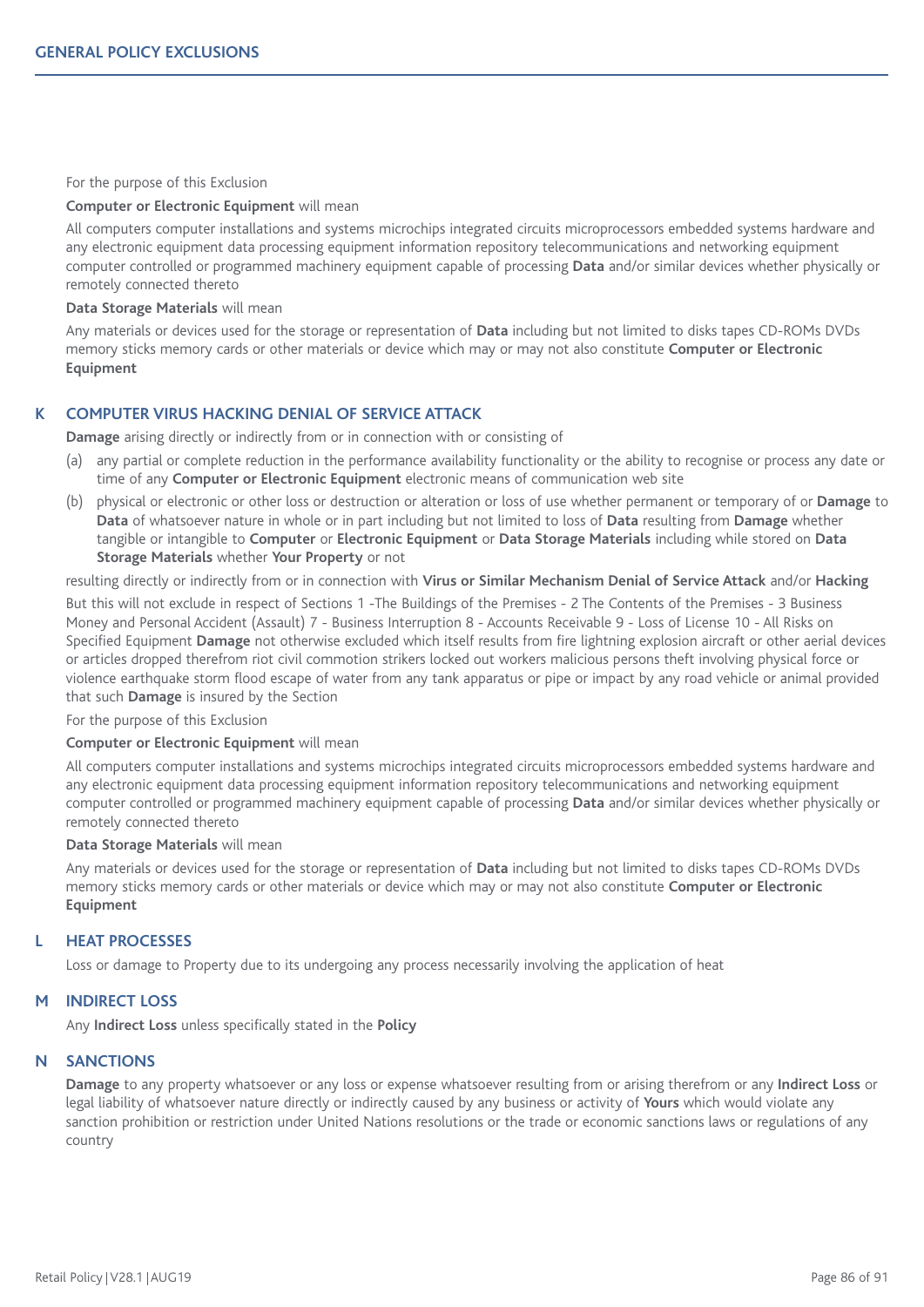# **O EXCLUDED PROPERTY AND CONTINGENCIES**

loss damage or destruction to property or liability or contingencies more specifically insured by any other policy or security

## **P FRAUD**

If **You** or anyone acting for **You**:

- (a) knowingly makes a fraudulent or exaggerated claim under **Your Policy**
- (b) knowingly makes a false statement in support of a claim (whether or not the claim itself is genuine) or

(c) knowingly submit a false or forged document in support of a claim (whether or not the claim itself is genuine) **We** will:

- (i) refuse to pay the claim;
- (ii) declare the policy void from the date of the fraud without any refund of premium and
- (iii) recover any sums that **We** have already paid under the **Policy** in respect of the claim.

**We** may also inform the Police of the circumstances.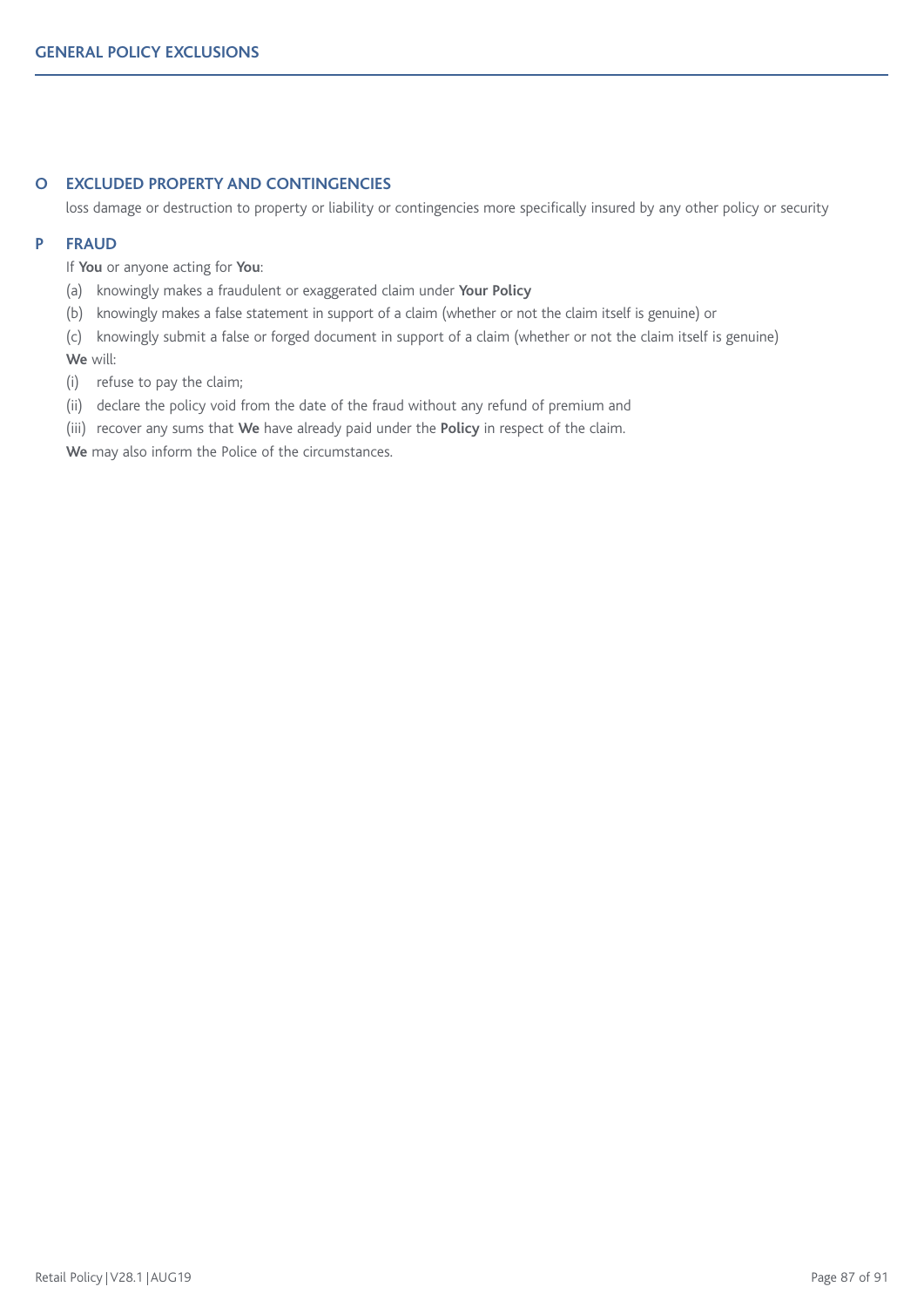# **A MAKING A CLAIM**

Where an event which could give rise to a claim under this **Policy** happens **You** will

- (a) tell **Us** immediately and no later than
	- (i) 7 days in the case of **Damage** caused by riot civil commotion strikers locked out workers persons taking part in labour disturbances or malicious persons; or
	- (ii) 30 days of **Your** becoming aware of the event or occurrence

provide **Us** with all information and help **We** require in respect of the claim and where requested by **Us** at **Your** expense a written claim containing as much information as possible of the **Damage** accident or **Injury** including the amount of the claim

- (b) notify the police immediately of **Damage** caused by malicious persons or thieves
- (c) take all reasonable steps to recover **Property** lost or otherwise minimise the claim
- (d) not admit or repudiate liability nor make any offer compromise promise or payment without **Our** written consent
- (e) pass to **Us** immediately unanswered all communications from third parties in relation to any event which may result in a claim under this **Policy**
- (f) tell **Us** immediately of any impending prosecution inquest or fatal inquiry or civil proceedings and send to **Us** immediately every relevant document
- (g) provide **Us** with such books of account or other Business books or documents or such proofs as may reasonably be required by **Us** for investigating or verifying the claim
- (h) provide to **Us** (if demanded) a statutory declaration of the truth of the claims and any related matter
- (i) in respect of Sub-Section B of Section 3 Business Money and Personal Accident Assault provide **Us** at **Your** expense all certificates and evidence required by **Us** and **You** or any **Employee** shall as often as required by **Us** submit to medical examination at **Our** expense

If **You** do not comply with these conditions **We** will not pay **Your** claim

# **B OUR CONTROL OF CLAIMS**

**We** will be entitled

- (a) on the happening of any **Damage** to the **Property** insured to enter take and keep possession of the building where **Damage** has happened and to take and keep possession of the **Property** insured and to deal with the salvage in a reasonable manner without thereby incurring any liability and without diminishing **Our** right to rely on any conditions of this **Policy** and this **Policy** will be proof of leave and license for such purpose
- (b) at **Our** discretion to take over and conduct in **Your** name the defence or settlement of any claim and to take proceedings at **Our** own expense and for **Our** own benefit but in **Your** name to recover compensation or secure indemnity from any third party in respect of any event insured by this **Policy** and **You** will give all information and assistance **We** may reasonably require
- (c) to any **Property** for the loss of which a claim is paid hereunder and **You** will execute all such assignments and assurances of such **Property** as may be reasonably practicable but **You** will not be entitled to abandon any **Property** to **Us**
- (d) at **Our** option to either
	- (i) repair or replace the **Property** or any part of the **Property** for which **We** may be liable under this **Policy**

or

(ii) make payment in money to **You** in lieu of such repair or replacement

Reinstatement effected as nearly as may be reasonably practicable will be deemed a complete indemnity under this **Policy**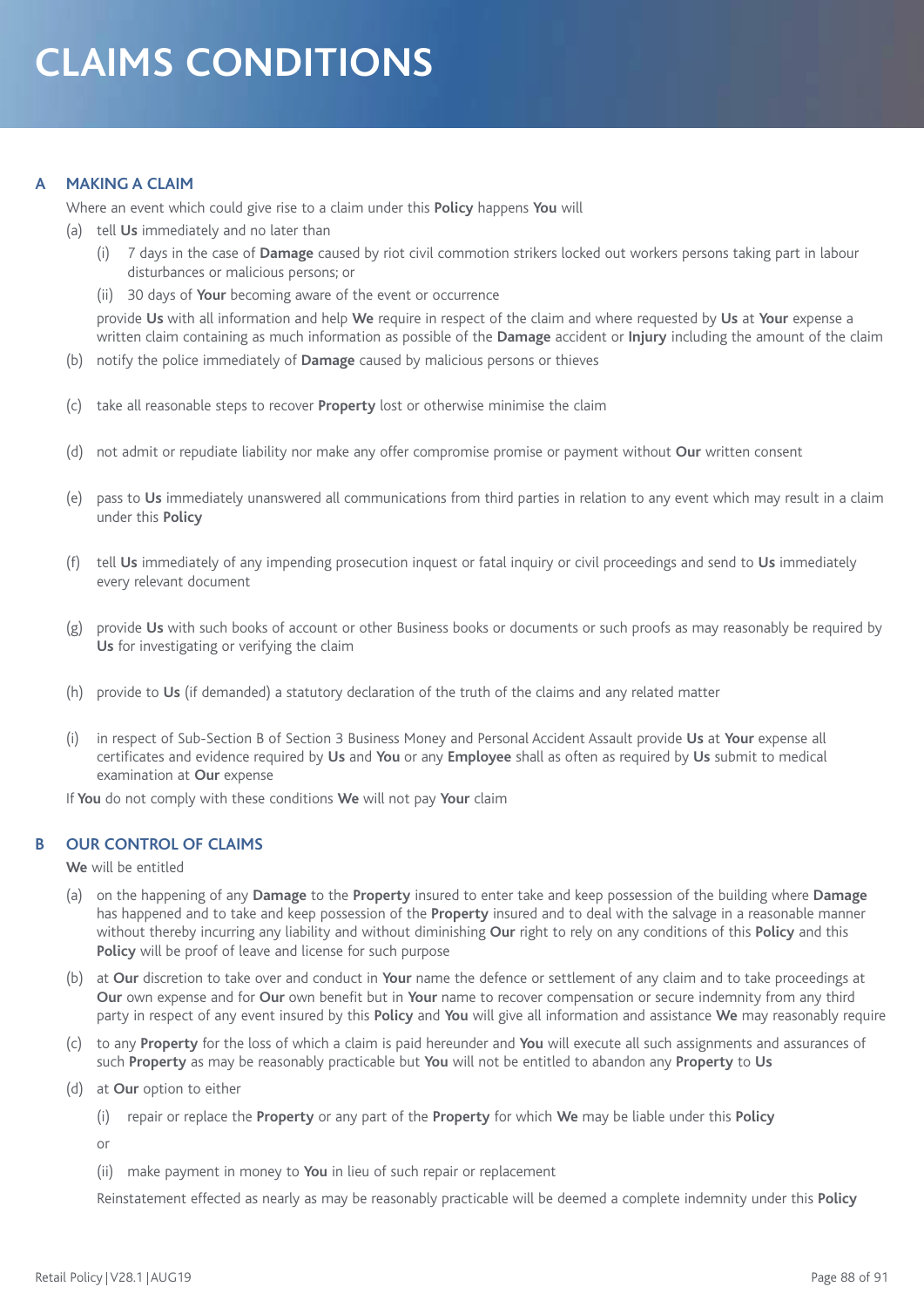# **C ARBITRATION**

Other than under Section 6 - Business Liability Sub-Sections A Employers Liability and Sub-Section B Public and Products Liability If **We** accept liability but **You** disagree with the amount **We** offer to pay the claim will be referred to an arbitrator who will be jointly appointed in accordance with statutory provisions

An award made by the arbitrator will be a Condition Precedent to a right of legal action against **Us**

## **D CONTRIBUTION**

Applicable to Sub-Section A Employers Liability and Sub-Section B Public and Products Liability of Section 6 Business Liability Section

(a) if the insurance provided by these Sub-Sections is also covered by any other policy (or would be but for the existence of these Sub-Sections) **We** will only indemnify **You** in respect of any excess beyond the amount which would be payable under such other insurance had these Sub-Sections not been effected

Applicable to all other Sections insured by this **Policy**

- (a) where **Damage** or liability covered by the **Policy** is also covered by any other policy (or would be but for the existence of this **Policy**) **We** will only pay a rateable share of the loss
- (b) if the other insurance is subject to a condition of average and this **Policy** is not this **Policy** will become subject to the same condition of average
- (c) if the **Property** insured covered by the other insurance is subject to a provision excluding proportional payment in whole or in part the payment **We** make will be limited to the proportion of **Damage** as the Sum Insured bears to the value of the **Property**

## **E DISCHARGE OF LIABILITY**

Not applicable to Sub-Section A Employers Liability of Section 6 Business Liability

**We** may pay the Limit of Indemnity or the Sum Insured or any lesser amount for which any claim or claims can be settled after the deduction of any sum already paid and **We** will be under no further liability in respect of such claim or claims except for costs or expenses incurred prior to the date of such payment

# **F SUBROGATION**

Any claimant under this **Policy** will at **Our** request and expense take and permit to be taken all necessary steps for enforcing the rights against any other third party in **Your** name before or after any payment is made by **Us**

## **G REPAYMENT OF EXCESS**

**You** will repay to **Us** the amount of any **Excess** for which **We** have made payment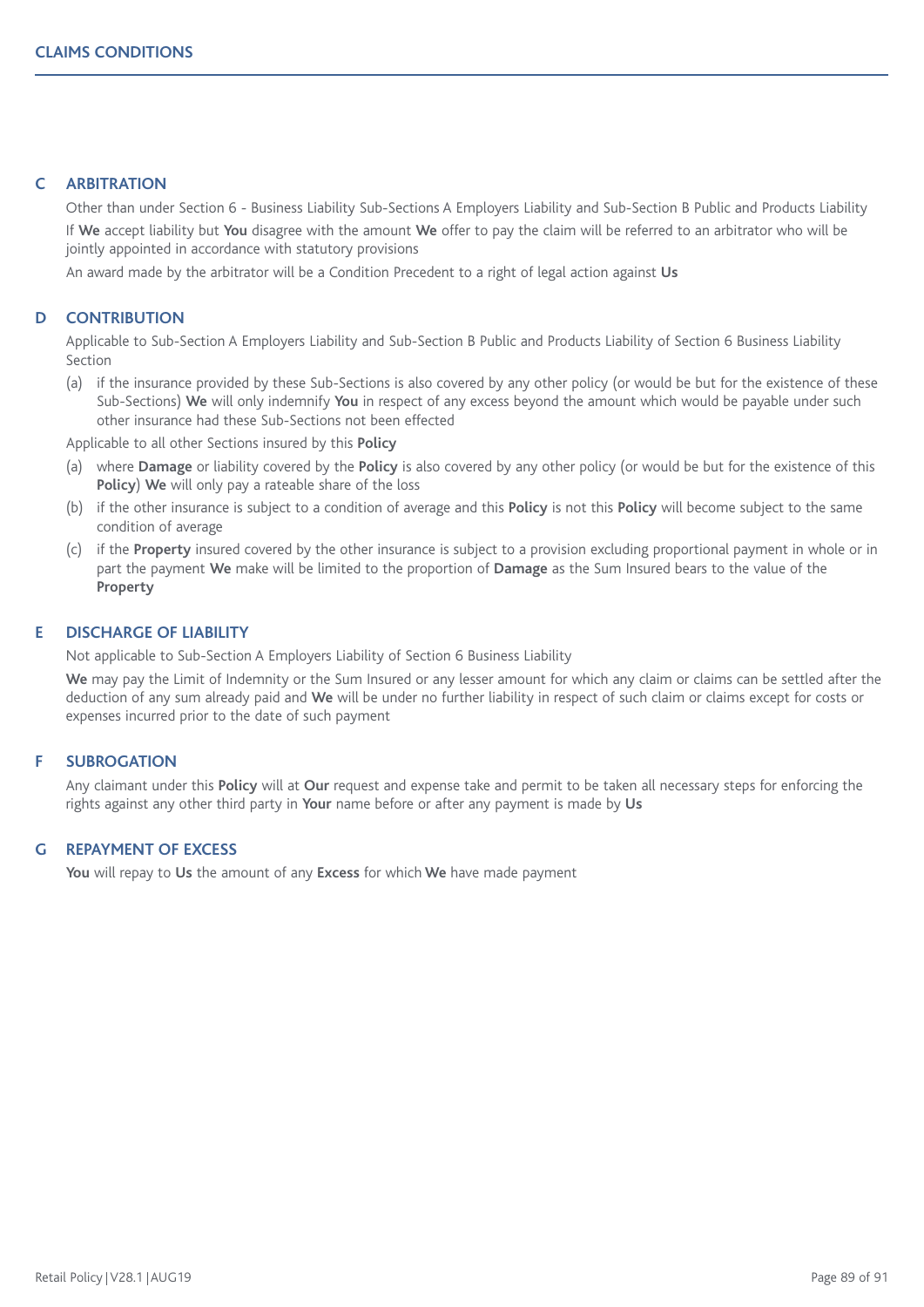# **ENDORSEMENTS AND CONDITIONS**

These **Endorsements** and Conditions are only operative if the number set against them appears in the appropriate place in the Schedule **You** must comply with the terms of the following endorsements (if applicable to **Your Policy**) to have the full protection of **Your Policy**. **Endorsements** and Conditions may specify circumstances whereby non-compliance will mean that **You** will not receive payment for a claim. However **You** will be covered and **We** will pay **Your** claim if **You** are able to prove that the non-compliance with these **Endorsements** and conditions (if applicable to **Your Policy**) could not have increased the risk of the loss which actually occurred in the circumstances in which it occurred

# **IP001 ALARM INTRUDER ALARM CONDITION**

The following definitions apply to this condition and will keep the same meaning wherever they appear in this condition

# **INTRUDER ALARM SYSTEM**

The component parts including the means of communication used to transmit signals to the alarm receiving centre

# **ALARMED PREMISES**

The **Premises** or those portions of the **Premises** protected by the **Intruder Alarm System**

## **RESPONSIBLE PERSON**

**You** or any person authorised by **You** to be responsible for the security of the **Premises**

## **KEYHOLDER**

**You** or any person or keyholding company authorised by **You** who is available at all times to accept notification of faults or alarm signals relating to the **Intruder Alarm System** attend and allow access to the **Premises**

It is a condition precedent to **Our** liability for **Damage** following entry or attempted entry to or exit from the **Premises** by forcible and violent means that

- (a) the **Premises** are protected by an **Intruder Alarm System** installed as agreed by **Us**
- (b) the **Intruder Alarm System** will be maintained in full and efficient working order under a contract to provide both corrective and preventative maintenance with the Intruder Alarm Installers or other Installers/Engineers as agreed with **Us**
- (c) no alteration to or substitution of
	- (i) any part of the **Intruder Alarm System**
	- (ii) the procedures agreed with **Us** for Police or any other response to any activation of the **Intruder Alarm System**
	- (iii) the maintenance contract be made without **Our** written consent
- (d) the **Alarmed Premises** will not be left without at least one **Responsible Person** therein without **Our** agreement
	- (i) unless the **Intruder Alarm System** is set in its entirety with the means of communication used to transmit signals in full operation
	- (ii) if the Police have withdrawn their response to alarm calls
- (e) all keys to the **Intruder Alarm System** are removed from the Premises when they are left unattended
- (f) **You** maintain secrecy of codes for the operation of the **Intruder Alarm System** and no details of same are left on the Premises
- (g) **You** will appoint at least two **Keyholders** and lodge written details (which must be kept up to date) with the alarm company and/or Police Authorities
- (h) in the event of notification of any activation of the **Intruder Alarm System** or interruption of the means of communication during any period that the **Intruder Alarm System** is set a **Keyholder** will attend the **Premises** as soon as reasonably possible
- (i) in the event **You** receive any notification
	- (i) that Police attendance in response to alarm signals/call from the **Intruder Alarm System** may be withdrawn or the level of response reduced or delayed
	- (ii) from a Local Authority or Magistrate imposing any requirement for abatement of nuisance
	- (iii) that the **Intruder Alarm System** cannot be returned to or maintained in full working order

**You** will advise **Us** as soon as possible and in any event not later than 10.00am on the next working day and comply with any subsequent requirements stipulated by **Us**

If **You** do not comply with this condition **We** will not pay **Your** claim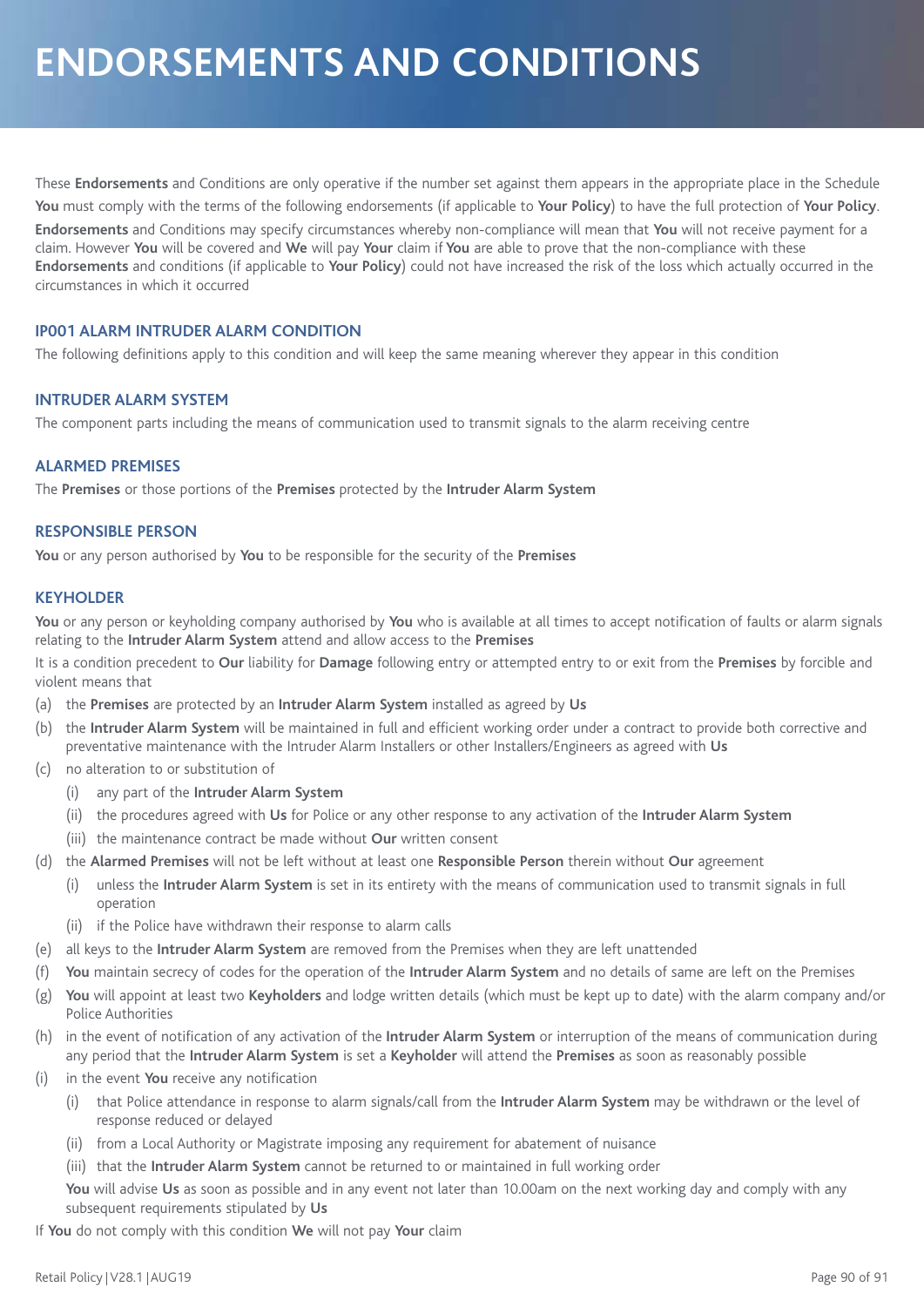# **IP002 FIREEXT FIRE EXTINGUISHMENT KITCHENS/COOKING AREAS**

It is a condition precedent to **Our** liability that in kitchens and other areas used for cooking a Fire Blanket and a 9 litre foam or 2 kilogram carbon dioxide or 4.5 kilogram dry powder fire extinguisher be available for immediate use and the extinguisher be regularly maintained under contract

If **You** do not comply with this condition **We** will not pay **Your** claim

# **IP003 DEEPFAT DEEP FAT FRYING EQUIPMENT**

It is a condition precedent to **Our** liability that

- (a) all deep fat frying equipment is fitted with
	- (i) a thermostat arranged to prevent the temperature of cooking oils or fats from rising above 205 degrees Celsius
	- (ii) an automatic cut-out arranged to cut off the heat source in the event of failure of the thermostat
- (b) all deep fat frying equipment including flues and exhaust ducting is securely fixed and free from contact with combustible material The exhaust ducting is to be constructed of and supported by galvanised or stainless steel having watertight seams and joints
- (c) all extraction hoods canopies filters and grease traps are cleaned at least once every 7 days
- (d) all extraction ducts are cleaned at least once every six months by a specialist contractor
- (e) all oil or greasy waste and cloths are kept in metal receptacles with metal lids and removed from the building at the end of each working day and from the **Premises** at least once a week
- (f) a fire blanket is situated in the cooking area in such a position where it can be safely reached in the event of a fire
- (g) a 6 litre Class F wet chemical fire extinguisher is situated where it is easily accessible in the vicinity of any deep fat frying equipment and is maintained under an annual service contract with a BAFE registered contractor
- (h) where fitted automatic fire suppression equipment is to be maintained annually under contract by the equipment manufacturer or their appointed approved contractors
- (i) connection of the deep fat frying equipment to the power or gas supply is to be carried out either by the supplier manufacturer or by a registered person operating under the Capita managed Gas Safety Register scheme (or are C.O.R.G.I registered in respect of Northern Ireland or the Channel Islands) or NICEIC ECA or SELECT (Scotland only) registered contractor for electrical power supplies

If **You** do not comply with this condition **We** will not pay **Your** claim